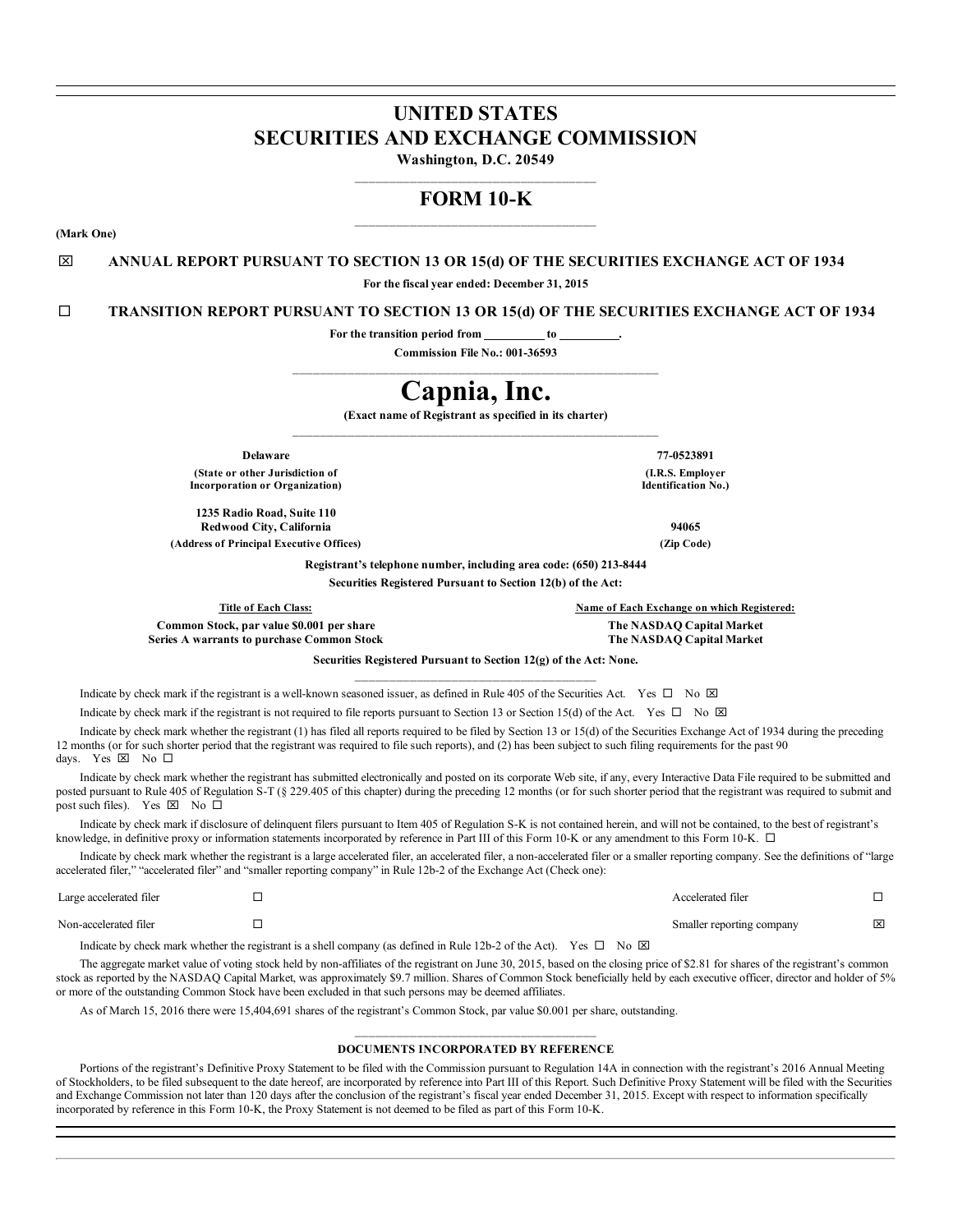# **Capnia, Inc. Annual Report on Form 10-K For The Year Ended December 31, 2015**

# **INDEX**

# **PART I**

| Item 1            | <b>Business</b>                                                                                              | $\overline{1}$ |  |  |  |
|-------------------|--------------------------------------------------------------------------------------------------------------|----------------|--|--|--|
| Item 1A           | <b>Risk Factors</b>                                                                                          | 25             |  |  |  |
| Item 1B           | <b>Unresolved Staff Comments</b>                                                                             | 58             |  |  |  |
| Item 2            | Properties                                                                                                   | 58             |  |  |  |
| Item 3            | <b>Legal Proceedings</b>                                                                                     | 58             |  |  |  |
| Item 4            | <b>Mine Safety Disclosures</b>                                                                               | 58             |  |  |  |
|                   | <b>PART II</b>                                                                                               |                |  |  |  |
| Item 5            | Market for Registrant's Common Equity, Related Stockholder Matters and Issuer Purchases of Equity Securities | 59             |  |  |  |
| Item 6            | <b>Selected Financial Data</b>                                                                               | 60             |  |  |  |
| Item 7            | Management's Discussion and Analysis of Financial Condition and Results of Operation                         | 62             |  |  |  |
| Item 7A           | <b>Quantitative and Qualitative Disclosures About Market Risk</b>                                            | 73             |  |  |  |
| Item 8            | Financial Statements and Supplementary Data                                                                  | $\frac{74}{5}$ |  |  |  |
| Item 9            | Changes in and Disagreements with Accountants on Accounting and Financial Disclosure                         | 100            |  |  |  |
| Item 9A           | <b>Controls and Procedures</b>                                                                               | 100            |  |  |  |
| Item 9B           | Other Information                                                                                            | 101            |  |  |  |
| <b>PART III</b>   |                                                                                                              |                |  |  |  |
| Item 10           | Directors, Executive Officers and Corporate Governance                                                       | 101            |  |  |  |
| Item 11           | <b>Executive Compensation</b>                                                                                | 101            |  |  |  |
| Item 12           | Security Ownership of Certain Beneficial Owners and Management and Related Stockholder Matters               | 101            |  |  |  |
| Item 13           | Certain Relationships and Related Transactions, and Director Independence                                    | 101            |  |  |  |
| Item 14           | <b>Principal Accounting Fees and Services</b>                                                                | 102            |  |  |  |
| <b>PART IV</b>    |                                                                                                              |                |  |  |  |
| Item 15           | <b>Exhibits, Financial Statement Schedules</b>                                                               | <u>102</u>     |  |  |  |
| <b>Signatures</b> |                                                                                                              | 103            |  |  |  |
|                   |                                                                                                              |                |  |  |  |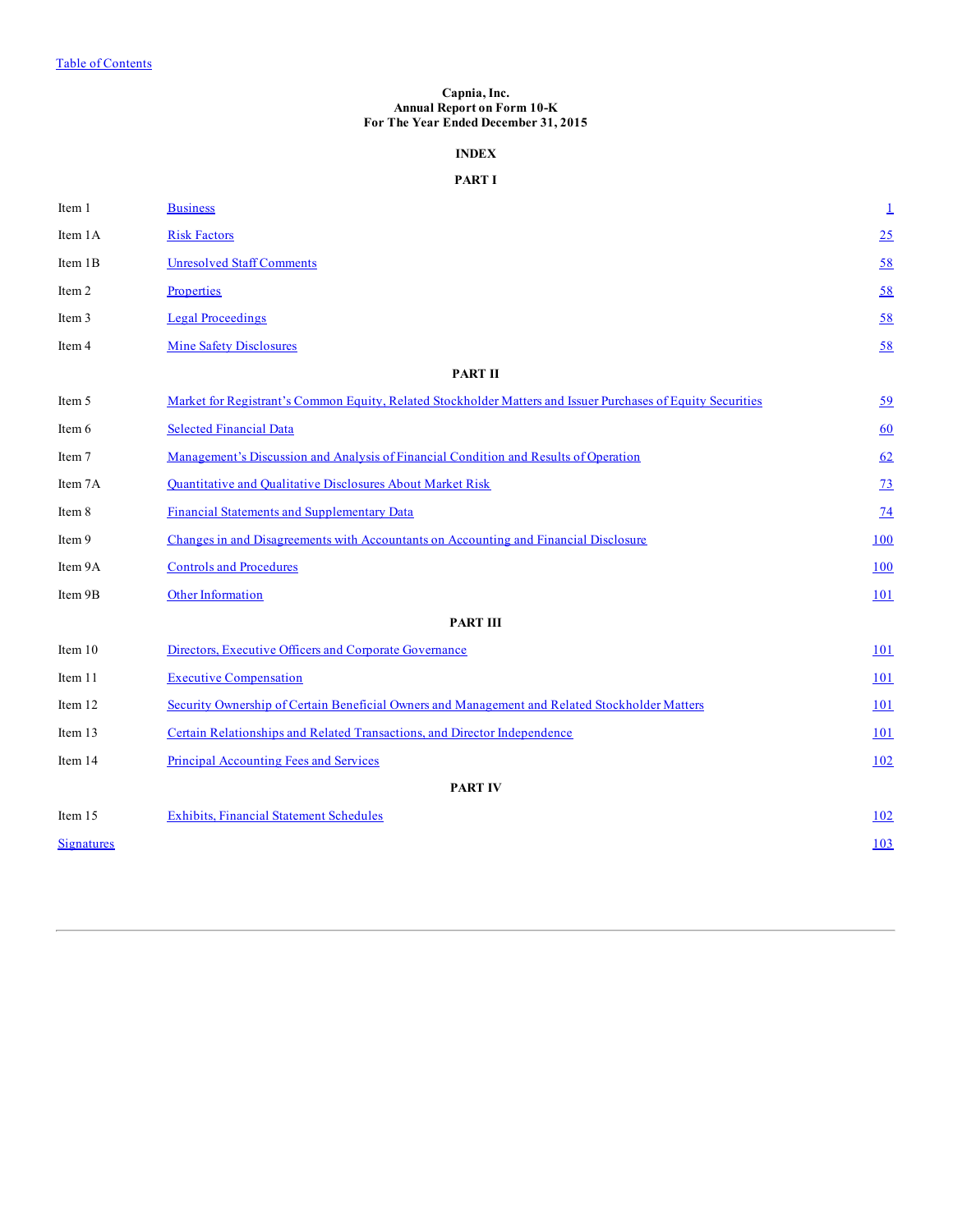# **SPECIAL NOTE REGARDING FORWARD-LOOKING STATEMENTS**

The following discussion and analysis should be read in conjunction with our audited consolidated financial statements and the related notes that appear elsewhere in this Annual Report on Form 10-K. This Annual Report on Form 10-K contains "forward-looking statements" within the meaning of Section 21E of the Securities Exchange Act of 1934, as amended, or the Exchange Act, particularly in Part I, Item 1: "Business," Part I, Item 1A: "Risk Factors" and Part 2, Item 7: "Management's Discussion and Analysis of Financial Condition and Results of Operations." These statements are often identified by the use of words such as "may," "will," "expect," "believe," "anticipate," "intend," "could," "should," "estimate," "plan" or "continue," and similar expressions or variations. All statements other than statements of historical fact could be deemed forward-looking, including, but not limited to: any projections of financial information; any statements about historical results that may suggest trends for our business; any statements of the plans, strategies, and objectives of management for future operations; any statements of expectation or belief regarding future events, technology developments, our products, product sales, expenses, liquidity, cash flow, market growth rates or enforceability of our intellectual property rights and related litigation expenses; and any statements of assumptions underlying any of the foregoing. Such forward-looking statements are subject to risks, uncertainties and other factors that could cause actual results and the timing of certain events to differ materially from future results expressed or implied by such forward-looking statements. Accordingly, we caution you not to place undue reliance on these statements. Particular uncertainties that could affect future results include: our ability to achieve or maintain profitability; our ability to obtain substantial additional capital that may be necessary to expand our business; our ability to maintain internal control over financial reporting; our dependence on, and need to attract and retain, key management and other personnel; our ability to obtain, protect and enforce our intellectual property rights; potential advantages that our competitors and potential competitors may have in securing funding or developing products; business interruptions such as earthquakes and other natural disasters; our ability to comply with laws and regulations; potential product liability claims; and our ability to use our net operating loss carryforwards to offset future taxable income. For a discussion of some of the factors that could cause actual results to differ materially from our forward-looking statements, see the discussion on risk factors that appear in Part I, Item 1A: "Risk Factors" of this Annual Report on Form 10-K and other risks and uncertainties detailed in this and our other reports and filings with the Securities and Exchange Commission, or SEC. The forward-looking statements in this Annual Report on Form 10-K represent our views as of the date of this Annual Report on Form 10-K. We anticipate that subsequent events and developments will cause our views to change. However, while we may elect to update these forward-looking statements at some point in the future, we have no current intention of doing so except to the extent required by applicable law. You should, therefore, not rely on these forwardlooking statements as representing our views as of any date subsequent to the date of this Annual Report on Form 10-K.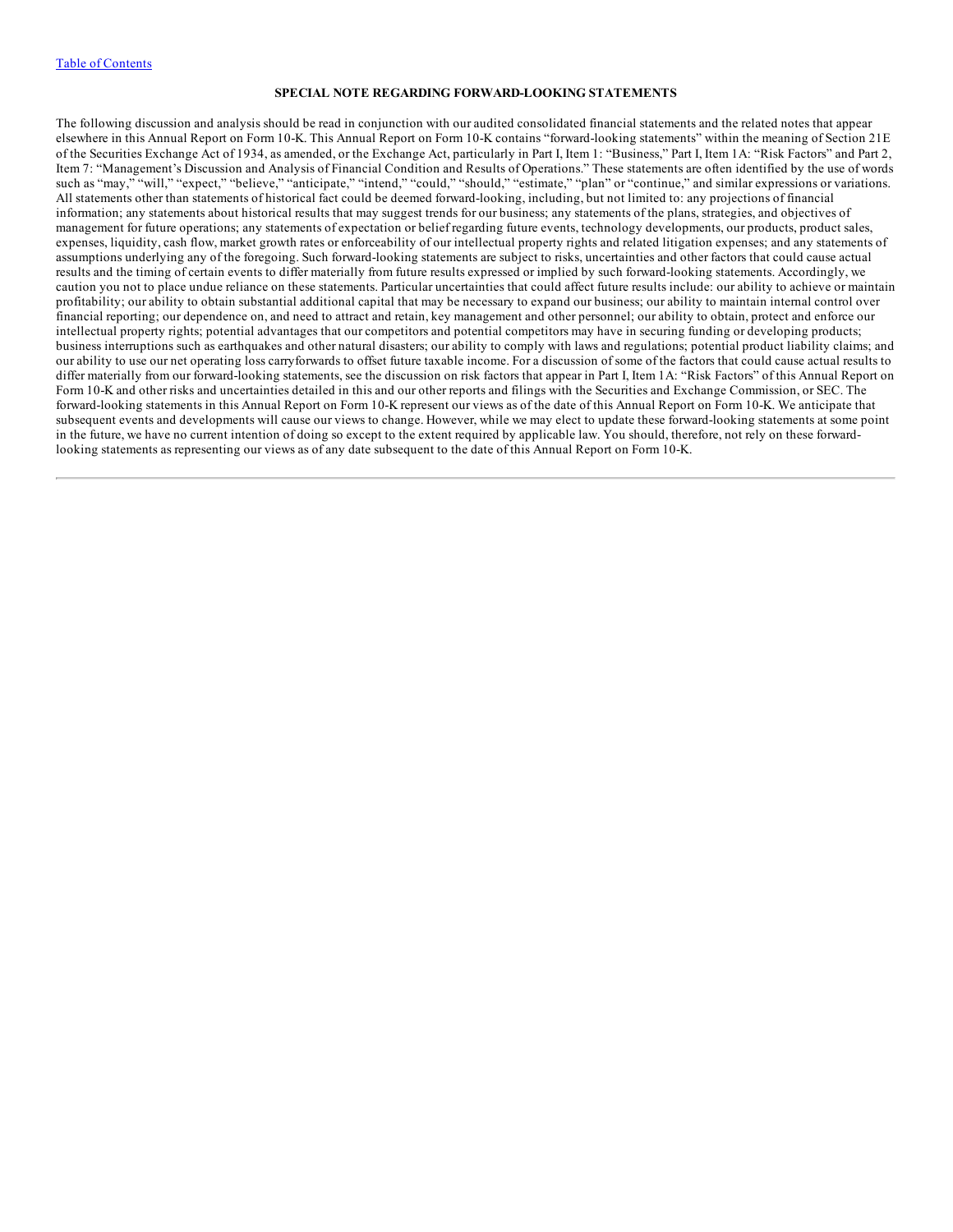# **PART I**

#### **ITEM 1. BUSINESS BUSINESS**

#### <span id="page-3-0"></span>**Company Overview**

We are a diversified healthcare company that develops and commercializes innovative diagnostics, devices and therapeutics addressing unmet medical needs. Our first commercial product, CoSense End-Tidal Carbon Monoxide (ETCO) Monitor, aids in the detection of excessive hemolysis, a condition in which red blood cells degrade rapidly. When present in neonates with jaundice, hemolysis is a dangerous condition which can lead to adverse neurological outcomes. CoSense is 510(k) cleared for sale in the U.S. and received CE Mark certification for sale in the E.U.

On September 8, 2015, we, through our wholly owned subsidiary NeoForce, Inc., or NFI, acquired substantially all of the assets of NeoForce Group, Inc., or NeoForce. As a result of this acquisition, we also develop and market innovative pulmonary resuscitation solutions for the inpatient and ambulatory neonatal markets. NFI's primary product is the NeoPip T-piece resuscitator and related consumable, which delivers consistent pre-set inspiratory pressure and positive end-expiratory pressures. Other products include temperature probes, scales, surgical tables and patient surfaces.

Our therapeutic technology involves the use of precisely metered nasal carbon dioxide, or  $CO<sub>2</sub>$ , for the potential relief of symptoms related to various diseases. Several randomized placebo controlled trials have shown its efficacy in the symptomatic treatment of allergic rhinitis, and we continue to evaluate our options to further develop this product. In addition, we are pursuing new initiatives for the development of this technology for the treatment of trigeminally-mediated pain disorders such as cluster headache and trigeminal neuralgia, or TN. In December 2015, we were granted orphan drug designation for our nasal, non-inhaled CO<sub>2</sub> technology for the treatment of TN. We have filed an investigational new drug, or IND, application with the U.S Food and Drug Administration, or FDA, and started enrolling TN patients in a pilot clinical trial in 2016.

Our research and development efforts are primarily focused on additional products based on our Sensalyze Technology Platform, a portfolio of proprietary methods and algorithms which enables CoSense and can be applied to detect a variety of analytes in exhaled breath, as well as other products for the neonatology market. Our current development pipeline includes proposed diagnostic devices for asthma in children, assessment of blood  $CO<sub>2</sub>$ concentration in neonates and malabsorption. We may also license elements of our Sensalyze Technology Platform to other companies that have complementary development or commercial capabilities.

Approximately 143 million babies are born annually worldwide, with approximately 9.2 million of these born in the U.S. and E.U. Over 60% of neonates present with jaundice at some point in the first five days of life. We believe CoSense has the potential to become a widely used tool, by aiding in the detection of hemolysis in newborns that present with, or are at risk of developing, jaundice. Red blood cell breakdown, referred to as hemolysis, is a normal phenomenon but in certain situations the breakdown is accelerated or is excessive, and is referred to as hemolysis. The most common cause of hospital readmission during the neonatal phase is jaundice, and we expect that CoSense may help reduce such readmissions. Many causes of jaundice do not represent a significant health threat. However, when severe jaundice occurs in the presence of hemolysis, rapid detection and treatment may be necessary for infants to avoid life-long neurological impairment or other disability. Also, unnecessary treatment increases hospital expenses, is stressful for both infant and parents and may increase morbidity. There is an unmet need, therefore, for more accurate detection of hemolysis, particularly for a test that is non-invasive, rapid, and easy to use. Currently, hemolysis is detected via a variety of blood tests, which are limited in their diagnostic accuracy and suffer from other drawbacks, including the need for painful blood draws and a waiting period for results. CoSense detects hemolysis by measuring carbon monoxide, or CO, in the portion of the exhaled breath that originates from the deepest portion of the lung. This is referred to as the end-tidal component of the breath, and the measurement we perform with CoSense is referred to as end-tidal carbon monoxide, or ETCO. This measurement is typically reported after being corrected for ambient CO levels, and is referred to as ETCOc. Throughout this document, ETCO refers to ETCOc levels. The American Academy of Pediatrics, or AAP, guidelines published in the journal Pediatrics in 2004 recommend ETCO measurement be performed to assess the presence of hemolysis in neonates requiring phototherapy, neonates unresponsive to phototherapy or readmitted for phototherapy and neonates with bilirubin levels approaching transfusion levels. Because CO is a direct byproduct of hemolysis, ETCO can measure the rate of bilirubin production from hemolysis. However, until the availability of CoSense, no device was commercially available for accurately measuring the ETCO levels associated with the rate of hemolysis in clinical practice in neonates. As a result, we believe that CoSense is the only device on the market that enables physicians to practice in accordance with the AAP guidelines when evaluating jaundiced neonates for potential treatment. Physicians are free to practice in accordance with their own judgment; however, we believe that the current AAP guidelines will be a significant factor in the adoption of CoSense.

1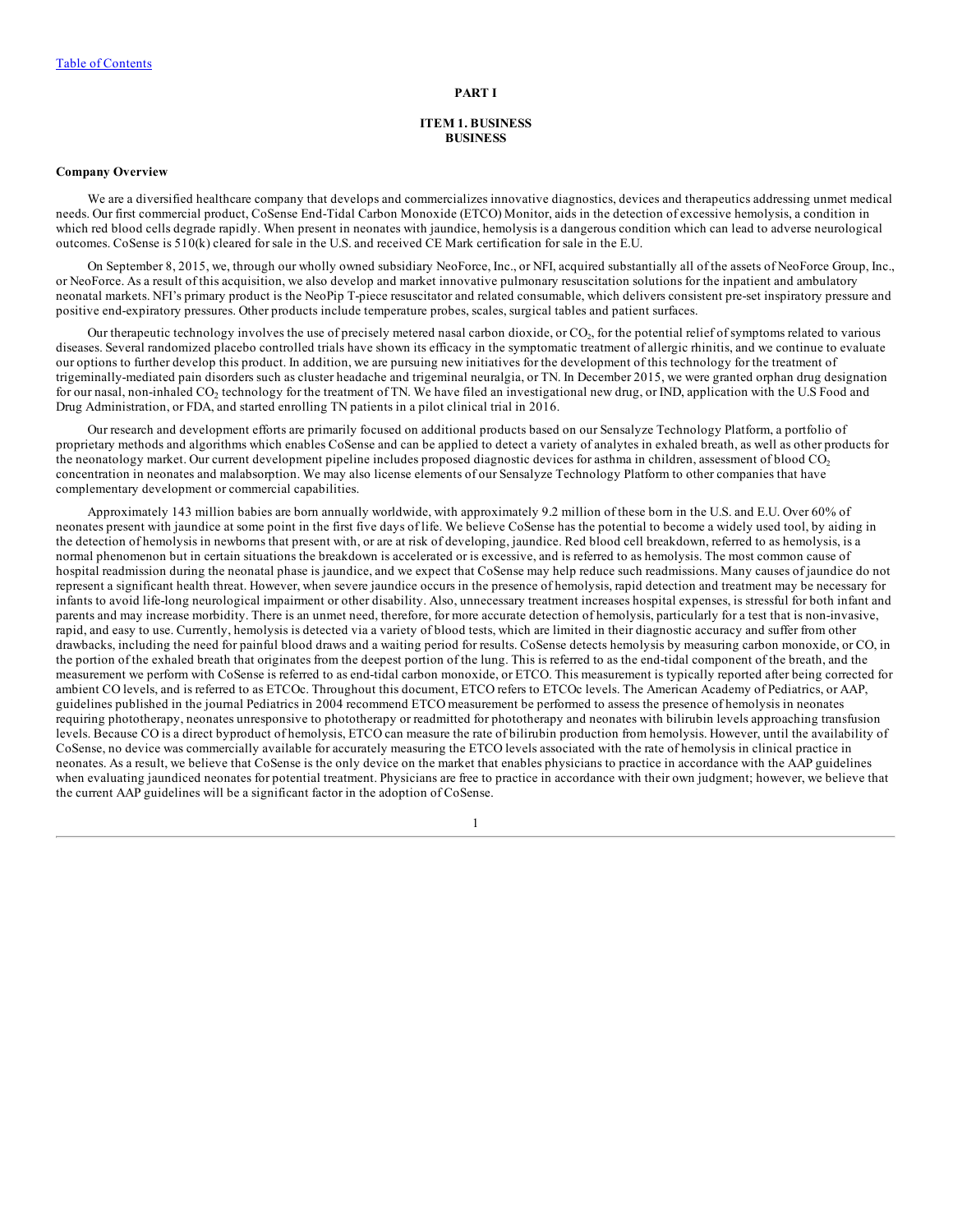Commercial activities for CoSense commenced in 2015. In January of 2016, we entered into a distribution agreement with Bemes, Inc., or Bemes, a leading medical equipment master distributor, to market and distribute the CoSense and our consumable Precision Sampling Sets, or PSS. Under the terms of the agreement, Bemes will have the exclusive right for sales, marketing, distribution and field service activities for CoSense in the U.S. Bemes and its network of sub-distributors will allow nationwide distribution of CoSense with 44 sales representatives covering almost every state.

While our efforts will continue to focus on establishing an installed base of devices and building physician support for the device, we expect sales of the consumable PSS to be the largest component of our revenue over time. An electronic interface between the device and the PSS requires one-time use of our PSS, which also promotes good hygiene and is necessary to preserve the accuracy of the device.

Our therapeutic technology consists of the use of nasal, non-inhaled CO<sub>2</sub> for the treatment of the symptoms of allergy, as well as pain associated with migraine, cluster headache and TN. Serenz, our allergy therapeutic product candidate, is a treatment for symptoms related to AR, which, when triggered by seasonal allergens, is commonly known as hay fever or seasonal allergies. Several Phase 2 clinical trials have been completed in which Serenz showed statistically significant improvements in total nasal symptom scores, or TNSS, in symptomatic patients when compared to controls. AR is typically an episodic disorder with intermittent symptoms. However, there is no treatment currently available that provides truly rapid relief of symptoms, other than topical decongestants, which can have significant side effects. The more optimal therapeutic for an episodic disorder is one that will treat symptoms when they occur, and can therefore be taken only as needed. We believe that Serenz has an ideal profile for an as-needed therapeutic for AR and may provide advantages over regularly dosed, slow to act currently marketed products.

We recently reactivated the CE Mark certification for Serenz. We plan to move forward with pilot sales of Serenz to pharmacies in the E.U. during the second quarter of 2016 to gather commercial feedback in preparation of a possible full launch of Serenz later in 2016.

We have entered into a collaboration agreement with Clinvest, a research organization dedicated to the advancement of medicine and health through clinical research, in order to develop a therapeutic product for the treatment of cluster headaches. Cluster headaches are characterized by recurring bouts of excruciating pain in one side of the head.

In December, 2015, we were granted orphan drug designation for our nasal, non-inhaled CO<sub>2</sub> technology for the treatment of TN. We have filed an IND for TN with the FDA and started enrolling TN subjects in a pilot clinical trial in 2016.

# **CoSense**

CoSense, our first Sensalyze Technology Platform product to receive 510(k) clearance from the FDA and CE Mark certification. CoSense measures ETCO, which can be elevated due to endogenous causes such as excessive breakdown of red blood cells, or hemolysis, or exogenous causes such as CO poisoning and smoke inhalation. Our first target market is for the detection of hemolysis in neonates, a disorder in which CO and bilirubin are produced in excess as byproducts of the breakdown of red blood cells. Hemolysis can place neonates at high risk for hyperbilirubinemia and resulting neurodevelopmental disability. The AAP recommends the use of ETCO monitoring to evaluate neonates for hemolysis, but, other than CoSense, there is no device currently on the market for physicians to effectively monitor ETCO in clinical practice.

#### *Hemolysis and Bilirubin*

We estimate that approximately one third of the 9.2 million newborns in the U.S. and E.U. each year are at risk for hemolysis under current practice, representing approximately 3.1 million newborns. We believe that many of these newborns are tested for hemolysis, but using relatively inaccurate and/or invasive diagnostic methods. Retrospective analysis of data, including data from over 54,000 newborns compiled by the Collaborative Perinatal Project sponsored by the National Institutes of Health, or NIH, suggests that the only factor that predisposes newborns with jaundice to adverse neurodevelopmental outcomes is the concurrent presence of hemolysis. Hemolysis can be caused by a number of factors, including physical trauma and bruising, blood group incompatibility, autoimmune disorders, and genetic causes such as sickle cell disease and glucose-6-phosphate dehydrogenase (G6PD) enzyme deficiency. Because bilirubin is the chemical byproduct of the destruction of hemoglobin within red blood cells, hemolysis causes bilirubin production to spike. Bilirubin is yellow in color, and if present in excessive amounts in the body, known as hyperbilirubinemia, it can be deposited in tissues such as the skin and conjunctiva. The condition manifests as a yellowing of skin and conjunctiva and is called jaundice. Elevated levels of bilirubin are particularly dangerous to neonates, who have immature livers and lack the adult ability to excrete bilirubin. Neonates also lack a well-formed blood-brain barrier to prevent bilirubin from entering the central nervous system, or CNS, where bilirubin is known to be toxic to neuronal tissue.

# *Adverse Ef ects of Jaundice and Hyperbilirubinemia*

Every year approximately 143 million babies are born world-wide, of which 4.0 million are in the U.S. and 5.2 million in the E.U. It is estimated that up to 60% of term neonates and 80% of preterm neonates may have jaundice. Most neonates have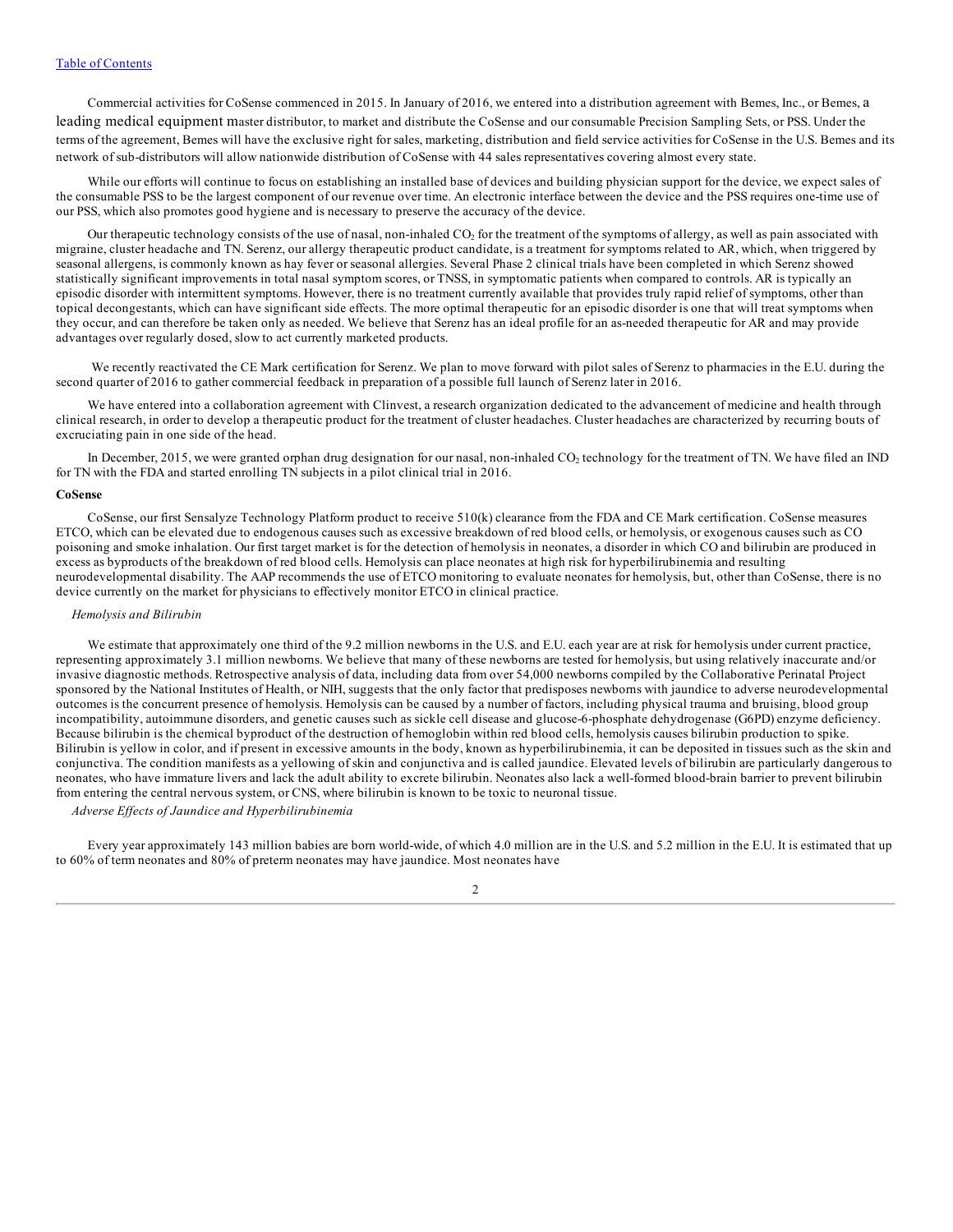non-pathologic jaundice, which is often related to a decreased capacity of the neonate to excrete bilirubin into the intestinal tract for elimination from the body. These neonates will often normalize their bilirubin levels without a need for treatment. When treatment is required, it is usually via phototherapy, which typically involves isolating the baby in a chamber that directs blue-wavelength light to the baby's skin. The light penetrates the skin and breaks down bilirubin via a photochemical reaction over a period of several hours. When treatment is performed in a timely fashion, adverse outcomes can be avoided. Some neonates with jaundice, however, will develop adverse neurodevelopmental outcomes related to hyperbilirubinemia if not properly treated.

According to the Agency for Healthcare Research and Quality, part of the U.S. Department of Health and Human Services, neonatal jaundice is the single largest cause for hospital readmission of neonates in the U.S. This results in inefficient care and can also be highly stressful and disruptive for the parents and neonate.

Exposure to excess bilirubin in the central nervous system as a result of hyperbilirubinemia is toxic and may cause long-term developmental disabilities. These abnormalities may be subtle, and include hearing problems and low IQ. Subtle forms of disability are known as Bilirubin-Induced Neurological Dysfunction, or BIND. More severe bilirubin-induced disabilities, including respiratory failure and resulting death, can be referred to as Acute Bilirubin Encephalopathy, or ABE. Bilirubin toxicity can ultimately result in a chronic, severe, and disabling condition called kernicterus. Kernicterus is a cerebral palsy-like condition in which the patient lacks muscle tone and motor control, cannot operate self-sufficiently, and typically requires long-term care. The National Quality Forum has in the past described kernicterus as a "never event," one which physicians should ensure never occurs in their practice.

# *Limitations of Current Diagnostic Methods*

It has been reported in peer-reviewed publications that the presence of hemolysis in a neonate with jaundice is a predictor of adverse neurodevelopmental outcomes. If neonates with high rates of hemolysis could be identified before they are discharged from the hospital, treatment could begin earlier, exposure to excessive bilirubin would be minimized and readmissions for jaundice would be reduced. Prior to the introduction of CoSense accurate tools for diagnosing hemolysis in neonates were not available in the market. Tests that are commonly done to assess hemolysis such as serial hematocrit levels, reticulocyte counts, Coombs test and peripheral smear, are all invasive blood tests and are less useful in neonates due to physiologic changes resulting from childbirth. For example, hematocrit levels and reticulocyte counts may be elevated in neonates unrelated to pathological conditions and may therefore confound the diagnosis of hemolysis, which typically involves low hematocrit and high reticulocyte counts. The Coombs test, a blood test that detects antibodies that can cause hemolysis, is used extensively as a measure of hemolysis; however, it often requires a painful heel stick to draw a blood sample, and other conditions besides hemolysis may trigger a false positive or false negative Coombs test. In spite of these limitations, we believe that the Coombs test remains the most frequently used diagnostic for hemolysis by physicians.

Today, the AAP recommends that all neonates be routinely tested for bilirubin levels at some point prior to being discharged from the hospital, although other organizations such as the United States Preventive Services Task Force, or USPSTF, have not made similar recommendations. In many hospitals this is done via a blood test, although transcutaneous bilirubin meters are now available to test bilirubin levels non-invasively through the skin. Inaccurate results with use of these devices have been reported based on serum bilirubin level, measurement site, race, and ethnicity. In addition, bilirubin levels reflect only a point in time rather than the rate of increase, and therefore, may not address the risk of subsequent adverse outcomes. These tests do not capture the rate of bilirubin production or the presence/absence of hemolysis, leaving the physician uncertain as to the patient's level of risk. Since many babies have bilirubin levels in a zone described as "intermediate risk" by current treatment guidelines, it is difficult for physicians to decide whether to treat aggressively or more conservatively

Phototherapy is widely used to treat jaundice, and is applied to approximately 8% of all births in the U.S. However, phototherapy treatment disrupts the opportunity for parent-newborn bonding and is often highly stressful for infants and new parents. In some cases, particularly among low-risk newborns who are jaundiced, but not hemolyzing, phototherapy may not be necessary. In other cases, observation of jaundice and early testing for hemolysis may accelerate diagnosis and treatment with phototherapy. In all cases, understanding the rate of hemolysis is a critical part of providing timely and effective care. There is a significant need for a test to aid in the detection of hemolysis that is rapid, accurate, and easy to use across all acuity levels within neonatal care.

Also, neonates are typically discharged from the hospital at approximately 48 hours of normal birth in U.S. hospitals are under pressure to discharge even earlier, in order to reduce costs and manage inpatient capacity. Bilirubin levels, however, typically peak more than 72 hours post birth. We believe that neonates with hemolysis can experience bilirubin levels in the intermediate risk range at time of discharge, but can spike rapidly to neurotoxic levels in the post-discharge period, out of the range expected based on the "Bhutani nomogram."

3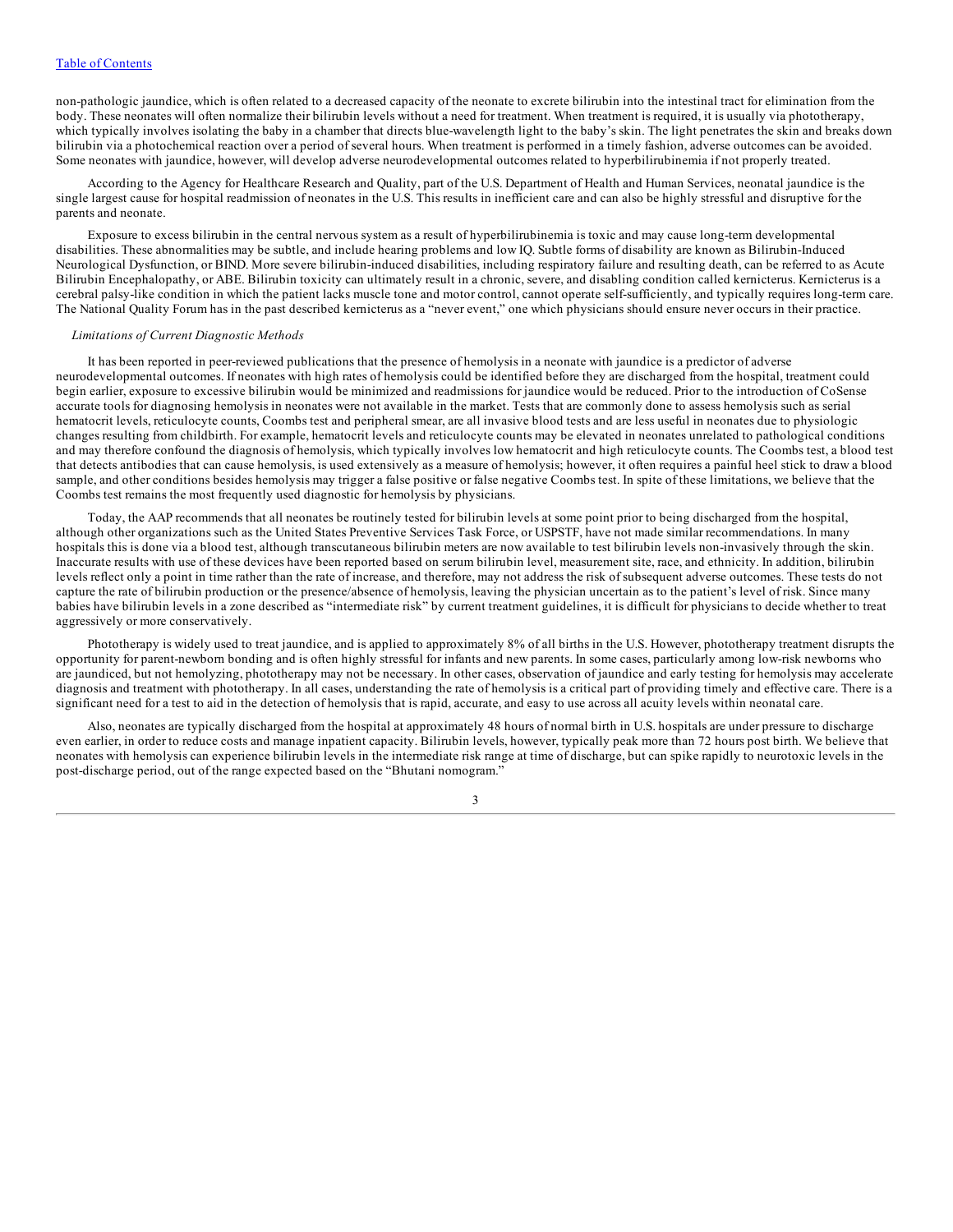Physicians need to identify the cause of the jaundice and, based upon these findings, determine whether the infant is at serious risk for BIND, ABE, or kernicterus. However, physicians often have a diagnostic dilemma as to what is causing the jaundice. It is often not possible, with current diagnostic techniques and clinical workflow, to test whether it is merely a physiologic jaundice that poses little risk, or some other process that presents a serious risk to the neonate. Risk arises primarily from the presence of hemolysis, which leads to hyperbilirubinemia that persists rather than resolving spontaneously. As a result of the serious consequences of hyperbilirubinemia, the AAP recommends that all neonates be closely monitored for jaundice, and has called for physicians to determine the presence or absence of hemolysis in order to make appropriate treatment decisions. As a result, there are both clinical need and physician interest in the development of accurate and non-invasive methods for detecting hemolysis. CoSense addresses this need to measure a baby's exhaled CO to assess the rate of hemolysis accurately, and does so via a non-invasive measurement at the point-of-care. CoSense delivers results within minutes, which may enable more timely treatment than the current standard of care.

# *CoSense: FDA 510(k) Clearance and CE Mark Certification*

CoSense, our first Sensalyze Technology Platform product to receive 510(k) clearance from the FDA and CE Mark certification, is a monitor of ETCO. CO is a direct byproduct of hemolysis, and based on extensive published data such as that from Stanford University, the rate of bilirubin production can be measured by analyzing the concentration of CO in a neonate's exhaled breath.

CoSense is a point-of-care device that consists of a light-weight, portable monitoring device and a single-use nasal cannula (Precision Sampling Set or PSS). The PSS is placed just inside the nostril of the patient and is connected to the device. The CoSense device is turned on and acquires the breath signal while the patient breathes. Appropriate sample acquisition takes an average of 30 seconds. The PSS can then be removed from the patient and the device takes another four minutes to report the test result.

The AAP recommends the use of ETCO monitoring for the detection of hemolysis. We believe ETCO monitoring will enable more rapid and appropriate treatment decisions and reduce overall costs of patient care. However, there is currently no device on the market other than CoSense that effectively measures ETCO in neonates.

With CoSense data, physicians may be able to quickly identify neonates with jaundice who are at risk of adverse neurological outcomes or other disability due to a high rate of hemolysis. The physician may then initiate earlier treatments for jaundice, such as phototherapy, when necessary. We believe the potential impact of CoSense should result in reduced neurodevelopmental abnormalities in neonates. In addition, CoSense may also help identify neonates who do not have excessive hemolysis, and therefore may not require phototherapy or serial bilirubin measurements. As a result, these neonates may be discharged from the hospital earlier, or with less intensive clinical follow-up. We believe this will reduce the total number of blood draws that are necessary. We also believe this will reduce the rate of readmissions, resulting in significant cost savings for the hospital.

CoSense has the following advantages that we believe will drive its adoption by hospitals, other medical institutions and physicians:

- rapid administration at the point-of-care, yielding results in approximately five minutes;
- non-invasive and minimally disruptive to the neonate;
- no requirement for specific breath maneuver;
- simple user interface that allows the healthcare professional to use it correctly with minimal training;
- no on-site calibration necessary; and
- accuracy and precision over a range of CO concentrations clinically relevant (less than 10 parts per million, or ppm, with 0.1ppm resolution) to detect the rate of hemolysis.

In addition, we believe the CoSense device is priced at a level that falls below the typical capital equipment purchasing threshold for a hospital or other medical institution in the U.S.

# *Clinical Trials*

Seven investigator-sponsored clinical trials have been performed to validate the ability of CoSense to detect the presence of hemolysis. Four of these were performed in neonates. One was performed in neonates and children up to 17 years old. Two were performed in children with sickle cell anemia, or SCA, a disease which results in chronic hemolysis.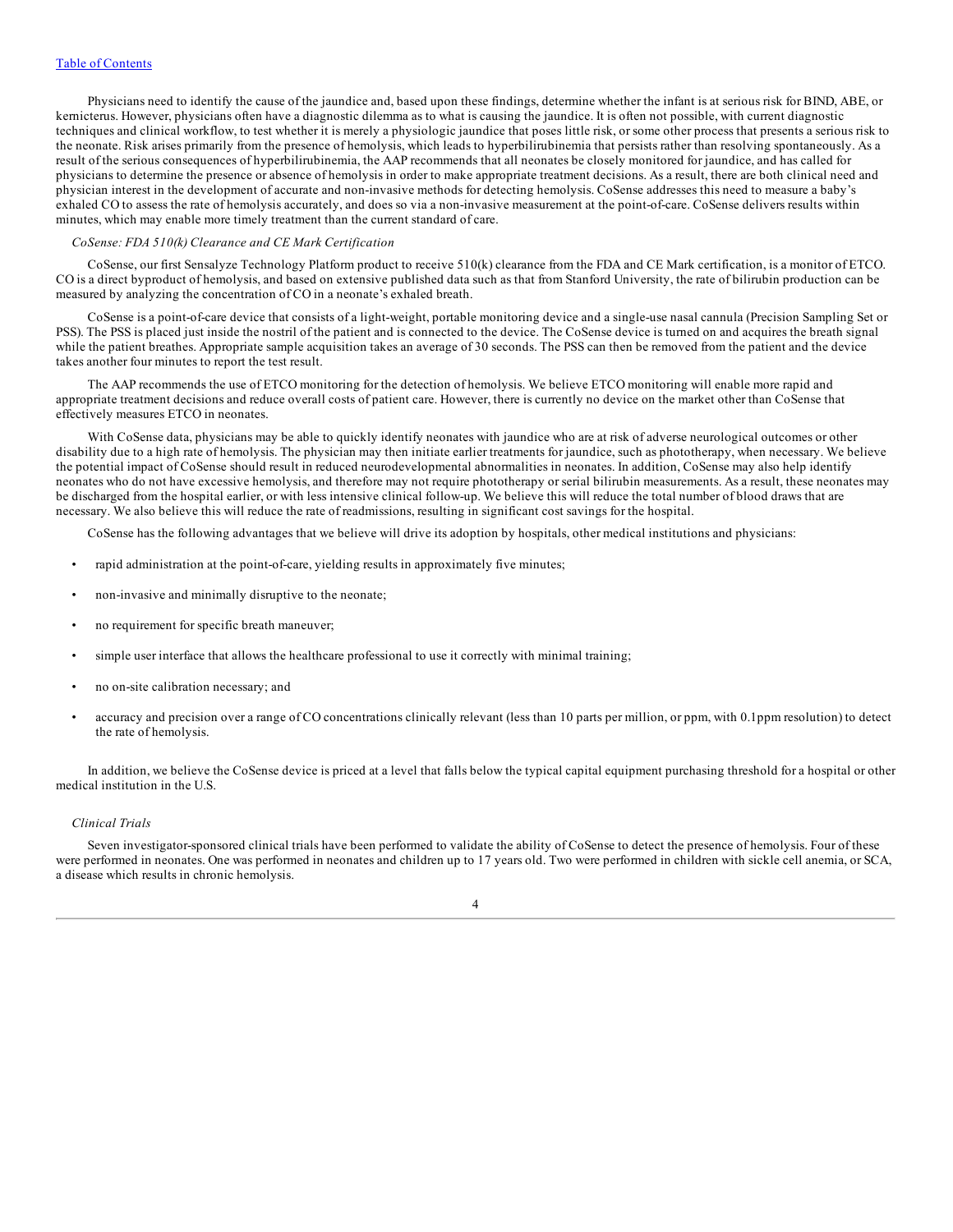In a pilot clinical trial at Stanford University, a bench to bedside evaluation of CoSense was undertaken to identify hemolysis in neonates, and to correlate ETCO levels with bilirubin production as defined by levels of carboxyhemoglobin, or COHb, in the blood. When red blood cells are broken down, the pigment heme is released from the red blood cells. In turn, when heme is broken down, CO and biliverdin are produced in equimolar amounts. Biliverdin is a precursor of bilirubin, and is converted into bilirubin. CO combines with hemoglobin in the blood with high affinity to form carboxyhemoglobin, or COHb. Therefore, the level of COHb provides an accurate measurement of bilirubin production, or hemolysis. CO from COHb is released when the blood circulates through the lungs and as a result, levels of ETCO correlates to levels of COHb, bilirubin production and hemolysis. For accurate measurements of low levels of CO, gas chromatography is the method of choice.

In bench studies, inter-device accuracy and intra-device imprecision were evaluated in three different CoSense devices. In the clinical setting, 83 neonates who all had a gestational age, or GA, of more than 30 weeks and had birth weights of at least 1500 grams were tested. ETCO measurements, in triplicate, were compared to COHb levels measured by gas chromatography in the subset of 24 of the 83 neonates who consented to testing for COHb and were suspected of having hemolysis. Gas chromatography is a technique better suited to the laboratory than to high-volume clinical use, particularly in the point-of-care neonatal diagnostic setting. It requires a large, complicated chromatography instrument and highly trained staff.

A strong linear correlation between COHb and ETCO was seen (r= 0.93), confirming that ETCO values with CoSense accurately measure bilirubin production and therefore hemolysis. The results of this study were published in an article titled, "Evaluation of a new end-tidal carbon monoxide monitor from the bench to the bedside," in Acta Paediatrica 2015.

The ability of CoSense to identify hemolysis in neonates with significant hyperbilirubinemia was evaluated at The Children's Hospital of Zhejiang University School of Medicine in Hangzhou, China. Significant hyperbilirubinemia was defined as total serum bilirubin, TSB, levels that require phototherapy according to AAP guidelines. Investigators compared ETCO, as measured with CoSense, with current blood tests for hemolysis, such as hematocrit, or Hct, which measures the number of red blood cells, reticulocyte count, or Retic, which measures new red cell production levels, serum bilirubin test, and the Coombs Test. While these tests are often performed to detect hemolysis in neonates, they are not considered to be reliable in the neonatal setting. The information that is gained from a combination of all these tests is therefore used to inform a determination of the presence or absence of hemolysis. Certain tests may be better than others for a given type of hemolysis, whereas ETCO levels are elevated due to hemolysis regardless of the cause.

Fifty-six neonates with significant hyperbilirubinemia participated in this non-randomized open-label trial. These data from the study showed that ETCO measurement with CoSense can provide the physician with similar information to that currently provided by invasive blood tests regarding the patient's hemolytic status, but with a simple, non-invasive breath test.

In a clinical trial at Children's Hospital & Research Center in Oakland, California, ETCO concentration was measured in children with SCA, who are known to have chronic hemolysis, using CoSense. Children between five and fourteen years old with SCA, who were not on regular transfusions, were eligible to participate in the trial. Children with exposure to second-hand smoke, acute respiratory infection or symptomatic asthma were excluded. Healthy children between five and fourteen years old served as matched controls. Up to three measurements were taken for each subject using CoSense, and the highest ETCO value was used. One control subject had a high ETCO value and was excluded from the analysis since the subject was found to have asthma and was on anti-epileptic medication. The data from this trial showed that CoSense may be useful to monitor the rate of hemolysis in children with SCA. This results from this study were published in an article titled, "Point-of-care end-tidal carbon monoxide reflects severity of hemolysis in sickle cell anemia," in Pediatric Blood & Cancer 2015.

Recently, another clinical trial was conducted at Children's Hospital & Research Center in Oakland, California and UCSF Benioff Children's Hospital, in sickle cell disease, or SCD, subjects ages 2 to18 years old and age-matched controls to validate the accuracy of a CoSense device that had an extended temperature operating range and to determine if the modified device could differentiate between children with sickle cell disease and healthy controls. Eleven SCD subjects and ten healthy age-matched controls were enrolled. The mean ETCO for SCD subjects was statistically significant. Thus, this study showed that the modified CoSense device provided a reliable detection of hemolysis in the sickle cell subjects. Capnia would like to continue to develop this modified device to be used as a screening tool in countries with limited resources, the greatest amount of SCD births and where early mortality due to SCD is observed.

A study of 20 neonates and children with known hemolytic disorders, such as hereditary spherocytosis or pyruvate kinase deficiency, and 20 agematched controls was conducted to compare ETCO measurements at Intermountain Healthcare Institutions in Utah (McKay-Dee NICU, McKay-Dee Pediatric Clinics, McKay-Dee Perinatal Research Outpatient Service, and Primary Children's Hospital Hematology Clinic). The known hemolytic disorders subjects were required to have a hemoglobin (Hbg) at least 10 g/dL based on lab tests performed in the last six months and confirmed within six weeks prior to breath sample collection. Neither group of subjects were to have had a blood cell transfusion within four weeks prior to breath sample

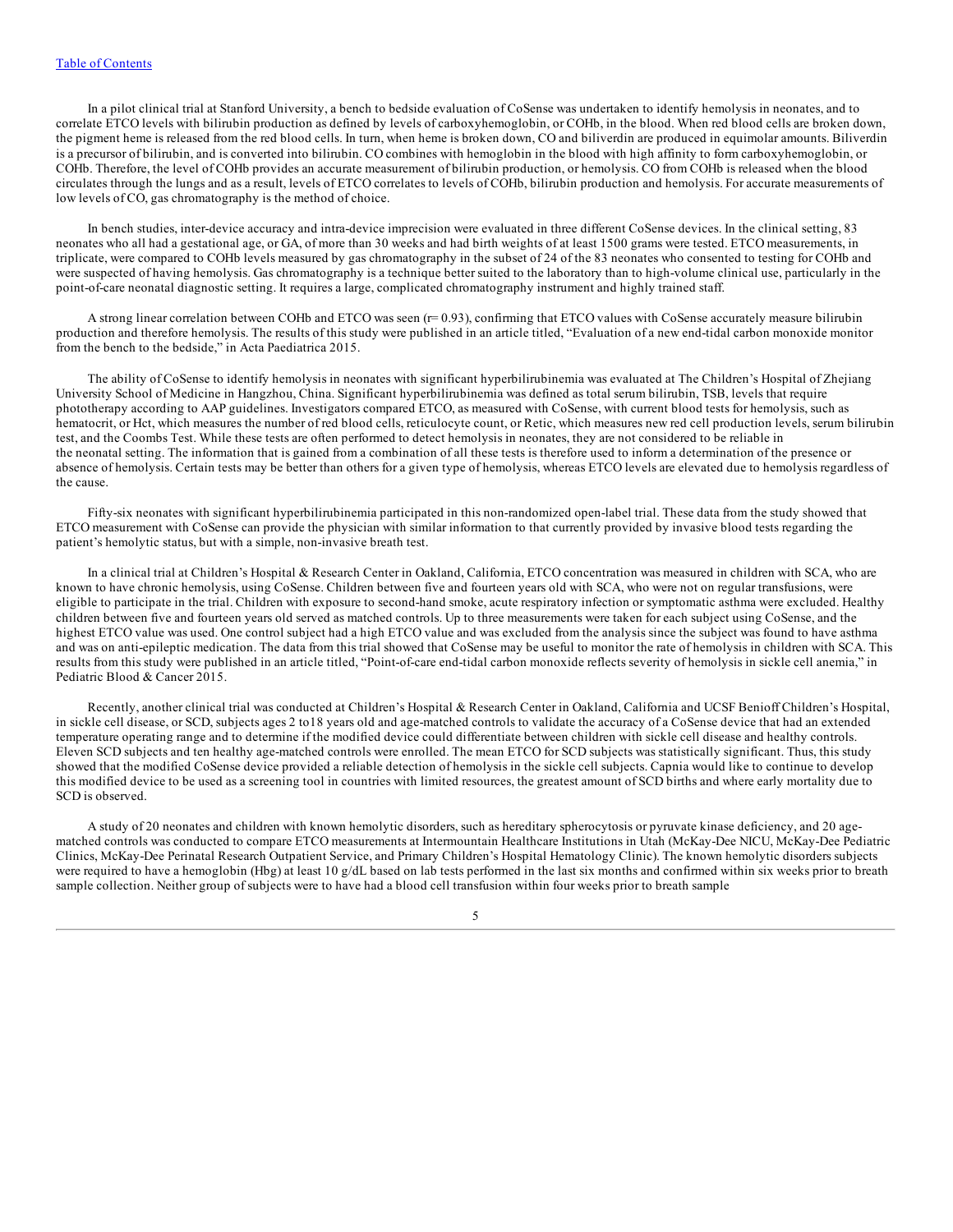collection. One ETCOc measurement was collected from each subject. Twelve out of the infants and children enrolled in each group (24 out of 40) were less than 1 year of age at the time of the ETCO measurement. Of these 12 subjects, seven were less than 1 month old at the time of the ETCO measurement (14 out of 40). The ETCO values of the 20 neonates and children with hemolytic diseases were higher than 20 age-matched controls. Thus, this study may show that CoSense can detect the differences in the rate of hemolysis between neonates and children who have known hemolytic anemia and healthy age-matched neonates and children.

In a separate study at Intermountain Healthcare Institutions, ETCO was measured in 30 healthy, term (at least 37 weeks gestational age) newborns within the first hours after birth and again just before discharge from to home to quantify the rate of hemolysis during the first days of life. Testing was 100% successful, whether newborns were awake or asleep. The 95% confidence intervals were 1.4 to 1.7 ppm. No differences were seen in ETCO values between neonates born vaginally versus by Cesarean section, nor between those whose mothers received pitocin during labor or did not receive pitocin to augment labor. This suggests that the hemolysis was not the result of bruising during delivery. This study provides further evidence that low-grade hemolysis occurs normally in the first days after birth.

The results of these two studies were published in an article titled, "End-tidal carbon monoxide as an indicator of hemolytic rate," in Blood Cells, Molecules and Diseases 2015.

In another study conducted at Intermountain Healthcare Institutions, ETCO was measured in 100 neonates with a total bilirubin greater than the 75<sup>th</sup> percentile on the Bhutani nomogram during birth hospitalization. Thirty-seven had elevated ETCO values (ETCO greater than 2 ppm) and 11 of these 37 were found to be Coombs positive and the remaining 26 had other etiologies. Thirty-six of the 37 with elevated ETCO had repeat total bilirubin monitoring within 24 hours of discharge from the hospital. Of the 100 neonates, none was re-hospitalized for jaundice treatment. In comparison, 3,535 neonates who did not have an ETCO measurement during this period at these hospitals had a TB greater than the 75th percentile on the Bhutani nomogram. Of these 3,535 neonates, 106 were re-hospitalized for jaundice between 3 and 11 days of life (rate = 2.99 per 100 neonates). This study showed that it is feasible to use CoSense to measure ETCO and, when an elevated ETCO is found during birth hospitalization, parents were likely to comply with advice to have the TB level rechecked within 24 hours of discharge. The results of this study were published in an article titled, "Measuring End-Tidal Carbon Monoxide of Jaundiced Neonates in the Birth Hospital to Identify Those with Hemolysis," in Neonatalogy 2016.

A multi-center investigator-sponsored trial to define the normative data (mean, median, range and interquartile ranges) for all term and late-preterm newborns for CoSense. The investigating institutions include Stanford University School of Medicine, Albert Einstein Medical Center, Beaumont Children's Hospital, University of Pittsburg Medical Center and McKay-Dee Hospital/Intermountain Healthcare. Enrollment in this study was completed in February 2016. Three-hundred sixty-six newborns were enrolled into this study. The data for all subjects enrolled are currently under review and analysis.

Another article titled, "Identification of neonatal hemolysis: an approach to pre-discharge management of neonatal hyperbilirubinemia," was electronically published ahead of print in Acta Paediatr. 2016 Jan 23. This article included results from 79 newborns with a GA greater than 35 weeks and birthweight greater than 2000 grams, who were enrolled at Lucile Packard Children's Hospital. For each newborn, up to four ETCO measurements were taken once per day for up to four days of life in conjunctions with total bilirubin, or TB, levels. This study confirmed that pre-discharge measurements of TB together with ETCO can be used as an index of increased bilirubin loads due to hemolysis.

# *Market Opportunity*

Independent market research that we conducted has identified a large market opportunity for the CoSense device in the well-baby nursery and labor and delivery units in term neonates (less than 37 weeks), as well as in the neonatal intensive care unit, or NICU, in preterm births (less than 34 weeks) and late preterm births (between 34 and 37 weeks).

In the U.S. and E.U., there are approximately 8.1 million term births and 1.1 million preterm and late preterm births each year. Approximately 60% of term births, or approximately 4.9 million babies, and 80% of preterm and late preterm babies, or approximately 900,000 babies, are jaundiced. These babies who have concurrent hemolysis are at greatest risk for adverse outcomes. We believe that neonates who are at risk for hemolysis and are candidates to receive one or more CoSense tests during their hospital stay.

Today, the presence of jaundice triggers either a transcutaneous or serum bilirubin test. With the availability of CoSense, physicians may complement bilirubin testing with hemolysis testing in order to perform a more complete clinical assessment. Neonates who are jaundiced but not hemolyzing may receive conservative management or phototherapy. Neonates with jaundice found to be hemolyzing will likely receive early phototherapy and also additional testing such as the Coombs test, Hct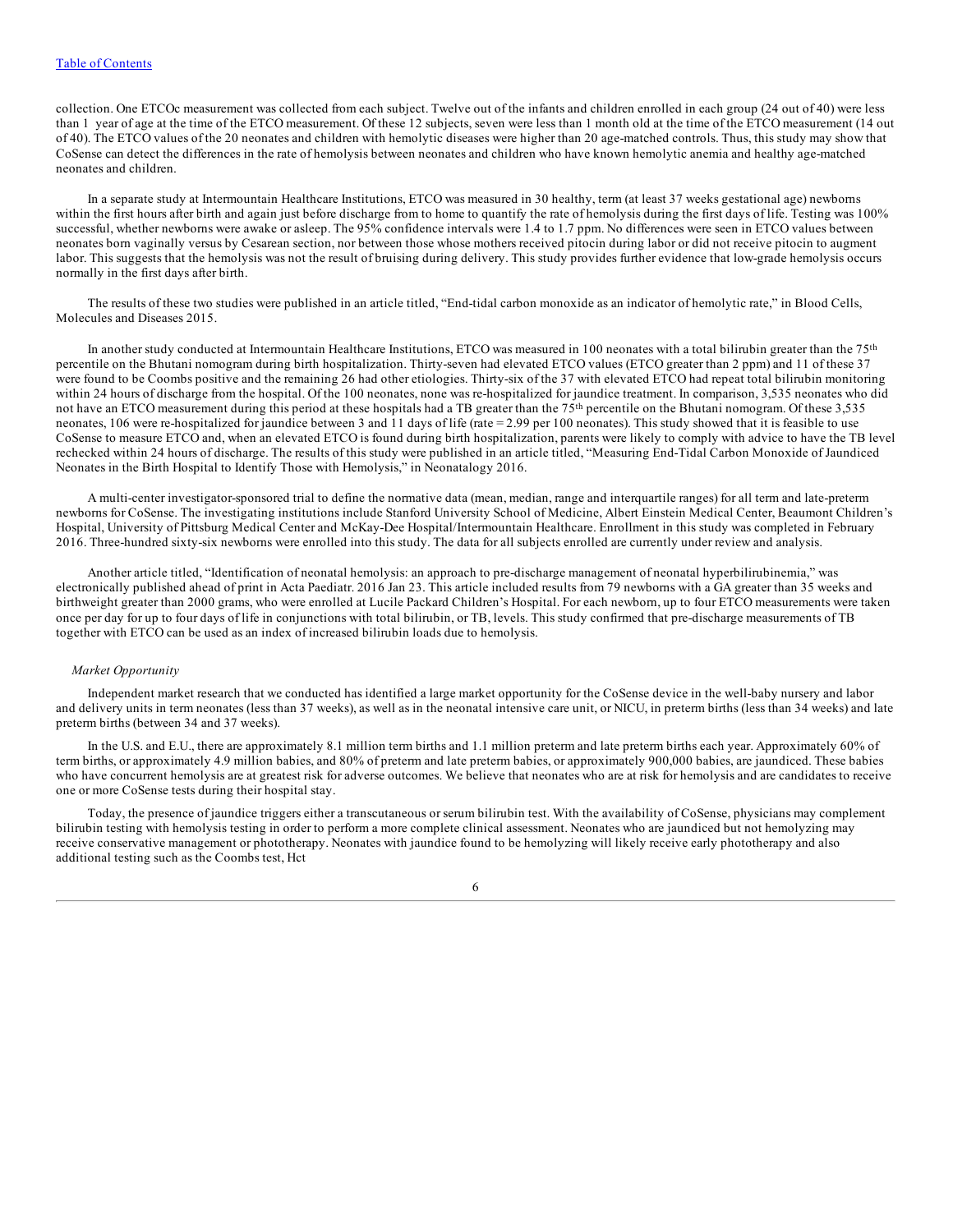or Retic to diagnose the underlying cause of hemolysis. We believe that CoSense will allow physicians to reduce the number of neonates that receive these more invasive and more costly tests for hemolysis.

# *Sales and Marketing*

CoSense is indicated for the detection of the rate of hemolysis. The initial target market for CoSense is for evaluating neonates for the presence, or the rate, of hemolysis. In January of 2016, we entered into a distribution agreement with Bemes to market and distribute CoSense and our consumable PSS exclusively for sales, marketing, distribution and field service activities in the U.S.

In the E.U., we expect to partner with distributors in each country/region, with oversight and marketing assistance from our personnel based in the United Kingdom.

We expect the majority of our revenues to result from sales of consumables. Because we believe customers will order these repeatedly once they have adopted CoSense as part of their standard procedures, we expect that our sales force can drive higher revenue per salesperson than might otherwise be the case.

Key elements of our sales and marketing strategy include:

- Focus efforts on growing the volume of tests performed and associated consumables used. We plan to focus specifically on sales to the neonatal intensive care unit, or NICU, well-baby nursery, and labor/delivery units within each hospital. Because CoSense is a point-of-care device, each of these units of the hospital is a separate opportunity for CoSense placement.
- Establish and engage a network of distributors in the E.U., as well as elsewhere in the world. We may establish continuing operations at a location in the E.U. to ensure close coordination and effective execution of the CoSense sales and marketing plan in the E.U.
- Price the CoSense device at a level that allows hospitals to purchase it without protracted review via a "capital purchase committee" or analogous body. We believe that the cost of goods of CoSense devices allows us flexibility in setting this price, and we also believe we can offer customer hospitals attractive financing options to smooth out costs associated with the device purchase.
- Price the CoSense consumable sampling set at a price that is competitive with the current costs of performing the Coombs Test and other associated invasive assays. We believe that this cost offset, complemented by potential improvements in readmission rates and clinical outcomes, will provide hospital decision-makers with a compelling economic case for adoption of CoSense.
- Build awareness of the AAP treatment guidelines, and of the benefits of CoSense, via medical education efforts to key clinical audiences, including neonatologists, pediatricians, obstetricians, and pediatric nurses.
- Collaborate with key specialty societies, including the AAP, Pediatric Academic Societies, American Academy of Family Physicians, or AAFP, and patient advocacy groups such as Parents of Infants and Children with Kernicterus, to ensure ongoing support for ETCO testing in clinical guidelines and to identify opportunities for expanding awareness of ETCO among their respective constituencies.
- Support clinical trials and publications that expand the base of evidence supporting broad adoption of CoSense. We expect these efforts will build support for the clinical benefits to patients as well as economic benefits to various stakeholders in the healthcare system.

We expect that we and our distributor will expand our sales efforts to encompass lower-volume birthing centers in the U.S. once a sufficient proportion of the larger hospitals have begun to use CoSense. We may also selectively initiate direct sales to certain countries in the E.U. Furthermore, we see potential to use CoSense to make more rapid assessments of jaundiced babies in the outpatient pediatric setting, where new parents are frequently directed for followup care after hospital discharge. We will continue to evaluate expansion opportunities and pursue those where the potential to accelerate our business is deemed sufficient for the investment we put at risk.

*Pricing and Reimbursement*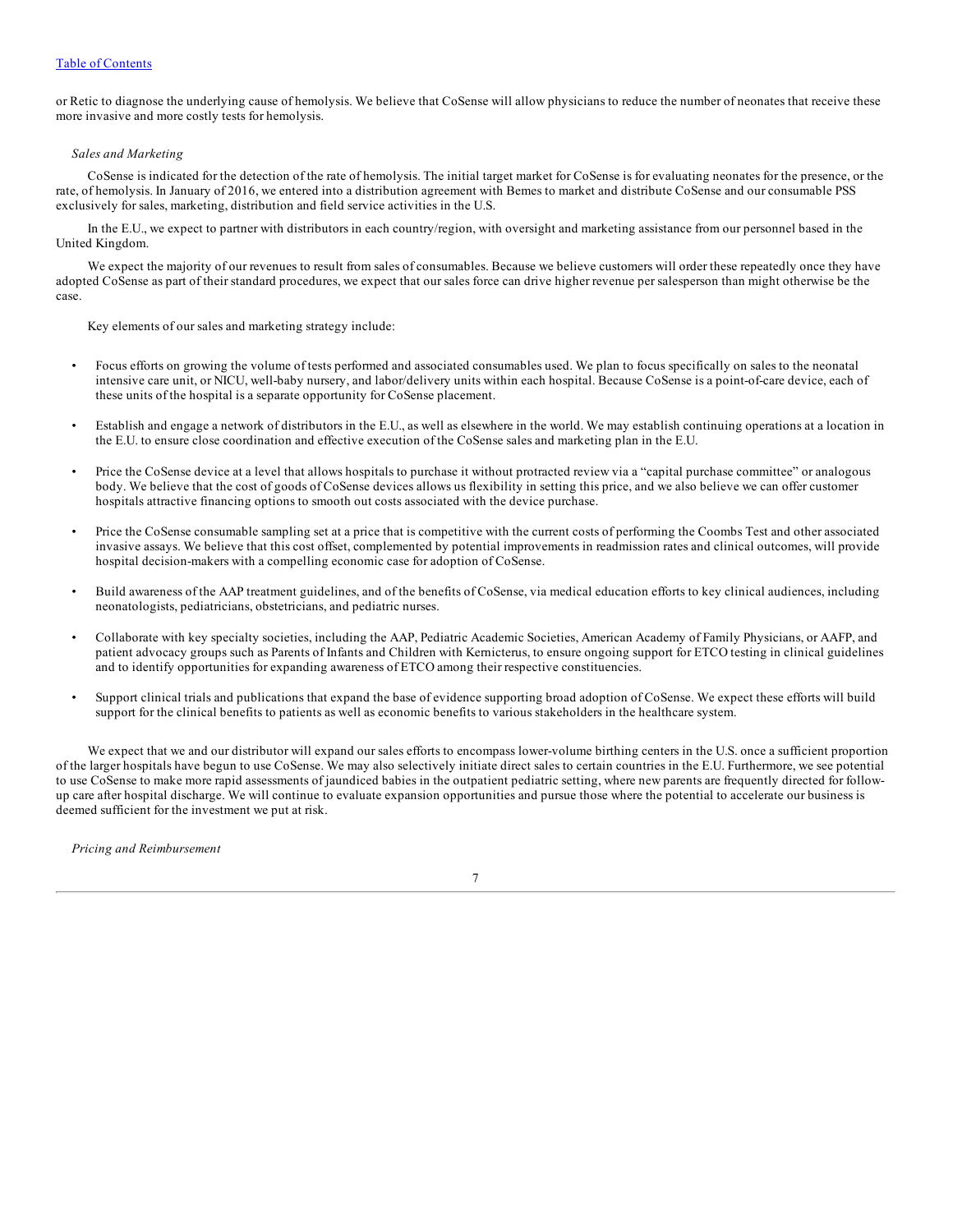We expect to continue to sell the CoSense device at a price below the typical capital expenditure approval threshold levels of most hospitals and other medical institutions in the U.S. The decision to buy, therefore, will likely be driven at the departmental rather than at the institutional level. The primary decision makers are expected be the neonatologists and nurse managers in the pediatrics and neonatology departments. Our initial efforts are focused on expanding the installed base of devices and will be followed by efforts to increase use of the disposable sampling set. The business model anticipates a significant proportion of the revenues coming from the disposable sales, even more so in later years as the number of total CoSense devices in use in the field increases. With manufacturing scale up, we expect to achieve reduced cost of goods that will lead to scaleable future growth.

Since the use of CoSense is almost entirely in the inpatient setting around the time of birth, reimbursement may be in the form of a Diagnosis-Related Group, or DRG. Frequently referred to as a bundled payment, the DRG is a specific flat-fee payment amount for all services performed by a medical institution pursuant to a single diagnosis. We can, therefore, be reimbursed for the cost of a test directly from an institution without the need to approach payors such as insurance companies, or to obtain a separate reimbursement cost code. Hospital decisions to adopt new technologies for inpatient care are usually driven by improved outcomes and reduced costs of patient care. We expect that the use of CoSense will both improve outcomes related to hyperbilirubinemia and reduce the need for certain diagnostic tests in a subset of neonates with jaundice, which, as a result, will reduce overall testing costs. We also believe that positive identification of infants with hemolysis will lead to a reduced rate of readmissions for jaundice, and this array of benefits may support adoption of CoSense by clinicians and their institutions. We also plan to undertake a comprehensive effort to partner with key physician specialty societies, physician opinion leaders and patient advocacy groups to educate and inform payer stakeholders. The AAP guidelines recommend ETCO detection to confirm the presence of hemolysis in neonates requiring phototherapy, neonates unresponsive to phototherapy or readmitted for phototherapy, and neonates with bilirubin levels approaching transfusion levels. In general, payor policies related to the care of neonates with jaundice reflect third-party treatment guidelines, and in this case the AAP guidelines favor use of ETCO testing, which CoSense is able to perform.

# *Competition for CoSense*

Currently CoSense is the only device commercially available with the sensitivity and accuracy necessary to detect ETCO levels that are meaningful for monitoring the rate of hemolysis in neonates, and we do not know of any such device that is under development by any party. From 2001 to 2004, Natus Medical marketed the CO-Stat device for detection of ETCO in neonates. The Natus product was withdrawn from the market due to poor sales. We believe Natus' CO-Stat did not achieve commercial success due to several disadvantages that we have overcome with our product, including a lack of consistent accuracy, limited ability to compensate for environmental factors such as humidity and heat, high price, and poor ease of use, including a requirement for frequent calibration.

In addition, devices are commercially available to measure CO poisoning from external sources, but these are less-sensitive devices that are not appropriate for detecting ETCO in the low concentrations (less than 10 ppm), small volumes and high breath rates that are clinically relevant in neonates. CoSense has the ability to overcome these problems using our Sensalyze technology. Several companies and academic groups have capabilities sufficient to develop such devices, and these parties may have significant resources to devote to research, development, and commercialization of devices that may compete with CoSense as well as technologies that compete with our Sensalyze Technology Platform generally. Competition within our target market will depend on several factors, including:

- quality and strength of clinical and analytical validation data;
- confidence of health care providers in diagnostic results;
- reimbursement and payment factors;
- inclusion in practice guidelines;
- cost-effectiveness;
- ease of use; and
- the strength of our intellectual property.

Today, physicians primarily diagnose hemolysis via Coombs and other blood tests, and these will represent the primary competition to CoSense initially. These tests do not capture the rate of bilirubin production or the presence/absence of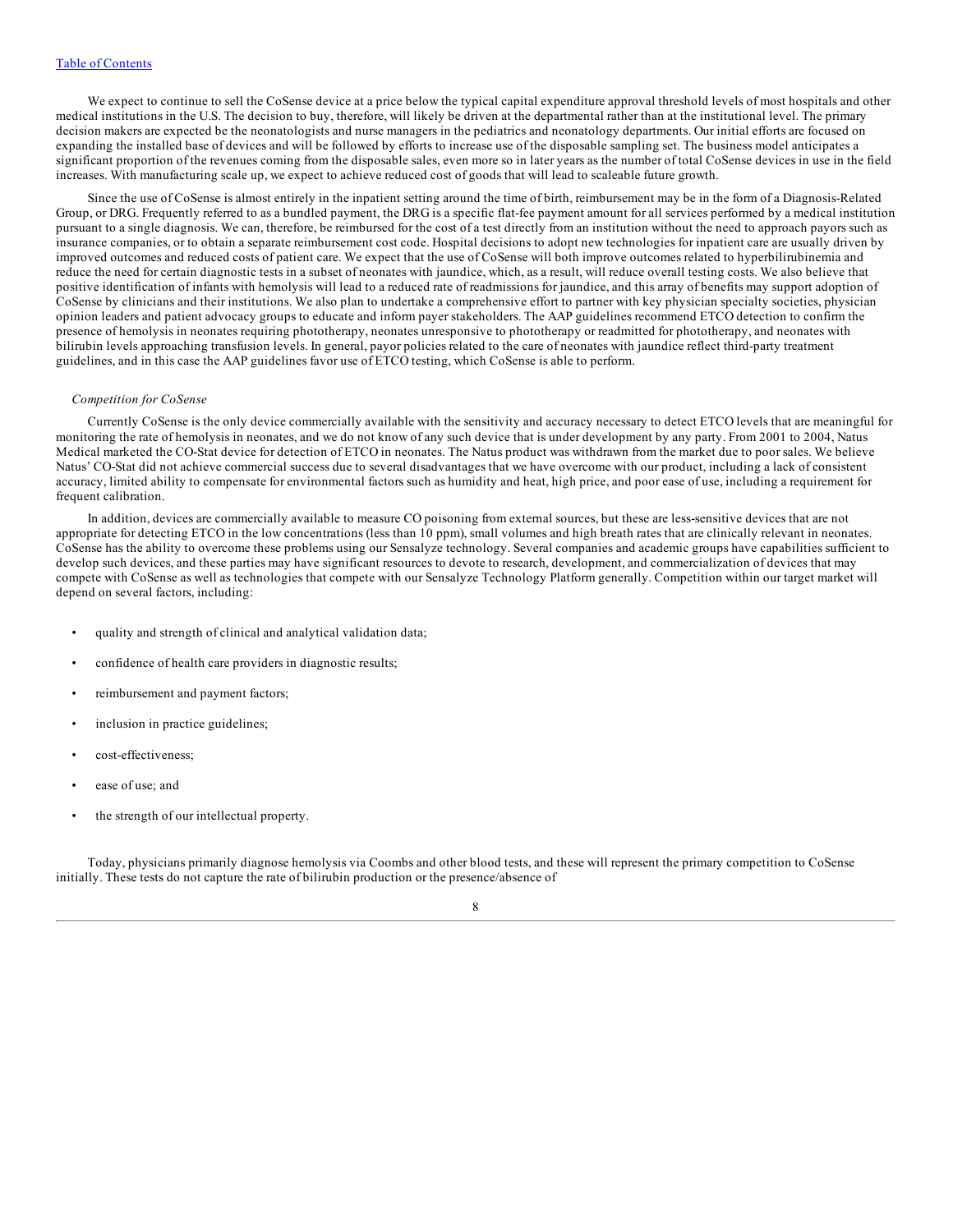hemolysis, leaving the physician uncertain as to the patient's level of risk. We believe that we can demonstrate compelling advantages over such tests, including faster results, the ability to avoid painful blood draws and greater diagnostic clarity and accuracy. We also believe we will be able to demonstrate economic and workflow advantages over the existing diagnostic practice.

# *Our Sensalyze Technology Platform*

A variety of medical diagnostic testing is performed via measurement of gas concentrations, either from blood samples or from exhaled breath. Examples include capnometry and pulse oximetry, both routinely used in patient monitoring. Devices used for detecting the presence of various analytes in exhaled breath typically rely on the patient performing a specified breath maneuver. Examples of such maneuvers include breath holding, forced expiration, or breathing at a specified rate. The use of these devices is limited to those who can perform such maneuvers, such as adults and older children.

The limitations of existing breath-based technologies are particularly problematic in neonates. Neonates typically have very rapid and irregular breathing patterns. They also inhale and exhale relatively small volumes, which limits the accuracy of devices that require the larger-volume sample sizes exhaled by older patients. In addition, they are not able to perform specified breath maneuvers. Our Sensalyze Technology Platform allows the measurement of analytes in all patients, from neonates to adults, regardless of their ability to actively perform a breath maneuver.

Our Sensalyze Technology Platform combines hardware, sensors, and software to provide the following novel capabilities:

- Identification of full breaths that follow a normal pattern, also known as "physiologic" breaths. Our platform can identify physiologic breaths even if the patient is breathing very rapidly, a capability that is particularly relevant in infants.
- Capture of individual exhaled breaths, and segmentation of the breath into different components such as "end-tidal", "upper airway", and "lower airway". This may allow the localization of the source of a given analyte to a specific anatomic area.
- Ability to move a specific micro-liter component of breath to a sensor module. When combined, these capabilities provide a novel patent protected platform for non-invasive detection of various analytes.

# *Sensalyze Technology Platform — Research and Development of Additional Diagnostic Products*

Our primary focus is currently on the commercialization of CoSense. Once the CoSense business is generating adequate revenue, we intend to utilize our research and development expertise to develop devices that leverage the capabilities of our Sensalyze Technology Platform. We expect to introduce additional products of our own over time and intend to develop additional diagnostic tests for analytes that might be found in the exhaled breath. These include the following diagnostic opportunities:

- Nitric oxide or NO, for assessment and management of asthma in infants and young children;
- End-tidal  $CO<sub>2</sub>$  for neonates;
- Hydrogen breath testing for infants with malabsorption problems;
- Carbon monoxide levels for hemolysis, CO poisoning or Sickle Cell Screening;
- Acetone, nitrites for diabetes;
- Volatile Organic Compounds, or VOC, for cancer, heart failure and multiple sclerosis; and
- Alkanes, transplant rejection. We may also license elements of our Sensalyze Technology Platform to other companies that have complementary development or commercial capabilities.

# **NeoForce Pulmonary Solutions**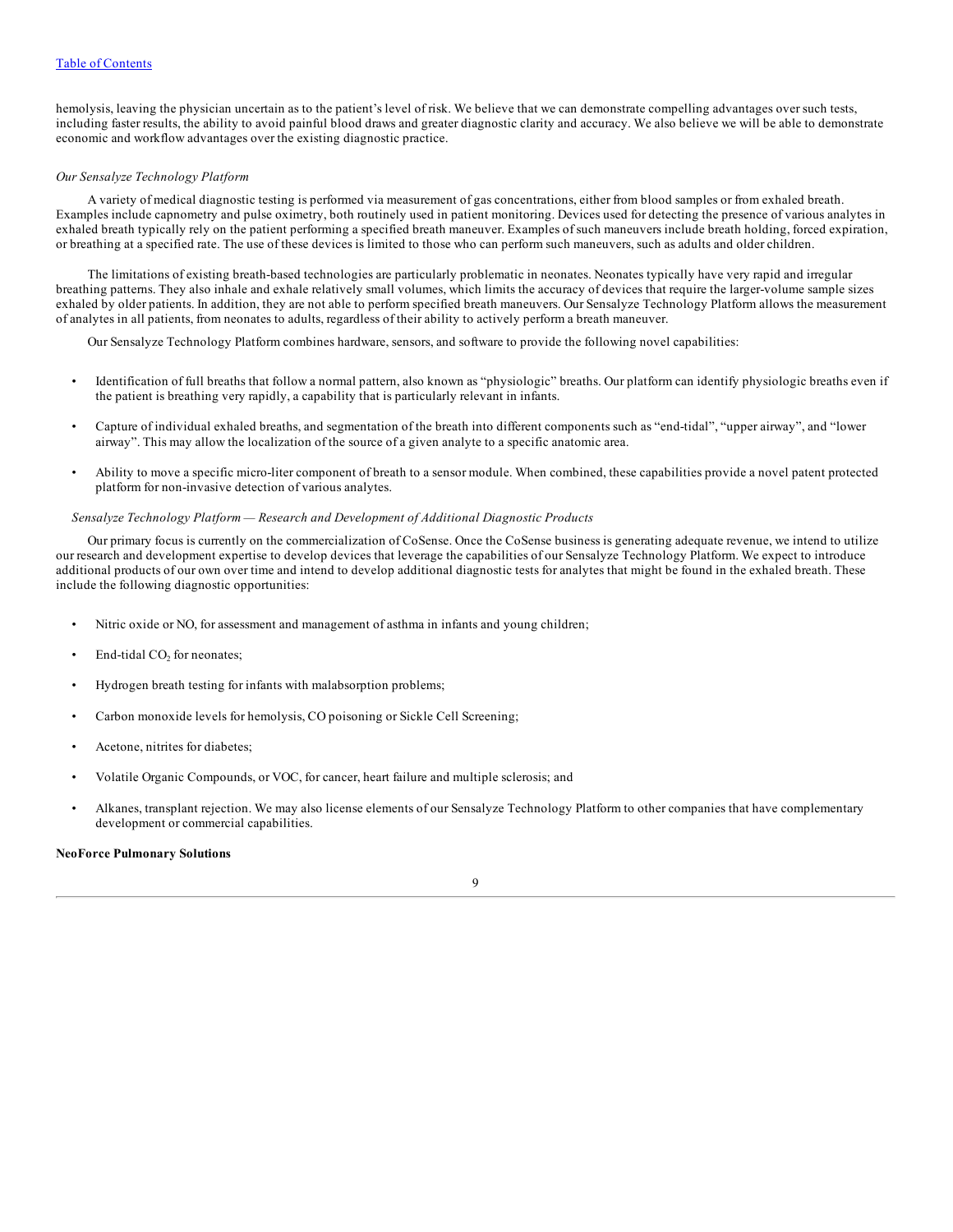Approximately 10% of newborns require some assistance to begin breathing at birth and represents the number of patients that would benefit from our products. Of this 10%, approximately 1% requires extensive resuscitative measures. Although the vast majority of newly born infants do not require intervention to make the transition from intrauterine to extra uterine life, because of the large number of births, a sizable number will require some degree of resuscitation.

#### *Respiratory adaptation*

In utero, most of the blood flow is shunted away from the lungs and directed to the placenta where fetoplacental gas exchange occurs. After birth, the airways and the alveoli must be cleared of fetal lung fluid so that the lungs can operate as a functional respiratory unit providing adequate gas exchange. Pulmonary blood flow must increase, and spontaneous respirations must be established.

#### *NeoForce T-Piece Resuscitation Platform*

A T-piece resuscitator is a manually operated resuscitation delivery device used for infants and small children (less than 10 kg) to effectively deliver inhalation breaths at preset peak inspiratory pressures, or PIP, and a small back pressure to keep the lungs from collapsing on exhalation, known as positive end expiratory pressures, or PEEP, at a preset Fi02, or percent oxygen. There are two components to T-piece Resuscitation, the "Box or T-piece Resuscitator" and a single patient use circuit. The circuit connects to the box on one end and the patient on the other through a mask. The box controls the PIP, and the circuit controls the PEEP through an adjustable valve. In general, it is a modern replacement for the traditional bag and mask which requires significant user training and experience to deliver breaths to infants with tiny and very delicate lungs and may result in injury due to inappropriately high pressure and/or larger volumes.

#### *Resuscitation and the First Breaths of Life*

Neonatal resuscitation skills are essential for all health care providers who are involved in the delivery of newborns. The transition from fetus to newborn requires intervention by a skilled individual or team in approximately 10% of all deliveries. In the U.S., 81% of all babies are born in nonteaching level I or II hospitals. In these hospitals, the volume of delivery service may not provide sufficient economic justification for the continuous in-hospital presence of specialists with high-risk delivery room experience, as recommended by the AAP Neonatal Resuscitation Guidelines, or NRP, and the American College of Obstetricians and Gynecologists, or ACOG. Perinatal asphyxia and extreme prematurity are the 2 complications of pregnancy that most frequently necessitate complex resuscitation by skilled personnel. However, only 60% of asphyxiated newborns can be predicted ante partum. The remaining newborns are not identified until the time of birth. Additionally, approximately 80% of low-birth-weight infants (infants less than 2kg) require resuscitation and cardio pumonary stabilization at post delivery.

Nearly one half of newborn deaths (many of which involve extremely premature infants) occur during the first 24 hours after birth. Many of these early deaths also have a component of asphyxia or respiratory depression as an etiology. For the surviving infants, effective management of asphyxia in the first few minutes of life can influence long-term outcome.

Even though prenatal care can identify many potential fetal difficulties ante partum, allowing maternal transfer to a referral center for care, many women who experience preterm labor are not identified prospectively and therefore are not appropriately transferred to a tertiary perinatal center. Consequently, many deliveries of extremely premature infants occur in smaller hospitals.

For these reasons, all personnel involved in delivery room care of the newborn should be trained adequately in all aspects of neonatal resuscitation. Additionally, equipment that is appropriately sized to resuscitate infants of all gestational ages should be available in all delivering institutions, even if the institution does not care for preterm or intensive care infants.

#### *Market Opportunity*

The United Nations estimates the annual number of births worldwide to be approximately 143 million. Of these births, the number requiring assisted ventilation is approximately 10% of all births which represents the theoretical maximum addressable market potential. The addressable market is however much lower since a large number of infants are born in regions that do not have access to advanced resuscitation facilities, people or equipment. In general the market can be segmented along the economic development status of the country region where the infant is born and our current solutions are aligned to more developed regions such as the U.S., E.U., and portions of the Middle East.

In the U.S. and E.U., there are approximately 8.1 million term births and 1.1 million preterm and late preterm births each year. Approximately 10% of term births, or approximately 800,000 babies, and 80% of preterm and late preterm babies, or approximately 88,000 babies, will need assisted ventilation during the birthing process or later in the NICU as a supplement to long term ventilation management,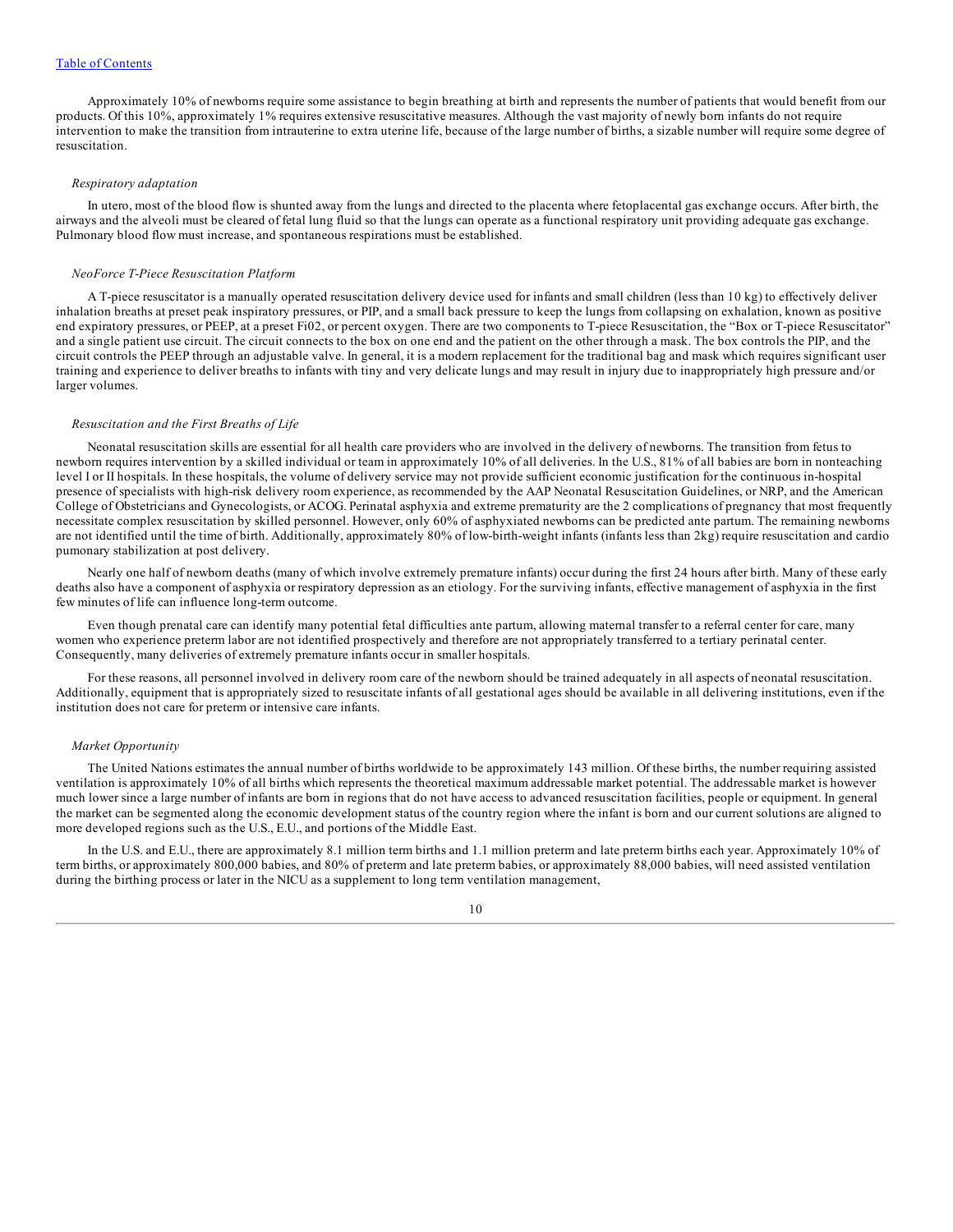In the U.S. approximately the majority of all birthing hospitals have or use some form of T-piece resuscitation and are potential consumers of our Tpiece solutions which include a delivery device (NeoPiP T-piece Resuscitator) or our universal T-piece single patient use circuit (NeoPiP Circuit).

#### *Sales and Marketing*

We intend to leverage the existing channels that we have in place to sell the newly acquired products from NeoForce. NFI has a well-established and efficient telemarketing presence that will supplement and extend our current distribution channel. In the U.S., we will continue to sell via a direct sales force, with potential augmentation of our reach via distributors. In the E.U., we expect to partner with distributors in each country, with oversight and marketing assistance from our personnel.

Our U.S. direct sales efforts will continue to focus on large hospital systems with high volumes of births as the call points and decision makers for both NeoForce and CoSense customers are nearly identical. NeoForce has an installed base of over 300 customers and the existing relationships are anticipated to have a positive impact on creating interest in CoSense.

The majority of NFI revenues will continue to be sales of our consumable T-piece circuits.

Key elements of our sales and marketing strategy include:

- Focus efforts on growing the volume of consumables used as our universal circuit will work with all installed base devices of NFI and its competitors.
- Establish and engage a network of distributors in the E.U. and other international markets as conditions warrant.

We will continue to evaluate expansion opportunities and pursue those where the potential to accelerate our business is deemed sufficient for the investment we put at risk.

# *Pricing and Reimbursement*

NFI sells its products into a relatively mature market with established pricing and acquisition methods in place where the hospital focuses on price, clinical utility and improved safety as measures to "switch". The decision to buy, therefore, will continue be driven at the departmental level controlled by the nursing management team overseeing the newborn areas of the institution, in conjunction with respiratory therapy.

NFI is under contract with MedAssets, a GPO that represents approximately 35% of all hospitals in the US and sets fixed pricing as a function of volume. We will continue to utilize this contract to help expand sales of our neonatology products and will assess other GPO organizations as conditions warrant.

There are no reimbursement issues for the NFI line of products as the devices and consumables for resuscitation are considered mission critical and covered under the hospitals operating budget at the department level.

#### *Competition for NeoForce Recitation Solutions*

T-piece resuscitation has been around since the early 1900's but only became mainstream in the past 30 years mostly due to the efforts of Fisher and Paykel and their NeoPuff **®** line of resuscitation devices. Their efforts in conjunction with the widespread integration of T-piece devices built into the radiant warmers used in the delivery room has created a substantial installed base of units that can use our consumable circuit.

Companies that currently produce a T-piece solution include; GE Health Care, Fisher and Paykel, Drager Medical, Mercury Medical and CarFusion. Many of our competitors are part of large companies where T-piece is treated as an accessory or an extension of a larger portfolio of unrelated adult and pediatric solutions. Our focus on this market combined with our small size allows us to be nimble and responsive to changing market dynamics.

# **Nasal CO<sup>2</sup> Technology**

#### *Trigeminal Neuralgia*

TN is a clinical condition characterized by debilitating pain in regions innervated by one or more divisions of the trigeminal nerve. The pain is typically described as intense, sharp and stabbing, and is often described as one of the most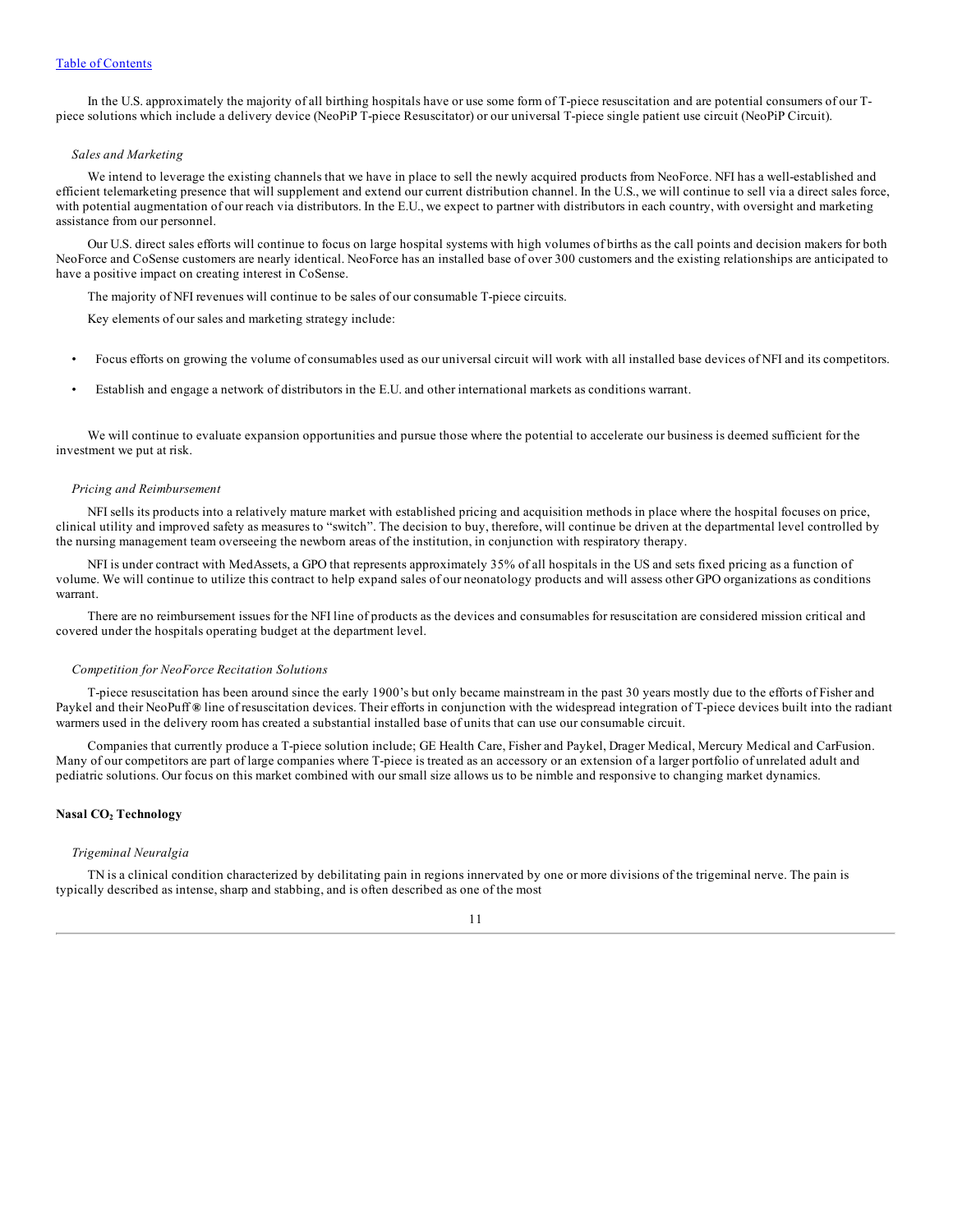painful conditions known to humans. It may develop without apparent cause or be a result of another diagnosed disorder. Peripheral TN is caused by a variety of diseases, including multiple sclerosis and herpes zoster.

The International Headache Society describes TN as a disorder characterized by recurrent unilateral brief electric shock-like pains, abrupt in onset and termination, limited to the distribution of one or more divisions of the trigeminal nerve and triggered by innocuous stimuli. There may be persistent background facial pain of moderate intensity. Based on the J. Penman 1968 publication in the Handbook of Clinical Neurology, we currently estimate that approximately 100,000 people are afflicted with TN in the U.S.

In December 2015, we received orphan drug designation for our nasal, non-inhaled CO<sub>2</sub> technology for the treatment of TN. We have filed an IND with the FDA and started enrolling patients in a pilot clinical trial in early 2016.

#### *Cluster Headache*

Cluster headaches affect approximately 0.2% of the population, and are characterized by recurring bouts of excruciating pain in one side of the head. In episodic cluster headaches, episodes of pain typically last from 15 minutes to three hours and can occur several times a day over several months before remitting. The same pattern often recurs multiple times over a patient's lifetime. Approximately 10% to 15% of cluster patients have chronic cluster headaches, which are characterized by continuing pain with no remission. The pain of cluster headache may be significantly greater than other conditions, such as severe migraine.

In February 2015, we entered into an agreement with Clinvest, a division of Banyan Group, Inc., to conduct an investigator-sponsored clinical trial evaluating our nasal, non-inhaled carbon dioxide on up to 25 patients with episodic cluster headaches.

In July 2015, we commenced enrollment in a pilot, single-center, investigator-sponsored clinical trial evaluating our proprietary nasal, non-inhaled CO<sup>2</sup> technology for the treatment of cluster headaches. The primary efficacy endpoint of the trial is the greatest change from pre-treatment headache pain intensity to post treatment. We expect to report top-line data from this trial in 2016.

# *Allergic Rhinitis*

Allergic rhinitis, or AR, which is commonly and colloquially referred to as "allergies," is characterized by symptoms that are often episodic and include nasal congestion, itching, sneezing and runny nose. It is one of the most common ailments in the western world and is growing rapidly, making AR one of the largest potential pharmaceutical markets. There are approximately 39 million sufferers in the U.S. and 48 million in France, Germany, Italy, Spain and the United Kingdom, and an additional 36 million in Japan, according to research firm GlobalData. Prevalence of AR is growing rapidly in the developed world. The most common AR drug therapies include antihistamines and intranasal steroids. Leukotriene inhibitors and other drugs are also currently prescribed to AR patients. Several of these drugs have generated sales in excess of \$1 billion per year as branded products. However, these products have significant limitations and AR sufferers remain dissatisfied with the available treatments. Thus, there is a need for a more effective treatment with a faster onset of action and improved safety profile.

AR is a cause of significant morbidity in spite of available treatments. According to the Allergies In America Survey conducted in 2006, most AR sufferers reported themselves to be less than "very satisfied" with the products they were taking for allergy relief. Fifty-two percent reported they had suffered from impaired work performance or missed work due to their AR symptoms even though 69% had used medication at some point in the prior four weeks. Current treatments provide incomplete relief from symptoms and have significant side effects such as drowsiness.

Serenz is based upon the observation that non-inhaled CO<sub>2</sub> delivered at a low-flow rate into the nasal cavity, alleviates the symptoms of AR. Serenz is a convenient, hand-held device that delivers low-flow  $CO<sub>2</sub>$  to the nasal mucosa. It contains a pressurized canister of gas, with approximately enough gas to dose as-needed for one to two weeks. The device is disposable and engineered for ease of use. Our proprietary technology ensures very precise control of aspects such as flow rate and volume, which we believe are both critical to achieve the desired clinical performance.

In our clinical trials to date, Serenz has shown a large effect size, an onset of effect within 30 minutes and is well tolerated. We believe that such a therapeutic index positions Serenz well to be a potential first-line treatment for any AR sufferer. Serenz can be taken as a stand-alone treatment or as an adjunct to other medications, and can be used on an as-needed basis.

One Serenz device contains enough gas for approximately 22 doses, which we believe will treat AR for an average of one to two weeks, depending on frequency of use. We have not determined pricing for Serenz, but expect to price it at a premium to existing therapies for AR due to the benefits we believe the product provides to patients over such therapies.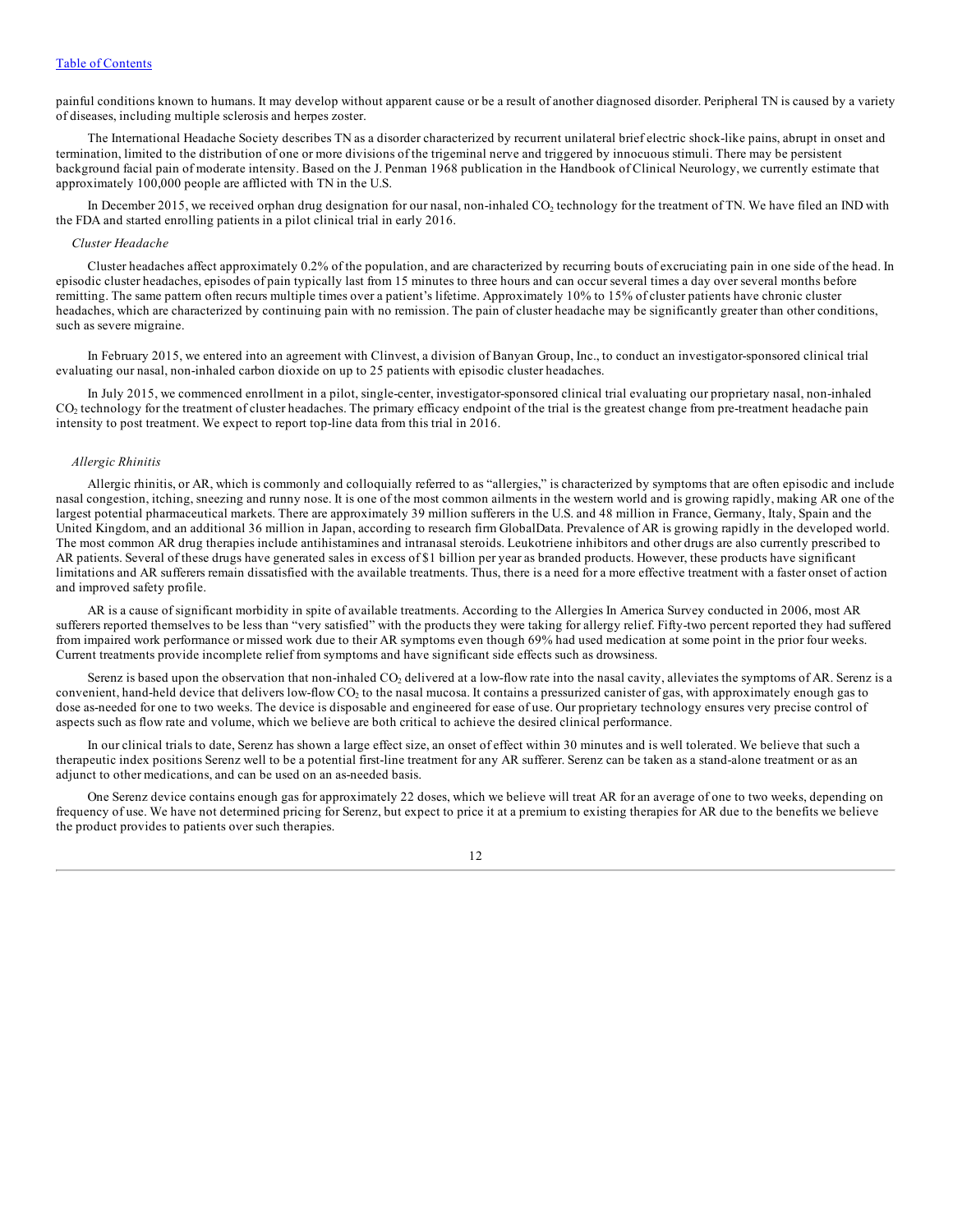Based on clinical trials to date, we believe Serenz exhibits the ideal characteristics of an AR therapeutic, including:

- Rapid relief
- Relief from all nasal symptoms
- Mild side effect profile
- No known long-lasting side effects
- Locally acting
- Non-sedating
- Non-steroidal
- Usable on an as-needed basis

# *The "As-Needed Only" Treatment Paradigm*

The traditional therapeutics used for the symptomatic treatment of AR have left a significant unmet need in this population. These therapeutics, mostly antihistamines and nasal steroids, are typically used on a scheduled basis, for example daily or twice a day. Given that the symptoms of AR are typically episodic, such as when an AR sufferer is exposed to a pollen when they step outdoors in allergy season, we believe an as- needed treatment paradigm is more optimal. The reason for chronic treatment of this episodic disorder is that the available treatments for AR take too long to act. Even when used "as-needed", these products are unlikely to have a meaningful effect on efficacy in a very short time frame.

Antihistamines typically take one or more hours to have an effect. Their efficacy may decrease further over time for patients and as exposure to allergens continues, whether seasonal or perennial. In addition, antihistamines in general do not have any effect on congestion.

Nasal steroids can take days before peak effect. While they are more efficacious than antihistamines, they must be taken regularly during the allergy season or indefinitely for perennial allergies. In addition, they have bothersome side effects and are associated with the perception issues that relate to steroid use in general.

We believe that a treatment that can act rapidly such that it can be taken only when needed is ideal for the AR patient population. In addition, it should not have any lasting or significant side effects. Serenz has the characteristics of such a treatment.

#### *Clinical Trials of Serenz in Allergic Rhinitis*

We have conducted six randomized, controlled clinical trials involving 975 patients, testing the safety and efficacy of nasal  $CO<sub>2</sub>$  in treating the symptoms of AR. Four of these clinical trials were in patients with seasonal AR, or SAR, and two of these clinical trials was in patients with perennial AR, or PAR. In addition, GlaxoSmithKline conducted a trial in 147 patients to assess the consumer appeal of Serenz for patients with nasal congestion. The trials using the as-needed approach showed statistically significant and clinically meaningful effects in both SAR and PAR. The effect is seen on each of the individual nasal and non-nasal symptoms, with as little as a 10 second per nostril application of Serenz. Given the rapid onset and generally mild side effect profile, we believe Serenz is ideally suited for marketing to patients for use on an as-needed basis.

# *Safety of Serenz*

There were no application-related or device-related serious adverse events in any of the clinical trials conducted. Adverse events were generally mild and application-related, and resolved immediately upon cessation of application. The most common adverse events were transient nasal sensation and tearing of the eyes, or lacrimation, that lasted for the duration of the application only.

The nasal sensation commonly encountered during these clinical trials was described by patients differently, and ranges from tingling to burning to pain. We also observed that these sensations were generally not severe enough for patients to discontinue use of nasal  $CO_2$ , and for more than 1,000 patients treated in all of the AR clinical trials, only six patients

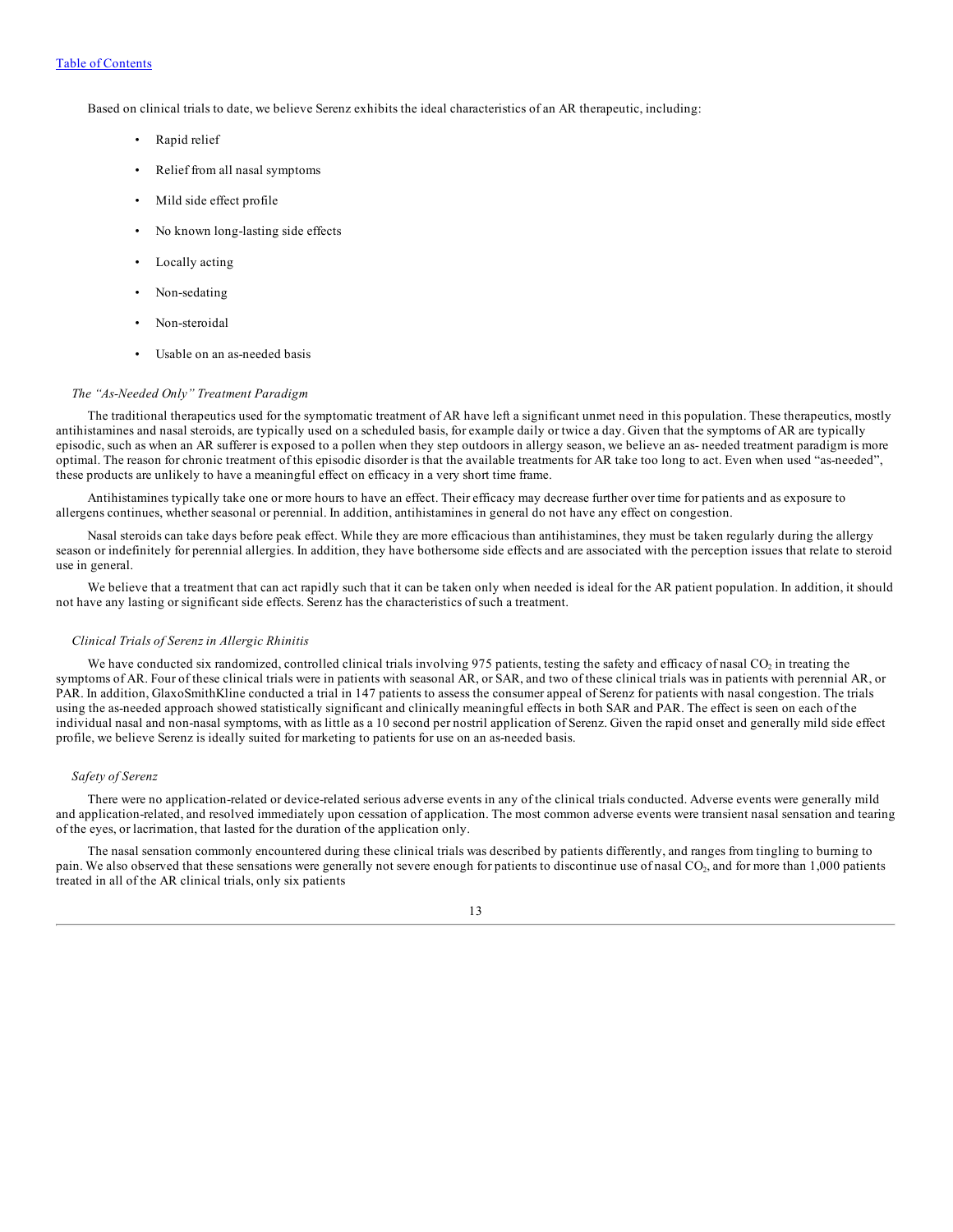discontinued use of nasal CO<sub>2</sub> due to an adverse event. We believe that these clinical trials provide evidence that gentle cleansing of the nasal mucosa with Serenz is safe, acts locally and provides rapid relief of allergy symptoms.

#### *Serenz Regulatory Status*

A CE Mark was granted to us for marketing of Serenz in the E.U. in December 2011. Following out-licensing of Serenz to GSK in 2013, we withdrew our CE mark, since CE marks are site-specific and not transferable. In June 2014, the agreement terminated and the licensed rights to Serenz was returned to us.

The approval route for Serenz in the U.S. may be through a device approval or a drug-device combination approval. In the case of a drug-device combination, a new drug application, or NDA, filing with the FDA will be required. If it is a device approval pathway, it may be either via the PMA process, a *de novo* 510(k) pathway, or traditional 510(k). Additional randomized, controlled clinical trials may be necessary to obtain approval.

We recently reactivated the CE Mark for Serenz. We plan to move forward with pilot sales of Serenz to pharmacies in the E.U. during the second quarter of 2016 to gather commercial feedback in preparation of a possible full launch of Serenz later in 2016.

#### *Other Serenz Clinical Trials*

Prior to the nasal CO<sub>2</sub> Phase 2 clinical trials in AR, we had conducted a safety and feasibility study involving 54 patients in migraine patients. We have also explored the use of nasal CO<sub>2</sub> for treatment of migraine headaches and temporomandibular disorders. A total of 928 patients were enrolled across six separate safety and efficacy trials in these non-AR indications. The product showed signs of efficacy, statistically significant in some, but not all, trials, and rapid onset of effect. For strategic reasons we have focused further development on AR. Importantly, in the non-AR trials, the product showed a mild and well-tolerated safety profile that is similar to that seen in trials of Serenz for AR.

#### **Manufacturing**

We currently manufacture CoSense instruments at our facility in Redwood City, California. We assemble components from a variety of original equipment manufacturer, or OEM, sources. Our manufacturing facility is registered with the FDA and certified to the ISO 13485 standard, the internationally harmonized regulatory requirement for quality management systems of medical device companies. We may, depending on sales volume and ongoing requirements in specific sales geographies, outsource manufacturing of components, or finished goods, to various OEMs in the future.

We have manufactured the Serenz device in partnership with an OEM supplier based in Shenzhen, China and intend to manufacture future supply with this same OEM supplier.

NFI has its operations in Ivyland, Pennsylvania and is FDA registered and ISO 13485 certified. Its products are CE certified and are available for sale in the EU, as well as many other international markets. NFI assembles and tests the NeoPip resuscitators at its facility in Ivyland. The NeoPiP circuit is manufactured in Taiwan at an FDA registered ISO 13485 facility, with inventory stocked at NFI for distribution. NFI holds 4 to 6 months of inventory at any given time to assure it can meet expanded and growing demands for its solutions and to minimize transportation costs.

# **Intellectual Property**

#### *Our Sensalyze Technology Platform Patent Portfolio*

Our patent portfolio surrounding our Sensalyze Technology Platform, including CoSense, consists of one issued U.S. patent, four pending U.S. nonprovisional patent applications, and eight pending U.S. provisional patent applications. Three of the non-provisional filings have corresponding Patent Cooperation Treaty, or PCT, filings and are still eligible for expansion into other geographies. It is our intent to file these, and future cases, in other major commercial geographies over time. Our issued U.S. patent (no. 8,021,308) expires in August 2027. The pending patent applications, if issued, would likely expire on dates ranging from 2023 through 2034.

The issued patent and patent pending applications include:

- detection and storage of discrete portions of a breath;
- methods of diversion and isolation of gases to enable measurement within a breath pattern;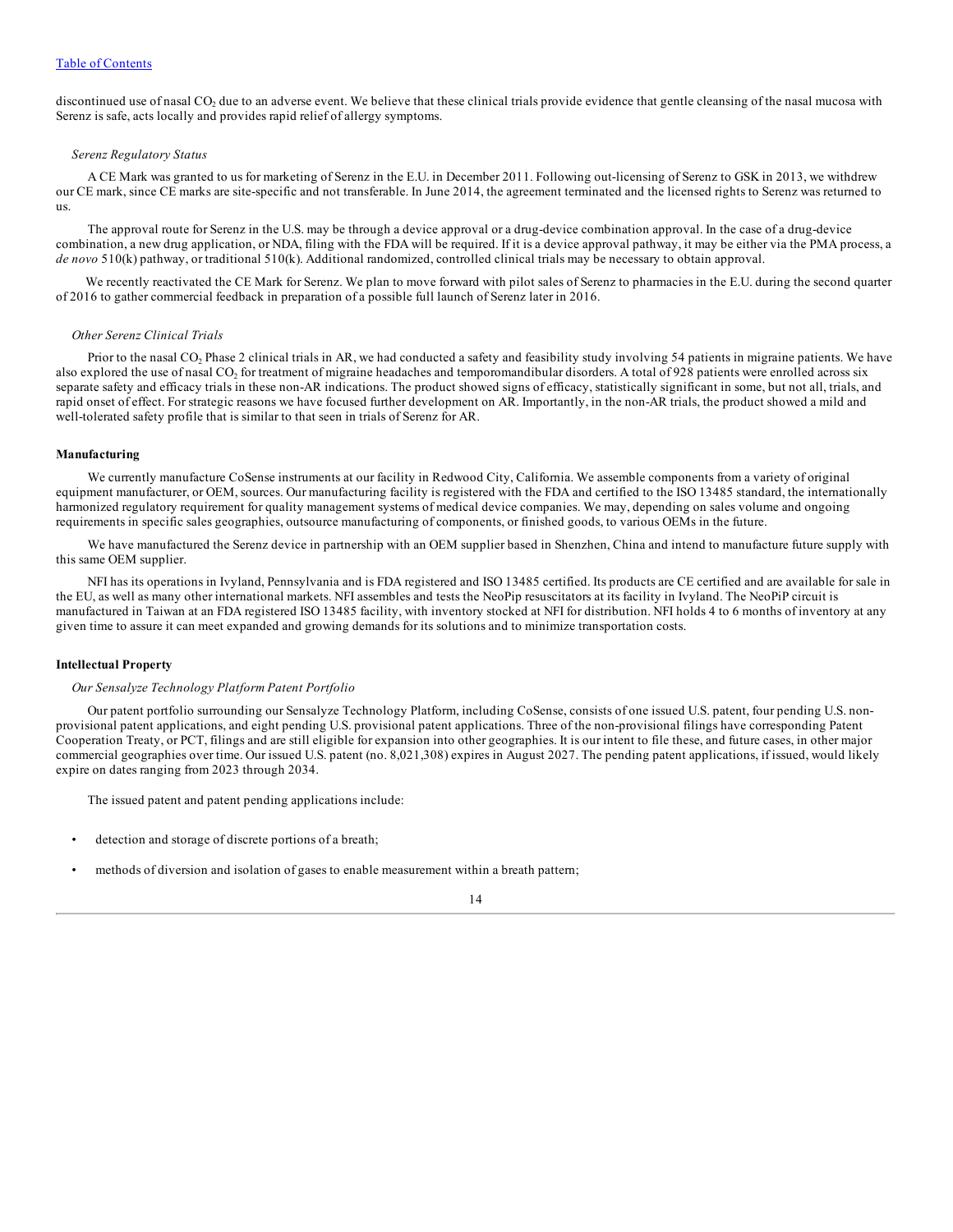- specific compositions of valving and pumps to route airflow in a tightly controlled manner;
- collection methods for increasing the precision of measurement of small volumes of gas;
- identifying a "physiologically representative" breath, including both algorithm and physical capture; and
- various methods for arrangement and specification of components to enhance precision and compensate for factors that cause inaccurate measurements.

On May 11, 2010, we entered into an Asset Purchase Agreement with BioMedical Drug Development, Inc., or BDDI, pursuant to which BDDI agreed to sell certain technology to us and BDDI received and was entitled to receive, among other consideration, certain royalty payments related to the technology. On June 4, 2012, George Tidmarsh and BDDI entered into an Asset Purchase Agreement, pursuant to which, among other things, the Asset Purchase Agreement was assigned and transferred to Mr. Tidmarsh. On June 30, 2015, we entered into an Agreement and First Amendment to Asset Purchase Agreement with Mr. Tidmarsh and BDDI, whereby, among other things patent was purchased by us and, the royalty payments under the Asset Purchase Agreement were terminated. Pursuant to the Agreement and First Amendment to Asset Purchase Agreement, we (i) entered into a Common Stock Purchase Agreement with Mr. Tidmarsh whereby we issued 40,000 shares of Common Stock to Mr. Tidmarsh and (ii) paid \$150,000 to Mr. Tidmarsh and agreed to pay an additional \$100,000 on each of the six, twelve and eighteen month anniversary of the Agreement and First Amendment to Asset Purchase Agreement. On December 21, 2015, we paid the first installment of \$100,000.

#### *Serenz Patent Portfolio*

Successful application of therapeutic gases to the nasal mucosa is generally dependent on specific dosing, concentration, and rate of gas outflow. The CO2 gas used in the Serenz product is packaged in small sealed cylinders with relatively high internal pressure; regulating the flow of gas from this high pressure cylinder to the relatively low flow rates required for Serenz presents significant technical challenges. Our Serenz patent portfolio addresses these challenges.

Our Serenz patent portfolio consists of over 30 issued patents and over 40 pending patent applications. In the U.S., twelve issued patents, one allowed non-provisional patent application, and 7 pending non-provisional patent applications cover the Serenz technology. The U.S. patents and patent applications have corresponding issued patents and pending patent applications in developed nations. The expiration dates for the issued patents vary, with the latest being in 2022. Patent term extension due to regulatory review may be requested in the U.S. based upon one or more of the issued U.S. patents under the Drug Price Competition and Patent Term Restoration Act of 1984, also known as the Hatch-Waxman Act.

- Our pending applications, when issued, would likely expire between 2020 and 2033.
- Our issued patents and pending patent applications include claims directed to:
- gas dispensing devices, including various nosepiece configurations, pressure regulators, and cylinder configurations;
- methods for delivering therapeutic gases to patients;
- the treatment of various medical conditions via delivery of therapeutic gases to the nasal cavity; and
- combined delivery of gases with other therapeutic agents.

#### *NFI Patent Portfolio*

NeoForce has designed and patented a device (Ispira) leveraging its neonatal resuscitation product platform to provide effective rescue breaths to pediatric and adult patients in conjunction with integrated cardiac defibrillators.

Ispira is intended to address a need for improving the efficacy of pulmonary resuscitation in adults and pediatric patients. In the neonatal environment there has been a desire to control manual emergency resuscitation with respect to peak inspiratory pressure, positive end expiratory pressure and breath rate. Ispira brings this capability to the adult and pediatric patient market. The alternative to such a device is the BVM or anesthesia bag. The BVM bag is a device that functions as a bellows or bladder to deliver air to a patient by manual compression of the bag. The volume and pressure of delivered gas using manual compression is a function of many variables that include the size and strength of the person's hand, familiarity with the device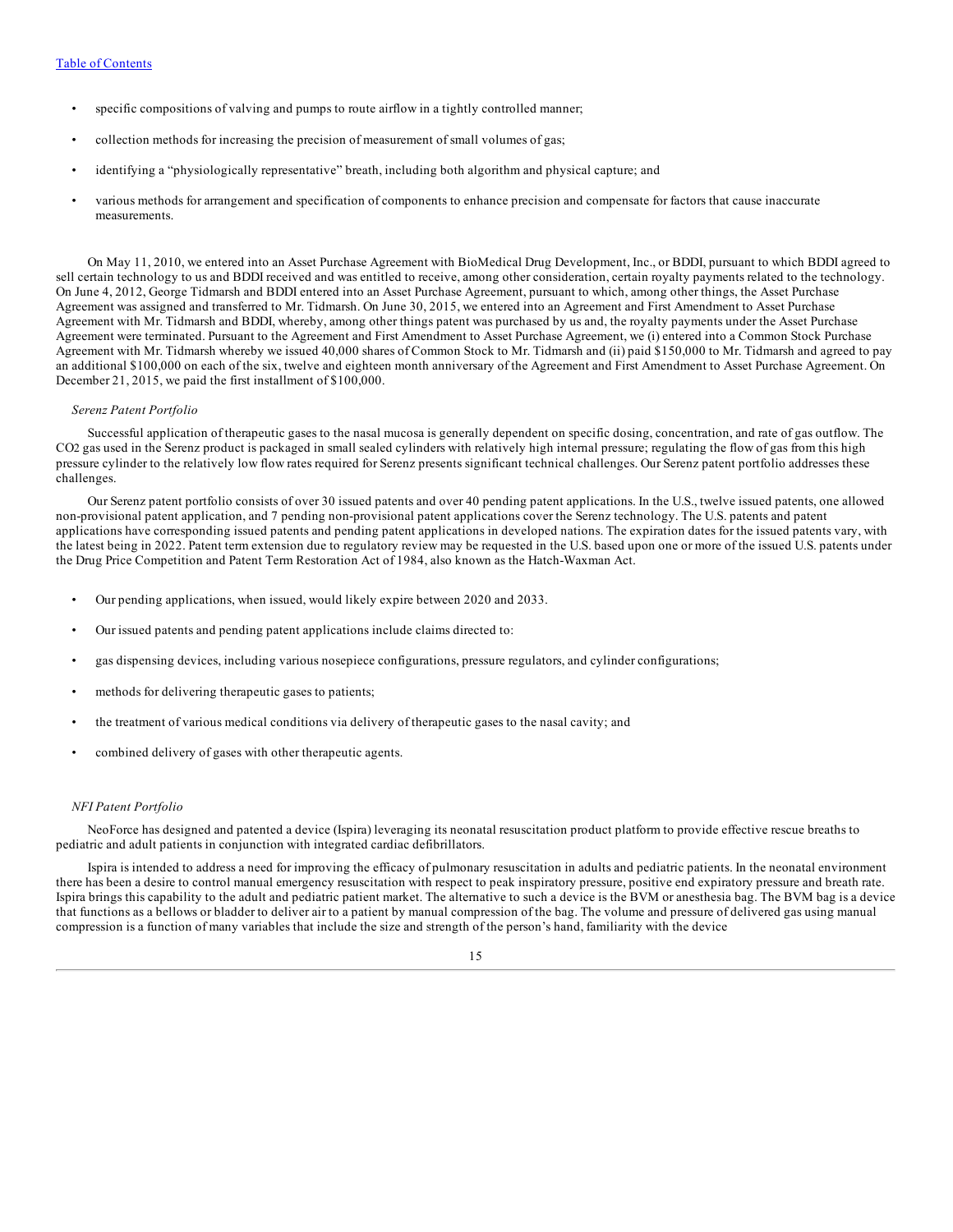and even the level of fatigue of the person providing resuscitation. Each breath delivered by the BVM will be different and in some cases the difference can be significant.

A U.S. utility patent application for the Ispira was filed with the U.S. Patent and Trademark Office on July 17, 2007 and was assigned serial number 11/779,037, or the US Application. Claims 1-25 were accepted and pending in the application. The US Application was published as US 2009/0020127 on January 22, 2009. The patent was subsequently issued in July of 2011 and assigned patent #7,980,244. An international patent application under the Patent Cooperation Treaty, or PCT, was filed on July 17, 2008 and assigned application number PCT/US2008/070332, or the PCT Application. The PCT Application claims priority to the US Application. The PCT Application published as PCT publication WO2009/012386 on January 22, 2009. An International Search Report, or ISR, was issued on January 30, 2009, for the PCT Application. In the ISR, claims 1-25 were found to be novel and to have industrial applicability.

# *Government Regulation Federal Food, Drug, and Cosmetic Act*

In the U.S., diagnostic assays are regulated by the FDA as medical devices under the Federal Food, Drug, and Cosmetic Act, or FFDCA. We received initial FDA 510(k) clearance for CoSense in the fourth quarter of 2012 for the monitoring of CO from endogenous and exogenous sources in exhaled breath, particularly in smoking cessation programs for the screening of CO poisoning and smoke inhalation. In the first quarter of 2014, CoSense received 510(k) clearance for the monitoring of CO from endogenous sources, including hemolysis, and exogenous sources, including CO poisoning and smoke inhalation, in exhaled breath. Serenz has not yet commenced any process for regulatory approval in the U.S. We also plan to seek FDA clearance or approval for other diagnostic products currently under development. There are two regulatory pathways to receive authorization to market diagnostics: a 510(k) premarket notification and a premarket approval application, or PMA. The FDA makes a risk-based determination as to the pathway for which a particular diagnostic is eligible. CoSense was cleared via the 501(k) premarket notification pathway as a Class II medical device.

The information that must be submitted to the FDA in order to obtain clearance or approval to market a new medical device varies depending on how the medical device is classified by the FDA. Medical devices are classified into one of three classes on the basis of the controls deemed by the FDA to be necessary to reasonably ensure their safety and effectiveness. Class I devices are subject to general controls, including labeling, registration and listing and adherence to FDA's quality system regulation, which are device-specific good manufacturing practices. Class II devices are subject to general controls and special controls, including performance standards and postmarket surveillance. Class III devices are subject to most of these requirements, as well as to premarket approval. Most Class I devices are exempt from premarket submissions to the FDA; most Class II devices require the submission of a 510(k) premarket notification to the FDA; and Class III devices require submission of a PMA. Most diagnostic kits are regulated as Class I or II devices and are either exempt from premarket notification or require a 510(k) submission.

*510(k) premarket notification.* A 510(k) notification requires the sponsor to demonstrate that a medical device is substantially equivalent to another marketed device, termed a "predicate device," that is legally marketed in the U.S. and for which a PMA was not required. A device is substantially equivalent to a predicate device if it has the same intended use and technological characteristics as the predicate; or has the same intended use but different technological characteristics, where the information submitted to the FDA does not raise new questions of safety and effectiveness and demonstrates that the device is at least as safe and effective as the legally marketed device. Under current FDA policy, if a predicate device does not exist, the FDA may make a risk-based determination based on the complexity and clinical utility of the device that the device is eligible for *de novo* 510(k) review instead of a requiring a PMA. The *de novo* 510(k) review process is similar to clearance of the 510(k) premarket notification, despite the lack of a suitable predicate device.

The FDA's performance goal review time for a 510(k) notification is 90 days from the date of receipt, however, in practice, the review often takes longer. In addition, the FDA may require information regarding clinical data in order to make a decision regarding the claims of substantial equivalence. Clinical studies of diagnostic products are typically designed with the primary objective of obtaining analytical or clinical performance data. If the FDA believes that the device is not substantially equivalent to a predicate device, it will issue a "Not Substantially Equivalent" letter and designate the device as a Class III device, which will require the submission and approval of a PMA before the new device may be marketed. Under certain circumstances, the sponsor may petition the FDA to make a risk-based determination of the new device and reclassify the new device as a Class I or Class II device. Any modifications made to a device, its labeling or its intended use after clearance may require a new 510(k) notification to be submitted and cleared by FDA. Some modifications may only require documentation to be kept by the manufacturer, but the manufacturer's determination of the absence of need for a new 510(k) notification remains subject to subsequent FDA disagreement.

The FDA has undertaken a systematic review of the 510(k) clearance process that includes both internal and independent recommendations for reform of the 510(k) system. The internal review, issued in August 2010, included a recommendation for development of a guidance document defining a subset of moderate risk (Class II) devices to include implantable, life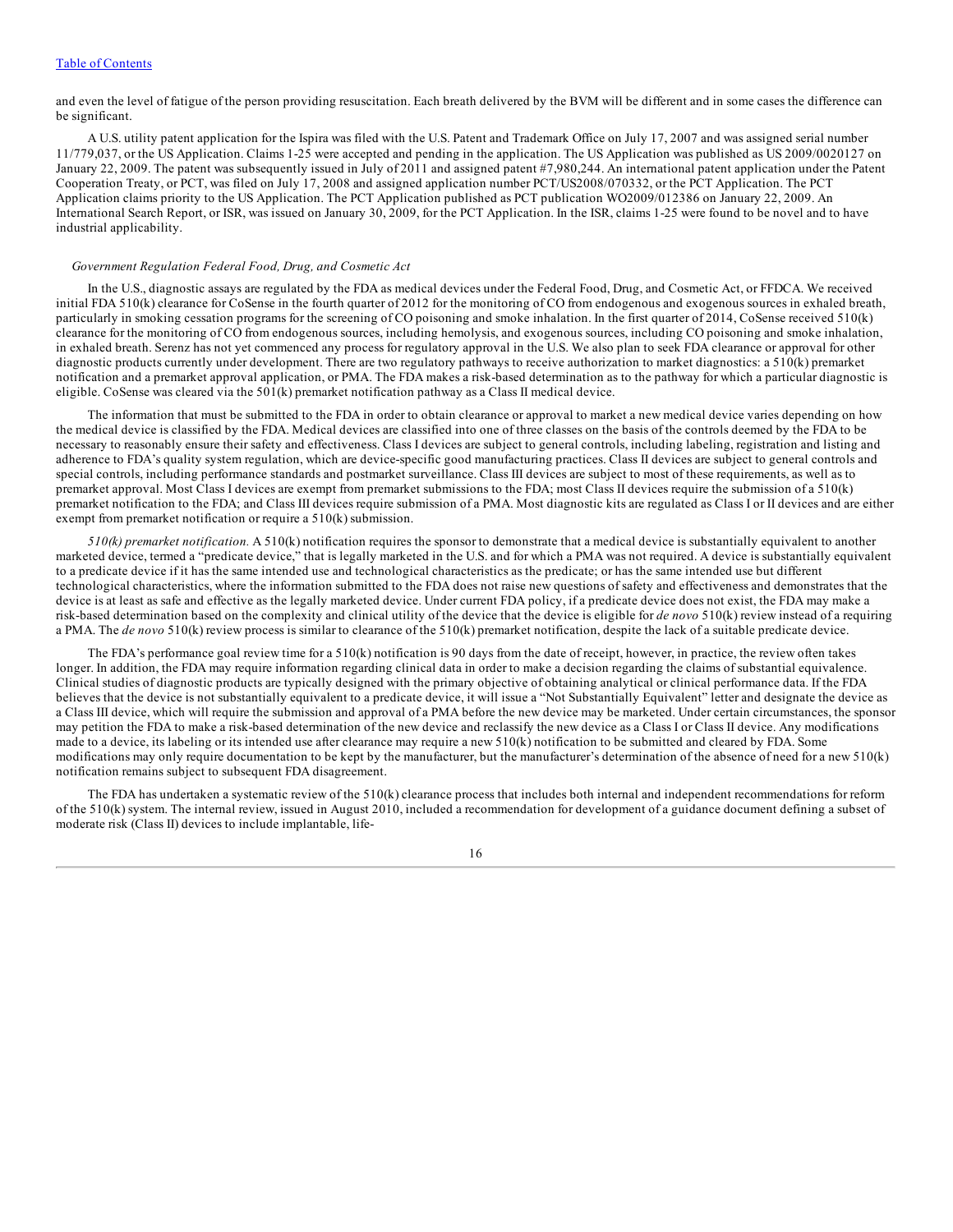supporting or life-sustaining devices, called Class IIb, for which additional clinical or manufacturing data typically would be necessary to support a substantial equivalence determination. In the event that such new Class IIb sub-classification is adopted, we believe that most of the tests that we may pursue would be classified as Class IIa devices having the same requirements of the current Class II designation. In July 2011, the Institute of Medicine, or IOM, issued its independent recommendations for 510(k) reform. As the FDA receives public comment on the IOM recommendations and reconciles its plan of action to respond to both the internal and IOM recommendations, the availability of the 510(k) pathway for our diagnostic tests, and the timing and data burden required to obtain 510(k) clearance, could be adversely impacted. We cannot predict the impact of the 510(k) reform efforts on the development and clearance of our future diagnostic tests.

*De Novo 510(k)*. If a previously unclassified new medical device does not qualify for the 510(k) pre-market notification process because there is no predicate device to which it is substantially equivalent, and if the device may be adequately regulated through general controls or special controls, the device may be eligible for *de novo* classification through what is called the *de novo* review process. In order to use the *de novo* review process, a company must receive a letter from the FDA stating that, because the device has been found not substantially equivalent to a legally marketed Class I or II medical device or to a Class III device marketed prior to May 28, 1976 for which the FDA has not required the submission of a PMA application, it has been placed into Class III. After receiving this letter, we, within 30 days, must submit to the FDA a request for a risk based down classification of the device from Class III to Class I or II based on the device's moderate or low risk profile which meets the definition of a Class I or Class II medical device. The FDA then has 60 days in which to decide whether to down classify the device. If the FDA agrees that a lower classification is warranted, it will issue a new regulation describing the device type and, for a Class II device, publish a Special Controls guidance document. The Special Controls guidance document specifies the scope of the device type and the recommendations for submission of subsequent devices for the same intended use. If a product is classified as Class II through the *de novo* review process, then that device may serve as a predicate device for subsequent 510(k) pre-market notifications.

*Premarket approval.* The PMA process is more complex, costly and time consuming than the 510(k) process. A PMA must be supported by more detailed and comprehensive scientific evidence, including clinical data, to demonstrate the safety and efficacy of the medical device for its intended purpose. If the device is determined to present a "significant risk," the sponsor may not begin a clinical trial until it submits an investigational device exemption, or IDE, to the FDA and obtains approval from the FDA to begin the trial.

After the PMA is submitted, the FDA has 45 days to make a threshold determination that the PMA is sufficiently complete to permit a substantive review. If the PMA is complete, the FDA will file the PMA. The FDA is subject to a performance goal review time for a PMA of 180 days from the date of filing, although in practice this review time is longer. Questions from the FDA, requests for additional data and referrals to advisory committees may delay the process considerably. Indeed, the total process may take several years and there is no guarantee that the PMA will ever be approved. Even if approved, the FDA may limit the indications for which the device may be marketed. The FDA may also request additional clinical data as a condition of approval or after the PMA is approved. Any changes to the medical device may require a supplemental PMA to be submitted and approved.

*Regulation of Pharmaceuticals or Combination Products.* In the U.S., the FDA may determine that Serenz should be regulated as a combination product or as a drug. The sales and marketing of pharmaceutical products in the U.S. are subject to extensive regulation by the FDA. The FFDCA and other federal and state statutes and regulations govern, among other things, the research, development, testing, manufacture, storage, recordkeeping, approval, labeling, promotion and marketing, distribution, post-approval monitoring and reporting, sampling, and import and export of pharmaceutical products. Failure to comply with applicable FDA or other requirements may subject a company to a variety of administrative or judicial sanctions, such as the FDA's refusal to approve pending applications, a clinical hold, warning letters, recall or seizure of products, partial or total suspension of production, withdrawal of the product from the market, injunctions, fines, civil penalties or criminal prosecution.

FDA approval is required before any new unapproved drug or dosage form, including a new use of a previously approved drug, can be marketed in the U.S. The process required by the FDA before a drug may be marketed in the U.S. generally involves:

- completion of pre-clinical laboratory and animal testing and formulation studies in compliance with the FDA's current good laboratory practice regulation;
- submission to the FDA of an investigational new drug, or IND, application for human clinical testing which must become effective before human clinical trials may begin in the U.S.;
- approval by an IRB at each clinical trial site before a trial may be initiated at the site;

17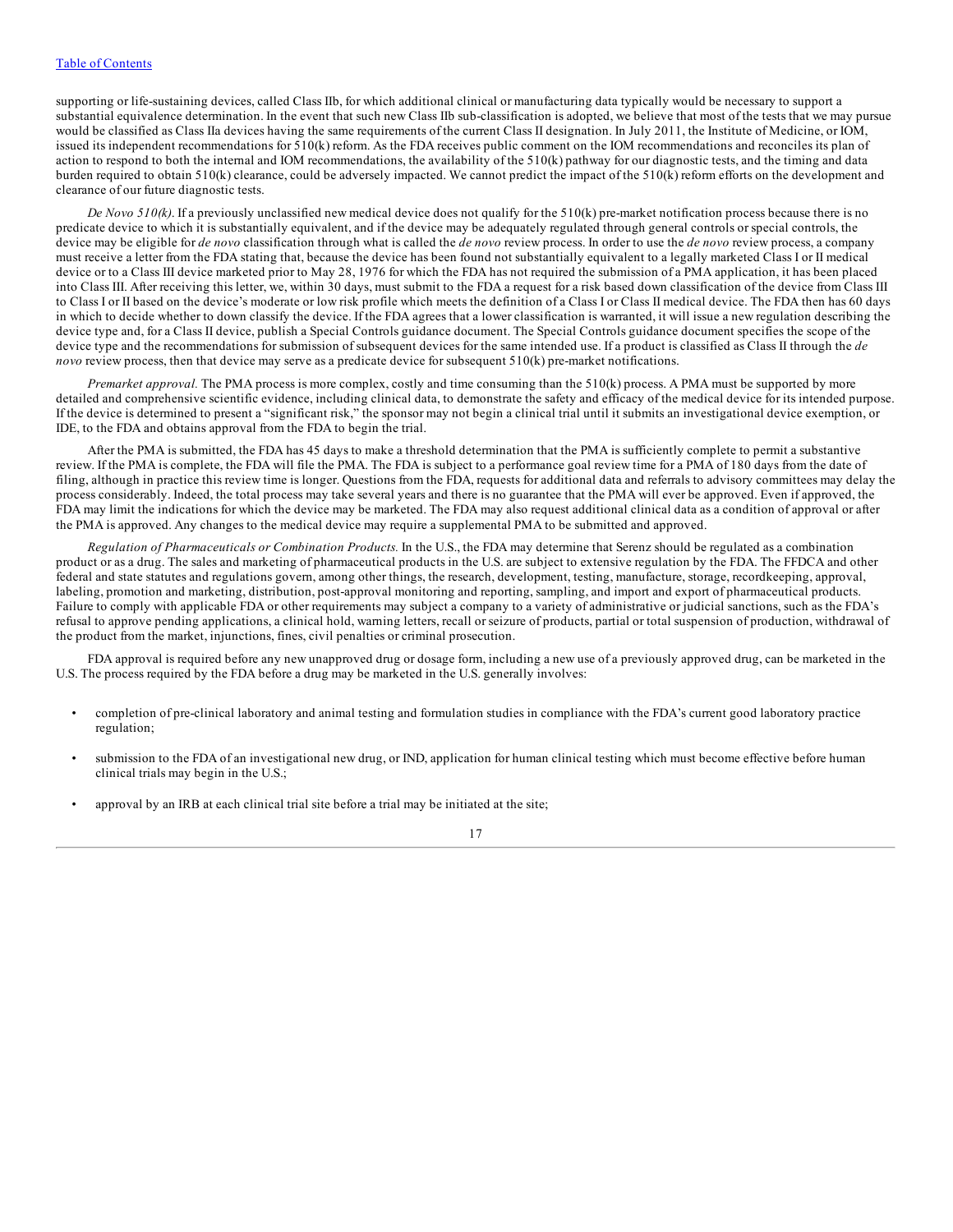# Table of [Contents](#page-0-0)

- performance of adequate and well-controlled human clinical trials in accordance with current good clinical practices, or GCP regulations, to establish the safety and efficacy of the proposed drug product for each intended use;
- satisfactory completion of an FDA pre-approval inspection of the facility or facilities at which the product is manufactured to assess compliance with the FDA's cGMP regulations, and for devices and device components, the FDA's Quality Systems Regulation, or QSR, and to assure that the facilities, methods and controls are adequate to preserve the drug's identity, strength, quality and purity;
- submission to the FDA of an NDA;
- satisfactory review by an FDA advisory committee, if applicable; and
- FDA review and approval of the NDA.

The pre-clinical and clinical testing and approval process requires substantial time, effort and financial resources, and we cannot be certain that any approvals for our future products will be granted on a timely basis, if at all. Pre-clinical tests include laboratory evaluation of product chemistry, formulation, stability and toxicity, as well as animal studies to assess the characteristics and potential safety and efficacy of the product. The results of pre-clinical tests, together with manufacturing information, analytical data and a proposed clinical trial protocol and other information, are submitted as part of an IND to the FDA. Some pre-clinical testing may continue even after the IND is submitted. The IND automatically becomes effective 30 days after receipt by the FDA, unless the FDA, within the 30-day time period, raises concerns or questions relating to one or more proposed clinical trials and places a trial on clinical hold, including concerns that human research subjects will be exposed to unreasonable health risks. In such a case, the IND sponsor and the FDA must resolve any outstanding concerns before the clinical trial can begin. As a result, our submission of an IND may not result in FDA authorization to commence a clinical trial. A separate submission to an existing IND must also be made for each successive clinical trial conducted during product development.

Further, an independent IRB, covering each site proposing to conduct the clinical trial must review and approve the plan for any clinical trial and informed consent information for subjects before the trial commences at that site and it must monitor the study until completed. The FDA, the IRB, or the sponsor may suspend a clinical trial at any time on various grounds, including a finding that the subjects or patients are being exposed to an unacceptable health risk or for failure to comply with the IRB's requirements, or may impose other conditions.

Clinical trials involve the administration of an investigational drug to human subjects under the supervision of qualified investigators in accordance with GCP requirements, which include the requirement that all research subjects provide their informed consent in writing for their participation in any clinical trial. Sponsors of clinical trials generally must register and report, at the NIH-maintained website ClinicalTrials.gov, key parameters of certain clinical trials. For purposes of an NDA submission and approval, human clinical trials are typically conducted in the following sequential phases, which may overlap or be combined:

*Phase 1*: The drug is initially introduced into healthy human subjects or patients and tested for safety, dose tolerance, absorption, metabolism, distribution and excretion and, if possible, to gain an early indication of its effectiveness.

*Phase 2:* The drug is administered to a limited patient population to identify possible adverse effects and safety risks, to preliminarily evaluate the efficacy of the product for specific targeted indications and to determine dose tolerance and optimal dosage. Multiple Phase 2 clinical trials may be conducted by the sponsor to obtain information prior to beginning larger and more extensive Phase 3 clinical trials.

*Phase* 3: These are commonly referred to as pivotal studies. When Phase 2 evaluations demonstrate that a dose range of the product appears to be effective and has an acceptable safety profile, Phase 3 trials are undertaken in large patient populations to further evaluate dosage, to obtain additional evidence of clinical efficacy and safety in an expanded patient population at multiple, geographically-dispersed clinical trial sites, to establish the overall risk-benefit relationship of the drug and to provide adequate information for the labeling of the drug.

*Phase 4:* In some cases, the FDA may condition approval of an NDA for a future product on the sponsor's agreement to conduct additional clinical trials to further assess the drug's safety and effectiveness after NDA approval. Such post-approval trials are typically referred to as Phase 4 studies.

The results of product development, pre-clinical studies and clinical trials are submitted to the FDA as part of an NDA. NDAs must also contain extensive information relating to the product's pharmacology, CMC and proposed labeling, among other things.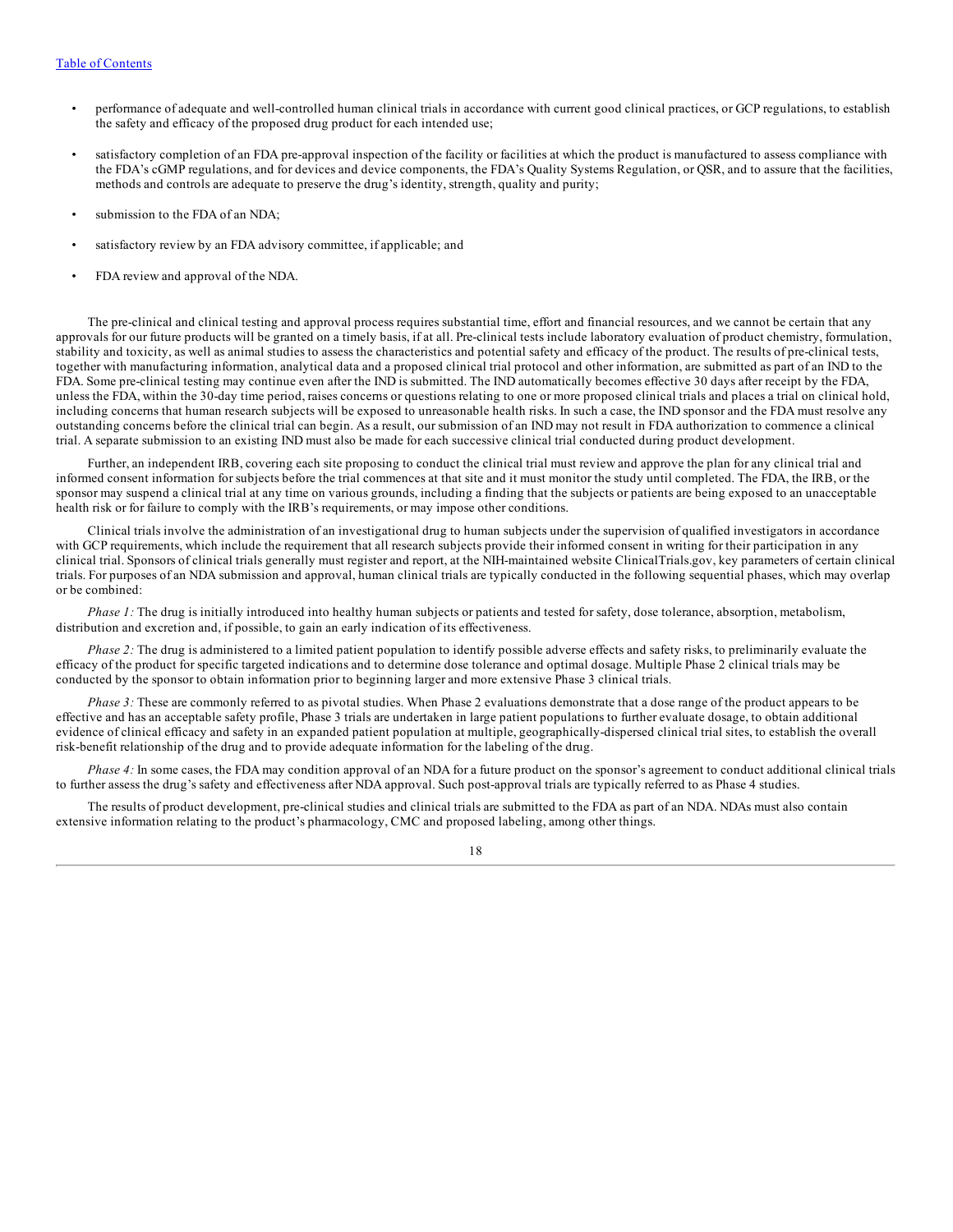For combination products, the FDA's review may include the participation of both the FDA's Center for Drug Evaluation and Research and the FDA's Center for Devices and Radiological Health, which may complicate or prolong the review.

Before approving an NDA, the FDA may inspect the facility or facilities where the product is manufactured. The FDA will not approve an application unless it determines that the manufacturing processes and facilities are in compliance with cGMP, and if applicable, QSR, requirements and are adequate to assure consistent production of the product within required specifications. Additionally, the FDA will typically inspect one or more clinical sites to assure compliance with GCP before approving an NDA.

After the FDA evaluates the NDA and, in some cases, the related manufacturing facilities, it may issue an approval letter, or it may issue a Complete Response Letter, or CRL, to indicate that the review cycle for an application is complete and that the application is not ready for approval. CRLs generally outline the deficiencies in the submission and may require substantial additional testing or information in order for the FDA to reconsider the application. Even with submission of this additional information, the FDA ultimately may decide that the application does not satisfy the regulatory criteria for approval. If and when the deficiencies have been addressed to the FDA's satisfaction, the FDA will typically issue an approval letter. An approval letter authorizes commercial marketing of the drug with specific prescribing information for specific indications.

Once issued, the FDA may withdraw product approval if ongoing regulatory requirements are not met or if safety problems are identified after the product reaches the market. In addition, the FDA may require post-approval testing, including Phase 4 studies, and surveillance programs to monitor the effect of approved products which have been commercialized, and the FDA has the authority to prevent or limit further marketing of a product based on the results of these post-marketing programs. Drugs may be marketed only for the approved indications and in accordance with the provisions of the approved label, and, even if the FDA approves a product, it may limit the approved indications for use for the product or impose other conditions, including labeling or distribution restrictions or other risk-management mechanisms. Further, if there are any modifications to the drug, including changes in indications, labeling, or manufacturing processes or facilities, the sponsor may be required to submit and obtain FDA approval of a new or supplemental NDA, which may require the development of additional data or conduct of additional pre-clinical studies and clinical trials.

## *Continuing FDA Regulation*

*Devices.* Under the medical device regulations, the FDA regulates quality control and manufacturing procedures by requiring us to demonstrate and maintain compliance with the quality system regulation, which sets forth the FDA's current good manufacturing practices requirements for medical devices. The FDA monitors compliance with the quality system regulation and current good manufacturing practices requirements by conducting periodic inspections of manufacturing facilities. We could be subject to unannounced inspections by the FDA. Violations of applicable regulations noted by the FDA during inspections of our manufacturing facilities, or the manufacturing facilities of these third parties, could adversely affect the continued marketing of our tests.

The FDA also enforces post-marketing controls that include the requirement to submit medical device reports to the agency when a manufacturer becomes aware of information suggesting that any of its marketed products may have caused or contributed to a death, serious injury or serious illness or any of its products has malfunctioned and that a recurrence of a malfunction would likely cause or contribute to a death or serious injury or illness. The FDA relies on medical device reports to identify product problems and utilizes these reports to determine, among other things, whether it should exercise its enforcement powers. The FDA may also require postmarket surveillance studies for specified devices.

FDA regulations also govern, among other things, the preclinical and clinical testing, manufacture, distribution, labeling and promotion of medical devices. In addition to compliance with good manufacturing practices and medical device reporting requirements, we will be required to comply with the FDCA's general controls, including establishment registration, device listing and labeling requirements. If we fail to comply with any requirements under the FDCA, we could be subject to, among other things, fines, injunctions, civil penalties, recalls or product corrections, total or partial suspension of production, denial of premarket notification clearance or approval of products, rescission or withdrawal of clearances and approvals, and criminal prosecution. We cannot assure you that any final FDA policy, once issued, or future laws and regulations concerning the manufacture or marketing of medical devices will not increase the cost and time to market of new or existing tests. Furthermore, any current or future federal and state regulations also will apply to future tests developed by us.

If our promotional activities fail to comply with these FDA regulations or guidelines, we may be subject to warnings from, or enforcement action by, these authorities. In addition, our failure to follow FDA rules and guidelines relating to promotion and advertising may cause the FDA to issue warning letters or untitled letters, suspend or withdraw a product from the market, require a recall or institute fines or civil fines, or could result in disgorgement of money, operating restrictions, injunctions or criminal prosecution.

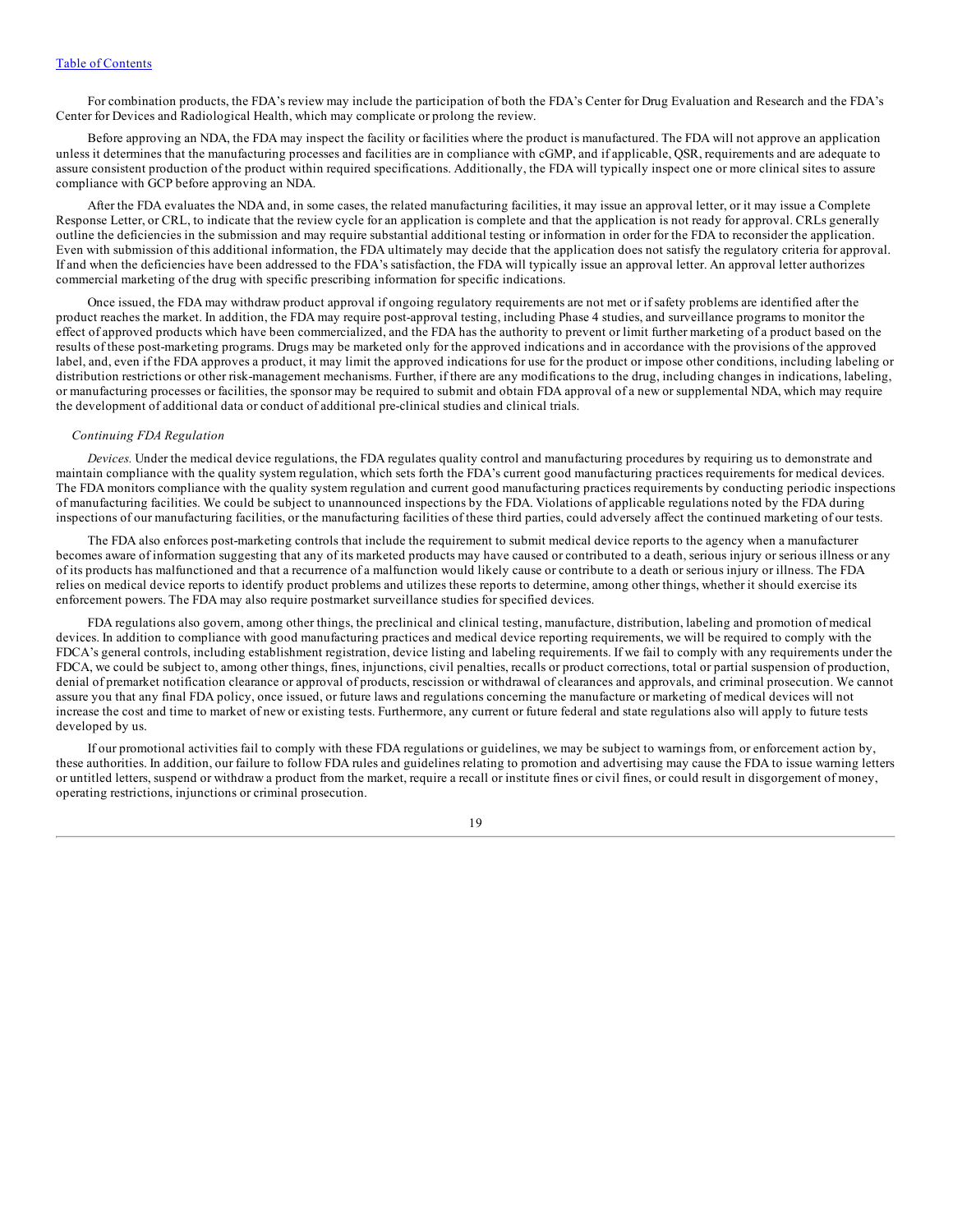*Pharmaceuticals.* Once an NDA is approved, a product will be subject to pervasive and continuing regulation by the FDA, including, among other things, requirements relating to drug-device listing, recordkeeping, periodic reporting, product sampling and distribution, advertising and promotion and reporting of adverse experiences with the product.

In addition, drug manufacturers and other entities involved in the manufacture and distribution of approved drugs are required to register their establishments with the FDA and state agencies, and are subject to periodic unannounced inspections by the FDA and these state agencies for compliance with cGMP or QSR requirements. Changes to the manufacturing process are strictly regulated and generally require prior FDA approval before being implemented. FDA regulations also require investigation and correction of any deviations from cGMP or QSR and impose reporting and documentation requirements upon us and any third-party manufacturers that we may decide to use. Accordingly, manufacturers must continue to expend time, money, and effort in the area of production and quality control to maintain cGMP or QSR compliance.

Once an approval is granted, the FDA may withdraw the approval if compliance with regulatory requirements and standards is not maintained or if problems occur after the product reaches the market, though the FDA must provide an application holder with notice and an opportunity for a hearing in order to withdraw its approval of an application. Later discovery of previously unknown problems with a product, including adverse events of unanticipated severity or frequency, or with manufacturing processes, or failure to comply with regulatory requirements, may result in, among other things:

- restrictions on the marketing or manufacturing of the product, complete withdrawal of the product from the market or product recalls;
- fines, warning letters or holds on post-approval clinical trials;
- refusal of the FDA to approve pending applications or supplements to approved applications, or suspension or revocation of product approvals;
- product seizure or detention, or refusal to permit the import or export of products; and
- injunctions or the imposition of civil or criminal penalties.

The FDA strictly regulates the marketing, labeling, advertising and promotion of drug and device products that are placed on the market. While physicians may prescribe drugs and devices for off label uses, manufacturers may only promote for the approved indications and in accordance with the provisions of the approved label. The FDA and other agencies actively enforce the laws and regulations prohibiting the promotion of off label uses, and a company that is found to have improperly promoted off label uses may be subject to significant liability.

# *Advertising*

Advertising of our neonatology products are subject to regulation by the Federal Trade Commission, or FTC, under the FTC Act. The FTC Act prohibits unfair or deceptive acts or practices in or affecting commerce. Violations of the FTC Act, such as failure to have substantiation for product claims, would subject us to a variety of enforcement actions, including compulsory process, cease and desist orders and injunctions, which can require, among other things, limits on advertising, corrective advertising, consumer redress and restitution, as well as substantial fines or other penalties. Any enforcement actions by the FTC could have a material adverse effect our business.

#### *HIPAA and Other Privacy Laws*

The Health Insurance Portability and Accountability Act of 1996, or HIPAA, established for the first time comprehensive protection for the privacy and security of health information. The HIPAA standards apply to three types of organizations, or "Covered Entities": health plans, healthcare clearing houses, and healthcare providers which conduct certain healthcare transactions electronically. Covered Entities and their Business Associates must have in place administrative, physical, and technical standards to guard against the misuse of individually identifiable health information. Because we are a healthcare provider and we conduct certain healthcare transactions electronically, we are presently a Covered Entity, and we must have in place the administrative, physical, and technical safeguards required by HIPAA, HITECH and their implementing regulations. Additionally, some state laws impose privacy protections more stringent than HIPAA. Most of the institutions and physicians from which we obtain biological specimens that we use in our research and validation work are Covered Entities and must obtain proper authorization from their patients for the subsequent use of those samples and associated clinical information. We may perform future activities that may implicate HIPAA, such as providing clinical laboratory testing services or entering into specific kinds of relationships with a Covered Entity or a Business Associate of a Covered Entity.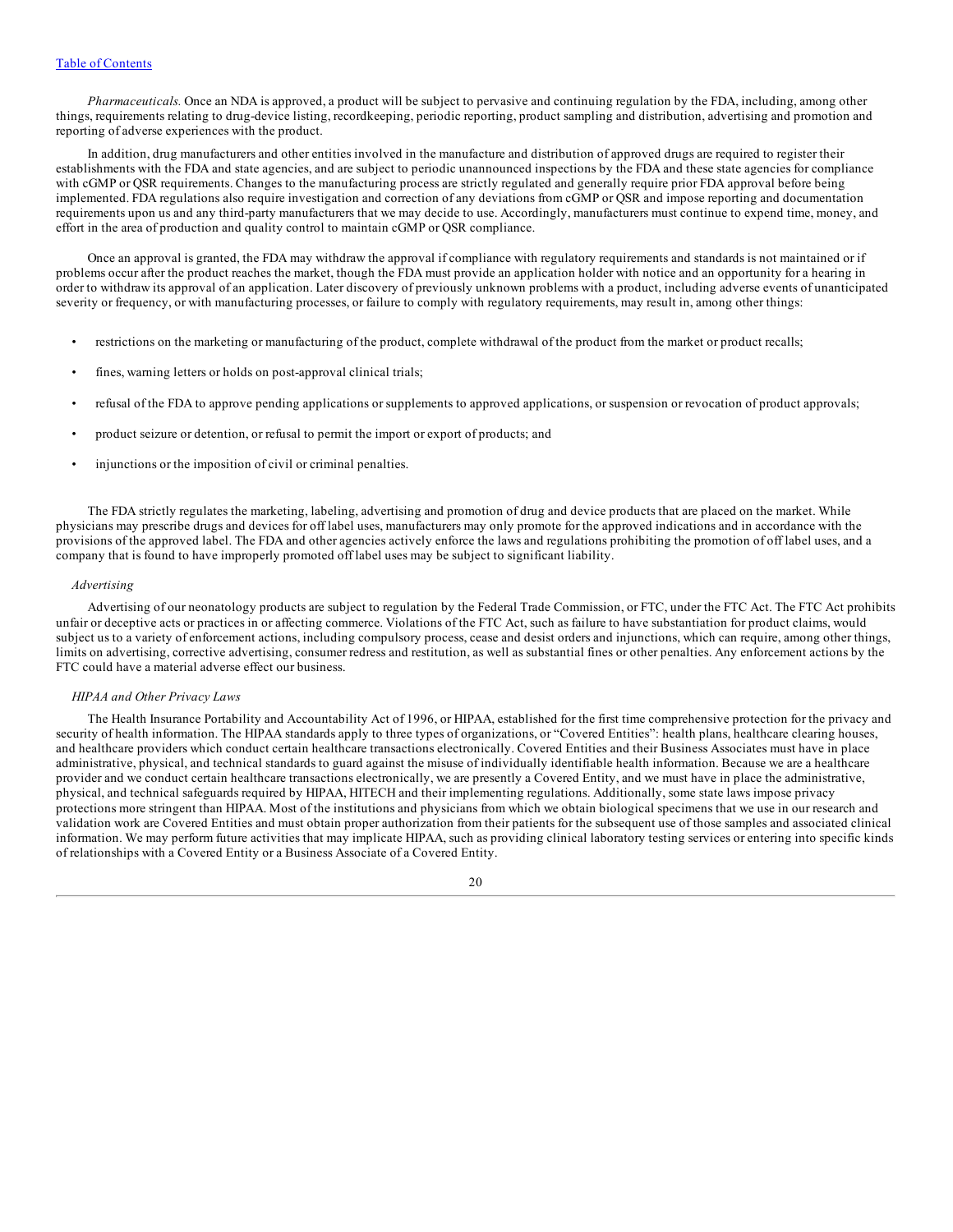If we or our operations are found to be in violation of HIPAA, HITECH or their implementing regulations, we may be subject to penalties, including civil and criminal penalties, fines, and exclusion from participation in U.S. federal or state health care programs, and the curtailment or restructuring of our operations. HITECH increased the civil and criminal penalties that may be imposed against Covered Entities, their Business Associates and possibly other persons, and gave state attorneys general new authority to file civil actions for damages or injunctions in federal courts to enforce the federal HIPAA laws and seek attorney's fees and costs associated with pursuing federal civil actions.

Our activities must also comply with other applicable privacy laws. For example, there are also international privacy laws that impose restrictions on the access, use, and disclosure of health information. All of these laws may impact our business. Our failure to comply with these privacy laws or significant changes in the laws restricting our ability to obtain tissue samples and associated patient information could significantly impact our business and our future business plans.

#### *Federal and State Billing and Fraud and Abuse Laws*

*Antifraud Laws/Overpayments*. As participants in federal and state healthcare programs, we are subject to numerous federal and state antifraud and abuse laws. Many of these antifraud laws are broad in scope, and neither the courts nor government agencies have extensively interpreted these laws. Prohibitions under some of these laws include:

- the submission of false claims or false information to government programs;
- deceptive or fraudulent conduct;
- excessive or unnecessary services or services at excessive prices; and
- prohibitions in defrauding private sector health insurers.

We could be subject to substantial penalties for violations of these laws, including denial of payment and refunds, suspension of payments from Medicare, Medicaid or other federal healthcare programs and exclusion from participation in the federal healthcare programs, as well as civil monetary and criminal penalties and imprisonment. One of these statutes, the False Claims Act, is a key enforcement tool used by the government to combat healthcare fraud. The False Claims Act imposes liability on any person who, among other things, knowingly presents, or causes to be presented, a false or fraudulent claim for payment by a federal healthcare program. In addition, violations of the federal physician self-referral laws, such as the Stark laws discussed below, may also violate false claims laws. Liability under the False Claims Act can result in treble damages and imposition of penalties. For example, we could be subject to penalties of \$5,500 to \$11,000 per false claim, and each use of our product could potentially be part of a different claim submitted to the government. Separately, the HHS office of the Office of Inspector General, or OIG, can exclude providers found liable under the False Claims Act from participating in federally funded healthcare programs, including Medicare. The steep penalties that may be imposed on laboratories and other providers under this statute may be disproportionate to the relatively small dollar amounts of the claims made by these providers for reimbursement. In addition, even the threat of being excluded from participation in federal healthcare programs can have significant financial consequences on a provider.

Numerous federal and state agencies enforce the antifraud and abuse laws. In addition, private insurers may also bring private actions. In some circumstances, private whistleblowers are authorized to bring fraud suits on behalf of the government against providers and are entitled to receive a portion of any final recovery.

# *Federal and State "Self-Referral" and "Anti-Kickback" Restrictions*

*Self-Referral law*. We are subject to a federal "self-referral" law, commonly referred to as the "Stark" law, which provides that physicians who, personally or through a family member, have ownership interests in or compensation arrangements with a laboratory are prohibited from making a referral to that laboratory for laboratory tests reimbursable by Medicare, and also prohibits laboratories from submitting a claim for Medicare payments for laboratory tests referred by physicians who, personally or through a family member, have ownership interests in or compensation arrangements with the testing laboratory. The Stark law contains a number of specific exceptions which, if met, permit physicians who have ownership or compensation arrangements with a testing laboratory to make referrals to that laboratory and permit the laboratory to submit claims for Medicare payments for laboratory tests performed pursuant to such referrals.

We are subject to comparable state laws, some of which apply to all payors regardless of source of payment, and do not contain identical exceptions to the Stark law. For example, we are subject to a North Carolina self-referral law that prohibits a physician investor from referring to us any patients covered by private, employer-funded or state and federal employee health plans. The North Carolina self-referral law contains few exceptions for physician investors in securities that have not been

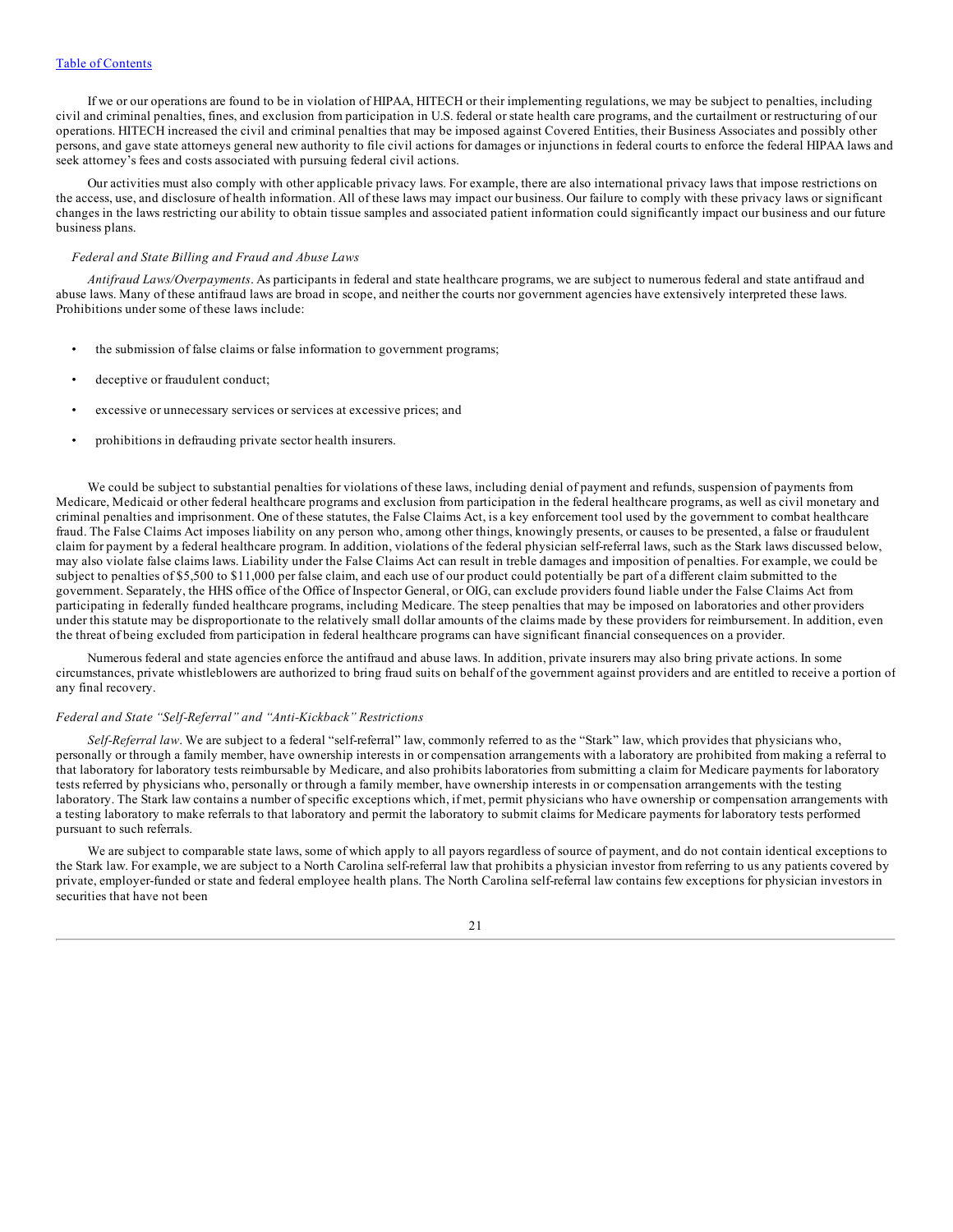acquired through public trading, but will generally permit us to accept referrals from physician investors who buy their shares in the public market.

We have several stockholders who are physicians in a position to make referrals to us. We have included within our compliance plan procedures to identify requests for testing services from physician investors and we do not bill Medicare, or any other federal program, or seek reimbursement from other third-party payors, for these tests. The self-referral laws may cause some physicians who would otherwise use our laboratory to use other laboratories for their testing.

Providers are subject to sanctions for claims submitted for each service that is furnished based on a referral prohibited under the federal self-referral laws. These sanctions include denial of payment and refunds, civil monetary payments and exclusion from participation in federal healthcare programs and civil monetary penalties, and they may also include penalties for applicable violations of the False Claims Act, which may require payment of up to three times the actual damages sustained by the government, plus civil penalties of \$5,500 to \$11,000 for each separate false claim. Similarly, sanctions for violations under the North Carolina self-referral laws include refunds and monetary penalties.

*Anti-Kickback Statute*. The federal Anti-Kickback Statute prohibits persons from knowingly and willfully soliciting, receiving, offering or paying remuneration, directly or indirectly, to induce either the referral of an individual, or the furnishing, recommending, or arranging for a good or service, for which payment may be made under a federal healthcare program, such as the Medicare and Medicaid programs. The term "remuneration" is not defined in the federal Anti-Kickback Statute and has been broadly interpreted to include anything of value, including for example, gifts, discounts, the furnishing of supplies or equipment, credit arrangements, payments of cash, waivers of payment, ownership interests and providing anything at less than its fair market value. The reach of the Anti-Kickback Statute was also broadened by the Patient Protection and Affordable Care Act of 2010, or PPACA, which, among other things, amends the intent requirement of the federal Anti-Kickback Statute and certain criminal healthcare fraud statutes, effective March 23, 2010. Pursuant to the statutory amendment, a person or entity does not need to have actual knowledge of this statute or specific intent to violate it in order to have committed a violation. In addition, PPACA provides that a claim including items or services resulting from a violation of the federal Anti-Kickback Statute constitutes a false or fraudulent claim for purposes of the False Claims Act or the civil monetary penalties statute, which imposes penalties against any person who is determined to have presented or caused to be presented a claim to a federal health program that the person knows or should know is for an item or service that was not provided as claimed or is false or fraudulent. Sanctions for violations of the federal Anti-Kickback Statute may include imprisonment and other criminal penalties, civil monetary penalties and exclusion from participation in federal healthcare programs.

The OIG has criticized a number of the business practices in the clinical laboratory industry as potentially implicating the Anti-Kickback Statute, including compensation arrangements intended to induce referrals between laboratories and entities from which they receive, or to which they make, referrals. In addition, the OIG has indicated that "dual charge" billing practices that are intended to induce the referral of patients reimbursed by federal healthcare programs may violate the Anti-Kickback Statute.

Many states have also adopted laws similar to the federal Anti-Kickback Statute, some of which apply to the referral of patients for healthcare items or services reimbursed by any source, not only the Medicare and Medicaid programs, and do not contain identical safe harbors. For example, North Carolina has an anti-kickback statute that prohibits healthcare providers from paying any financial compensation for recommending or securing patient referrals. Penalties for violations of this statute include license suspension or revocation or other disciplinary action. Other states have similar anti-kickback prohibitions.

Both the federal Anti-Kickback Statute and the North Carolina anti-kickback law are broad in scope. The anti-kickback laws clearly prohibit payments for patient referrals. Under a broad interpretation, these laws could also prohibit a broad array of practices involving remuneration where one party is a potential source of referrals for the other.

If we or our operations are found to be in violation of any of the laws described above or any other governmental regulations that apply to us, we may be subject to penalties, including civil and criminal penalties, damages, fines, exclusion from participation in U.S. federal or state health care programs, and the curtailment or restructuring of our operations. To the extent that any product we make is sold in a foreign country in the future, we may be subject to similar foreign laws and regulations, which may include, for instance, applicable post-marketing requirements, including safety surveillance, anti-fraud and abuse laws, and implementation of corporate compliance programs and reporting of payments or transfers of value to healthcare professionals. To reduce the risks associated with these various laws and governmental regulations, we have implemented a compliance plan. Although compliance programs can mitigate the risk of investigation and prosecution for violations of these laws, the risks cannot be entirely eliminated. Any action against us for violation of these laws, even if we successfully defend against it, could cause us to incur significant legal expenses and divert our management's attention from the operation of our business. Moreover, achieving and sustaining compliance with applicable federal and state privacy, security and fraud laws may prove costly.

*International Medical Device Regulations*

22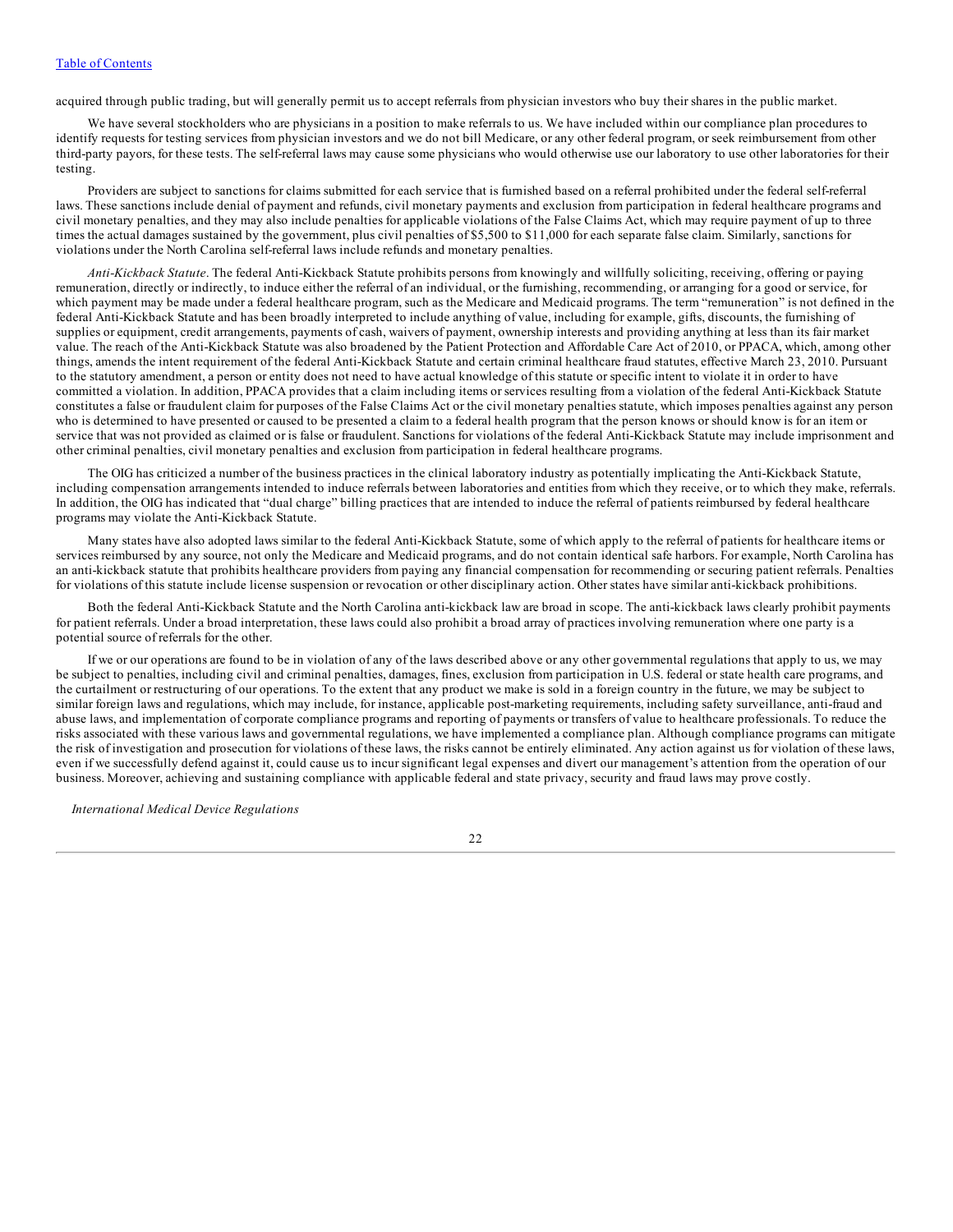International marketing of medical devices is subject to foreign government regulations, which vary substantially from country to country. The European Commission is the legislative body responsible for directives with which manufacturers selling medical products in the E.U. and the European Economic Area, or EEA, must comply. The E.U. includes most of the major countries in Europe, while other countries, such as Switzerland, are part of the EEA and have voluntarily adopted laws and regulations that mirror those of the E.U. with respect to medical devices. The E.U. has adopted directives that address regulation of the design, manufacture, labeling, clinical studies and post-market vigilance for medical devices. Devices that comply with the requirements of a relevant directive will be entitled to bear the CE conformity marking, indicating that the device conforms to the essential requirements of the applicable directives and, accordingly, can be marketed throughout the E.U. and EEA.

Outside of the E.U., regulatory pathways for the marketing of medical devices vary greatly from country to country. In many countries, local regulatory agencies conduct an independent review of medical devices prior to granting marketing approval. For example, in China, approval by the SFDA, must be obtained prior to marketing an medical device. In Japan, approval by the MHLW following review by the Pharmaceuticals and Medical Devices Agency, or the PMDA is required prior to marketing an medical device. The process in such countries may be lengthy and require the expenditure of significant resources, including the conduct of clinical trials. In other countries, the regulatory pathway may be shorter or less costly. The timeline for the introduction of new medical devices is heavily impacted by these various regulations on a country-by-country basis, which may become more lengthy and costly over time.

#### *U.S. Healthcare Reform*

In March 2010, the PPACA was enacted, which includes measures that have or will significantly change the way healthcare is financed by both governmental and private insurers. Beginning in August 2013, the Physician Payment Sunshine Act, enacted as part of PPACA, and its implementing regulations requires medical device manufacturers to track certain financial arrangements with physicians and teaching hospitals, including any "transfer of value" made or distributed to such entities, as well as any investment interests held by physicians and their immediate family members. Manufacturers are required to report this information to Centers for Medicare & Medicaid Services, or CMS, beginning in 2014. Various states have also implemented regulations prohibiting certain financial interactions with healthcare professionals or mandating public disclosure of such financial interactions. We may incur significant costs to comply with such laws and regulations now or in the future.

#### *The Foreign Corrupt Practices Act*

The Foreign Corrupt Practices Act, or FCPA, prohibits any U.S. individual or business from paying, offering or authorizing payment or offering of anything of value, directly or indirectly, to any foreign official, political party or candidate for the purpose of influencing any act or decision of the foreign entity in order to assist the individual or business in obtaining or retaining business. The FCPA also obligates companies whose securities are listed in the U.S. to comply with accounting provisions requiring us to maintain books and records that accurately and fairly reflect all transactions of the corporation, including international subsidiaries, and to devise and maintain an adequate system of internal accounting controls for international operations.

# **Recent Developments**

#### *March 2015 Private Transaction*

On March 5, 2015, we entered into, and subsequently consummated, a private transaction, or the Private Transaction, pursuant to a Warrant Exercise Agreement, or the Warrant Exercise Agreement, with certain holders of our Series B Warrants. The Series B Warrants were originally issued in connection with our IPO, and were exercisable for up to an aggregate of 2,449,605 shares of our Common Stock at an exercise price of \$6.50 per share prior to their expiration on February 12, 2016. Pursuant to the Warrant Exercise Agreement, certain participating holders of Series B Warrants and we agreed that such Series B Warrant holders would cash exercise their Series B Warrants in full and we would issue to the holders Series C Warrants, at an exercise price of \$6.25 per share to purchase up to an aggregate of 589,510 shares of Common Stock, which represented the aggregate number of shares of Common Stock underlying the Series B Warrants to be cash exercised pursuant to the Warrant Exercise Agreement. We received gross proceeds of approximately \$3.8 million from the cash exercises of the Series B Warrants in connection with the Private Transaction.

In consideration for the cash exercise of the Series B Warrants in connection with the Private Transaction and pursuant to the terms of the Warrant Exercise Agreement, we issued the Series C Warrants to the exercising holders of Series B Warrants, of which each Series C Warrant: (i) is exercisable at \$6.25 per share; (ii) is exercisable for the number of shares of Common Stock underlying the Series B Warrants that were cash exercised by such holders; (iii) is immediately exercisable upon issuance and until March 4, 2020; and (iv) does not include the cashless exercise feature that was contained in the Series B Warrant that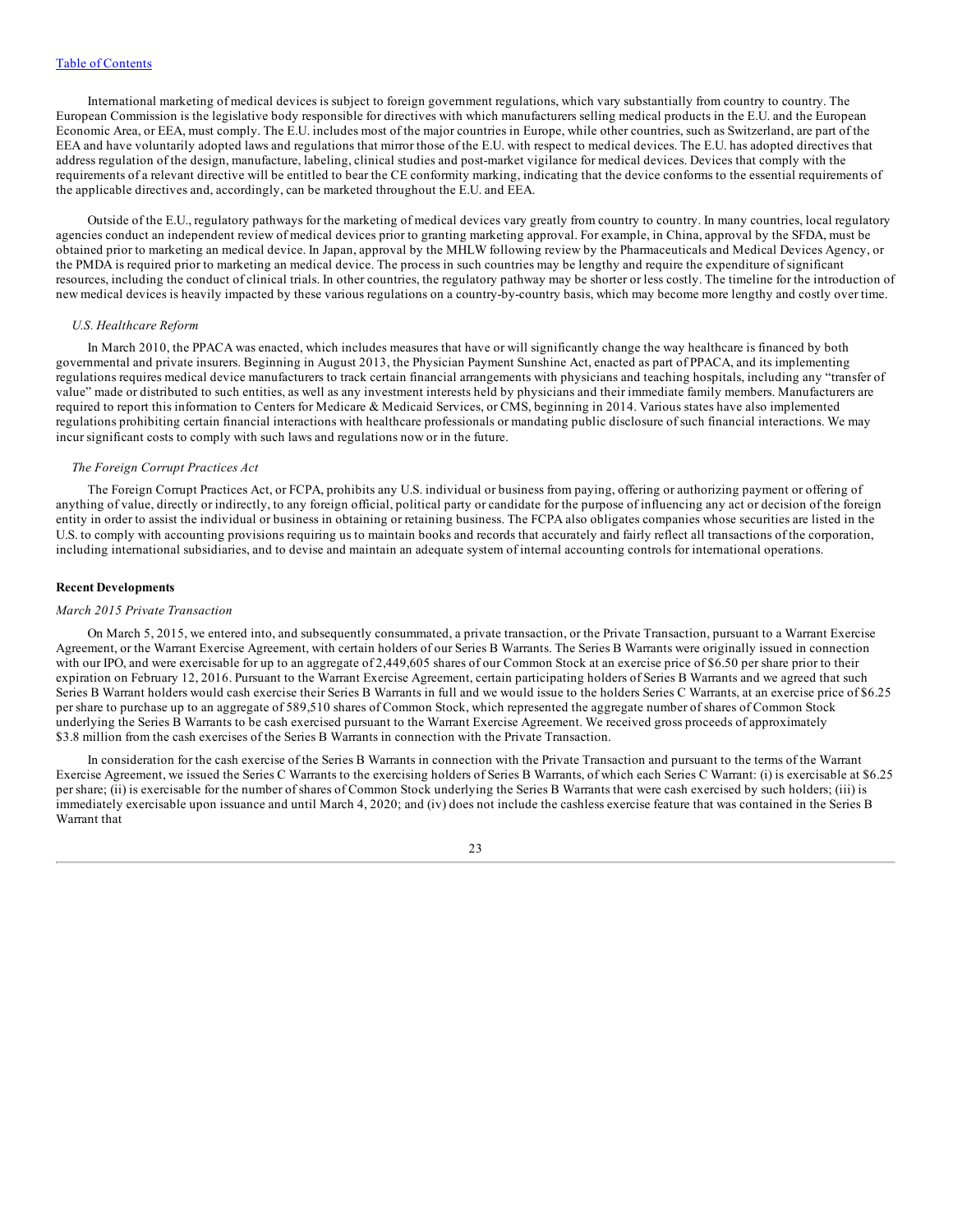results in an increasing number of shares of Common Stock issuable without consideration as the price of the Common Stock decreases is not contained in the Series C Warrants.

In connection with the Private Transaction, we relied on the exemption from registration provided by Section 4(a)(2) of the Securities Act, for transactions not involving a public offering, and Rule 506 of Regulation D thereunder as a private offering, without general solicitation, made only to and with accredited investors. We filed a Notice of Exempt Offering on Form D on March 11, 2015 covering the Private Transaction and the Series C Warrants.

Pursuant to the Warrant Exercise Agreement, we filed a registration statement on Form S-1 with the Securities and Exchange Commission, covering the underlying shares of Common Stock exercisable under the Series C Warrants issued in the Private Transaction, which was declared effective under the Securities Act, on May 19, 2015. The Warrant Exercise Agreement provides for payment of liquidated damages at an amount per month equal to 1% of the aggregate VWAP of the shares into which each warrant is convertible into in the event that we are unable to maintain the effectiveness of the registration statement.

On June 25, 2015, pursuant to a registration statement on Form S-4 filed with the SEC, we offered all remaining holders of Series B Warrants the opportunity to exercise the Series B Warrants held by them and receive Series C Warrants with the same terms indicated above. The exchange offer, or the Exchange Offer, expired on July 24, 2015. The holders of Series B Warrants to purchase 905 shares of Common Stock, representing 0.06% of the then outstanding Series B Warrants, tendered such Series B Warrants in the Exchange Offer and, pursuant thereto, were issued 905 shares of Common Stock and Series C Warrants to purchase 905 shares of Common Stock. The aforementioned prospectus covers the 905 shares of Common Stock issuable upon exercise of the Series C Warrants issued in the Exchange Offer.

#### *Aspire Private Transaction*

On July 24, 2015, we entered into the Aspire Purchase Agreement which provides that, upon the terms and subject to the conditions and limitations set forth therein, Aspire Capital is committed to purchase up to an aggregate of \$10.0 million of shares of our Common Stock over the 24-month term of the Aspire Purchase Agreement. Concurrently with entering into the Aspire Purchase Agreement, we also entered into a registration rights agreement, or the Aspire Registration Rights Agreement, with Aspire Capital, in which we agreed to file one or more registration statements, as permissible and necessary to register under the Securities Act, registering the sale of the shares of our Common Stock that have been and may be issued to Aspire Capital under the Aspire Purchase Agreement. The SEC declared our registration statement in connection with the foregoing effective on August 10, 2015.

Under the Aspire Purchase Agreement, on any trading day selected by us, we have the right, in our sole discretion, to present Aspire Capital with a purchase notice directing it to purchase up to 75,000 shares of our Common Stock per business day, up to \$10.0 million of our Common Stock in the aggregate at a per share price equal to the lesser of: (x) the lowest sale price of the our Common Stock on the purchase date; or (y) the arithmetic average of the three (3) lowest closing sale prices for our Common Stock during the ten (10) consecutive trading days ending on the trading day immediately preceding the purchase date.

In addition, on any date on which we submit a purchase notice, as referred to above, to Aspire Capital in an amount equal to at least 75,000 shares, we also have the right, in our sole discretion, to present Aspire Capital with a volume-weighted average price purchase notice, or a VWAP Purchase Notice, directing Aspire Capital to purchase an amount of stock equal to up to 30% of the aggregate shares of our Common Stock traded on the principal market for our Common Stock on the next trading day, or the VWAP Purchase Date, subject to a maximum number of shares that we may determine. The purchase price per share pursuant to such VWAP Purchase Notice is generally 97% of the volume-weighted average price for our Common Stock traded on the principal market on the VWAP Purchase Date.

The purchase price referred to above will be adjusted for any reorganization, recapitalization, non-cash dividend, stock split, or other similar transaction occurring during the period(s) used to compute it. We may deliver multiple purchase notices and VWAP Purchase Notices to Aspire Capital from time to time during the term of the Aspire Purchase Agreement, so long as the most recent purchase has been completed.

The Aspire Purchase Agreement provides that we and Aspire Capital shall not effect any sales under the Aspire Purchase Agreement on any purchase date where the closing sale price of our Common Stock is less than \$2.63. There are no trading volume requirements or restrictions under the Aspire Purchase Agreement, and we will control the timing and amount of sales of our Common Stock to Aspire Capital. Aspire Capital has no right to require any sales by us, but is obligated to make purchases from us as directed by us in accordance with the Aspire Purchase Agreement. There are no limitations on use of proceeds, financial or business covenants, restrictions on future fundings, rights of first refusal, participation rights, penalties or liquidated damages in the Aspire Purchase Agreement. In consideration for entering into the Aspire Purchase Agreement, concurrently with the execution of the Purchase Agreement, we issued to Aspire Capital 71,891 shares of our Common Stock. The Aspire Purchase Agreement may be terminated by us at any time, at our discretion, without any cost to us. Aspire Capital has agreed that neither it nor any of its agents, representatives and affiliates shall engage in any direct or indirect short-selling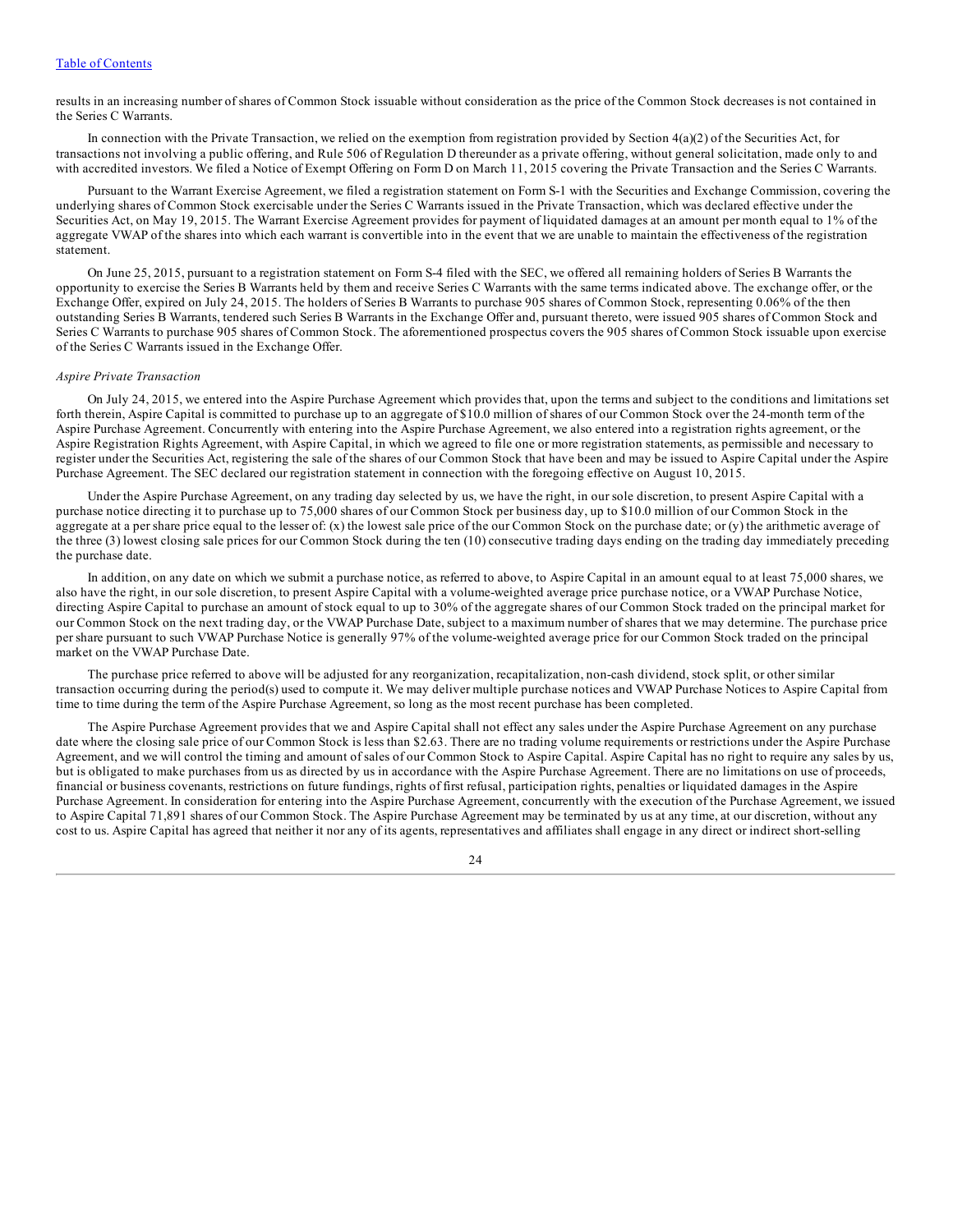<span id="page-27-0"></span>or hedging of our Common Stock during any time prior to the termination of the Aspire Purchase Agreement. Any proceeds we receive under the Aspire Purchase Agreement are expected to be used for working capital and general corporate purposes.

On October 12, 2015, we entered into a Securities Purchase Agreement with funds managed by Sabby Management, LLC, or Sabby, pursuant to which the Company agreed to sell to Sabby, in a private placement, an aggregate of up to 10,000 shares of Series A Convertible Preferred Stock at an aggregate purchase price of \$10,000,000, which is convertible into 5,405,405 shares of our Common Stock, based on a fixed conversion price of \$1.85 per share on an as-converted basis, and Series D Common Stock Warrants to purchase 2,702,704 shares of our Common Stock, based on a fixed per share exercise price of \$2.46. The first close consummated on October 15, 2015.

As a result of the Sabby transaction, until April 3, 2016, we are currently unable to access funds from Aspire Capital pursuant to the Aspire Purchase Agreement.

#### **Employees**

As of December 31, 2015, we had 29 full-time employees and 13 full-time or part-time consultants providing services to us. None of our employees is represented by a labor union or covered by collective bargaining agreements. We consider our relationship with our employees to be good.

# **Corporate and Available Information**

Our principal corporate offices are located at 1235 Radio Road, Suite 110, Redwood City, California 94065 and our telephone number is (650) 213- 8444. We were incorporated in Delaware on August 25, 1999. Our internet address is www.Capnia.com. We make available on our website, free of charge, our Annual Report on Form 10-K, Quarterly Reports on Form 10-Q, Current Reports on Form 8-K and any amendments to those reports, as soon as reasonably practicable after we electronically file such materials with, or furnish it to, the Securities Exchange and Commission. Our Securities Exchange and Commission reports can be accessed through the Investor Relations section of our internet website. The information found on our internet website is not part of this or any other report we file with or furnish to the Securities Exchange and Commission.

# **ITEM 1A. RISK FACTORS**

An investment in our securities has a high degree of risk. Before you invest you should carefully consider the risks and uncertainties described below and the other information in this prospectus. If any of the following risks actually occur, our business, operating results and financial condition could be harmed and the value of our stock could go down. This means you could lose all or a part of your investment.

#### **Risks related to our financial condition and capital requirements**

# We have a limited operating history and have incurred significant losses since our inception, and we anticipate that we will continue to incur substantial losses for the foreseeable future. We have only one product approved for sale, and have generated limited commercial sales to date, which, together with our limited operating history, makes it difficult to evaluate our business and assess our future viability.

We are a developer of therapeutics and diagnostics with a limited operating history. Other than CoSense, which has received 510(k) clearance from the FDA and CE Mark certification in the E.U., and the products acquired from NeoForce (collectively, our "neonatology products"), we have no other products currently approved. Evaluating our performance, viability or future success will be more difficult than if we had a longer operating history or approved products for sale on the market. We continue to incur significant research and development and general and administrative expenses related to our operations. Investment in medical device product development is highly speculative, because it entails substantial upfront capital expenditures and significant risk that any potential planned product will fail to demonstrate adequate accuracy or clinical utility. We have incurred significant operating losses in each year since our inception, and expect that we will not be profitable for an indefinite period of time. As of December 31, 2015, we had an accumulated deficit of \$86 million.

We expect that our future financial results will depend primarily on our success in launching, selling and supporting our neonatology and other products. This will require us to be successful in a range of activities, including manufacturing, marketing and selling our neonatology products. We are only in the preliminary stages of some of these activities. We may not succeed in these activities and may never generate revenue that is sufficient to be profitable in the future. Even if we are profitable, we may not be able to sustain or increase profitability on a quarterly or annual basis. Our failure to achieve sustained profitability would depress the value of our company and could impair our ability to raise capital, expand our business, diversify our planned products, market our current and planned products, or continue our operations.

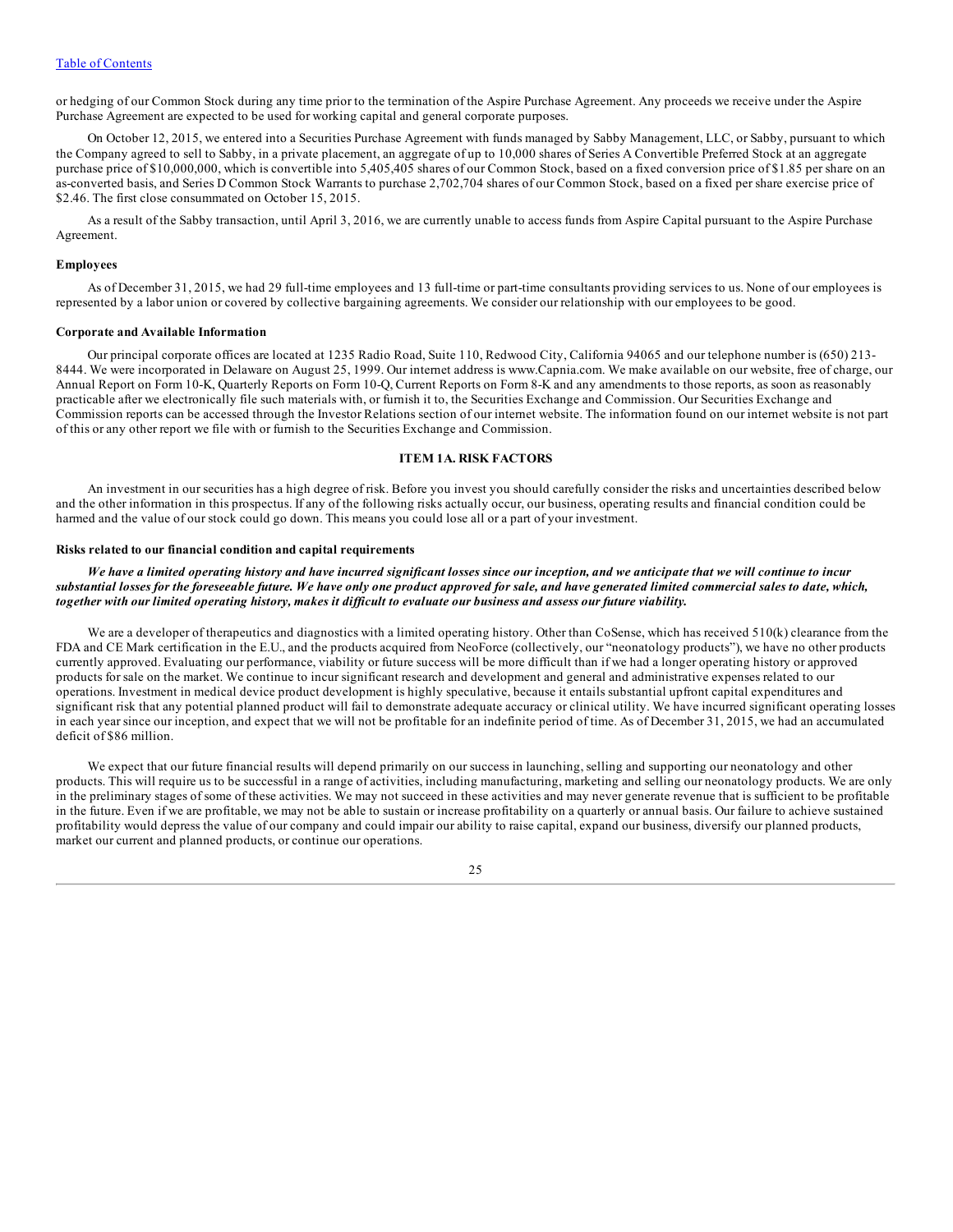# *We currently have generated limited product revenue and may never become profitable.*

To date, we have not generated significant revenues from our neonatology products, and have not generated sufficient revenues from licensing activities to achieve profitability. Our ability to generate significant revenue from product sales and achieve profitability will depend upon our ability, alone or with any future collaborators, to successfully commercialize products, including our neonatology products, Serenz, or any planned products that we may develop, in-license or acquire in the future. Our ability to generate revenue from product sales from planned products also depends on a number of additional factors, including our ability to:

- develop a commercial organization capable of sales, marketing and distribution of any products for which we obtain marketing approval in markets where we intend to commercialize independently;
- achieve market acceptance of our neonatology products and our other future products, if any;
- set a commercially viable price for our neonatology product and our other future products, if any;
- establish and maintain supply and manufacturing relationships with reliable third parties, and ensure adequate and legally compliant manufacturing to maintain that supply;
- obtain coverage and adequate reimbursement from third-party payors, including government and private payors;
- find suitable distribution partners for our neonatology products or, if approved, Serenz to help us market, sell and distribute our approved products in other markets;
- demonstrate the safety and efficacy of Serenz to the satisfaction of FDA and obtain regulatory approval for Serenz and planned products, if any, for which there is a commercial market;
- complete and submit applications to, and obtain regulatory approval from, foreign regulatory authorities;
- complete development activities, including any potential Phase 3 clinical trials of Serenz, successfully and on a timely basis;
- establish, maintain and protect our intellectual property rights and avoid third-party patent interference or patent infringement claims; and
- attract, hire and retain qualified personnel.

In addition, because of the numerous risks and uncertainties associated with product development, including that Serenz or any planned products may not advance through development or achieve the endpoints of applicable clinical trials, we are unable to predict the timing or amount of increased expenses, or when or if we will be able to achieve or maintain profitability. In addition, our expenses could increase beyond expectations if we decide, or are required by the FDA or foreign regulatory authorities, to perform studies or clinical trials in addition to those that we currently anticipate. Even if we are able to complete the development and regulatory process for Serenz or any planned products, we anticipate incurring significant costs associated with commercializing these products.

Even if we are able to generate significant revenue from the sale of our neonatology products, Serenz or any planned products that may be approved, we may not become profitable and may need to obtain additional funding to continue operations. If we fail to become profitable or are unable to sustain profitability on a continuing basis, then we may be unable to continue our operations at planned levels and be forced to reduce or shut down our operations.

# Our operating results may fluctuate significantly, which makes our future operating results difficult to predict and could cause our operating results *to fall below expectations or below our guidance.*

Our quarterly and annual operating results may fluctuate significantly in the future, which makes it difficult for us to predict our future operating results. From time to time, we may enter into collaboration agreements with other companies that include development funding and significant upfront and milestone payments or royalties, which may become an important source of our revenue. Accordingly, our revenue may depend on development funding and the achievement of development and clinical milestones under any potential future collaboration and license agreements and sales of our products, if approved.

26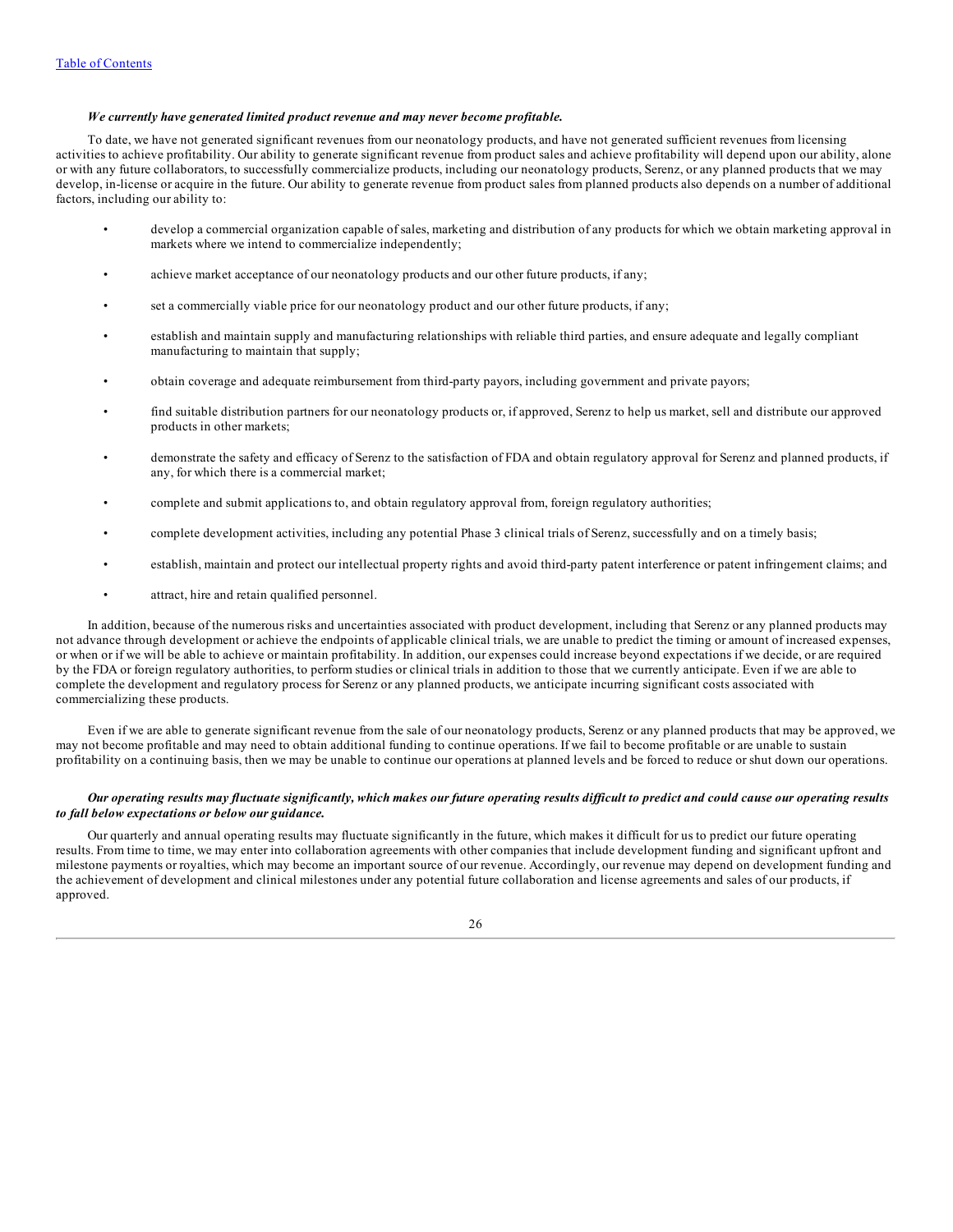These upfront and milestone payments may vary significantly from period to period, and any such variance could cause a significant fluctuation in our operating results from one period to the next. In addition, we measure compensation cost for stock-based awards made to employees at the grant date of the award, based on the fair value of the award as determined by our board of directors, and recognize the cost as an expense over the employee's requisite service period. As the variables that we use as a basis for valuing these awards change over time, including our underlying stock price and stock price volatility, the magnitude of the expense that we must recognize may vary significantly. Furthermore, our operating results may fluctuate due to a variety of other factors, many of which are outside of our control and may be difficult to predict, including the following:

- the cost and risk of initiating sales and marketing activities, including substantial hiring of sales and marketing personnel;
- the timing and cost of, and level of investment in, research and development activities relating to our planned products, which will change from time to time;
- our ability to enroll patients in clinical trials and the timing of enrollment;
- the cost of manufacturing our neonatology products and any planned products, which may vary depending on FDA guidelines and requirements, the quantity of production and the terms of our agreements with manufacturers;
- expenditures that we will or may incur to acquire or develop additional planned products and technologies;
- the design, timing and outcomes of clinical studies for Serenz and any planned products or competing planned products;
- changes in the competitive landscape of our industry, including consolidation among our competitors or potential partners;
- any delays in regulatory review or approval of Serenz or any of our planned products;
- the level of demand for our neonatology products, and for Serenz and any planned products, should they receive approval, which may fluctuate significantly and be difficult to predict;
- the risk/benefit profile, cost and reimbursement policies with respect to our future products, if approved, and existing and potential future drugs that compete with our planned products;
- competition from existing and potential future offerings that compete with neonatology products, Serenz or any of our planned products;
- our ability to commercialize our neonatology products or any planned product inside and outside of the U.S., either independently or working with third parties;
- our ability to establish and maintain collaborations, licensing or other arrangements;
- our ability to adequately support future growth;
- potential unforeseen business disruptions that increase our costs or expenses;
- future accounting pronouncements or changes in our accounting policies; and
- the changing and volatile global economic environment.

The cumulative effects of these factors could result in large fluctuations and unpredictability in our quarterly and annual operating results. As a result, comparing our operating results on a period-to-period basis may not be meaningful. Investors should not rely on our past results as an indication of our future performance. This variability and unpredictability could also result in our failing to meet the expectations of industry or financial analysts or investors for any period. If our revenue or operating results fall below the expectations of analysts or investors or below any forecasts we may provide to the market, or if the forecasts we provide to the market are below the expectations of analysts or investors, the price of our Common Stock

27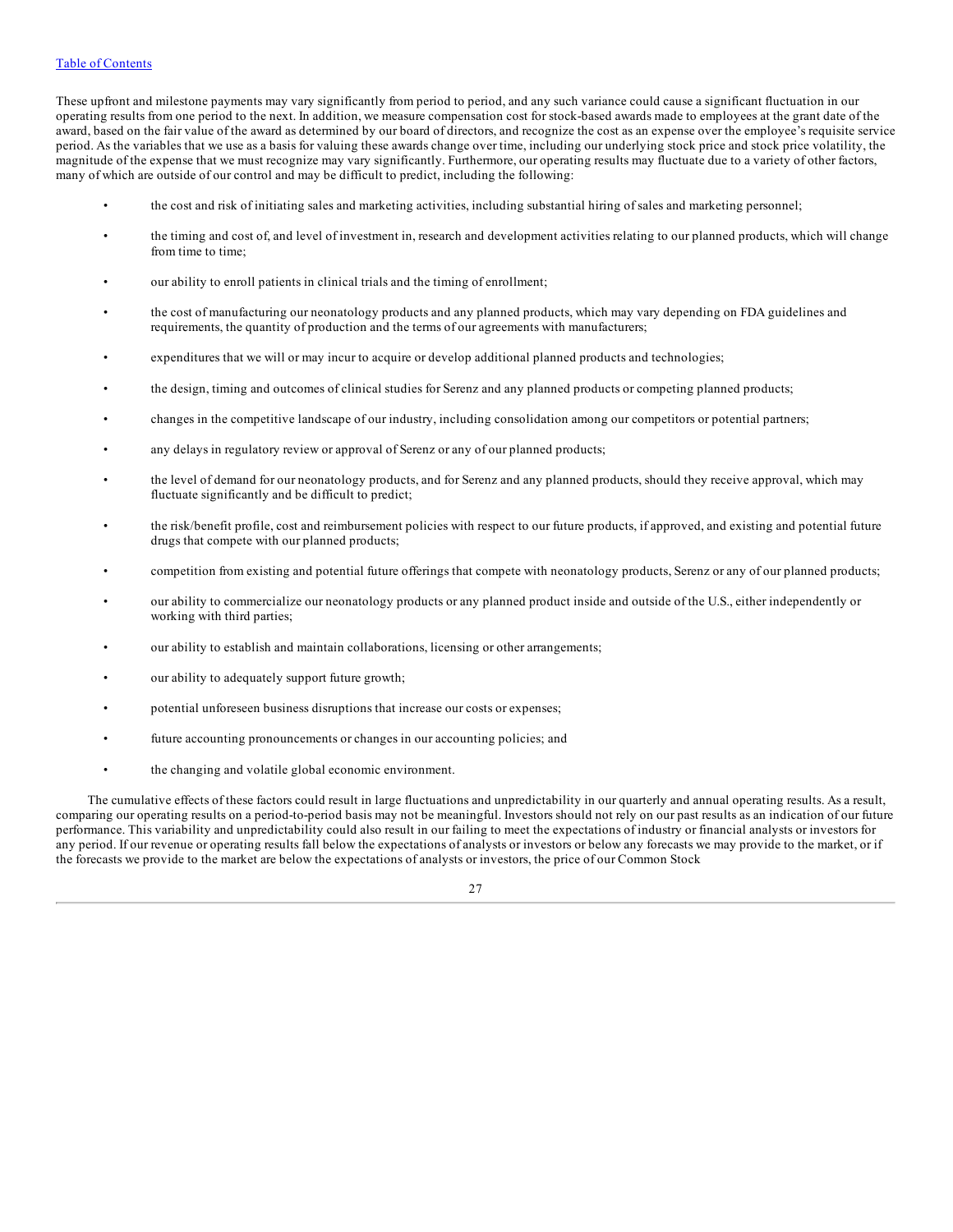could decline substantially. Such a stock price decline could occur even when we have met any previously publicly stated revenue or earnings guidance we may provide.

# We may need additional funds to support our operations, and such funding may not be available to us on acceptable terms, or at all, which would force us to delay, reduce or suspend our research and development programs and other operations or commercialization efforts. Raising additional capital may subject us to unfavorable terms, cause dilution to our existing stockholders, restrict our operations, or require us to relinquish rights to our planned *products and technologies.*

The commercialization of our neonatology products, as well as the completion of the development and the potential commercialization of planned products, will require substantial funds. As of December 31, 2015, we had approximately \$5.5 million in cash and cash equivalents. Our future financing requirements will depend on many factors, some of which are beyond our control, including the following:

- the cost of activities and added personnel associated with the commercialization of our neonatology products, including marketing, manufacturing, and distribution;
- the cost to manufacture CoSense instruments and consumables on a larger scale;
- the degree and rate of market acceptance of CoSense, and the revenue that we are able to collect from sales of CoSense as a result;
- our ability to set a commercially attractive price for CoSense devices and consumables, and our customers' perception of the value relative to the prices we set;
- our ability to clarify the regulatory path in the U.S. for Serenz, and the potential requirement for additional pivotal clinical studies;
- the timing of, and costs involved in, seeking and obtaining approvals from the FDA and other regulatory authorities for Serenz and other planned products;
- our ability to obtain a partner for Serenz on attractive economic terms, or engage in commercial sales of Serenz on our own or through distributors;
- the costs of filing, prosecuting, defending and enforcing any patent claims and other intellectual property rights and/or the loss of those rights;
- our ability to enter into distribution, collaboration, licensing, commercialization or other arrangements and the terms and timing of such arrangements;
- the emergence of competing technologies or other adverse market developments;
- the costs of attracting, hiring and retaining qualified personnel;
- unforeseen developments during our clinical trials;
- unforeseen changes in healthcare reimbursement for any of our approved products;
- our ability to maintain commercial scale manufacturing capacity and capability with a commercially acceptable cost structure;
- unanticipated financial resources needed to respond to technological changes and increased competition;
- enactment of new legislation or administrative regulations;
- the application to our business of new regulatory interpretations;
- claims that might be brought in excess of our insurance coverage;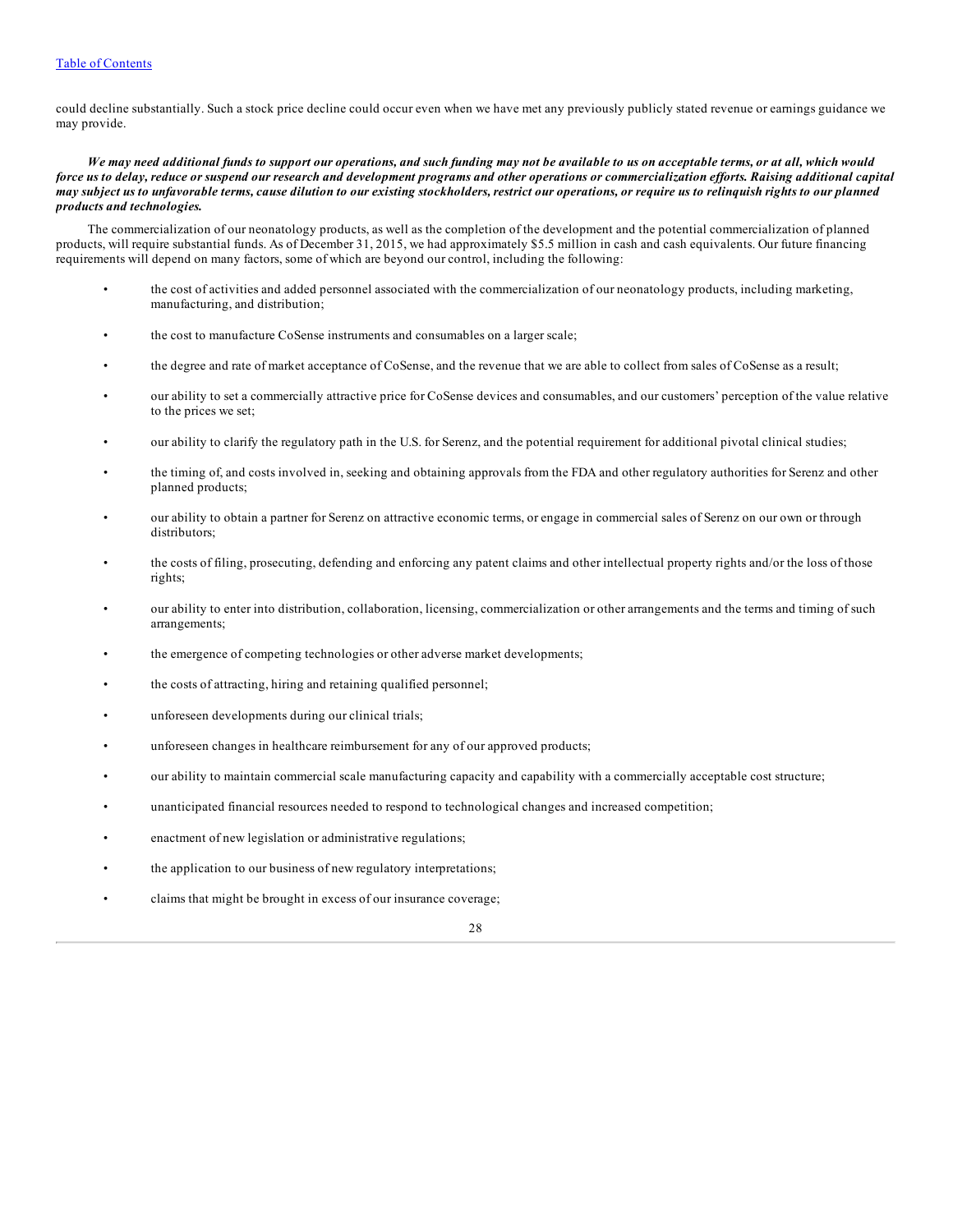- the failure to comply with regulatory guidelines; and
- the uncertainty in industry demand.

Until we can generate a sufficient amount of product revenue to finance our cash requirements, which we may never do, we expect to finance future cash needs through a combination of public or private equity offerings, debt financings, collaborations, strategic alliances, licensing arrangements and other marketing and distribution arrangements. Additional financing may not be available to us when we need it or it may not be available on favorable terms. If we raise additional capital through marketing and distribution arrangements or other collaborations, strategic alliances or licensing arrangements with third parties, we may have to relinquish certain valuable rights to Serenz, CoSense, or potential planned products, technologies, future revenue streams or research programs, or grant licenses on terms that may not be favorable to us. If we raise additional capital through public or private equity offerings, the ownership interest of our existing stockholders will be diluted, and the terms of these securities may include liquidation or other preferences that adversely affect our stockholders' rights. If we raise additional capital through debt financing, we may be subject to covenants limiting or restricting our ability to take specific actions, such as incurring additional debt, making capital expenditures or declaring dividends. If we are unable to obtain adequate financing when needed, we may have to delay, reduce the scope of, or suspend one or more of our clinical studies or research and development programs or our commercialization efforts.

The extent to which we utilize the Common Stock Purchase Agreement dated as of July 24, 2015, or the Aspire Purchase Agreement, with Aspire Capital LLC, or Aspire Capital, as a source of funding will depend on a number of factors, including the prevailing market price of our Common Stock, the volume of trading in our Common Stock and the extent to which we are able to secure funds from other sources. The number of shares that we may sell to Aspire Capital under the Aspire Purchase Agreement on any given day and during the term of the agreement is limited. Additionally, we and Aspire Capital may not effect any sales of shares of our Common Stock under the Aspire Purchase Agreement during the continuance of an event of default or on any trading day that the closing sale price of our Common Stock is less than \$2.63 per share. Even if we are able to access the full \$10.0 million under the Aspire Purchase Agreement, we will still need additional capital to fully implement our business, operating and development plans. In addition, as a result of the Sabby Purchase Agreement, from October 12, 2015 until ninety days after the date that all securities sold to Sabby may be freely sold without restriction (either as a result of an effective registration statement covering such shares or pursuant to Rule 144), we are not able to access any additional funds under the Aspire Purchase Agreement.

#### **Risks related to the development and commercialization of our products**

# Our success depends heavily on the successful commercialization of our CoSense device to aid in diagnosis of neonatal hemolysis. If we are unable to sell sufficient numbers of our CoSense instruments and disposables, our revenues may be insufficient to achieve profitability.

With the exception of revenue generated from the sale of products acquired from NeoForce, we will derive substantially all of our revenues from sales of CoSense devices and consumables for the foreseeable future. If we cannot generate sufficient revenues from sales, we may be unable to finance our continuing operations.

#### *We have not commercialized any product in the past, and may not be successful in commercializing CoSense.*

We only recently commercially launched CoSense. Our efforts to launch CoSense into the neonatology marketplace are subject to a variety of risks, any of which may prevent or limit sales of the CoSense instruments and consumables. Furthermore, commercialization of products into the medical marketplace is subject to a variety of regulations regarding the manner in which potential customers may be engaged, the manner in which products may be lawfully advertised, and the claims that can be made for the benefits of the product, among other things. Our lack of experience with product launches may expose us to a higher than usual level of risk of non-compliance with these regulations, with consequences that may include fines or the removal of CoSense from the marketplace by regulatory authorities.

# If we are unable to execute our sales and marketing strategy for our neonatology products, and are unable to gain acceptance in the market, we may *be unable to generate suf icient revenue to sustain our business.*

Although we believe that our neonatology and other planned products represent promising commercial opportunities, our products may never gain significant acceptance in the marketplace and therefore may never generate substantial revenue or profits for us. We will need to establish a market for neonatology products and build that market through physician education, awareness programs, and other marketing efforts. Gaining acceptance in medical communities depends on a variety of factors, including clinical data published or reported in reputable contexts, and word-of-mouth between physicians. The process of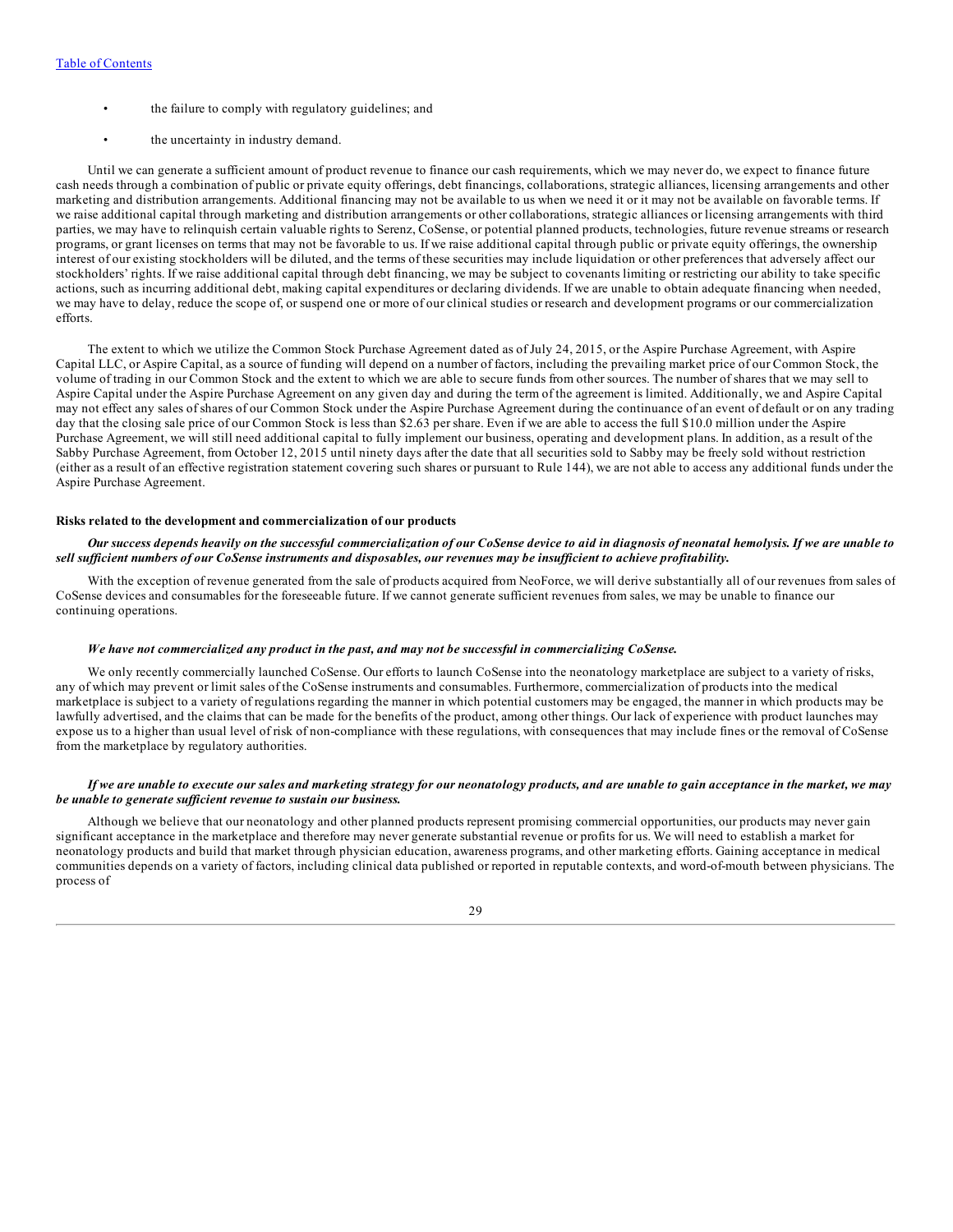# Table of [Contents](#page-0-0)

publication in leading medical journals is subject to a peer review process and peer reviewers may not consider the results of our studies sufficiently novel or worthy of publication. Failure to have our studies published in peer-reviewed journals may limit the adoption of our current test and our planned tests.

Our ability to successfully market our neonatology and other planned products will depend on numerous factors, including:

- the outcomes of clinical utility studies of such diagnostics in collaboration with key thought leaders to demonstrate our products' value in informing important medical decisions such as treatment selection;
- the success of our distribution partner;
- whether healthcare providers believe such tests provide clinical utility;
- whether the medical community accepts that such tests are sufficiently sensitive and specific to be meaningful in patient care and treatment decisions; and
- whether hospital administrators, health insurers, government health programs and other payors will cover and pay for such tests and, if so, whether they will adequately reimburse us.

We are relying on a third party, Bemes, who we do not control to distribute and sell CoSense and our consumable PSS. If Bemes is not committed to our products or otherwise runs into its own financial or other difficulties, it may result in failure to achieve widespread market acceptance of our neonatology and other products would materially harm our business, financial condition and results of operations.

# If physicians decide not to order our neonatology products in significant numbers, we may be unable to generate sufficient revenue to sustain our *business.*

To generate demand for our neonatology and other planned products, we will need to educate neonatologists, pediatricians, and other health care professionals on the clinical utility, benefits and value of the tests we provide through published papers, presentations at scientific conferences, educational programs and one-on-one education sessions by members of our sales force. In addition, we will need support of hospital administrators that the clinical and economic utility of CoSense justifies payment for the device and consumables at adequate pricing levels. We need to hire additional commercial, scientific, technical and other personnel to support this process.

In addition, although treatment guidelines recommend ETCO testing, physicians are free to practice in accordance with their own judgment, and may not adopt ETCO testing to the extent recommended by the guidelines, or at all. AAP guidelines recommend ETCO measurement be performed to assess the presence of hemolysis in neonates requiring phototherapy, neonates unresponsive to phototherapy or readmitted for phototherapy, and neonates with bilirubin levels approaching exchange transfusion levels. Furthermore, AAP guidelines are updated approximately every ten years, and the current guidelines were published in 2004, so the guidelines may change in the near term.

If we cannot convince medical practitioners to order and pay for our current test and our planned tests, and if we cannot convince institutions to pay for our current test and our planned tests, we will likely be unable to create demand in sufficient volume for us to achieve sustained profitability.

# If our neonatology or other planned products do not continue to perform as expected, our operating results, reputation and business will suffer.

Our success depends on the market's confidence that our neonatology and other planned products can provide reliable, high-quality diagnostic results. We believe that our customers are likely to be particularly sensitive to test defects and errors, and prior products made by other companies for the same diagnostic purpose have failed in the marketplace, in part as a result of poor diagnostic accuracy. As a result, the failure of our neonatology and other planned products to perform as expected would significantly impair our reputation and the clinical usefulness of such tests. Reduced sales might result, and we may also be subject to legal claims arising from any defects or errors.

#### If our sole final-assembly manufacturing facility for CoSense becomes damaged or inoperable, or we are required to vacate the facility, our ability to *sell CoSense and to and pursue our research and development ef orts may be jeopardized.*

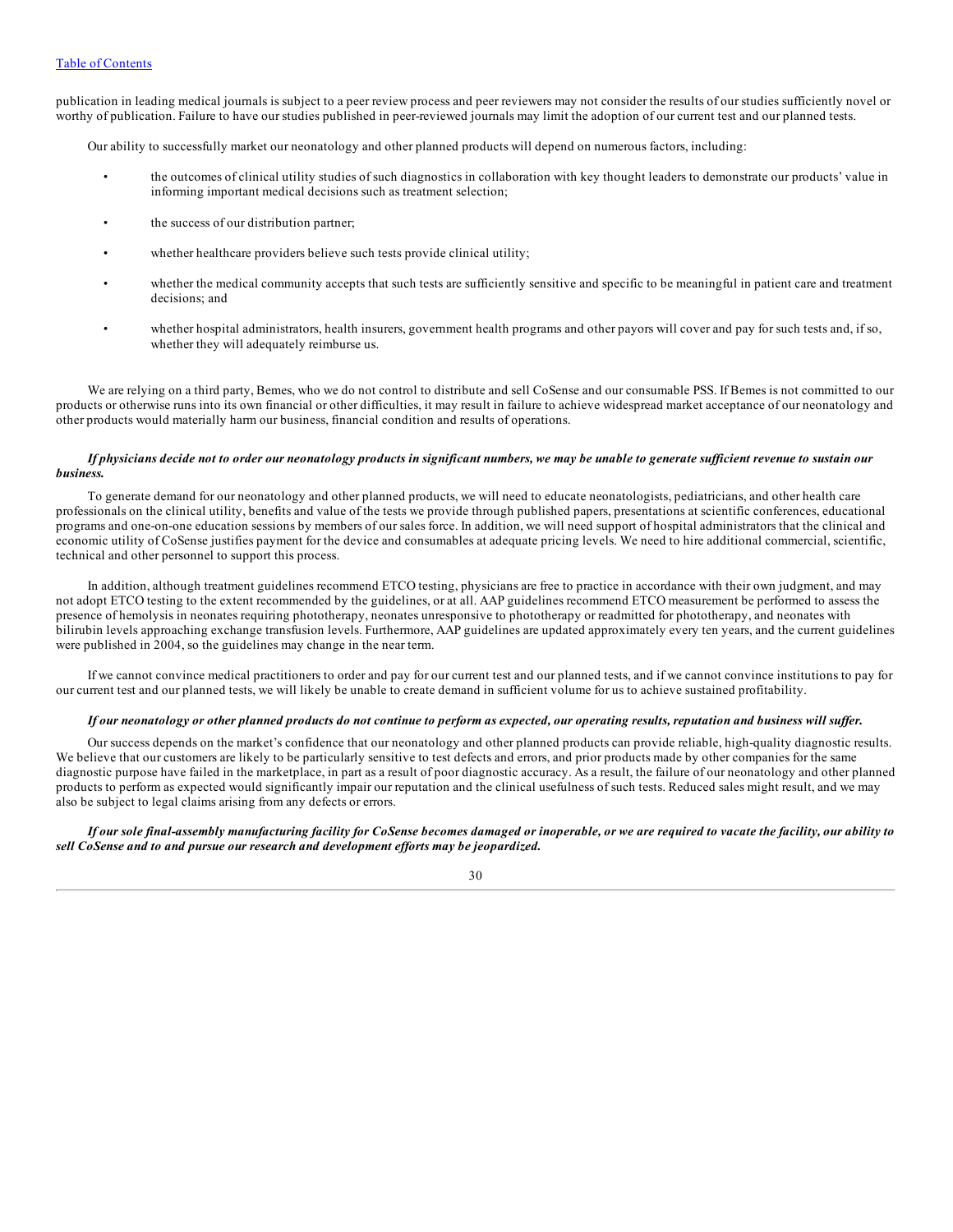We currently manufacture CoSense instruments and consumables. These are comprised of components sourced from a variety of contract manufacturers, with final assembly and calibration completed at our facility in Redwood City, California. We do not have any backup final-assembly facilities. We depend on contract manufacturers for our CoSense components, and for some of these we rely on a sole supplier. The San Francisco bay area has experienced serious fires and power outages in the past, and is considered to lie in an area with significantly above-average earthquake risk. Our facilities and equipment, or those of our sole-source suppliers, could be harmed or rendered inoperable by natural or man-made disasters, including fire, earthquake, flooding and power outages. Any of these may render it difficult or impossible for us to manufacture products for some period of time. If our facility is inoperable for even a short period of time, the inability to manufacture our current products, and the interruption in research and development of our planned products, may result in the loss of customers or harm to our reputation or relationships with scientific or clinical collaborators; we may be unable to regain those customers or repair our reputation in the future. Furthermore, our facilities and the equipment we use to perform our research and development work could be costly and timeconsuming to repair or replace.

# If we cannot compete successfully with other diagnostic modalities, we may be unable to increase or sustain our revenues or achieve and sustain *profitability.*

Our principal competition comes from mainstream diagnostic methods, used by physicians for many years, which focus on invasive blood tests such as the Coombs test, blood counts and serum bilirubin. In addition, transcutaneous monitors of bilirubin also create a competitive threat. It may be difficult to change the methods or behavior of neonatologists and pediatricians to incorporate CoSense in their practices in conjunction with or instead of blood tests.

In addition, several larger companies have extensive sales presence in the neonatology area and could potentially develop non-invasive diagnostic tests that compete with our neonatology or other planned products. These include General Electric Healthcare, Fischer & Paykel, Philips, Draeger, Covidien, Masimo, Natus Medical, and CAS Medical. Some of our present and potential competitors have widespread brand recognition and substantially greater financial and technical resources and development, production and marketing capabilities than we do. Others may develop lower-priced tests that payors and physicians could view as functionally equivalent to our current or planned tests, which could force us to lower the list price of our tests. This would impact our operating margins and our ability to achieve and maintain profitability. If we cannot compete successfully against current or future competitors, we may be unable to increase or create market acceptance and sales of our current or planned tests, which could prevent us from increasing or sustaining our revenues or achieving or sustaining profitability.

# We expect to continue to incur significant expenses to develop and market additional diagnostic tests, which could make it difficult for us to achieve *and sustain profitability.*

In recent years, we have incurred significant costs in connection with the development of CoSense. For the year ended December 31, 2015, our research and development expenses were \$4.5 million. We expect our expenses to increase for the foreseeable future, as we conduct studies of CoSense and continue to develop our planned products, including tests for nitric oxide and other analytes. We will also incur significant expenses to establish a sales and marketing organization, and to drive adoption of and reimbursement for our products. As a result, we need to generate significant revenues in order to achieve sustained profitability.

#### *Serenz may not be approved for sale in the U.S., or in any territory outside of the E.U.*

Neither we nor any future collaboration partner can commercialize Serenz in the U.S. without first obtaining regulatory approval for the product from the FDA. In the E.U., we previously obtained CE Mark certification, clearing the device for commercial sale. However, upon our license of the product to Block Drug Company, a wholly-owned subsidiary of GlaxoSmithKline, or GSK, we discontinued the contract manufacturing relationships that formed a key element of the CE Mark documentation. We recently reactivated the CE Mark certification for Serenz. We plan to move forward with pilot sales of Serenz to pharmacies in the E.U. during the second quarter of 2016 to gather commercial feedback in preparation of a possible full launch of Serenz later in 2016.

Neither we, nor any future collaboration partner, can commercialize Serenz in any country outside of the E.U. without obtaining regulatory approval from comparable foreign regulatory authorities. The approval route for Serenz in the U.S. may be through a device approval or a drug-device combination approval. If it is a device approval pathway, it may be either via the premarket approval, or PMA, process, a *de novo* 510(k) pathway, or traditional 510(k). Additional randomized, controlled clinical trials may be necessary to obtain approval. The approval process may take several years to complete, and approval may never be obtained. Before obtaining regulatory approvals for the commercial sale of Serenz for treatment of AR, we must demonstrate with substantial evidence, gathered in preclinical and well-controlled clinical studies, that the planned product is safe and effective for use for that target indication. We may not conduct such a trial or may not successfully enroll or complete any such trial. Serenz may not achieve the required primary endpoint in the clinical trial, and Serenz may not receive regulatory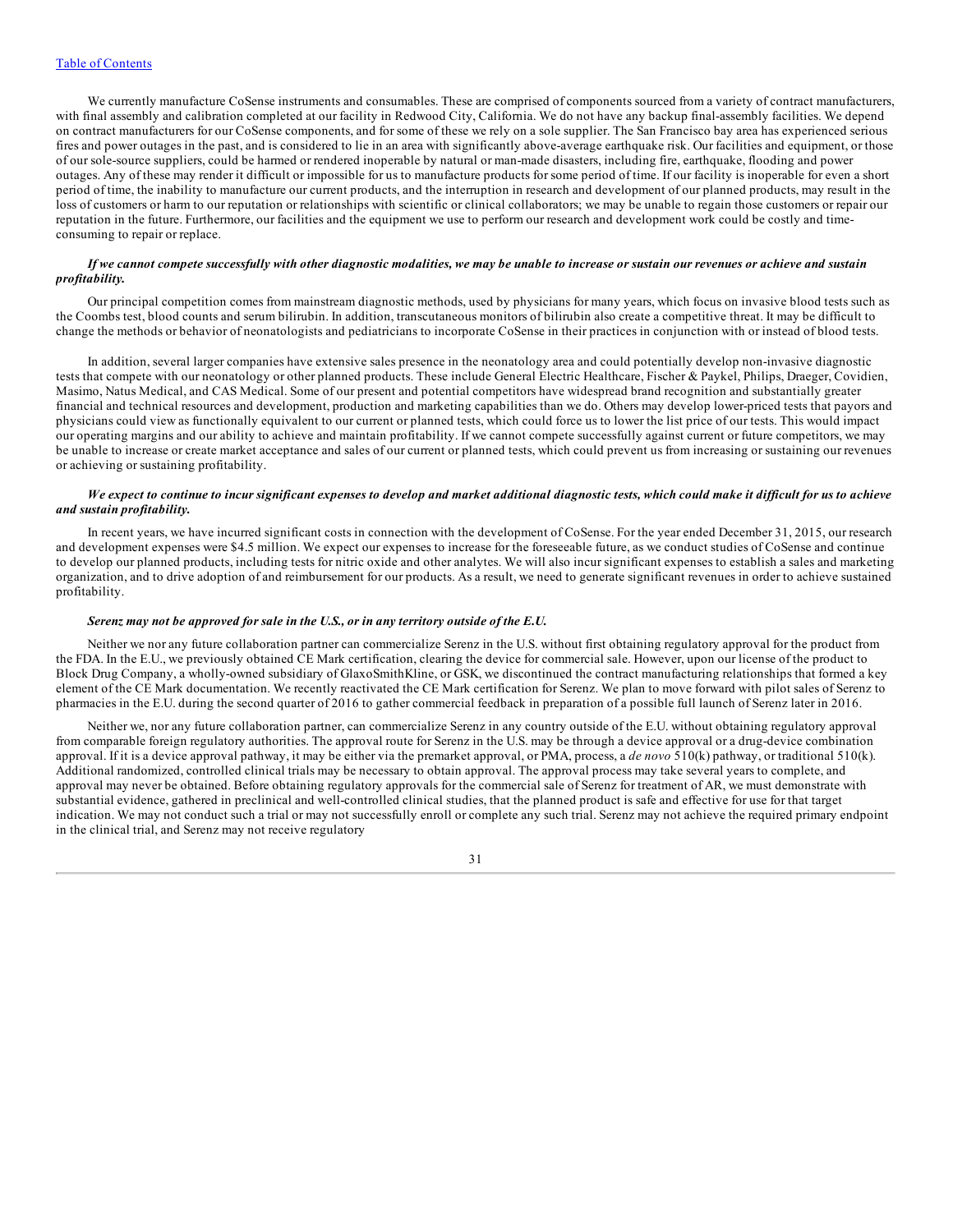approval. We must also demonstrate that the manufacturing facilities, processes and controls are adequate. Additionally, the FDA may determine that Serenz should be regulated as a combination product or as a drug, and in that case, the approval process would be further lengthened.

Moreover, obtaining regulatory approval for marketing of Serenz in one country does not ensure we will be able to obtain regulatory approval in other countries, while a failure or delay in obtaining regulatory approval in one country may have a negative effect on the regulatory process in other countries.

Even if we or any future collaboration partner were to successfully obtain a regulatory approval for Serenz, any approval might contain significant limitations related to use restrictions for specified age groups, warnings, precautions or contraindications, or may be subject to burdensome post-approval study or risk management requirements. If we are unable to obtain regulatory approval for Serenz in one or more jurisdictions, or any approval contains significant limitations, we may not be able to obtain sufficient revenue to justify commercial launch. Also, any regulatory approval of Serenz, once obtained, may be withdrawn. Even if we obtain regulatory approval for Serenz in additional countries, the commercial success of the product will depend on a number of factors, including the following:

- establishment of commercially viable pricing, and obtaining approval for adequate reimbursement from third-party and government payors;
- our ability, or that of third-party manufacturers that we may retain, to manufacture quantities of Serenz using commercially viable processes at a scale sufficient to meet anticipated demand and reduce our cost of manufacturing, and that are compliant with current Good Manufacturing Practices, or cGMP, regulations;
- our success in educating physicians and patients about the benefits, administration and use of Serenz;
- the availability, perceived advantages, relative cost, relative safety and relative efficacy of alternative and competing treatments;
- acceptance of Serenz as safe and effective by patients, caregivers and the medical community; and
- a continued acceptable safety profile of Serenz following approval.

Many of these factors are beyond our control. If we are unable to successfully commercialize Serenz, or unable to obtain a partner to commercialize it, we may not be able to earn any revenues related to Serenz. This would result in an adverse effect on our business, financial condition, results of operations and growth prospects.

# The regulatory approval process is expensive, time consuming and uncertain, and may prevent us or our partners from obtaining approval for the commercialization of Serenz or our other development candidates. Approval of Serenz in the U.S. or other territories may require that we, or a partner, *conduct additional randomized, controlled clinical trials.*

The regulatory pathway for approval of Serenz in the U.S. has not been determined. However, there is a significant risk that the FDA will require us to file for approval via the PMA pathway for devices, or may classify Serenz as a drug-device combination that must be approved via the new drug application, or NDA, pathway typically used for drug products. In either of these cases, the FDA may require that additional randomized, controlled clinical trials be conducted before an application for approval can be filed. These are typically expensive and time consuming, and require substantial commitment of financial and personnel resources from the sponsoring company. These trials also entail significant risk, and the data that results may not be sufficient to support approval by the FDA or other regulatory bodies.

Furthermore, regulatory approval of either a PMA or an NDA is not guaranteed, and the filing and approval process itself is expensive and may take several years. The FDA also has substantial discretion in the approval process. Despite the time and expense exerted, failure may occur at any stage, and we could encounter problems that cause us to abandon or repeat clinical studies. The FDA can delay, limit, or deny approval of a future product for many reasons, including but not limited to:

- a future product may not be deemed to be safe and effective;
- FDA officials may not find the data from clinical and preclinical studies sufficient;
- the FDA may not approve our or our third-party manufacturer's processes or facilities; or

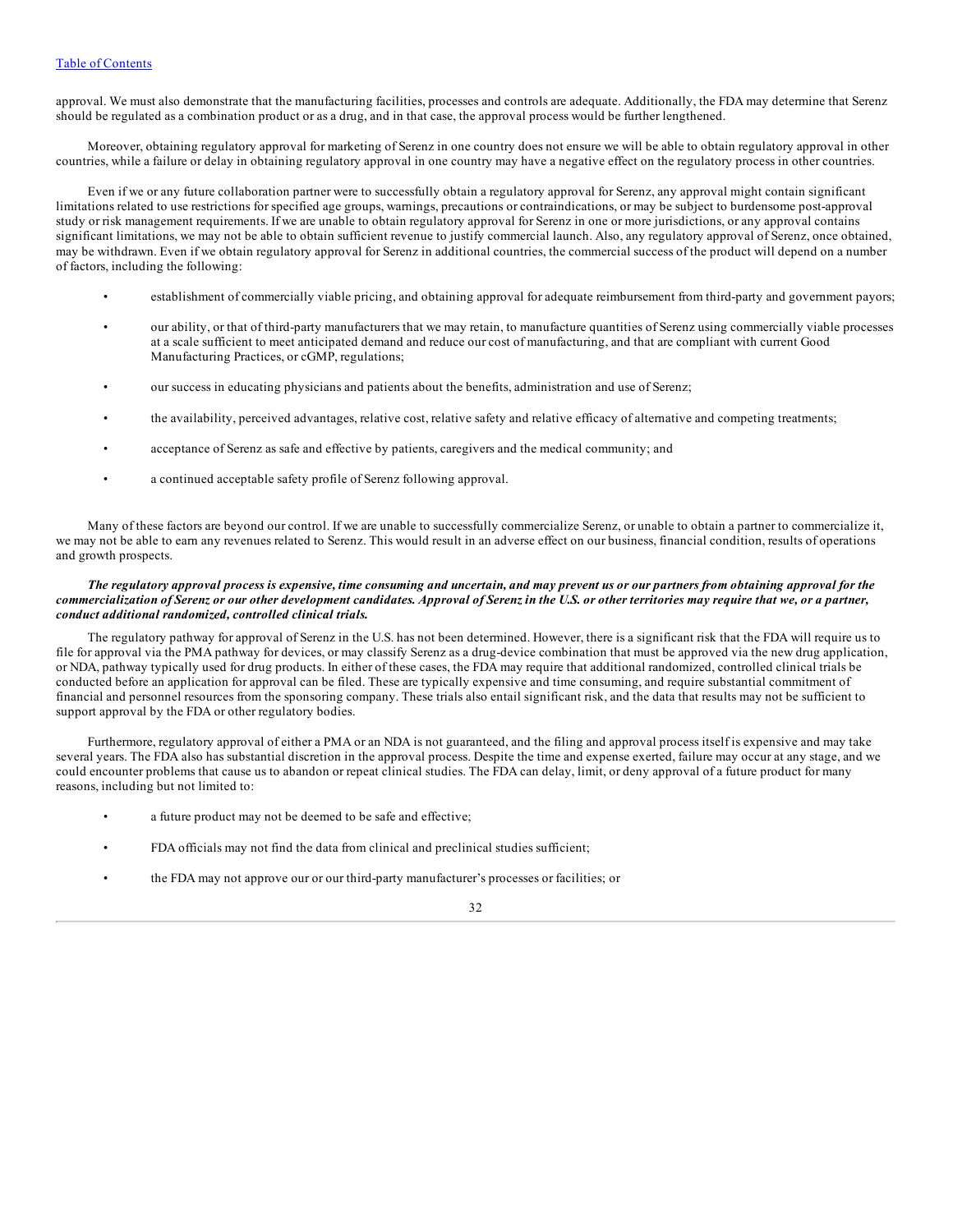• the FDA may change its approval policies or adopt new regulations.

If Serenz, or our future products, fail to demonstrate safety and efficacy in further clinical studies that may be required, or do not gain regulatory approval, our business and results of operations will be materially and adversely harmed.

#### *The mechanism of action of Serenz has not been fully determined or validated.*

The exact mechanism of action(s) of Serenz is unknown. Therapeutics are increasingly focused on target-driven development, and an understanding of a future product's mechanism of action is typically believed to make development less risky. The FDA may view this as increasing the potential risks, and diminishing the potential benefits, of Serenz. In addition, potential partners may view this as a limitation of the program, and it may be more challenging for us to obtain a partnership on favorable terms as a result.

# Because the results of preclinical testing and earlier clinical trials, and the results to date in various clinical trials, are not necessarily predictive of *future results, Serenz may not have favorable results in later clinical trials or receive regulatory approval.*

Success in preclinical testing and early clinical trials does not ensure that later clinical trials will generate adequate data to demonstrate the efficacy and safety of an investigational product. A number of companies in the pharmaceutical and biotechnology industries, including those with greater resources and experience, have suffered significant setbacks in clinical trials, even after seeing promising results in earlier clinical trials. Despite the results to date in the various clinical studies performed with Serenz, we do not know whether pivotal clinical trials, if the FDA requires they be conducted, will demonstrate adequate efficacy and safety to result in regulatory approval to market Serenz. Even if we, or a future partner, believe that the data is adequate to support an application for regulatory approval to market our planned products, the FDA or other applicable foreign regulatory authorities may not agree and may require additional clinical trials. If these subsequent clinical trials do not produce favorable results, regulatory approval for Serenz may not be achieved.

There can be no assurance that Serenz will not exhibit new or increased safety risks in subsequent clinical trials. In addition, preclinical and clinical data are often susceptible to varying interpretations and analyses, and many other companies that have believed their planned products performed satisfactorily in preclinical studies and clinical trials have nonetheless failed to obtain regulatory approval for the marketing of their products.

# Delays in the enrollment of patients in any of our clinical studies could increase development costs and delay completion of the study.

We or any future collaboration partner may not be able to initiate or continue clinical studies for Serenz if we are unable to locate and enroll a sufficient number of eligible patients to participate in these studies as required by the FDA or other regulatory authorities. Even if a sufficient number of patients can be enrolled in clinical trials, if the pace of enrollment is slower than we expect, the development costs for our planned products may increase and the completion of our studies may be delayed, or the studies could become too expensive to complete.

# If clinical studies of Serenz or any of our planned products fail to demonstrate safety and efficacy to the satisfaction of the FDA or similar regulatory authorities outside the U.S. or do not otherwise produce positive results, we may incur additional costs, experience delays in completing or ultimately fail *in completing the development and commercialization of Serenz or our planned products.*

Before obtaining regulatory approval for the sale of any planned product we must conduct extensive clinical studies to demonstrate the safety and efficacy of our planned products in humans. Clinical studies are expensive, difficult to design and implement, can take many years to complete and are uncertain as to outcome. A failure of one or more of our clinical studies could occur at any stage of testing.

Numerous unforeseen events during, or as a result of, clinical studies could occur, which would delay or prevent our ability to receive regulatory approval or commercialize Serenz or any of our planned products, including the following:

- clinical studies may produce negative or inconclusive results, and we may decide, or regulators may require us, to conduct additional clinical studies or abandon product development programs;
- the number of patients required for clinical studies may be larger than we anticipate, enrollment in these clinical studies may be insufficient or slower than we anticipate or patients may drop out of these clinical studies at a higher rate than we anticipate;

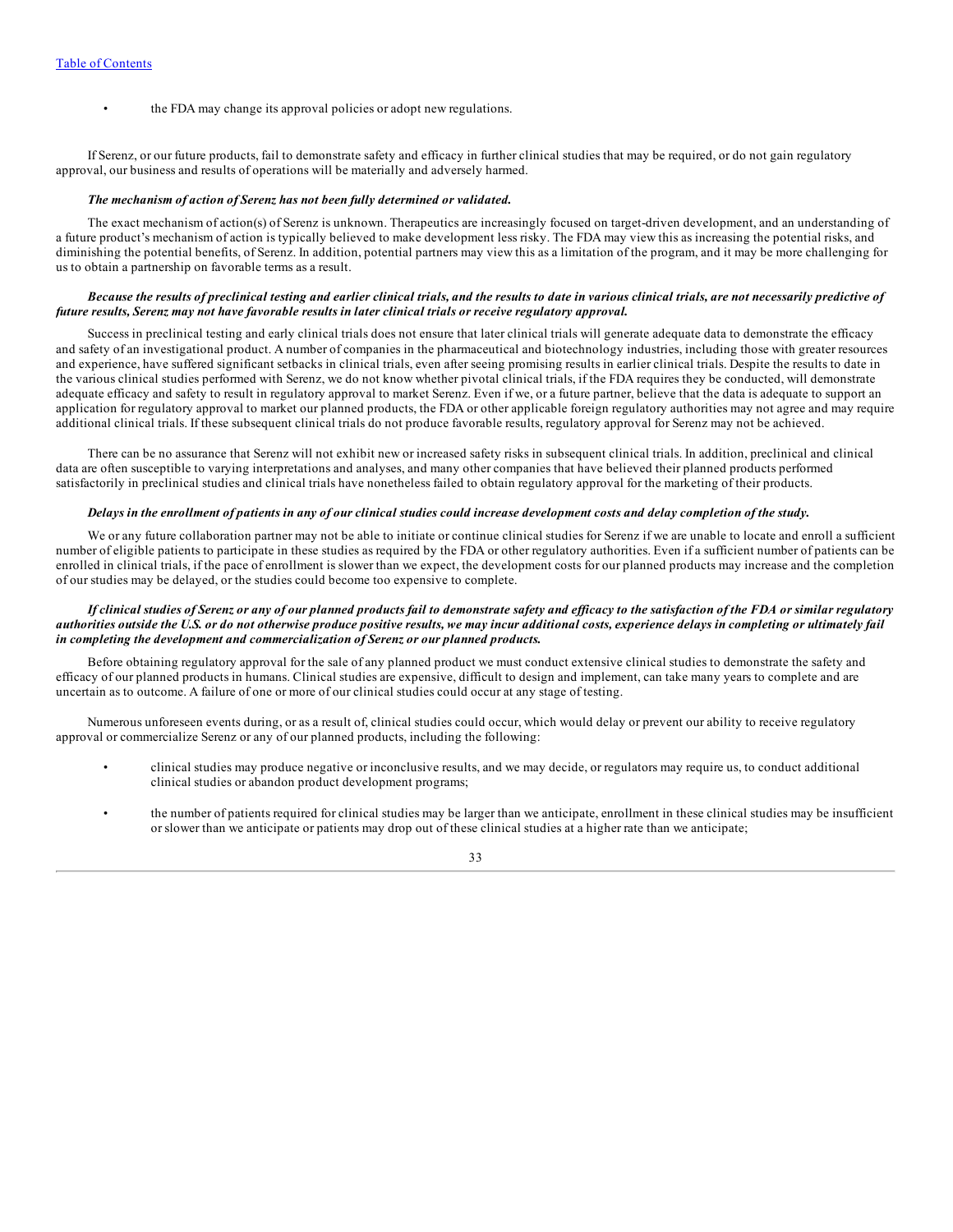- the cost of clinical studies or the manufacturing of our planned products may be greater than we anticipate;
- third-party contractors may fail to comply with regulatory requirements or meet their contractual obligations to us in a timely manner, or at all;
- we might have to suspend or terminate clinical studies of our planned products for various reasons, including a finding that our planned products have unanticipated serious side effects or other unexpected characteristics or that the patients are being exposed to unacceptable health risks;
- regulators may not approve our proposed clinical development plans;
- regulators or independent institutional review boards, or IRBs, may not authorize us or our investigators to commence a clinical study or conduct a clinical study at a prospective study site;
- regulators or IRBs may require that we or our investigators suspend or terminate clinical research for various reasons, including noncompliance with regulatory requirements; and
- the supply or quality of our planned products or other materials necessary to conduct clinical studies of our planned products may be insufficient or inadequate.

If we or any future collaboration partner are required to conduct additional clinical trials or other testing of Serenz or any planned products beyond those that we contemplate, those clinical studies or other testing cannot be successfully completed, if the results of these studies or tests are not positive or are only modestly positive or if there are safety concerns, we may:

- be delayed in obtaining marketing approval for our planned products;
- not obtain marketing approval at all;
- obtain approval for indications that are not as broad as intended;
- have the product removed from the market after obtaining marketing approval;
- be subject to additional post-marketing testing requirements; or
- be subject to restrictions on how the product is distributed or used.

Our product development costs will also increase if we experience delays in testing or approvals. We do not know whether any clinical studies will begin as planned, will need to be restructured or will be completed on schedule, or at all.

Significant clinical study delays also could shorten any periods during which we may have the exclusive right to commercialize our planned products or allow our competitors to bring products to market before we do, which would impair our ability to commercialize our planned products and harm our business and results of operations.

### Even if subsequent clinical trials demonstrate acceptable safety and efficacy of Serenz for treatment of AR, the FDA or similar regulatory authorities outside the U.S. may not approve Serenz for marketing or may approve it with restrictions on the label, which could have a material adverse effect on our *business, financial condition, results of operations and growth prospects.*

It is possible that the FDA or similar regulatory authorities may not consider the results of the clinical trials to be sufficient for approval of Serenz for this indication. In general, the FDA suggests that sponsors complete two adequate and well-controlled clinical studies to demonstrate effectiveness because a conclusion based on two persuasive studies will be more compelling than a conclusion based on a single study. The FDA may nonetheless require that we may conduct additional clinical studies, possibly using a different clinical study design.

Moreover, even if the FDA or other regulatory authorities approve Serenz, the approval may include additional restrictions on the label that could make Serenz less attractive to physicians and patients compared to other products that may be approved for broader indications, which could limit potential sales of Serenz.

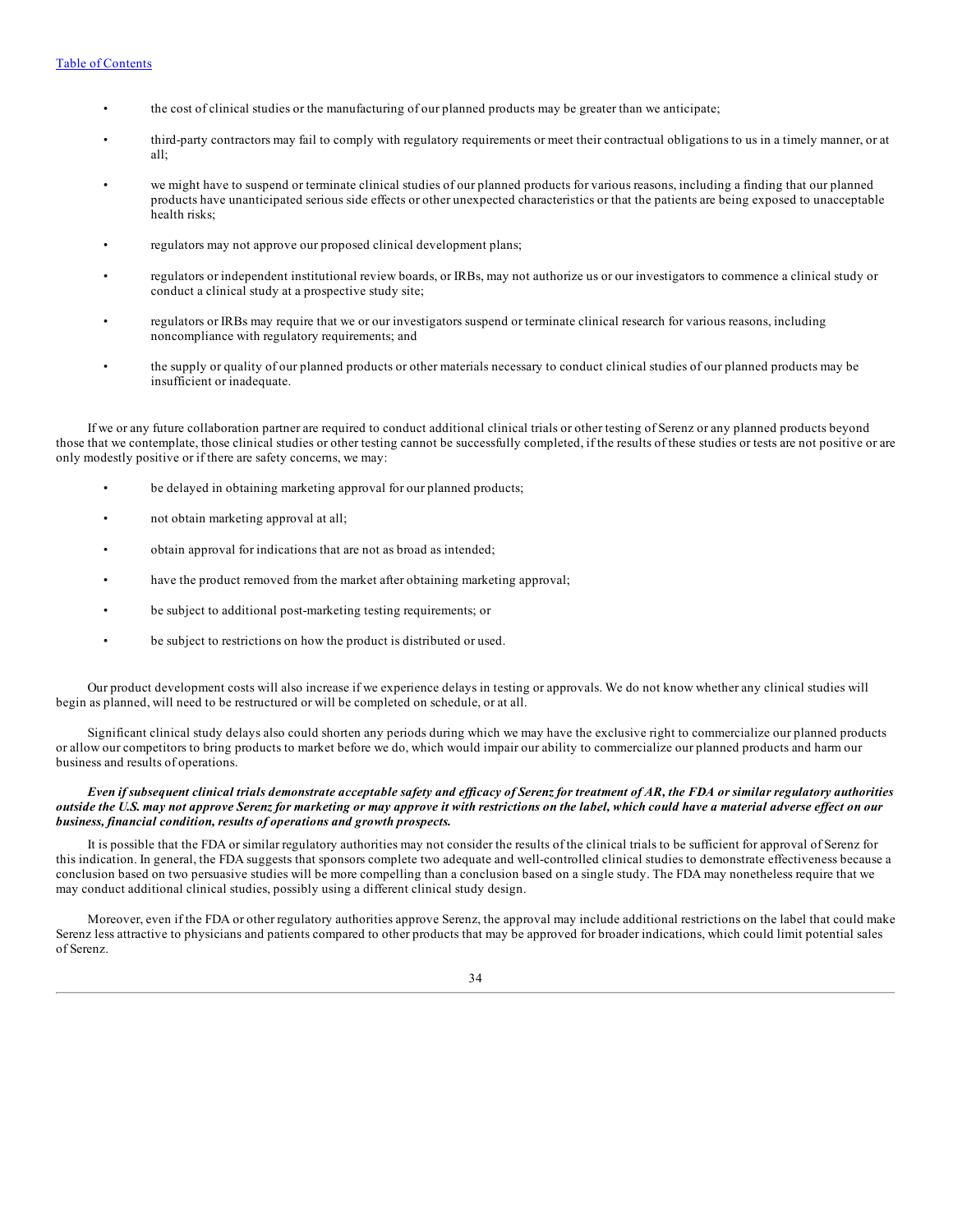If we fail to obtain FDA or other regulatory approval of Serenz, or if the approval is narrower than what we seek, it could impair our ability to realize value from Serenz, and therefore may have a material adverse effect on our business, financial condition, results of operations and growth prospects.

## Even if Serenz or any planned products receive regulatory approval, these products may fail to achieve the degree of market acceptance by physicians, patients, caregivers, healthcare payors and others in the medical community necessary for commercial success.

If Serenz or any planned products receive regulatory approval, they may nonetheless fail to gain sufficient market acceptance by physicians, hospital administrators, patients, healthcare payors and others in the medical community. The degree of market acceptance of our planned products, if approved for commercial sale, will depend on a number of factors, including the following:

- the prevalence and severity of any side effects;
- their efficacy and potential advantages compared to alternative treatments;
- the price we charge for our planned products;
- the willingness of physicians to change their current treatment practices;
- convenience and ease of administration compared to alternative treatments;
- the willingness of the target patient population to try new therapies and of physicians to prescribe these therapies;
- the strength of marketing and distribution support; and
- the availability of third-party coverage or reimbursement.

For example, a number of companies offer therapies for treatment of AR patients based on a daily regimen, and physicians, patients or their families may not be willing to change their current treatment practices in favor of Serenz even if it is able to offer additional efficacy or more attractive product attributes. If Serenz or any planned products, if approved, do not achieve an adequate level of acceptance, we may not generate significant product revenue and we may not become profitable on a sustained basis or at all.

#### We currently have limited sales and distribution personnel, and limited marketing capabilities. If we are unable to develop a sales and marketing and distribution capability on our own or through collaborations or other marketing partners, we will not be successful in commercializing our *neonatology products, Serenz, or other planned products.*

We are currently building a sales and marketing infrastructure and have no experience in the sale, marketing or distribution of diagnostic or therapeutic products. To achieve commercial success for any approved product, we must either develop a sales and marketing organization or outsource these functions to third parties.

There are risks involved with both establishing our own sales and marketing capabilities and entering into arrangements with third parties to perform these services. For example, recruiting and training a sales force is expensive and time-consuming, and could delay any product launch. If the commercial launch of a planned product for which we recruit a sales force and establish marketing capabilities is delayed, or does not occur for any reason, we would have prematurely or unnecessarily incurred these commercialization expenses. This may be costly, and our investment would be lost if we cannot retain or reposition our sales and marketing personnel.

We also may not be successful entering into arrangements with third parties to sell and market our planned products or may be unable to do so on terms that are favorable to us. We likely will have little control over such third parties, and any of them may fail to devote the necessary resources and attention to sell and market our products effectively and could damage our reputation. If we do not establish sales and marketing capabilities successfully, either on our own or in collaboration with third parties, we will not be successful in commercializing our planned products.

#### We may attempt to form partnerships in the future with respect to Serenz or other future products, but we may not be able to do so, which may cause us to alter our development and commercialization plans, and may cause us to terminate the Serenz program.

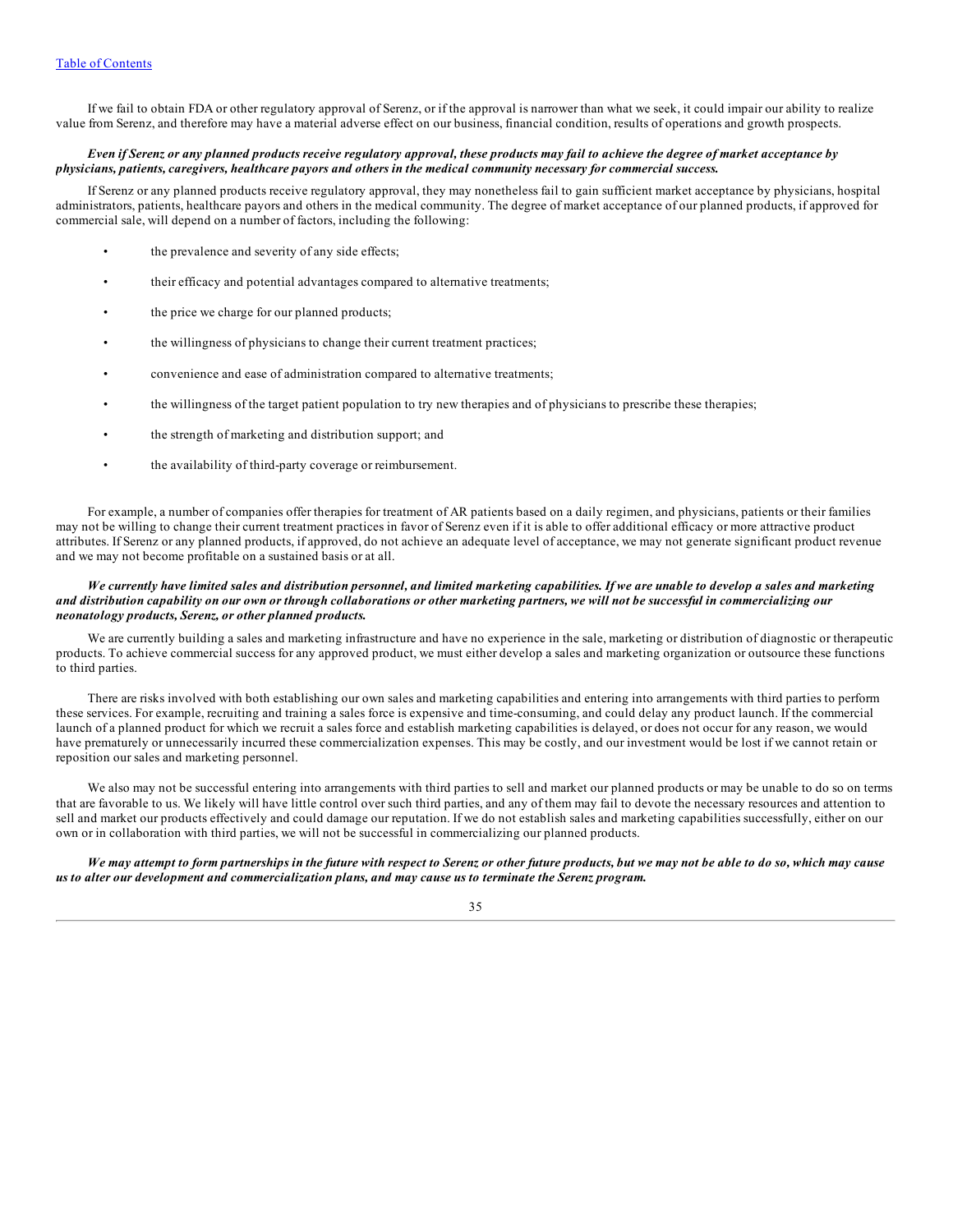We may form strategic alliances, create joint ventures or collaborations, or enter into licensing agreements with third parties that we believe will more effectively provide resources to develop and commercialize our programs. For example, we currently intend to identify one or more new partners or distributors for the commercialization of Serenz. We may also attempt to find one or more strategic partners for the development or commercialization of one or more of our other future products.

We face significant competition in seeking appropriate strategic partners, and the negotiation process to secure favorable terms is time-consuming and complex. In addition, the termination of our license agreement for Serenz with our former partner, may negatively impact the perception of Serenz held by other potential partners for the program. We may not be successful in our efforts to establish such a strategic partnership for any future products and programs on terms that are acceptable to us, or at all.

Any delays in identifying suitable collaborators and entering into agreements to develop or commercialize our future products could negatively impact the development or commercialization of our future products, particularly in geographic regions like the E.U., where we do not currently have development and commercialization infrastructure. Absent a partner or collaborator, we would need to undertake development or commercialization activities at our own expense. If we elect to fund and undertake development and commercialization activities on our own, we may need to obtain additional expertise and additional capital, which may not be available to us on acceptable terms or at all. If we are unable to do so, we may not be able to develop our future products or bring them to market, and our business may be materially and adversely affected.

#### Serenz or our planned products may cause serious adverse side effects or have other properties that could delay or prevent their regulatory approval, limit the commercial desirability of an approved label or result in significant negative consequences following any marketing approval.

The risk of failure of clinical development is high. It is impossible to predict when or if this or any planned products will prove safe enough to receive regulatory approval. Undesirable side effects caused by Serenz or any of our planned products could cause us or regulatory authorities to interrupt, delay or halt clinical trials or could result in a more restrictive label or the delay or denial of regulatory approval by the FDA or other comparable foreign regulatory authority.

Additionally, if Serenz or any of our planned products receives marketing approval, and we or others later identify undesirable side effects caused by such product, a number of potentially significant negative consequences could result, including:

- we may be forced to recall such product and suspend the marketing of such product;
- regulatory authorities may withdraw their approvals of such product;
- regulatory authorities may require additional warnings on the label that could diminish the usage or otherwise limit the commercial success of such products;
- the FDA or other regulatory bodies may issue safety alerts, Dear Healthcare Provider letters, press releases or other communications containing warnings about such product;
- the FDA may require the establishment or modification of Risk Evaluation Mitigation Strategies or a comparable foreign regulatory authority may require the establishment or modification of a similar strategy that may, for instance, restrict distribution of our products and impose burdensome implementation requirements on us;
- we may be required to change the way the product is administered or conduct additional clinical trials;
- we could be sued and held liable for harm caused to subjects or patients;
- we may be subject to litigation or product liability claims; and
- our reputation may suffer.

Any of these events could prevent us from achieving or maintaining market acceptance of the particular planned product, if approved.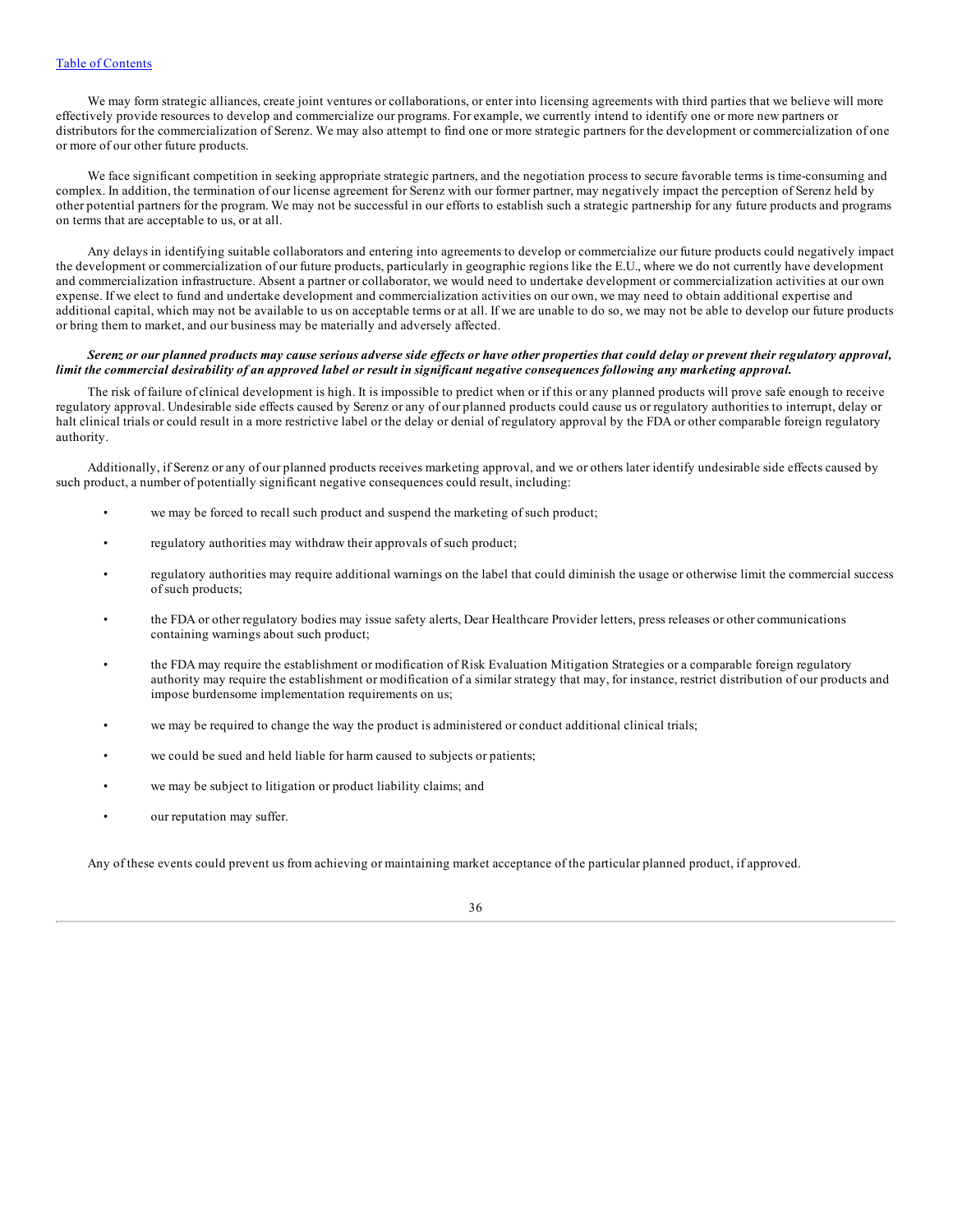#### We face competition, which may result in others discovering, developing or commercializing products before we do, or more successfully than we do.

Alternatives exist for our neonatology products and for Serenz and we will likely face competition with respect to any planned products that we may seek to develop or commercialize in the future, from major pharmaceutical companies, specialty pharmaceutical companies, medical device companies, and biotechnology companies worldwide. There are several large pharmaceutical and biotechnology companies that currently market and sell AR therapies to our target patient group. These companies may reduce prices for their competing drugs in an effort to gain or retain market share, and undermine the value proposition that Serenz or our neonatology products might otherwise be able to offer to payors. Potential competitors also include academic institutions, government agencies and other public and private research organizations that conduct research, seek patent protection and establish collaborative arrangements for research, development, manufacturing and commercialization. Many of these competitors are attempting to develop therapeutics for our target indications.

Smaller or early stage companies may also prove to be significant competitors, particularly through collaborative arrangements with large and established companies. These third parties compete with us in recruiting and retaining qualified technical and management personnel, establishing clinical study sites and patient registration for clinical studies, as well as in acquiring technologies complementary to, or necessary for, our programs.

### Even if we are able to commercialize our neonatology products, Serenz, or any planned products, or to obtain a partner to commercialize Serenz, the products may become subject to unfavorable pricing regulations, third-party reimbursement practices or healthcare reform initiatives, thereby harming *our business.*

The regulations that govern marketing approvals, pricing and reimbursement for new products vary widely from country to country. Some countries require approval of the sale price of a product before it can be marketed. In many countries, the pricing review period begins after marketing approval is granted. In some foreign markets, pricing remains subject to continuing governmental control even after initial approval is granted. As a result, we might obtain regulatory approval for a product in a particular country, but then be subject to price regulations that delay our commercial launch of the product and negatively impact the revenue we are able to generate from the sale of the product in that country. Adverse pricing limitations may hinder our ability to recoup our investment in one or more planned products, even if our planned products obtain regulatory approval.

Our ability to commercialize our neonatology or any planned products successfully also will depend in part on the extent to which reimbursement for these products and related treatments becomes available from government health administration authorities, private health insurers and other organizations. Government authorities and third-party payors, such as private health insurers and health maintenance organizations, decide which medications they will pay for and establish reimbursement levels. A primary trend in the U.S. healthcare industry and elsewhere is cost containment. Government authorities and these third-party payors have attempted to control costs by limiting coverage and the amount of reimbursement for particular medications. We cannot be sure that reimbursement will be available for any product that we commercialize and, if reimbursement is available, what the level of reimbursement will be. Reimbursement may impact the demand for, or the price of, any product for which we obtain marketing approval. Obtaining reimbursement for our products may be particularly difficult because of the higher prices often associated with products administered under the supervision of a physician. If reimbursement is not available or is available only to limited levels, we may not be able to successfully commercialize any planned product that we successfully develop.

While we expect payments for CoSense to be part of a Diagnosis-Related Group, or DRG, (also known as a bundled payment) we may have to obtain reimbursement for it from payors directly. There may be significant delays in obtaining reimbursement for CoSense, and coverage may be more limited than the purposes for which the product is approved by the FDA or regulatory authorities in other countries. Moreover, eligibility for reimbursement does not imply that any product will be paid for in all cases or at a rate that covers our costs, including research, development, manufacture, sale and distribution. Interim payments for new products, if applicable, may also not be sufficient to cover our costs and may not be made permanent. Payment rates may vary according to the use of the product and the clinical setting in which it is used, may be based on payments allowed for lower cost products that are already reimbursed and may be incorporated into existing payments for other services. Net prices for products may be reduced by mandatory discounts or rebates required by government healthcare programs or private payors and by any future relaxation of laws that presently restrict imports of products from countries where they may be sold at lower prices than in the U.S. Third-party payors often rely upon Medicare coverage policy and payment limitations in setting their own reimbursement policies. Our inability to promptly obtain coverage and profitable payment rates from both government funded and private payors for new products that we develop could have a material adverse effect on our operating results, our ability to raise capital needed to commercialize products and our overall financial condition. In some foreign countries, including major markets in the E.U. and Japan, the pricing of prescription pharmaceuticals is subject to governmental control. In these countries, pricing negotiations with governmental authorities can take nine to twelve months or longer after the receipt of regulatory marketing approval for a product. To obtain reimbursement or pricing approval in some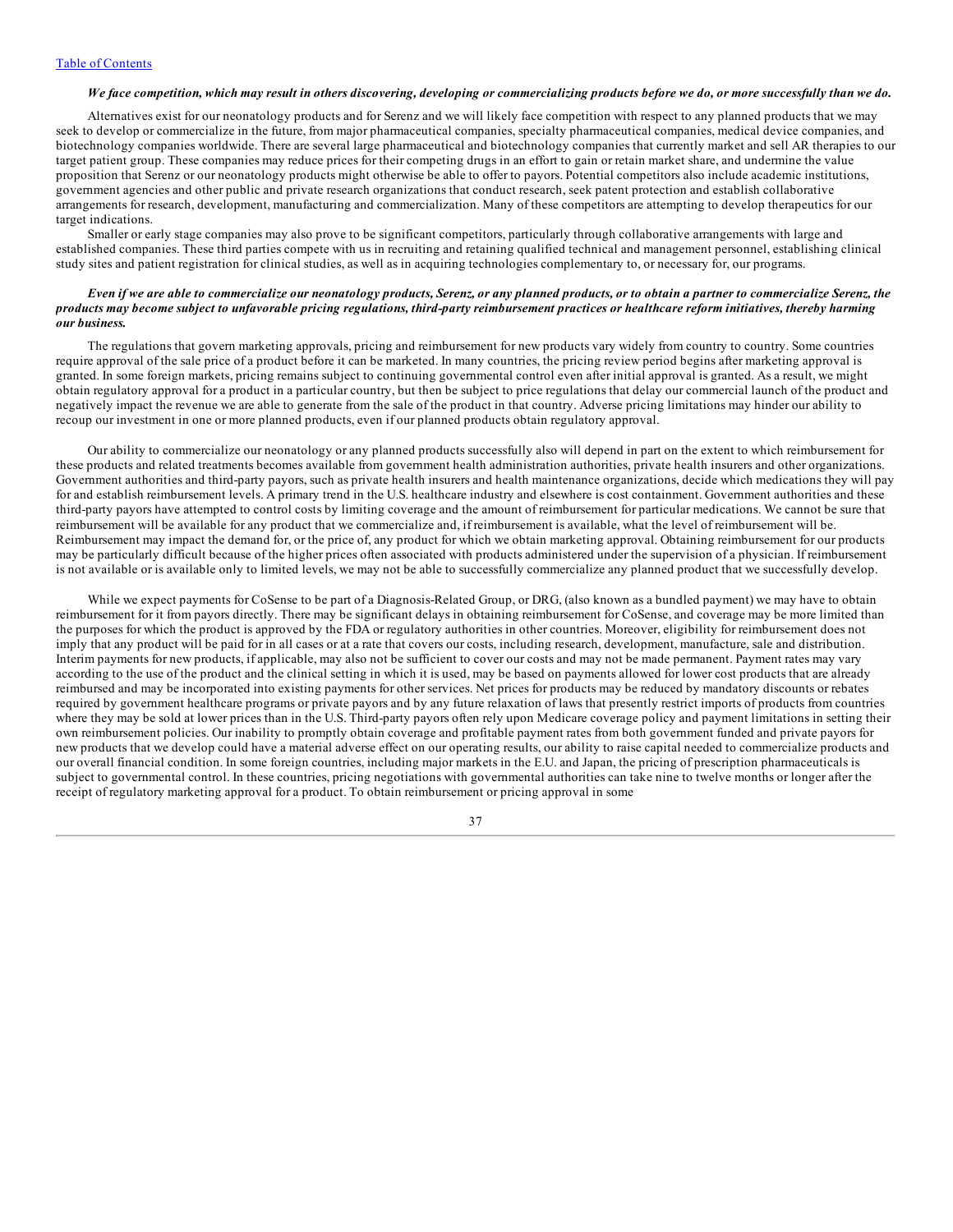countries, we may be required to conduct a clinical trial that compares the cost-effectiveness of our product to other available therapies. Our business could be materially harmed if reimbursement of CoSense, if any, is unavailable or limited in scope or amount or if pricing is set at unsatisfactory levels.

Similar risks apply to the reimbursement of Serenz.

## Product liability lawsuits against us could cause us to incur substantial liabilities and to limit commercialization of any products that we may *develop.*

We face an inherent risk of product liability exposure related to the sale of our neonatology products and any planned products in human clinical studies. The marketing, sale and use of our neonatology products and our planned products could lead to the filing of product liability claims against us if someone alleges that our tests failed to perform as designed. We may also be subject to liability for a misunderstanding of, or inappropriate reliance upon, the information we provide. If we cannot successfully defend ourselves against claims that our neonatology products or our planned products caused injuries, we may incur substantial liabilities. Regardless of merit or eventual outcome, liability claims may result in:

- decreased demand for any planned products that we may develop;
- injury to our reputation and significant negative media attention;
- withdrawal of patients from clinical studies or cancellation of studies;
- significant costs to defend the related litigation and distraction to our management team;
- substantial monetary awards to patients;
- loss of revenue; and
- the inability to commercialize any products that we may develop.

We currently hold \$8.0 million in product liability insurance coverage, which may not be adequate to cover all liabilities that we may incur. Insurance coverage is increasingly expensive. We may not be able to maintain insurance coverage at a reasonable cost or in an amount adequate to satisfy any liability that may arise.

#### *The loss of key members of our executive management team could adversely af ect our business.*

Our success in implementing our business strategy depends largely on the skills, experience and performance of key members of our executive management team and others in key management positions, including Dr. Anish Bhatnagar, our Chief Executive Officer, David D. O'Toole, our Senior Vice President, Chief Financial Officer, Anthony Wondka, our Senior Vice President of Research and Development, Otho Boone, our Vice President and General Manager of Neonatology, and Kristen Yen, our Vice President of Clinical & Regulatory. The collective efforts of each of these persons, and others working with them as a team, are critical to us as we continue to develop our technologies, tests and research and development and sales programs. As a result of the difficulty in locating qualified new management, the loss or incapacity of existing members of our executive management team could adversely affect our operations. If we were to lose one or more of these key employees, we could experience difficulties in finding qualified successors, competing effectively, developing our technologies and implementing our business strategy. Our Chief Executive Officer, Chief Financial Officer, Vice President & General Manager of Neonatology, Vice President of Clinical & Regulatory, and Senior Vice President of Research and Development have employment agreements, however, the existence of an employment agreement does not guarantee retention of members of our executive management team and we may not be able to retain those individuals for the duration of or beyond the end of their respective terms. We have secured a \$1,000,000 "key person" life insurance policy on our Chief Executive Officer, Dr. Anish Bhatnagar, but do not otherwise maintain "key person" life insurance on any of our employees.

In addition, we rely on collaborators, consultants and advisors, including scientific and clinical advisors, to assist us in formulating our research and development and commercialization strategy. Our collaborators, consultants and advisors are generally employed by employers other than us and may have commitments under agreements with other entities that may limit their availability to us.

The loss of a key employee, the failure of a key employee to perform in his or her current position or our inability to attract and retain skilled employees could result in our inability to continue to grow our business or to implement our business strategy.

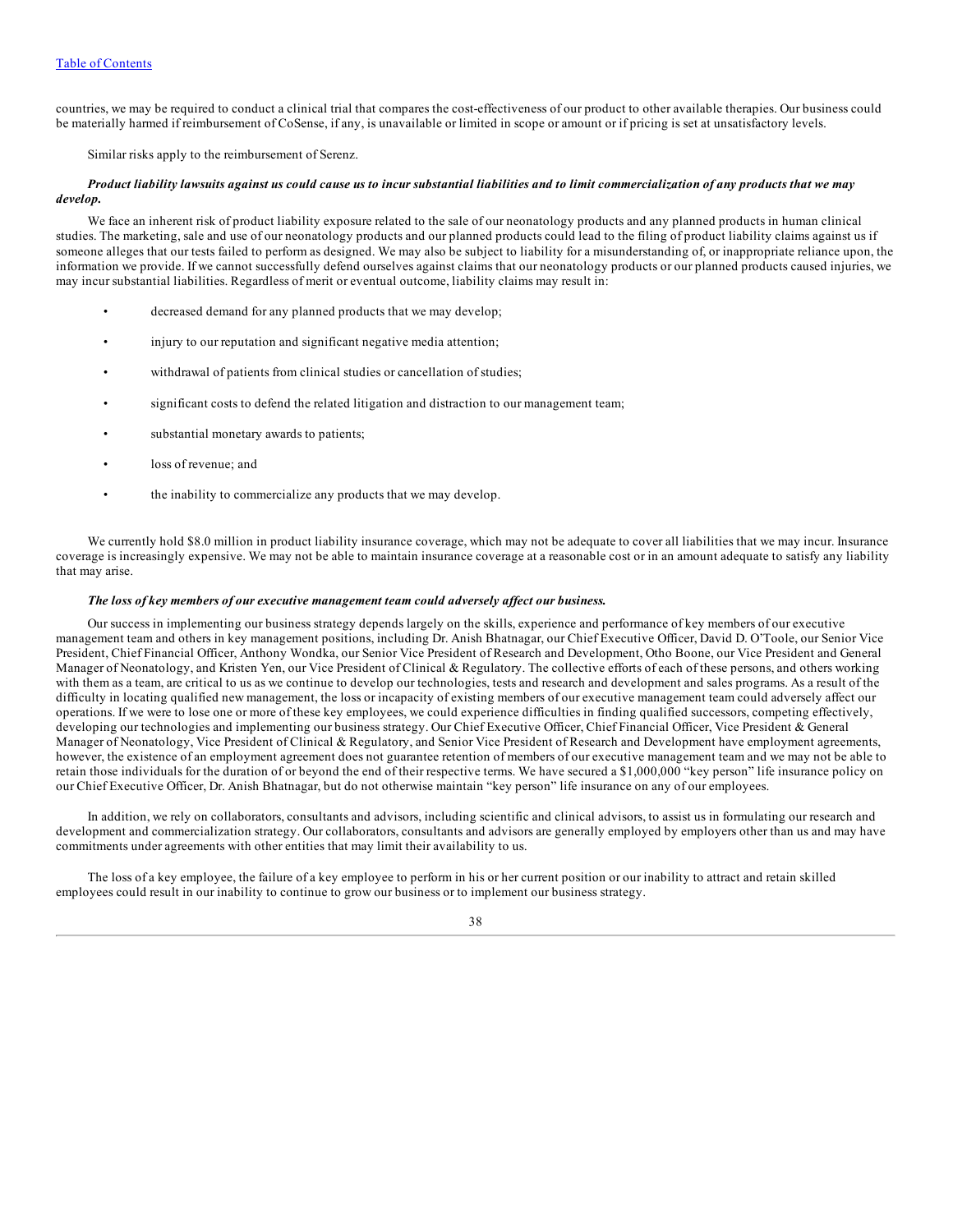## There is a scarcity of experienced professionals in our industry. If we are not able to retain and recruit personnel with the requisite technical skills, *we may be unable to successfully execute our business strategy.*

The specialized nature of our industry results in an inherent scarcity of experienced personnel in the field. Our future success depends upon our ability to attract and retain highly skilled personnel, including scientific, technical, commercial, business, regulatory and administrative personnel, necessary to support our anticipated growth, develop our business and perform certain contractual obligations. Given the scarcity of professionals with the scientific knowledge that we require and the competition for qualified personnel among life science businesses, we may not succeed in attracting or retaining the personnel we require to continue and grow our operations.

#### Our inability to attract, hire and retain a sufficient number of qualified sales professionals would hamper our ability to increase demand for *neonatology products, to expand geographically and to successfully commercialize any other products we may develop.*

To succeed in selling our neonatology and any other products that we are able to develop, we must develop a sales force in the U.S. and internationally by recruiting sales representatives with extensive experience in neonatology and close relationships with neonatologists, pediatricians, nurses, and other hospital personnel. To achieve our marketing and sales goals, we will need to build our sales and commercial infrastructure, with which to date we have had little experience. Sales professionals with the necessary technical and business qualifications are in high demand, and there is a risk that we may be unable to attract, hire and retain the number of sales professionals with the right qualifications, scientific backgrounds and relationships with decision-makers at potential customers needed to achieve our sales goals. We expect to face competition from other companies in our industry, some of whom are much larger than us and who can pay greater compensation and benefits than we can, in seeking to attract and retain qualified sales and marketing employees. If we are unable to hire and retain qualified sales and marketing personnel, our business will suffer.

## We may encounter manufacturing problems or delays that could result in lost revenue. Additionally, we currently rely on third-party suppliers for critical materials needed to manufacture CoSense instruments and consumables, other neonatology products, as well as our planned products. Any problems experienced by these suppliers could result in a delay or interruption of their supply to us, and as a result, we may face delays in the *commercialization of our neonatology products or the development and commercialization of planned products.*

We perform final assembly of CoSense instruments and consumables at our facility in Redwood City, CA. We believe that we currently have adequate manufacturing capacity. If demand for our current products and our planned products increases significantly, we will need to either expand our manufacturing capabilities or outsource to other manufacturers. We currently have limited experience in commercial-scale manufacturing of our planned products, and we currently rely upon third-party contract manufacturing organizations to manufacture and supply components for our CoSense instrument and consumables. The manufacture of these products in compliance with the FDA's regulations requires significant expertise and capital investment, including the development of advanced manufacturing techniques and process controls. Manufacturers of medical device products often encounter difficulties in production, including difficulties with production costs and yields, quality control, quality assurance testing, shortages of qualified personnel, as well as compliance with strictly enforced FDA requirements, other federal and state regulatory requirements, and foreign regulations.

We currently purchase components for the CoSense instruments and consumables under purchase orders and do not have long-term contracts with most of the suppliers of these materials. If suppliers were to delay or stop producing our components, or if the prices they charge us were to increase significantly, or if they elected not to sell to us, we would need to identify other suppliers. We could experience delays in manufacturing the instruments or consumables while finding another acceptable supplier, which could impact our results of operations. The changes could also result in increased costs associated with qualifying the new materials or reagents and in increased operating costs. Further, any prolonged disruption in a supplier's operations could have a significant negative impact on our ability to manufacture and deliver products in a timely manner. Some of the components used in our CoSense are currently sole-source, and substitutes for these components might not be able to be obtained easily or may require substantial design or manufacturing modifications. Any significant problem experienced by one of our sole source suppliers may result in a delay or interruption in the supply of components to us because the number of third-party manufacturers with the necessary manufacturing and regulatory expertise and facilities is limited. Any delay or interruption would likely lead to a delay or interruption in our manufacturing operations. The inclusion of substitute components must meet our product specifications and could require us to qualify the new supplier with the appropriate government regulatory authorities. It could be expensive and take a significant amount of time to arrange for alternative suppliers, which could have a material adverse effect on our business. New manufacturers of any planned product would be required to qualify under applicable regulatory requirements and would need to have sufficient rights under applicable intellectual property laws to the method of manufacturing the planned product. Obtaining the necessary FDA approvals or other

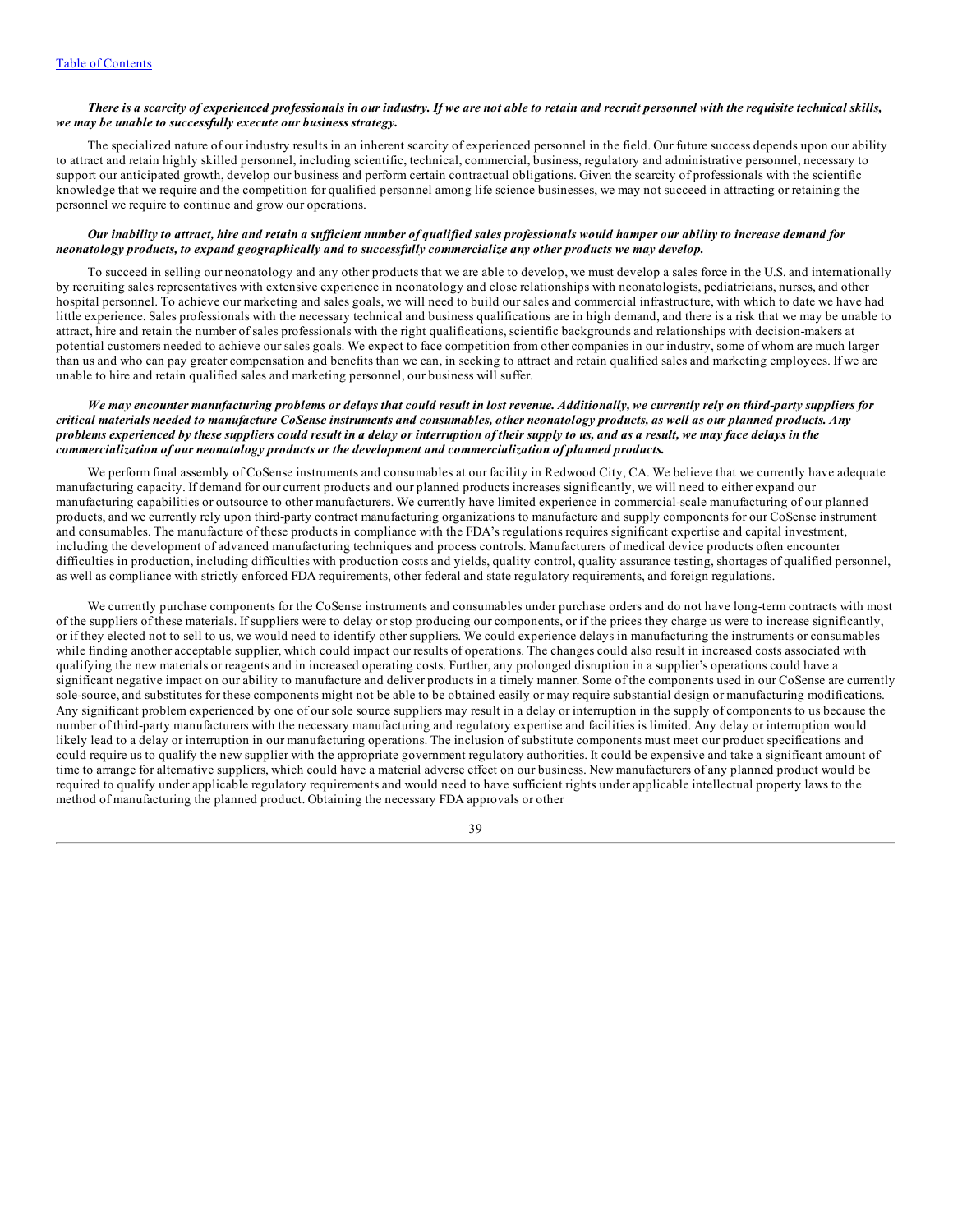qualifications under applicable regulatory requirements and ensuring non-infringement of third-party intellectual property rights could result in a significant interruption of supply and could require the new manufacturer to bear significant additional costs that may be passed on to us.

## We may acquire other businesses or form joint ventures or make investments in other companies or technologies that could harm our operating *results, dilute our stockholders' ownership, increase our debt or cause us to incur significant expense.*

As part of our business strategy, we may pursue acquisitions or licenses of assets or acquisitions of businesses. We also may pursue strategic alliances and joint ventures that leverage our core technology and industry experience to expand our product offerings or sales and distribution resources. Our company has limited experience with acquiring other companies, acquiring or licensing assets or forming strategic alliances and joint ventures. We may not be able to find suitable partners or acquisition candidates, and we may not be able to complete such transactions on favorable terms, if at all. If we make any acquisitions, we may not be able to integrate these acquisitions successfully into our existing business, and we could assume unknown or contingent liabilities. Any future acquisitions also could result in significant write-offs or the incurrence of debt and contingent liabilities, any of which could have a material adverse effect on our financial condition, results of operations and cash flows. Integration of an acquired company also may disrupt ongoing operations and require management resources that would otherwise focus on developing our existing business. We may experience losses related to investments in other companies, which could have a material negative effect on our results of operations. We may not identify or complete these transactions in a timely manner, on a cost-effective basis, or at all, and we may not realize the anticipated benefits of any acquisition, license, strategic alliance or joint venture. To finance such a transaction we may choose to issue shares of our Common Stock as consideration, which would dilute the ownership of our stockholders. If the price of our Common Stock is low or volatile, we may not be able to acquire other companies or fund a joint venture project using our stock as consideration. Alternatively, it may be necessary for us to raise additional funds for acquisitions through public or private financings. Additional funds may not be available on terms that are favorable to us, or at all.

#### International expansion of our business will expose us to business, regulatory, political, operational, financial and economic risks associated with *doing business outside of the U.S.*

Our business strategy contemplates international expansion, including partnering with medical device distributors, and introducing our neonatology products and other planned products outside the U.S. Doing business internationally involves a number of risks, including:

- multiple, conflicting and changing laws and regulations such as tax laws, export and import restrictions, employment laws, regulatory requirements and other governmental approvals, permits and licenses;
- potential failure by us or our distributors to obtain regulatory approvals for the sale or use of our current test and our planned future tests in various countries;
- difficulties in managing foreign operations;
- complexities associated with managing government payor systems, multiple payor-reimbursement regimes or self-pay systems;
- logistics and regulations associated with shipping products, including infrastructure conditions and transportation delays;
- limits on our ability to penetrate international markets if our distributors do not execute successfully;
- financial risks, such as longer payment cycles, difficulty enforcing contracts and collecting accounts receivable, and exposure to foreign currency exchange rate fluctuations;
- reduced protection for intellectual property rights, or lack of them in certain jurisdictions, forcing more reliance on our trade secrets, if available;
- natural disasters, political and economic instability, including wars, terrorism and political unrest, outbreak of disease, boycotts, curtailment of trade and other business restrictions; and

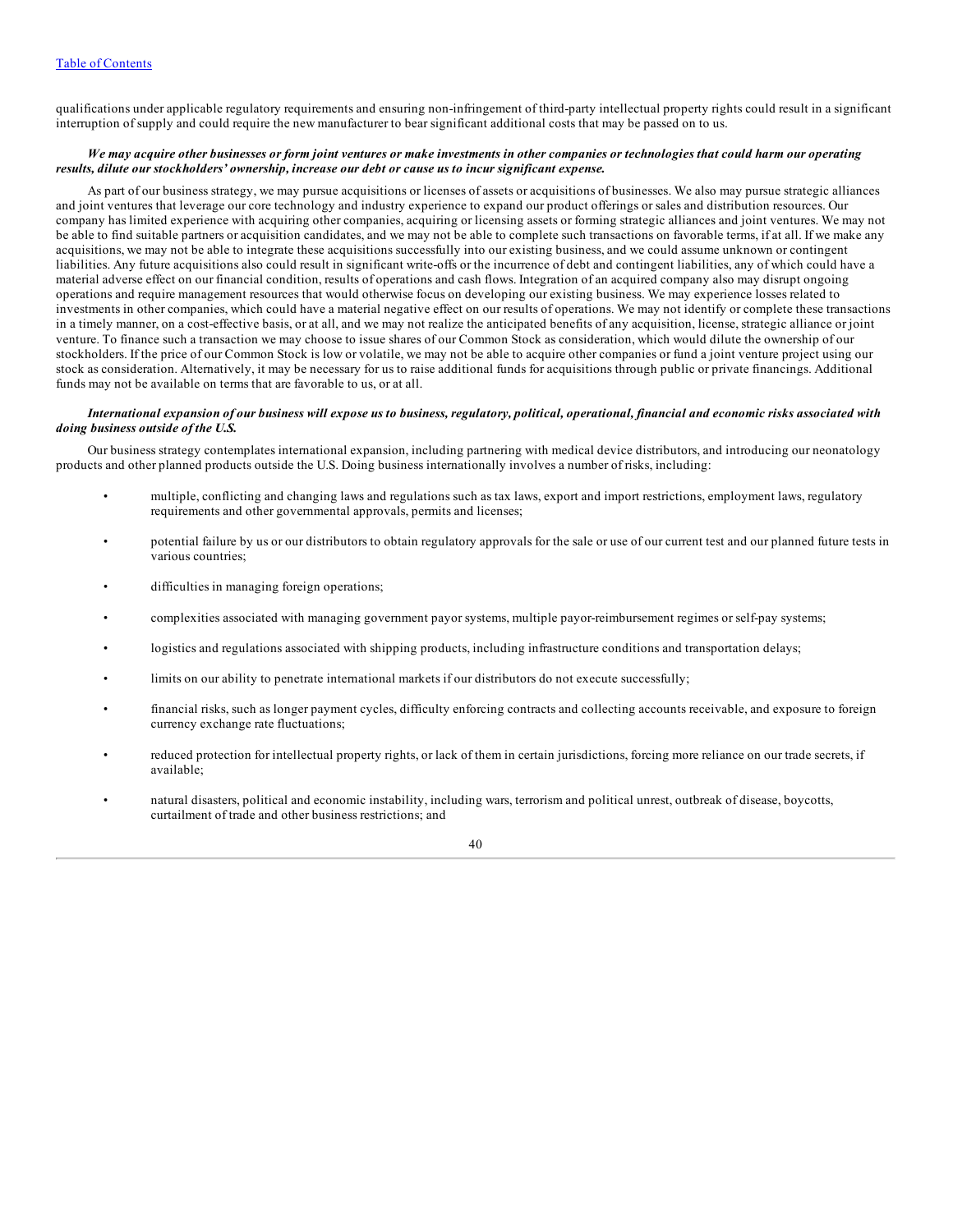failure to comply with the Foreign Corrupt Practices Act, including its books and records provisions and its anti-bribery provisions, by maintaining accurate information and control over sales activities and distributors' activities.

Any of these risks, if encountered, could significantly harm our future international expansion and operations and, consequently, have a material adverse effect on our financial condition, results of operations and cash flows.

#### *Intrusions into our computer systems could result in compromise of confidential information.*

The diagnostic accuracy of CoSense depends, in part, on the function of software run by the microprocessors embedded in the device. This software is proprietary to us. While we have made efforts to test the software extensively, it is potentially subject to malfunction. It may be vulnerable to physical breakins, hackers, improper employee or contractor access, computer viruses, programming errors, or similar problems. Any of these might result in confidential medical, business or other information of other persons or of ourselves being revealed to unauthorized persons.

The CoSense device also stores test results, a feature which assists medical professionals in interfacing the device with electronic medical records systems. There are a number of state, federal and international laws protecting the privacy and security of health information and personal data. As part of the American Recovery and Reinvestment Act 2009, or ARRA, Congress amended the privacy and security provisions of the Health Insurance Portability and Accountability Act, or HIPAA. HIPAA imposes limitations on the use and disclosure of an individual's healthcare information by healthcare providers, healthcare clearinghouses, and health insurance plans, collectively referred to as covered entities. The HIPAA amendments also impose compliance obligations and corresponding penalties for non-compliance on individuals and entities that provide services to healthcare providers and other covered entities, collectively referred to as business associates. ARRA also made significant increases in the penalties for improper use or disclosure of an individual's health information under HIPAA and extended enforcement authority to state attorneys general. The amendments also create notification requirements for individuals whose health information has been inappropriately accessed or disclosed: notification requirements to federal regulators and in some cases, notification to local and national media. Notification is not required under HIPAA if the health information that is improperly used or disclosed is deemed secured in accordance with encryption or other standards developed by the U.S. Department of Health and Human Services, or HHS. Most states have laws requiring notification of affected individuals and state regulators in the event of a breach of personal information, which is a broader class of information than the health information protected by HIPAA. Many state laws impose significant data security requirements, such as encryption or mandatory contractual terms to ensure ongoing protection of personal information. Activities outside of the U.S. implicate local and national data protection standards, impose additional compliance requirements and generate additional risks of enforcement for non-compliance. We may be required to expend significant capital and other resources to ensure ongoing compliance with applicable privacy and data security laws, to protect against security breaches and hackers or to alleviate problems caused by such breaches.

## **Risks related to the operation of our business**

#### Any future distribution or commercialization agreements we may enter into for our neonatology products, Serenz, or any other planned product, may place the development of these products outside our control, may require us to relinquish important rights, or may otherwise be on terms unfavorable to us.

We may enter into additional distribution or commercialization agreements with third parties with respect to our neonatology products, to Serenz, or with respect to planned products, for commercialization in or outside the U.S. Our likely collaborators for any distribution, marketing, licensing or other collaboration arrangements include large and mid-size medical device and diagnostic companies, regional and national medical device and diagnostic companies, and distribution or group purchasing organizations. We will have limited control over the amount and timing of resources that our collaborators dedicate to the development or commercialization of our planned products. Our ability to generate revenue from these arrangements will depend in part on our collaborators' abilities to successfully perform the functions assigned to them in these arrangements.

Collaborations involving our planned products are subject to numerous risks, which may include the following:

- collaborators have significant discretion in determining the efforts and resources that they will apply to any such collaborations;
- collaborators may not pursue development and commercialization of our neonatology or other planned products, or may elect not to continue or renew efforts based on clinical study results, changes in their strategic focus for a variety of reasons, potentially including the acquisition of competitive products, availability of funding, and mergers or acquisitions that divert resources or create competing priorities;

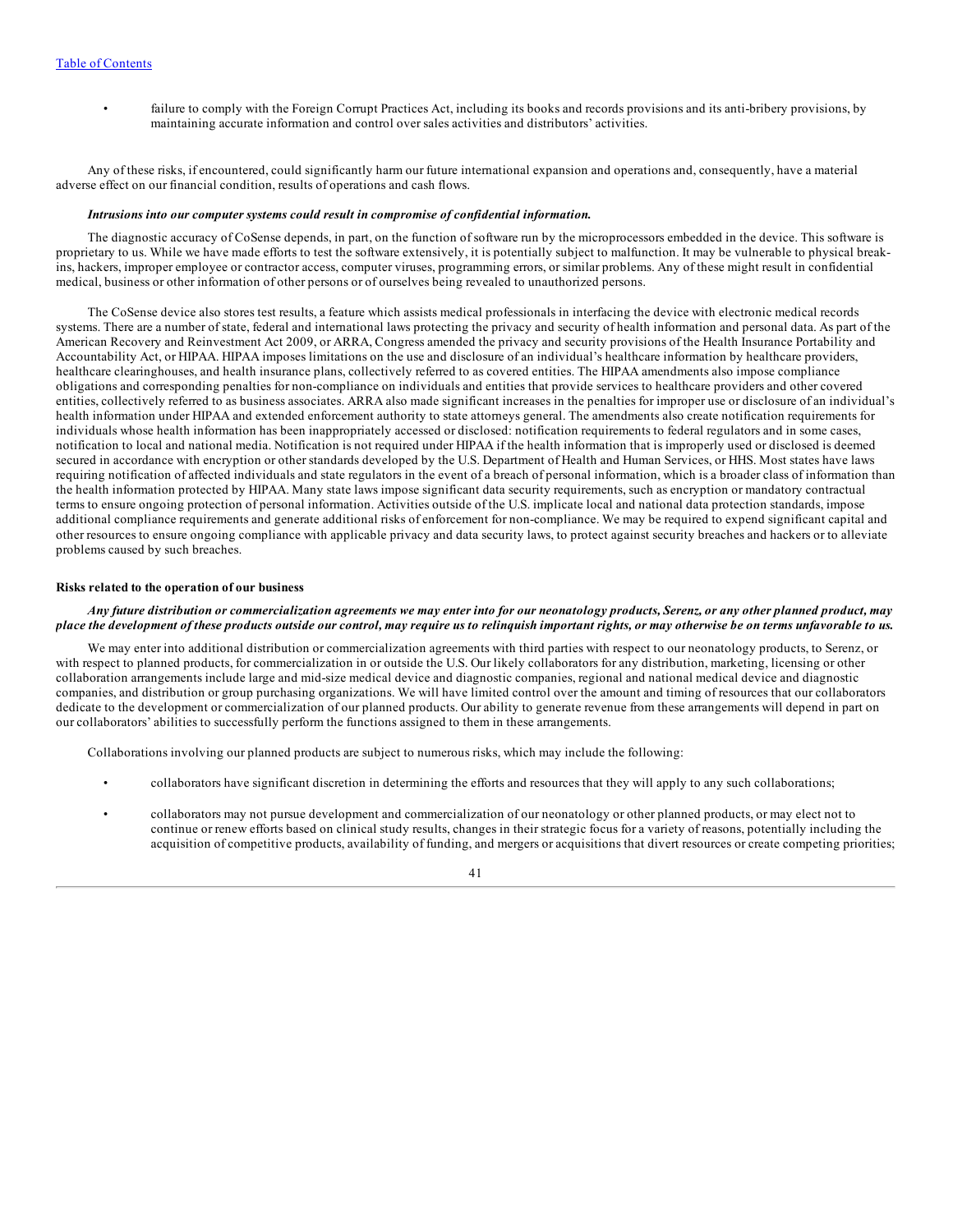- collaborators may delay clinical studies, provide insufficient funding for a clinical study program, stop a clinical study, abandon a planned product, repeat or conduct new clinical studies or require a new engineering iterations of a planned product for clinical testing;
- collaborators could independently develop, or develop with third parties, products that compete directly or indirectly with our products or planned products;
- a collaborator with marketing and distribution rights to one or more products may not commit sufficient resources to their marketing and distribution;
- collaborators may not properly maintain or defend our intellectual property rights or may use our intellectual property or proprietary information in a way that gives rise to actual or threatened litigation that could jeopardize or invalidate our intellectual property or proprietary information or expose us to potential liability;
- disputes may arise between us and a collaborator that causes the delay or termination of the research, development or commercialization of our planned products or that results in costly litigation or arbitration that diverts management attention and resources;
- collaborations may be terminated and, if terminated, may result in a need for additional capital to pursue further development or commercialization of the applicable planned products; and
- collaborators may own or co-own intellectual property covering our products that results from our collaborating with them, and in such cases, we would not have the exclusive right to commercialize such intellectual property.

Any termination or disruption of collaborations could result in delays in the development of planned products, increases in our costs to develop the planned products or the termination of development of a planned product.

## Our future success depends on our ability to retain our chief executive officer and other key executives and to attract, retain and motivate qualified *personnel.*

We are highly dependent on our chief executive officer and the other principal members of our executive team. Under the terms of their employment, our executives may terminate their employment with us at any time. The loss of the services of any of these people could impede the achievement of our research, development and commercialization objectives.

Recruiting and retaining qualified scientific, clinical, manufacturing and sales and marketing personnel will also be critical to our success. We may not be able to attract and retain these personnel on acceptable terms given the competition among numerous pharmaceutical and biotechnology companies for similar personnel. We also experience competition for the hiring of scientific and clinical personnel from universities and research institutions. In addition, we rely on consultants and advisors, including scientific and clinical advisors, to assist us in formulating our research and development and commercialization strategy. Our consultants and advisors may be employed by employers other than us and may have commitments under consulting or advisory contracts with other entities that may limit their availability to us.

#### We expect to expand our development, regulatory and sales and marketing capabilities, and as a result, we may encounter difficulties in managing *our growth, which could disrupt our operations.*

As of December 31, 2015, we had 29 employees and 13 full-time or part-time consultants. Over the next several years, we expect to experience significant growth in the number of our employees and the scope of our operations, particularly in the areas of engineering, product development, regulatory affairs and sales and marketing. To manage our anticipated future growth, we must continue to implement and improve our managerial, operational and financial systems, expand our facilities and continue to recruit and train additional qualified personnel. Due to our limited financial resources and the limited experience of our management team in managing a company with such anticipated growth, we may not be able to effectively manage the expansion of our operations or recruit and train additional qualified personnel. The physical expansion of our operations may lead to significant costs and may divert our management and business development resources. Future growth would impose significant added responsibilities on members of management, including:

- managing our clinical trials effectively, which we anticipate being conducted at numerous clinical sites;
- identifying, recruiting, maintaining, motivating and integrating additional employees with the expertise and experience we will require;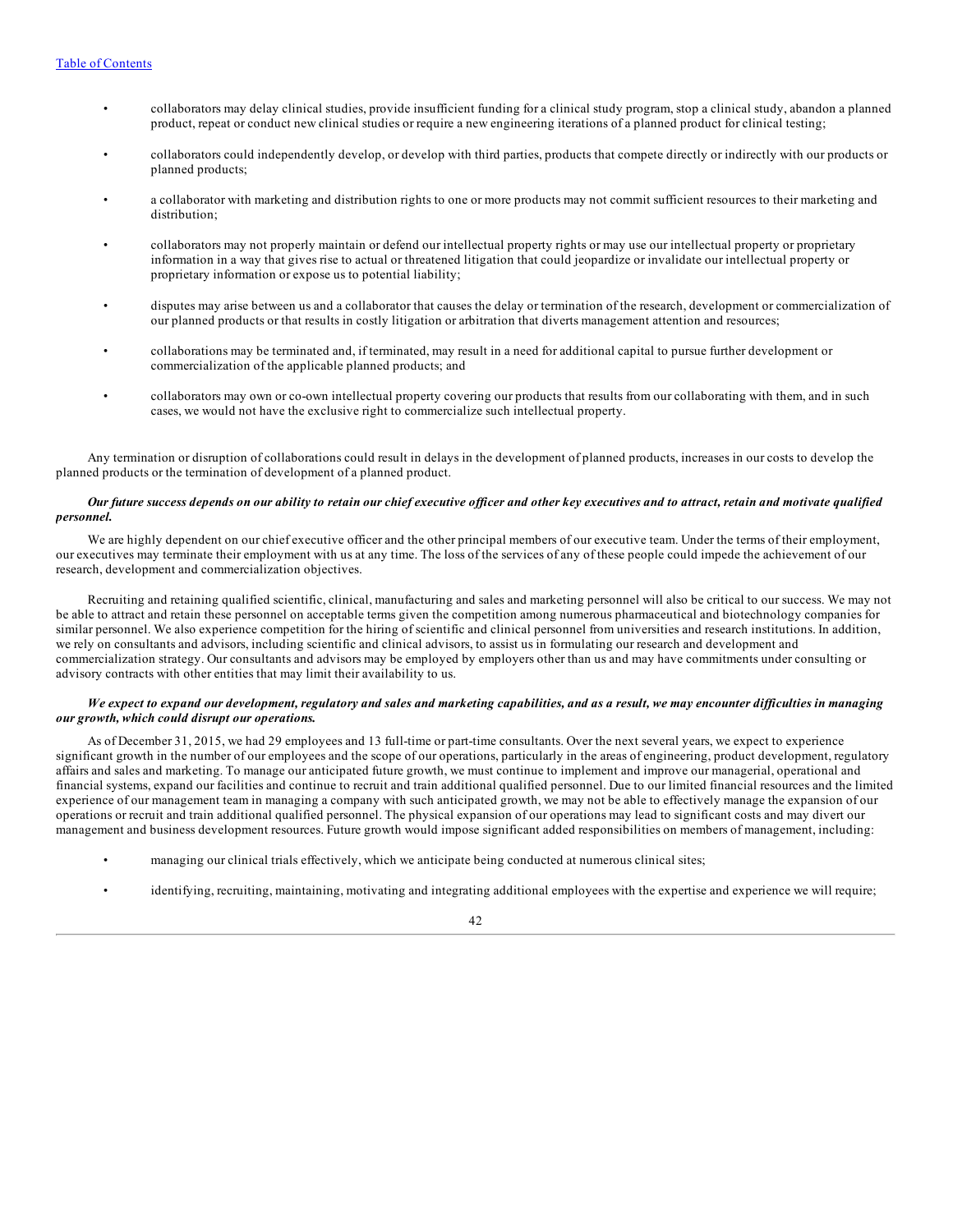- managing our internal development efforts effectively while complying with our contractual obligations to licensors, licensees, contractors and other third parties;
- managing additional relationships with various strategic partners, suppliers and other third parties;
- improving our managerial, development, operational and finance reporting systems and procedures; and
- expanding our facilities.

Our failure to accomplish any of these tasks could prevent us from successfully growing. Any inability to manage growth could delay the execution of our business plans or disrupt our operations.

## Because we intend to commercialize our neonatology products outside the U.S., we will be subject to additional risks.

A variety of risks associated with international operations could materially adversely affect our business, including:

- different regulatory requirements for device approvals in foreign countries;
- reduced protection for intellectual property rights;
- unexpected changes in tariffs, trade barriers and regulatory requirements;
- economic weakness, including inflation or political instability in particular foreign economies and markets;
- compliance with tax, employment, immigration and labor laws for employees living or traveling abroad;
- foreign taxes, including withholding of payroll taxes;
- foreign currency fluctuations, which could result in increased operating expenses and reduced revenue, and other obligations incident to doing business in another country;
- workforce uncertainty in countries where labor unrest is more common than in the U.S.;
- production shortages resulting from any events affecting raw material supply or manufacturing capabilities abroad; and
- business interruptions resulting from geopolitical actions, including war and terrorism, or natural disasters including earthquakes, typhoons, floods and fires.

## We rely on third parties to conduct certain components of our clinical studies, and those third parties may not perform satisfactorily, including *failing to meet deadlines for the completion of such studies.*

We rely on third parties, such as contract research organizations, or CROs, clinical data management organizations, medical institutions and clinical investigators, to perform various functions for our clinical trials. Our reliance on these third parties for clinical development activities reduces our control over these activities but does not relieve us of our responsibilities. We remain responsible for ensuring that each of our clinical studies is conducted in accordance with the general investigational plan and protocols for the study. Moreover, the FDA requires us to comply with standards, commonly referred to as good clinical practices, for conducting, recording and reporting the results of clinical studies to assure that data and reported results are credible and accurate and that the rights, integrity and confidentiality of patients in clinical studies are protected. Furthermore, these third parties may also have relationships with other entities, some of which may be our competitors. If these third parties do not successfully carry out their contractual duties, meet expected deadlines or conduct our clinical studies in accordance with regulatory requirements or our stated protocols, we will not be able to obtain, or may be delayed in obtaining, regulatory approvals for our planned products and will not be able to, or may be delayed in our efforts to, successfully commercialize our planned products.

## If we use biological and hazardous materials in a manner that causes injury, we could be liable for damages.

Our manufacturing processes currently require the controlled use of potentially harmful chemicals. We cannot eliminate the risk of accidental contamination or injury to employees or third parties from the use, storage, handling or disposal of these materials. In the event of contamination or injury, we could be held liable for any resulting damages, and any liability could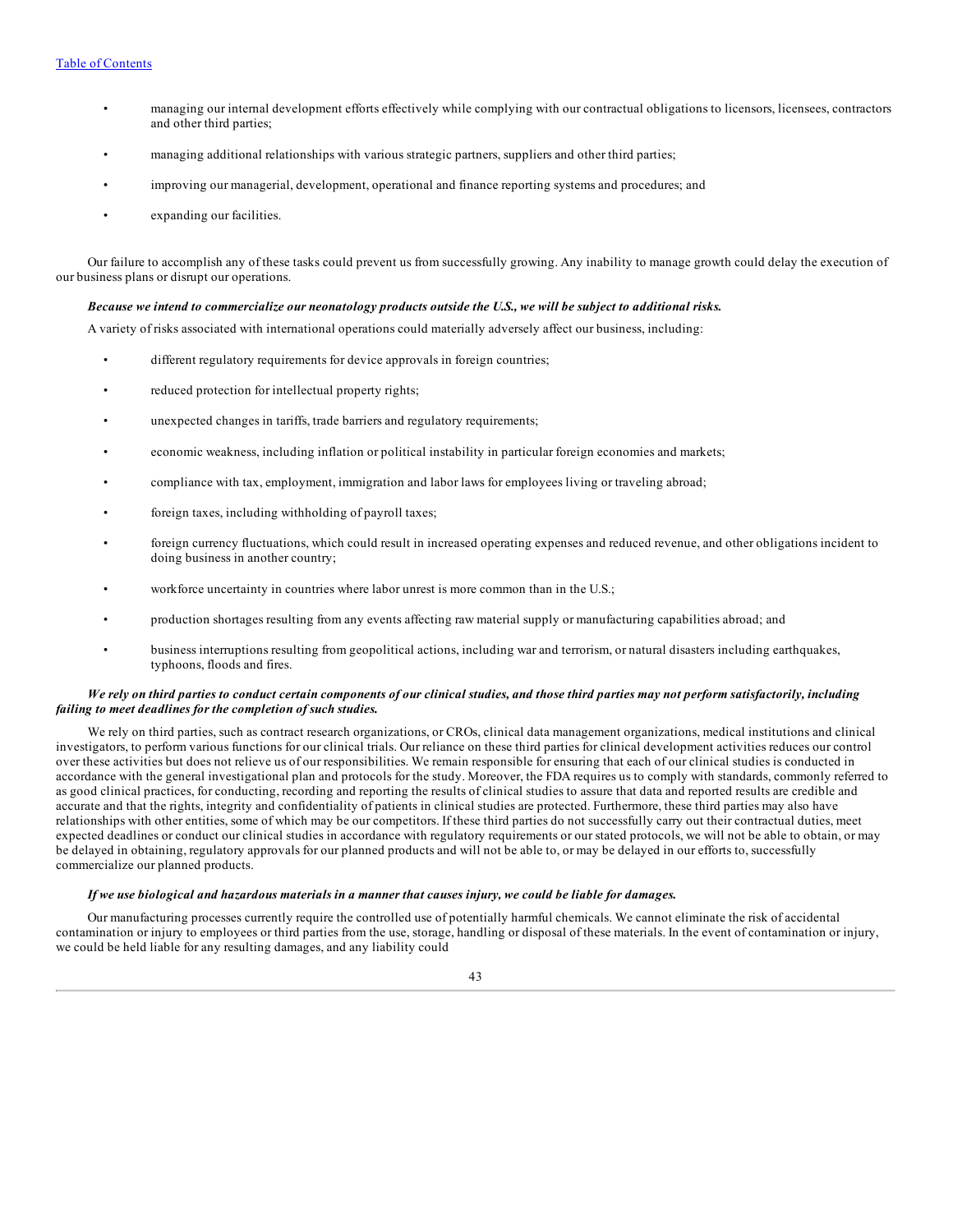exceed our resources or any applicable insurance coverage we may have. Additionally, we are subject to, on an ongoing basis, federal, state and local laws and regulations governing the use, storage, handling and disposal of these materials and specified waste products. These are particularly stringent in California, where our manufacturing facility and several suppliers are located. The cost of compliance with these laws and regulations may become significant and could have a material adverse effect on our financial condition, results of operations and cash flows. In the event of an accident or if we otherwise fail to comply with applicable regulations, we could lose our permits or approvals or be held liable for damages or penalized with fines.

#### **Risks related to intellectual property**

## Third parties may initiate legal proceedings alleging that we are infringing their intellectual property rights, the outcome of which would be *uncertain and could have a material adverse ef ect on the success of our business.*

Patent litigation is prevalent in the medical device and diagnostic sectors. Our commercial success depends upon our ability and the ability of our distributors, contract manufacturers, and suppliers to manufacture, market, and sell our planned products, and to use our proprietary technologies without infringing, misappropriating or otherwise violating the proprietary rights or intellectual property of third parties. We may become party to, or be threatened with, future adversarial proceedings or litigation regarding intellectual property rights with respect to our products and technology. Third parties may assert infringement claims against us based on existing or future intellectual property rights. If we are found to infringe a third-party's intellectual property rights, we could be required to obtain a license from such third-party to continue developing and marketing our products and technology. We may also elect to enter into such a license in order to settle pending or threatened litigation. However, we may not be able to obtain any required license on commercially reasonable terms or at all. Even if we were able to obtain a license, it could be non-exclusive, thereby giving our competitors access to the same technologies licensed to us, and could require us to pay significant royalties and other fees. We could be forced, including by court order, to cease commercializing the infringing technology or product. In addition, we could be found liable for monetary damages. A finding of infringement could prevent us from commercializing our planned products or force us to cease some of our business operations, which could materially harm our business. Many of our employees were previously employed at universities or other biotechnology or pharmaceutical companies, including our competitors or potential competitors. Although we try to ensure that our employees do not use the proprietary information or know-how of others in their work for us, we may be subject to claims that we or these employees have used or disclosed intellectual property, including trade secrets or other proprietary information, of any such employee's former employer. These and other claims that we have misappropriated the confidential information or trade secrets of third parties can have a similar negative impact on our business to the infringement claims discussed above.

Even if we are successful in defending against intellectual property claims, litigation or other legal proceedings relating to such claims may cause us to incur significant expenses, and could distract our technical and management personnel from their normal responsibilities. In addition, there could be public announcements of the results of hearings, motions or other interim proceedings or developments and if securities analysts or investors perceive these results to be negative, it could have a substantial adverse effect on the price of our Common Stock. Such litigation or proceedings could substantially increase our operating losses and reduce our resources available for development activities. We may not have sufficient financial or other resources to adequately conduct such litigation or proceedings. Some of our competitors may be able to sustain the costs of such litigation or proceedings more effectively than we can because of their substantially greater financial resources. Uncertainties resulting from the initiation and continuation of litigation or other intellectual property related proceedings could have a material adverse effect on our ability to compete in the marketplace.

## If we fail to comply with our obligations in our intellectual property agreements, we could lose intellectual property rights that are important to our *business.*

We are a party to intellectual property arrangements and expect that our future license agreements will impose, various diligence, milestone payment, royalty, insurance and other obligations on us. If we fail to comply with these obligations, any licensor may have the right to terminate such agreements, in which event we may not be able to develop and market any product that is covered by such agreements.

The risks described elsewhere pertaining to our intellectual property rights also apply to any intellectual property rights that we may license, and any failure by us or any future licensor to obtain, maintain, defend and enforce these rights could have a material adverse effect on our business.

Our ability to successfully commercialize our technology and products may be materially adversely affected if we are unable to obtain and maintain effective intellectual property rights for our technologies and planned products, or if the scope of the intellectual property protection is not sufficiently *broad.*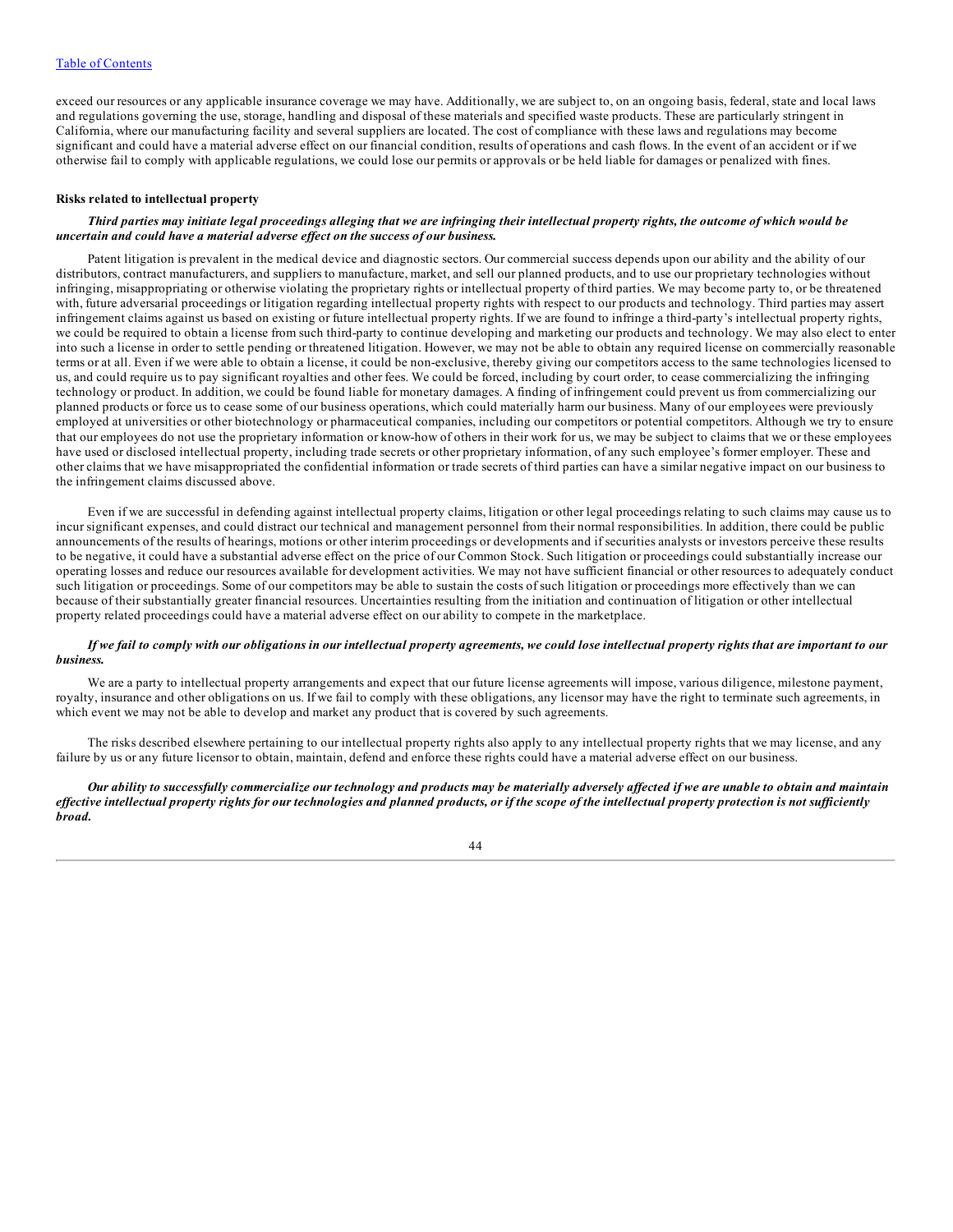Our success depends in large part on our ability to obtain and maintain patent and other intellectual property protection in the U.S. and in other countries with respect to our proprietary technology and products.

The patent position of medical device and diagnostic companies generally is highly uncertain and involves complex legal and factual questions for which legal principles remain unresolved. In recent years patent rights have been the subject of significant litigation. As a result, the issuance, scope, validity, enforceability and commercial value of the patent rights we rely on are highly uncertain. Pending and future patent applications may not result in patents being issued which protect our technology or products or which effectively prevent others from commercializing competitive technologies and products. Changes in either the patent laws or interpretation of the patent laws in the U.S. and other countries may diminish the value of the patents we rely on or narrow the scope of our patent protection. The laws of foreign countries may not protect our rights to the same extent as the laws of the U.S. Publications of discoveries in the scientific literature often lag behind the actual discoveries, and patent applications in the U.S. and other jurisdictions are typically not published until 18 months after filing, or in some cases not at all. Therefore, we cannot be certain that we were the first to make the inventions claimed in our patents or pending patent applications, or that we or were the first to file for patent protection of such inventions.

Even if the patent applications we rely on issue as patents, they may not issue in a form that will provide us with any meaningful protection, prevent competitors from competing with us or otherwise provide us with any competitive advantage. Our competitors may be able to circumvent our patents by developing similar or alternative technologies or products in a non-infringing manner. The issuance of a patent is not conclusive as to its scope, validity or enforceability, and the patents we rely on may be challenged in the courts or patent offices in the U.S. and abroad. Such challenges may result in patent claims being narrowed, invalidated or held unenforceable, which could limit our ability to stop or prevent us from stopping others from using or commercializing similar or identical technology and products, or limit the duration of the patent protection of our technology and products. Given the amount of time required for the development, testing and regulatory review of new planned products, patents protecting such products might expire before or shortly after such products are commercialized. As a result, our patent portfolio may not provide us with sufficient rights to exclude others from commercializing products similar or identical to ours or otherwise provide us with a competitive advantage.

## We may become involved in legal proceedings to protect or enforce our intellectual property rights, which could be expensive, time-consuming, or *unsuccessful.*

Competitors may infringe or otherwise violate the patents we rely on, or our other intellectual property rights. To counter infringement or unauthorized use, we may be required to file infringement claims, which can be expensive and time-consuming. Any claims that we assert against perceived infringers could also provoke these parties to assert counterclaims against us alleging that we infringe their intellectual property rights. In addition, in an infringement proceeding, a court may decide that a patent we are asserting is invalid or unenforceable, or may refuse to stop the other party from using the technology at issue on the grounds that the patents we are asserting do not cover the technology in question. An adverse result in any litigation proceeding could put one or more patents at risk of being invalidated or interpreted narrowly. Furthermore, because of the substantial amount of discovery required in connection with intellectual property litigation, there is a risk that some of our confidential information could be compromised by disclosure during this type of litigation.

Interference or derivation proceedings provoked by third parties or brought by the U.S. Patent and Trademark Office, or USPTO, or any foreign patent authority may be necessary to determine the priority of inventions or other matters of inventorship with respect to patents and patent applications. We may become involved in proceedings, including oppositions, interferences, derivation proceedings inter partes reviews, patent nullification proceedings, or reexaminations, challenging our patent rights or the patent rights of others, and the outcome of any such proceedings are highly uncertain. An adverse determination in any such proceeding could reduce the scope of, or invalidate, important patent rights, allow third parties to commercialize our technology or products and compete directly with us, without payment to us, or result in our inability to manufacture or commercialize products without infringing thirdparty patent rights. Our business also could be harmed if a prevailing party does not offer us a license on commercially reasonable terms, if any license is offered at all. Litigation or other proceedings may fail and, even if successful, may result in substantial costs and distract our management and other employees. We may also become involved in disputes with others regarding the ownership of intellectual property rights. If we are unable to resolve these disputes, we could lose valuable intellectual property rights.

Even if resolved in our favor, litigation or other legal proceedings relating to intellectual property claims may cause us to incur significant expenses, and could distract our technical or management personnel from their normal responsibilities. In addition, there could be public announcements of the results of hearings, motions or other interim proceedings or developments and if securities analysts or investors perceive these results to be negative, it could have a substantial adverse effect on the market price of our Common Stock. Such litigation or proceedings could substantially increase our operating losses and reduce the resources available for development activities or any future sales, marketing or distribution activities. Uncertainties

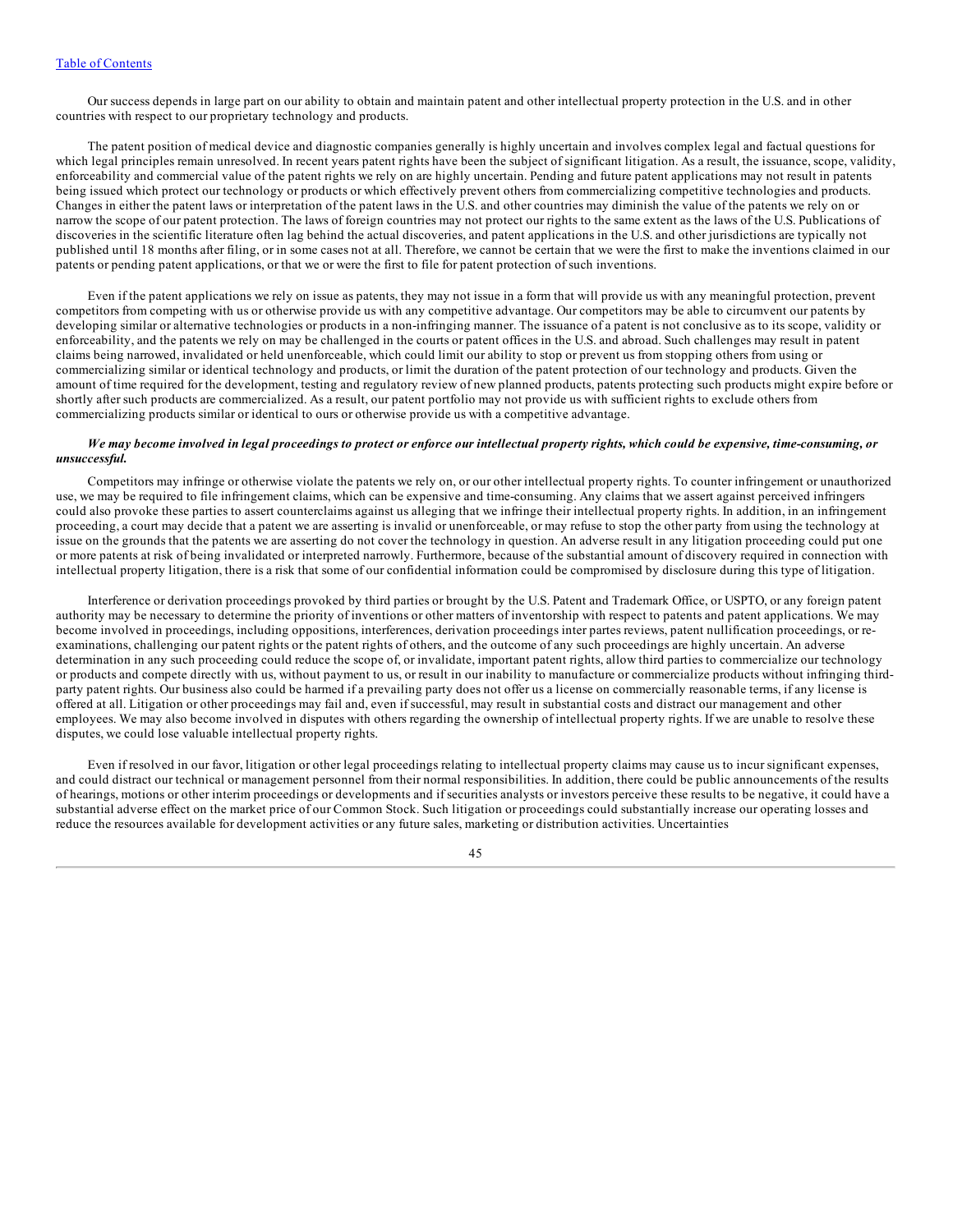resulting from the initiation and continuation of intellectual property litigation or other proceedings could have a material adverse effect on our ability to compete in the marketplace.

## If we are unable to protect the confidentiality of our trade secrets, the value of our technology could be materially adversely affected, harming our *business and competitive position.*

In addition to our patented technology and products, we rely upon confidential proprietary information, including trade secrets, unpatented know-how, technology and other proprietary information, to develop and maintain our competitive position. Any disclosure to or misappropriation by third parties of our confidential proprietary information could enable competitors to quickly duplicate or surpass our technological achievements, thus eroding our competitive position in the market. We seek to protect our confidential proprietary information, in part, by confidentiality agreements with our employees and our collaborators and consultants. We also have agreements with our employees and selected consultants that obligate them to assign their inventions to us. These agreements are designed to protect our proprietary information, however, we cannot be certain that our trade secrets and other confidential information will not be disclosed or that competitors will not otherwise gain access to our trade secrets, or that technology relevant to our business will not be independently developed by a person that is not a party to such an agreement. Furthermore, if the employees, consultants or collaborators that are parties to these agreements breach or violate the terms of these agreements, we may not have adequate remedies for any such breach or violation, and we could lose our trade secrets through such breaches or violations. Further, our trade secrets could be disclosed, misappropriated or otherwise become known or be independently discovered by our competitors. In addition, intellectual

property laws in foreign countries may not protect trade secrets and confidential information to the same extent as the laws of the U.S. If we are unable to prevent disclosure of the intellectual property related to our technologies to third parties, we may not be able to establish or maintain a competitive advantage in our market, which would harm our ability to protect our rights and have a material adverse effect on our business.

#### *We may not be able to protect or enforce our intellectual property rights throughout the world.*

Filing, prosecuting and defending patents on all of our planned products throughout the world would be prohibitively expensive to us. Competitors may use our technologies in jurisdictions where we have not obtained patent protection to develop their own products and, further, may export otherwise infringing products to territories where we have patent protection but where enforcement is not as strong as in the U.S. These products may compete with our products in jurisdictions where we do not have any issued patents and our patent claims or other intellectual property rights may not be effective or sufficient to prevent them from so competing. Many companies have encountered significant problems in protecting and defending intellectual property rights in foreign jurisdictions. The legal systems of certain countries, particularly certain developing countries, do not favor the enforcement of patents and other intellectual property protection, particularly those relating to biopharmaceuticals, which could make it difficult for us to stop the infringement of our patents or marketing of competing products in violation of our proprietary rights generally. Proceedings to enforce our patent rights in foreign jurisdictions could result in substantial cost and divert our efforts and attention from other aspects of our business.

#### *Intellectual property rights do not necessarily address all potential threats to our competitive advantage.*

The degree of future protection afforded by our intellectual property rights is uncertain because intellectual property rights have limitations, and may not adequately protect our business or permit us to maintain our competitive advantage. The following examples are illustrative:

- Others may be able to make products that are similar to our neonatology products or other planned products, but that are not covered by claims in our patents;
- The original filers of the patents we purchased from BDDI might not have been the first to make the inventions covered by the claims contained in such patents;
- We might not have been the first to file patent applications covering an invention;
- Others may independently develop similar or alternative technologies or duplicate any of our technologies without infringing our intellectual property rights;
- Pending patent applications may not lead to issued patents;
- Issued patents may not provide us with any competitive advantages, or may be held invalid or unenforceable, as a result of legal challenges by our competitors;

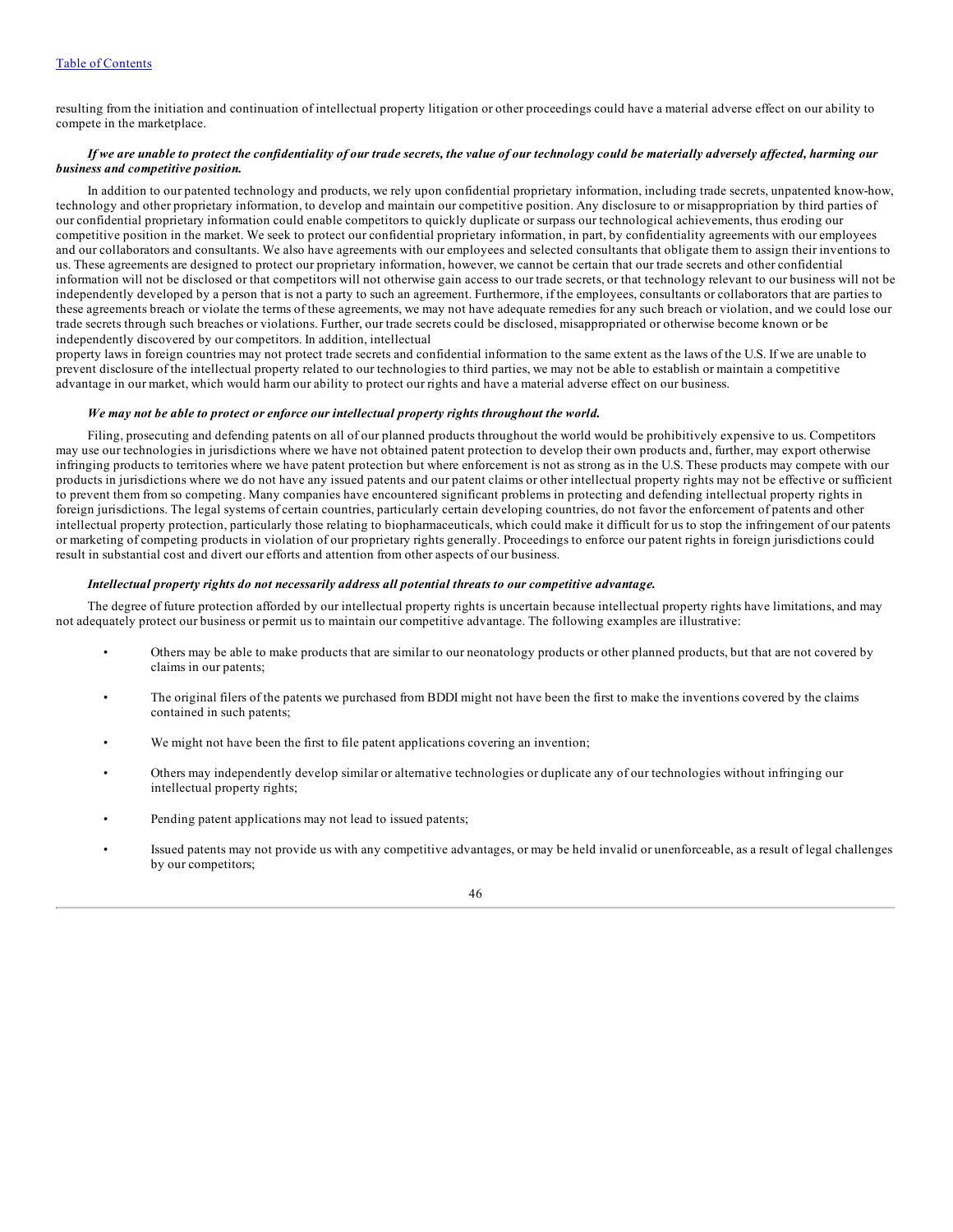- Our competitors might conduct research and development activities in countries where we do not have patent rights and then use the information learned from such activities to develop competitive products for sale in our major commercial markets;
- We may not develop or in-license additional proprietary technologies that are patentable; and
- The patents of others may have an adverse effect on our business.

Should any of these events occur, they could significantly harm our business, results of operations and prospects.

#### Obtaining and maintaining patent protection depends on compliance with various procedural, document submission, fee payment and other requirements imposed by governmental patent agencies, and our patent protection could be reduced or eliminated for non-compliance with these *requirements.*

Periodic maintenance fees, renewal fees, annuity fees and various other governmental fees on patents or applications will be due to be paid by us to the USPTO and various governmental patent agencies outside of the U.S. in several stages over the lifetime of the patents or applications. The USPTO and various non-U.S. governmental patent agencies require compliance with a number of procedural, documentary, fee payment and other similar provisions during the patent application process. In many cases, an inadvertent lapse can be cured by payment of a late fee or by other means in accordance with the applicable rules. However, there are situations in which noncompliance can result in abandonment or lapse of the patent or patent application, resulting in partial or complete loss of patent rights in the relevant jurisdiction. In such an event, our competitors might be able to use our technologies and this circumstance would have a material adverse effect on our business.

#### Recent patent reform legislation could increase the uncertainties and costs surrounding the prosecution of patent applications and the enforcement *or defense of our issued patents.*

In March 2013, under the America Invents Act, or AIA, the U.S. moved to a first-to-file system and made certain other changes to its patent laws. The effects of these changes are currently unclear as the USPTO must still implement various regulations, the courts have yet to address these provisions and the applicability of the act and new regulations on specific patents discussed herein have not been determined and would need to be reviewed. Accordingly, it is not yet clear what, if any, impact the AIA will have on the operation of our business. However, the AIA and its implementation could increase the uncertainties and costs surrounding the prosecution of patent applications and the enforcement or defense of issued patents, all of which could have a material adverse effect on our business and financial condition.

## If we do not obtain a patent term extension in the U.S. under the Hatch-Waxman Act and in foreign countries under similar legislation, thereby potentially extending the term of our marketing exclusivity for our planned products, our business may be materially harmed.

Depending upon the timing, duration and specifics of FDA marketing approval of our products, if any, one or more of the U.S. patents covering any such approved product(s) or the use thereof may be eligible for up to five years of patent term restoration under the Hatch-Waxman Act. The Hatch-Waxman Act allows a maximum of one patent to be extended per FDA approved product. Patent term extension also may be available in certain foreign countries upon regulatory approval of our planned products. Nevertheless, we may not be granted patent term extension either in the U.S. or in any foreign country because of, for example, our failing to apply within applicable deadlines, failing to apply prior to expiration of relevant patents, or otherwise failing to satisfy applicable requirements. Moreover, the term of extension, as well as the scope of patent protection during any such extension, afforded by the governmental authority could be less than we request.

If we are unable to obtain patent term extension or restoration, or the term of any such extension is less than requested, the period during which we will have the right to exclusively market our product will be shortened and our competitors may obtain approval of competing products following our patent expiration, and our revenue could be reduced, possibly materially.

#### **Risks related to government regulation**

## The regulatory approval process is expensive, time consuming and uncertain, and may prevent us from obtaining approvals for the *commercialization of Serenz or our planned products.*

The research, testing, manufacturing, labeling, approval, selling, import, export, marketing and distribution of medical devices are subject to extensive regulation by the FDA and other regulatory authorities in the U.S. and other countries, which regulations differ from country to country. We are not permitted to market our planned products in the U.S. until we received the requisite approval or clearance from the FDA. We have not submitted an application or received marketing approval for Serenz or any planned products. Obtaining PMA or 510(k) clearance for a medical device from the FDA can be a lengthy,

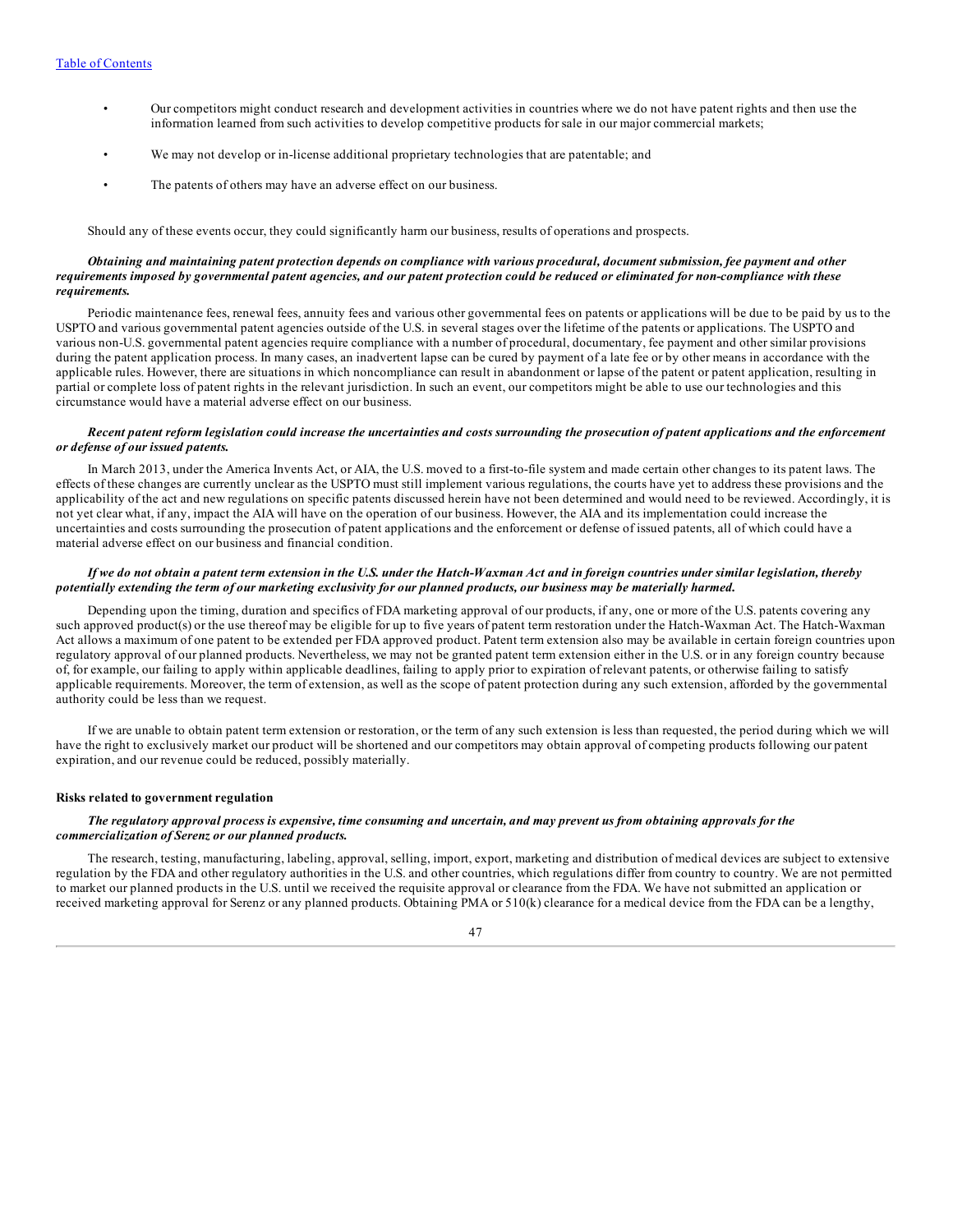expensive and uncertain process. In addition, failure to comply with FDA and other applicable U.S. and foreign regulatory requirements may subject us to administrative or judicially imposed sanctions, including the following:

- warning letters;
- civil or criminal penalties and fines;
- injunctions;
- suspension or withdrawal of regulatory approval;
- suspension of any ongoing clinical studies;
- voluntary or mandatory product recalls and publicity requirements;
- refusal to accept or approve applications for marketing approval of new drugs or biologics or supplements to approved applications filed by us;
- restrictions on operations, including costly new manufacturing requirements; or
- seizure or detention of our products or import bans.

Prior to receiving approval to commercialize any of our planned products in the U.S. or abroad, we may be required to demonstrate with substantial evidence from well-controlled clinical studies, and to the satisfaction of the FDA and other regulatory authorities abroad, that such planned products are safe and effective for their intended uses. Results from preclinical studies and clinical studies can be interpreted in different ways. Even if we believe the preclinical or clinical data for our planned products are promising, such data may not be sufficient to support approval by the FDA and other regulatory authorities. Administering any of our planned products to humans may produce undesirable side effects, which could interrupt, delay or cause suspension of clinical studies of our planned products and result in the FDA or other regulatory authorities denying approval of our planned products for any or all targeted indications.

Regulatory approval from the FDA is not guaranteed, and the approval process is expensive and may take several years. The FDA also has substantial discretion in the approval process. Despite the time and expense exerted, failure can occur at any stage, and we could encounter problems that cause us to abandon or repeat clinical studies, or perform additional preclinical studies and clinical studies. The number of preclinical studies and clinical studies that will be required for FDA approval varies depending on the planned product, the disease or condition that the planned product is designed to address and the regulations applicable to any particular planned product. The FDA can delay, limit or deny approval of a planned product for many reasons, including, but not limited to, the following:

- a planned product may not be deemed safe or effective;
- FDA officials may not find the data from preclinical studies and clinical studies sufficient;
- the FDA might not approve our or our third-party manufacturer's processes or facilities; or
- the FDA may change its approval policies or adopt new regulations.

If Serenz or any planned products fail to demonstrate safety and efficacy in clinical studies or do not gain regulatory approval, our business and results of operations will be materially and adversely harmed.

#### Even if we receive regulatory approval for a planned product, we will be subject to ongoing regulatory obligations and continued regulatory review, which may result in significant additional expense and subject us to penalties if we fail to comply with applicable regulatory requirements.

Once regulatory approval has been obtained, the approved product and its manufacturer are subject to continual review by the FDA or non-U.S. regulatory authorities. Our regulatory approval for CoSense, as well as any regulatory approval that we receive for Serenz or for any planned products may be subject to limitations on the indicated uses for which the product may be marketed. Future approvals may contain requirements for potentially costly postmarketing follow-up studies to monitor the safety and efficacy of the approved product. In addition, we are subject to extensive and ongoing regulatory requirements by the FDA and other regulatory authorities with regard to the labeling, packaging, adverse event reporting, storage, advertising, promotion and recordkeeping for our products. In addition, we are required to comply with cGMP regulations regarding the

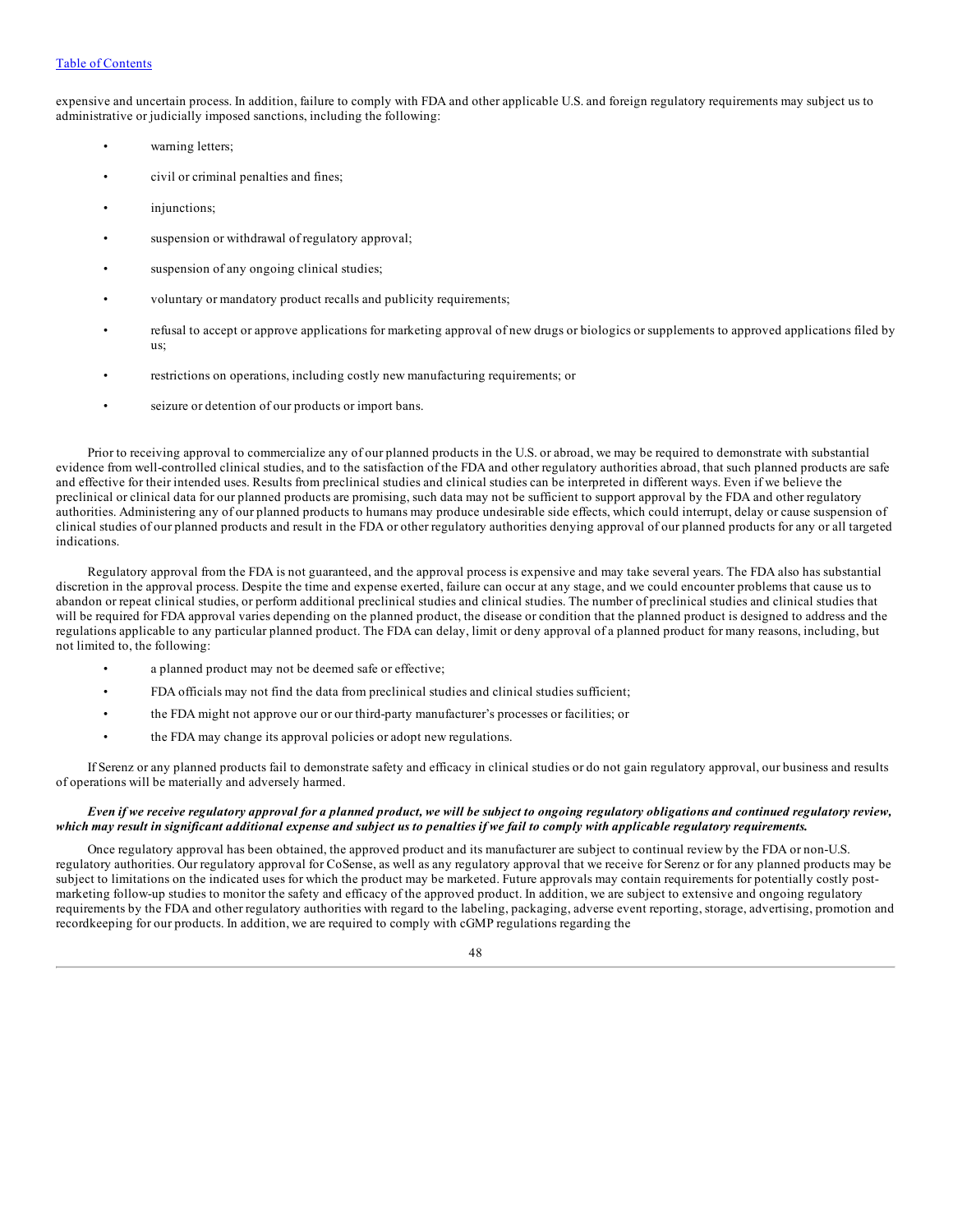manufacture of Serenz, which include requirements related to quality control and quality assurance as well as the corresponding maintenance of records and documentation. Further, regulatory authorities must approve these manufacturing facilities before they can be used to manufacture drug products, and these facilities are subject to continual review and periodic inspections by the FDA and other regulatory authorities for compliance with cGMP regulations. If we or a third party discover previously unknown problems with a product, such as adverse events of unanticipated severity or frequency, or problems with the facility where the product is manufactured, a regulatory authority may impose restrictions on that product, the manufacturer or us, including requiring withdrawal of the product from the market or suspension of manufacturing.

#### Failure to obtain regulatory approvals in foreign jurisdictions will prevent us from marketing our products internationally.

We intend to seek a distribution and marketing partner for our neonatology products outside the U.S. and may market planned products in international markets. We have obtained a CE Mark certification for CoSense and it is therefore authorized for sale in the E.U.; however, in order to market our planned products in Asia, Latin America and other foreign jurisdictions, we must obtain separate regulatory approvals.

We have had limited interactions with foreign regulatory authorities. The approval procedures vary among countries and can involve additional clinical testing, and the time required to obtain approval may differ from that required to obtain FDA approval. Moreover, clinical studies or manufacturing processes conducted in one country may not be accepted by regulatory authorities in other countries. Approval by the FDA does not ensure approval by regulatory authorities in other countries, and approval by one or more foreign regulatory authorities does not ensure approval by regulatory authorities in other foreign countries or by the FDA. However, a failure or delay in obtaining regulatory approval in one country may have a negative effect on the regulatory process in others. The foreign regulatory approval process may include all of the risks associated with obtaining FDA approval. We may not obtain foreign regulatory approvals on a timely basis, if at all. We may not be able to file for regulatory approvals and even if we file we may not receive necessary approvals to commercialize our products in any market.

#### *Healthcare reform measures could hinder or prevent our planned products' commercial success.*

In the U.S., there have been, and we expect there will continue to be, a number of legislative and regulatory changes to the healthcare system in ways that could affect our future revenue and profitability and the future revenue and profitability of our potential customers. Federal and state lawmakers regularly propose and, at times, enact legislation that would result in significant changes to the healthcare system, some of which are intended to contain or reduce the costs of medical products and services. For example, one of the most significant healthcare reform measures in decades, the Patient Protection and Affordable Care Act, as amended by the Health Care and Education Affordability Reconciliation Act, or PPACA, was enacted in 2010. The PPACA contains a number of provisions, including those governing enrollment in federal healthcare programs, reimbursement changes and fraud and abuse measures, all of which will impact existing government healthcare programs and will result in the development of new programs. The PPACA, among other things:

- imposes a tax of 2.3% on the retail sales price of medical devices sold after December 31, 2012;
- could result in the imposition of injunctions;
- requires collection of rebates for drugs paid by Medicaid managed care organizations; and
- requires manufacturers to participate in a coverage gap discount program, under which they must agree to offer 50% point-of-sale discounts off negotiated prices of applicable branded drugs to eligible beneficiaries during their coverage gap period, as a condition for the manufacturer's outpatient drugs to be covered under Medicare Part D.

While the U.S. Supreme Court upheld the constitutionality of most elements of the PPACA in June 2012, other legal challenges are still pending final adjudication in several jurisdictions. In addition, Congress has also proposed a number of legislative initiatives, including possible repeal of the PPACA. In December of 2015, Congress passed a two-year suspension of the 2.3% medical device tax. If after two years, the suspension is not extended, at this time we believe the 2.3% tax on sales of medical devices will be pplicable to sales of CoSense devices and may be applicable to CoSense consumables and Serenz devices. We cannot assure you that after the two-year suspension, the reinstatement of the 2.3% medical device tax would not adversely affect our business and financial results and we cannot predict how future federal or state legislative or administrative changes relating to healthcare reform will affect our business.

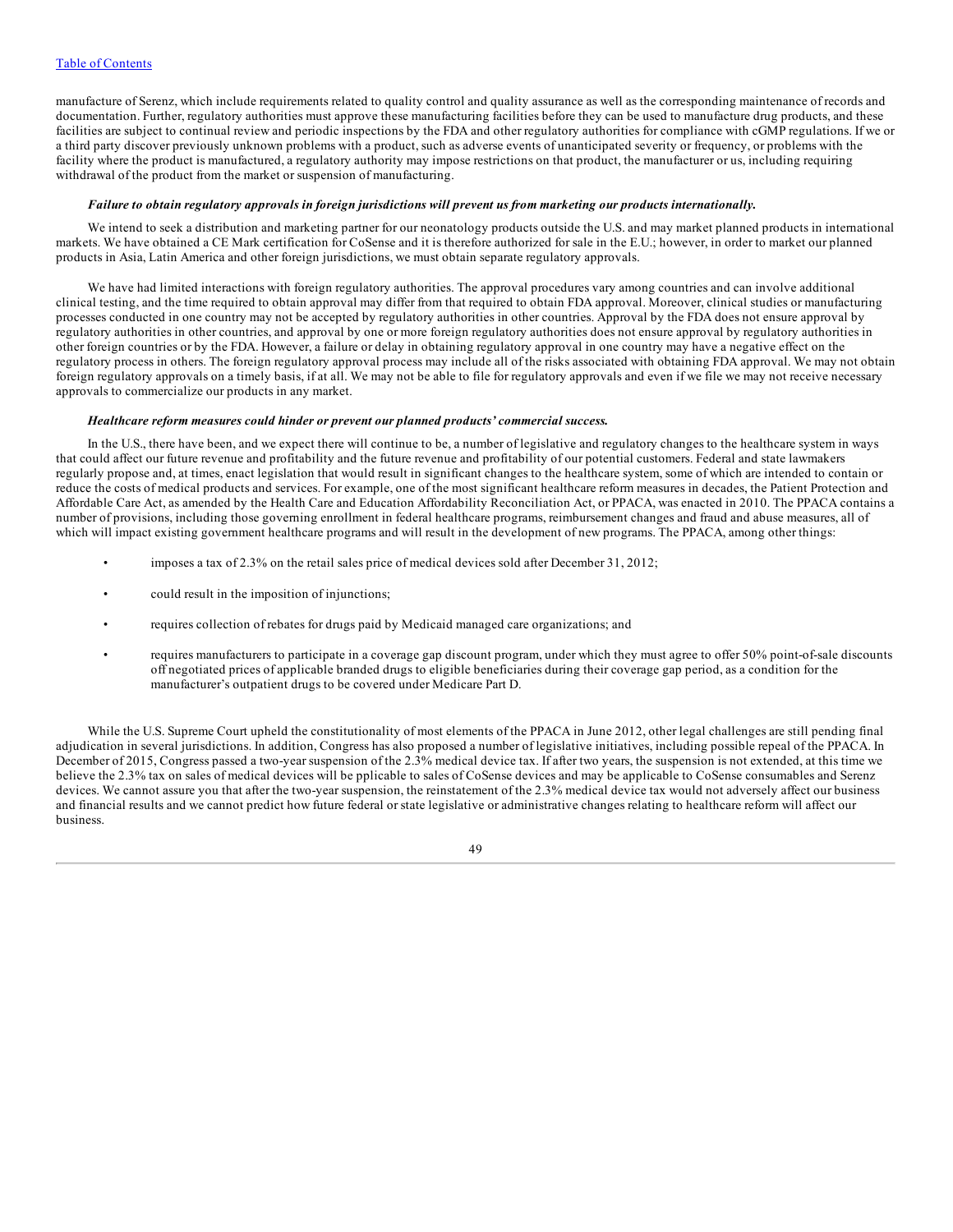In addition, other legislative changes have been proposed and adopted since the PPACA was enacted. For example, the Budget Control Act of 2011, among other things, created the Joint Select Committee on Deficit Reduction to recommend proposals for spending reductions to Congress. The Joint Select Committee did not achieve a targeted deficit reduction of at least \$1.2 trillion for the years 2013 through 2021, which triggered the legislation's automatic reduction to several government programs, including aggregate reductions to Medicare payments to providers of up to 2% per fiscal year, starting in 2013. In January 2013, President Obama signed into law the American Taxpayer Relief Act of 2012, or the ATRA, which delayed for another two months the budget cuts mandated by the sequestration provisions of the Budget Control Act of 2011. The ATRA, among other things, also reduced Medicare payments to several providers, including hospitals, and increased the statute of limitations period for the government to recover overpayments to providers from three to five years. In March 2013, the President signed an executive order implementing sequestration, and in April 2013, the 2% Medicare reductions went into effect. We cannot predict whether any additional legislative changes will affect our business.

There likely will continue to be legislative and regulatory proposals at the federal and state levels directed at containing or lowering the cost of health care. We cannot predict the initiatives that may be adopted in the future or their full impact. The continuing efforts of the government, insurance companies, managed care organizations and other payors of healthcare services to contain or reduce costs of health care may adversely affect:

- our ability to set a price that we believe is fair for our products;
- our ability to generate revenue and achieve or maintain profitability; and
- the availability of capital.

Further, changes in regulatory requirements and guidance may occur and we may need to amend clinical study protocols to reflect these changes. Amendments may require us to resubmit our clinical study protocols IRBs for reexamination, which may impact the costs, timing or successful completion of a clinical study. In light of widely publicized events concerning the safety risk of certain drug products, regulatory authorities, members of Congress, the Governmental Accounting Office, medical professionals and the general public have raised concerns about potential drug safety issues. These events have resulted in the recall and withdrawal of drug products, revisions to drug labeling that further limit use of the drug products and establishment of risk management programs that may, for instance, restrict distribution of drug products or require safety surveillance or patient education. The increased attention to drug safety issues may result in a more cautious approach by the FDA to clinical studies and the drug approval process. Data from clinical studies may receive greater scrutiny with respect to safety, which may make the FDA or other regulatory authorities more likely to terminate or suspend clinical studies before completion, or require longer or additional clinical studies that may result in substantial additional expense and a delay or failure in obtaining approval or approval for a more limited indication than originally sought.

Given the serious public health risks of high-profile adverse safety events with certain drug products, the FDA may require, as a condition of approval, costly risk evaluation and mitigation strategies, which may include safety surveillance, restricted distribution and use, patient education, enhanced labeling, special packaging or labeling, expedited reporting of certain adverse events, preapproval of promotional materials and restrictions on direct-to-consumer advertising.

## If we fail to comply with healthcare regulations, we could face substantial penalties and our business, operations and financial condition could be *adversely af ected.*

Even though we do not and will not control referrals of healthcare services or bill directly to Medicare, Medicaid or other third-party payors, certain federal and state healthcare laws and regulations pertaining to fraud and abuse and patients' rights are and will be applicable to our business. We could be subject to healthcare fraud and abuse and patient privacy regulation by both the federal government and the states in which we conduct our business. The regulations that may affect our ability to operate include, without limitation:

- the federal healthcare program Anti-Kickback Statute, which prohibits, among other things, any person from knowingly and willfully offering, soliciting, receiving or providing remuneration, directly or indirectly, in exchange for or to induce either the referral of an individual for, or the purchase, order or recommendation of, any good or service for which payment may be made under federal healthcare programs, such as the Medicare and Medicaid programs;
- indirectly, to induce either the referral of an individual, for an item or service or the purchasing or ordering of a good or service, for which payment may be made under federal healthcare programs, such as the Medicare and Medicaid programs;

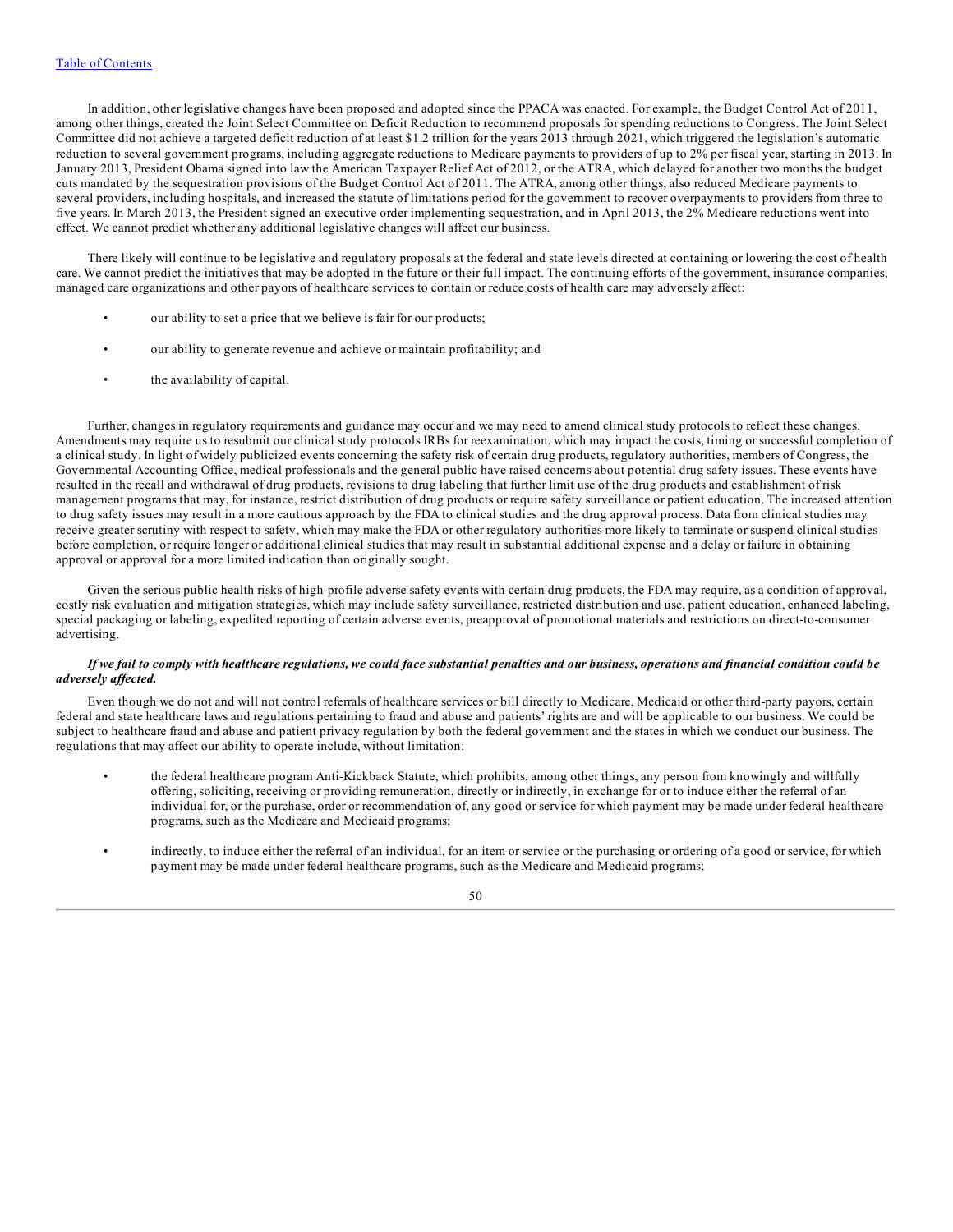- the federal False Claims Act, which prohibits, among other things, individuals or entities from knowingly presenting, or causing to be presented, false claims, or knowingly using false statements, to obtain payment from the federal government, and which may apply to entities like us which provide coding and billing advice to customers;
- federal criminal laws that prohibit executing a scheme to defraud any healthcare benefit program or making false statements relating to healthcare matters;
- the federal transparency requirements under the Health Care Reform Law requires manufacturers of drugs, devices, biologics and medical supplies to report to the Department of Health and Human Services information related to physician payments and other transfers of value and physician ownership and investment interests;
- HIPAA, as amended by the Health Information Technology for Economic and Clinical Health Act, which governs the conduct of certain electronic healthcare transactions and protects the security and privacy of protected health information; and
- state law equivalents of each of the above federal laws, such as anti-kickback and false claims laws which may apply to items or services reimbursed by any third-party payor, including commercial insurers.

The PPACA, among other things, amends the intent requirement of the Federal Anti-Kickback Statute and criminal healthcare fraud statutes. A person or entity no longer needs to have actual knowledge of this statute or specific intent to violate it. In addition, the PPACA provides that the government may assert that a claim including items or services resulting from a violation of the Federal Anti-Kickback Statute constitutes a false or fraudulent claim for purposes of the False Claims Act.

If our operations are found to be in violation of any of the laws described above or any other governmental regulations that apply to us, we may be subject to penalties, including civil and criminal penalties, damages, fines and the curtailment or restructuring of our operations. Any penalties, damages, fines, curtailment or restructuring of our operations could adversely affect our ability to operate our business and our financial results. Any action against us for violation of these laws, even if we successfully defend against it, could cause us to incur significant legal expenses and divert our management's attention from the operation of our business. Moreover, achieving and sustaining compliance with applicable federal and state privacy, security and fraud laws may prove costly.

## **Risks related to ownership of our securities**

### *Our stock price may be volatile, and purchasers of our securities could incur substantial losses.*

Our stock price has been and is likely to continue to be volatile. The stock market in general, and the market for biotechnology and medical device companies in particular, have experienced extreme volatility that has often been unrelated to the operating performance of particular companies. In 2015, the reported high and low prices of our Common Stock ranged from \$9.90 to \$1.02. As a result of this volatility, investors may not be able to sell their Common Stock at or above the purchase price. The market price for our Common Stock may be influenced by many factors, including the following:

- our ability to successfully commercialize, and realize significant revenues from sales of our neonatology products;
- the success of competitive products or technologies;
- results of clinical studies of Serenz or planned products or those of our competitors;
- regulatory or legal developments in the U.S. and other countries, especially changes in laws or regulations applicable to our products;
- introductions and announcements of new products by us, our commercialization partners, or our competitors, and the timing of these introductions or announcements;
- actions taken by regulatory agencies with respect to our products, clinical studies, manufacturing process or sales and marketing terms;

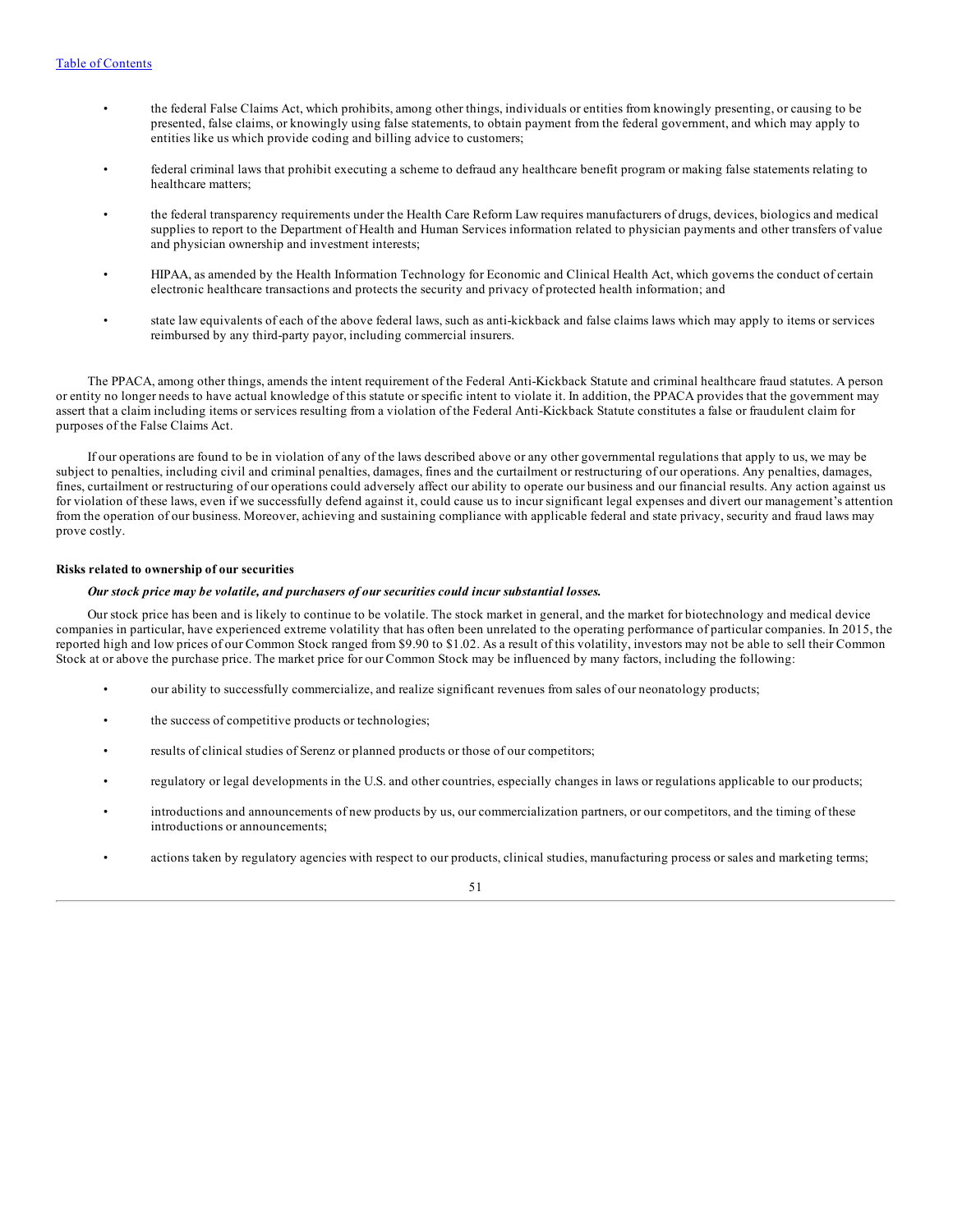- variations in our financial results or those of companies that are perceived to be similar to us;
- the success of our efforts to acquire or in-license additional products or planned products;
- developments concerning our collaborations, including but not limited to those with our sources of manufacturing supply and our commercialization partners;
- developments concerning our ability to bring our manufacturing processes to scale in a cost-effective manner;
- announcements by us or our competitors of significant acquisitions, strategic partnerships, joint ventures or capital commitments;
- developments or disputes concerning patents or other proprietary rights, including patents, litigation matters and our ability to obtain patent protection for our products;
- our ability or inability to raise additional capital and the terms on which we raise it;
- the recruitment or departure of key personnel;
- changes in the structure of healthcare payment systems;
- market conditions in the pharmaceutical and biotechnology sectors;
- actual or anticipated changes in earnings estimates or changes in stock market analyst recommendations regarding our Common Stock, other comparable companies or our industry generally;
- trading volume of our Common Stock;
- sales of our Common Stock by us or our stockholders;
- general economic, industry and market conditions; and
- the other risks described in this "Risk Factors" section.

These broad market and industry factors may seriously harm the market price of our Common Stock, regardless of our operating performance. In the past, following periods of volatility in the market, securities class-action litigation has often been instituted against companies. Such litigation, if instituted against us, could result in substantial costs and diversion of management's attention and resources, which could materially and adversely affect our business, financial condition, results of operations and growth prospects.

## Future sales of our Common Stock, or the perception that future sales may occur, may cause the market price of our Common Stock to decline, even *if our business is doing well.*

Sales of substantial amounts of our Common Stock in the public market, or the perception that these sales may occur, could materially and adversely affect the price of our Common Stock and could impair our ability to raise capital through the sale of additional equity securities. All of our shares of Common Stock are freely tradable, without restriction, in the public market, except for any shares sold to our affiliates.

As of December 31, 2015, approximately 14 million shares of Common Stock may be sold in the public market by existing stockholders, subject to volume and other limitations imposed under the federal securities laws. Sales of substantial amounts of our Common Stock in the public market, or the perception that such sales could occur, could adversely affect the market price of our Common Stock and could materially impair our ability to raise capital through offerings of our Common Stock.

Beginning after April 4, 2016, we will be able to sell additional shares of our Common Stock under the Aspire Purchase Agreement. The number of shares that we may sell to Aspire Capital under the Aspire Purchase Agreement on any given day and during the term of the agreement is limited. Additionally, we and Aspire Capital may not effect any sales of shares of our Common Stock under the Aspire Purchase Agreement during the continuance of an event of default or on any trading day that the closing sale price of our Common Stock is less than \$2.63 per share.

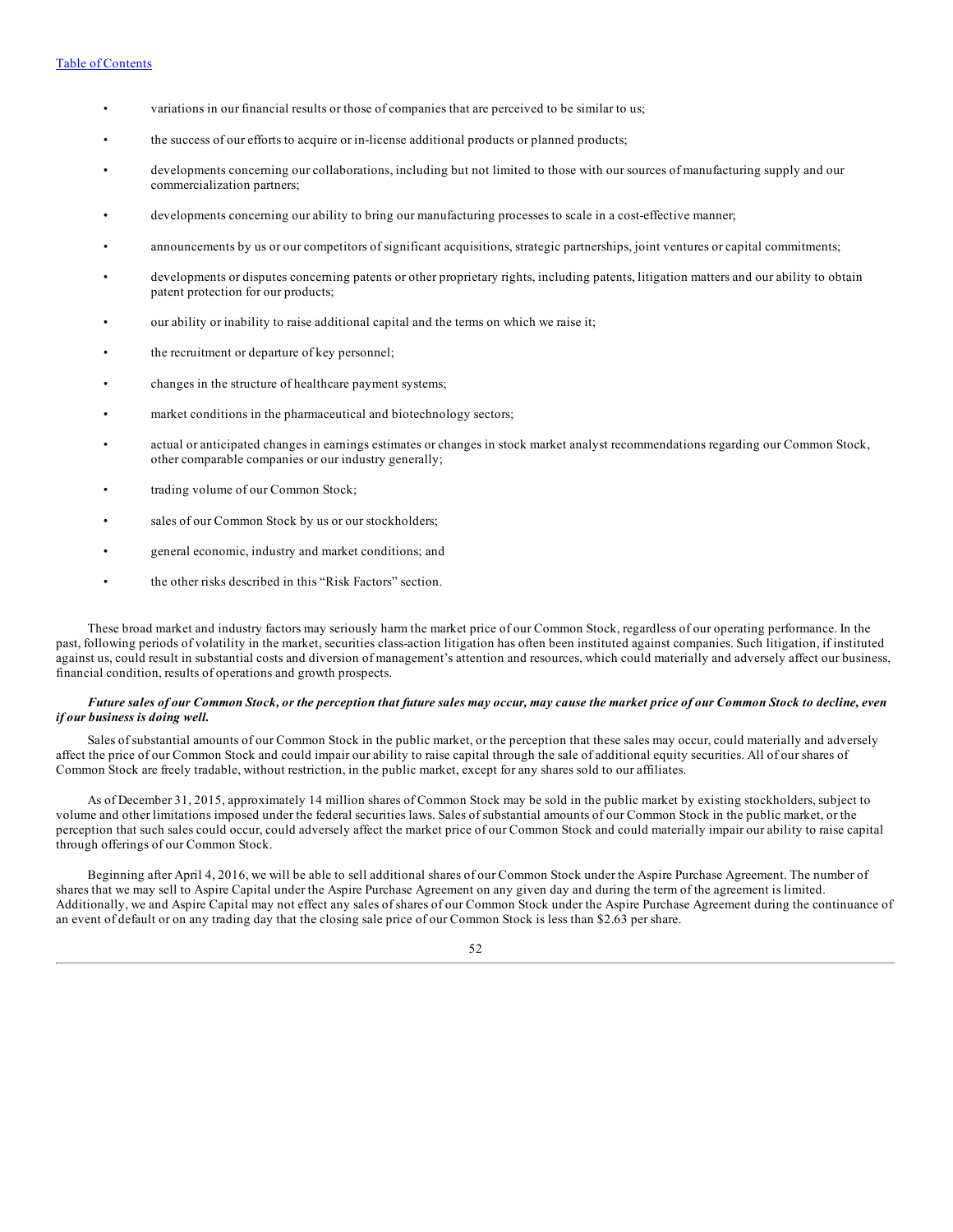## We are an "emerging growth company," and we cannot be certain if the reduced reporting requirements applicable to emerging growth *companies will make our Common Stock less attractive to investors.*

We are an "emerging growth company," as defined in the Jumpstart Our Business Startups Act, or the JOBS Act, which was enacted in April 2012. For as long as we continue to be an emerging growth company, we may take advantage of exemptions from various reporting requirements that are applicable to other public companies that are not emerging growth companies, including not being required to comply with the auditor attestation requirements of Section 404 of the Sarbanes-Oxley Act of 2002, or the Sarbanes-Oxley Act, reduced disclosure obligations regarding executive compensation in our periodic reports and proxy statements and exemptions from the requirements of holding a nonbinding advisory vote on executive compensation and stockholder approval of any golden parachute payments not previously approved. We could be an emerging growth company for up to five years, although circumstances could cause us to lose that status earlier. We will remain an emerging growth company until the earlier of (1) the last day of the fiscal year following the fifth anniversary of the completion of the IPO, (2) the last day of the fiscal year in which we have total annual gross revenue of at least \$1.0 billion, (3) the date on which we are deemed to be a large accelerated filer, which means the market value of our Common Stock that is held by non-affiliates exceeds \$700.0 million as of the prior June 30th, and (4) the date on which we have issued more than \$1.0 billion in non-convertible debt securities during the prior three-year period. We cannot predict if investors will find our Common Stock less attractive because we may rely on these exemptions. If some investors find our Common Stock less attractive as a result, there may be a less active trading market for our Common Stock and our stock price may suffer or be more volatile.

Under the JOBS Act, emerging growth companies can delay adopting new or revised accounting standards issued subsequent to the enactment of the JOBS Act until such time as those standards apply to private companies. We have elected to use the extended transition period for complying with new or revised accounting standards that have different effective dates for public and private companies until the earlier of the date we (i) are no longer an emerging growth company or (ii) affirmatively and irrevocably opt out of the extended transition period under the JOBS Act.

#### Our executive officers, directors and principal stockholders will continue to maintain the ability to control or significantly influence all matters submitted to stockholders for approval and under certain circumstances Vivo Ventures and its affiliates may have control over key decision making.

Our executive officers, directors and stockholders own a majority of our outstanding Common Stock. Entities associated with Vivo Ventures and our Chairman, Ernest Mario, as of December 31, 2015, own approximately 59% of our Common Stock. As a result, the forgoing group of stockholders are able to control all matters submitted to our stockholders for approval, as well as our management and affairs. For example, these stockholders will control the election of directors and the approval of any merger, consolidation or sale of all or substantially all of our assets. This concentration of voting power could delay or prevent an acquisition of our company on terms that other stockholders may desire.

### We have incurred and will continue to incur significant increased costs as a result of operating as a public company, and our management has *devoted and will be required to continue to devote substantial time to new compliance initiatives.*

We have incurred and will continue to incur significant legal, accounting and other expenses as a public company. We are subject to the reporting requirements of the Securities Exchange Act of 1934, as amended, the other rules and regulations of the SEC, and the rules and regulations of The NASDAQ Capital Market, or NASDAQ. The expenses of being a public company are material, and compliance with the various reporting and other requirements applicable to public companies requires considerable time and attention of management. For example, the Sarbanes-Oxley Act and the rules of the SEC and national securities exchanges have imposed various requirements on public companies, including requiring establishment and maintenance of effective disclosure and financial controls. Our management and other personnel need to devote a substantial amount of time to these compliance initiatives. These rules and regulations will continue to increase our legal and financial compliance costs and will make some activities more time-consuming and costly. For example, these rules and regulations may make it difficult and expensive for us to obtain adequate director and officer liability insurance, and we may be required to accept reduced policy limits on coverage or incur substantial costs to maintain the same or similar coverage. The impact of these events could also make it more difficult for us to attract and retain qualified personnel to serve on our board of directors, our board committees, or as executive officers.

The Sarbanes-Oxley Act requires, among other things, that we maintain effective internal control over financial reporting and disclosure controls and procedures. In particular, we must perform system and process evaluation and testing of our internal control over financial reporting to allow management to report on the effectiveness of our internal control over financial reporting, as required by Section 404 of the Sarbanes-Oxley Act, or Section 404, beginning with our Annual Report on Form 10-K for the fiscal year ended December 31, 2014, which was filed March 13, 2015. In addition, we will be required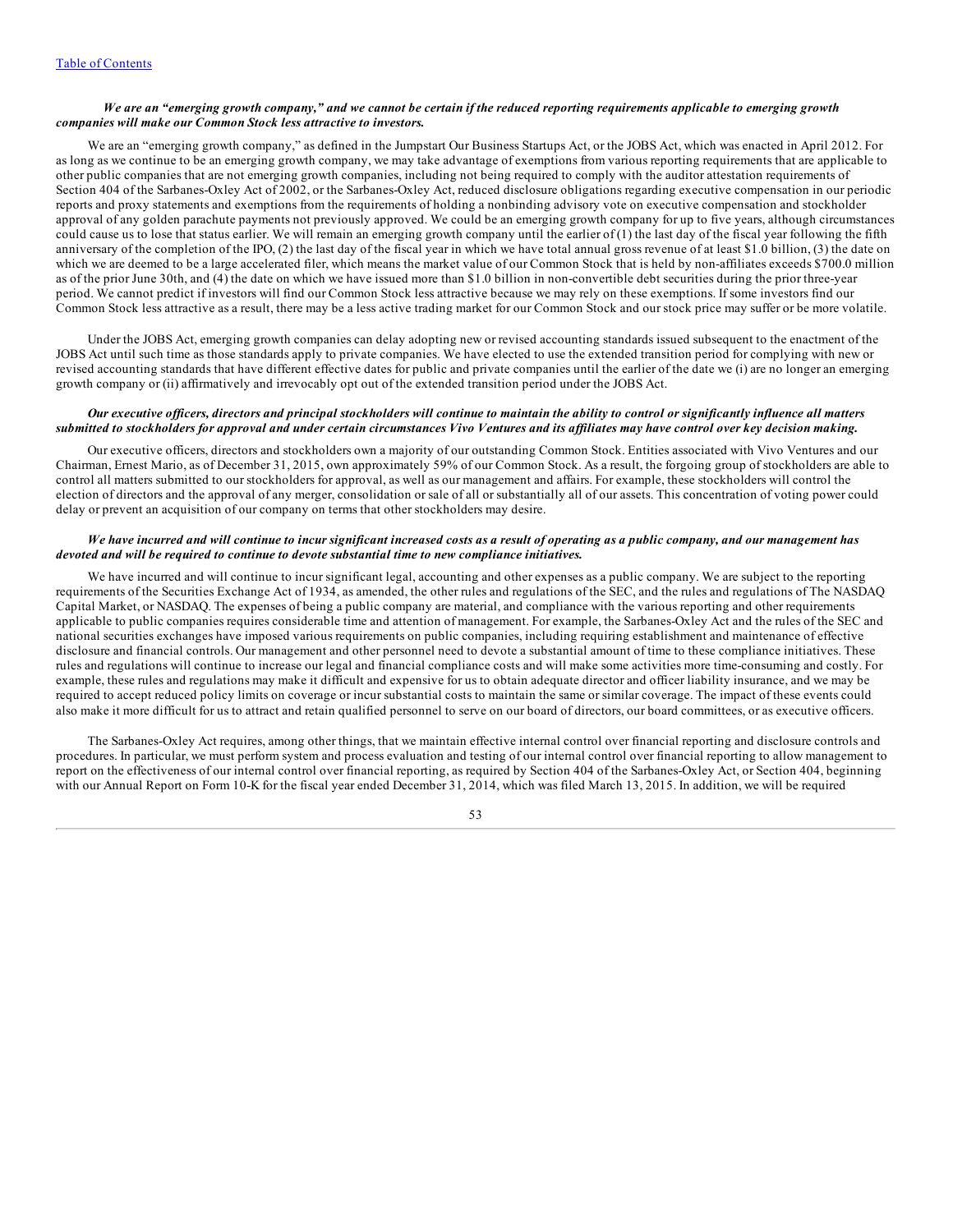to have our independent registered public accounting firm attest to the effectiveness of our internal control over financial reporting beginning with our annual report on Form 10-K following the date on which we are no longer an emerging growth company. Our compliance with Section 404 will require that we incur substantial accounting expense and expend significant management efforts. We currently do not have an internal audit group, and we will need to hire additional accounting and financial staff with appropriate public company experience and technical accounting knowledge. If we are not able to comply with the requirements of Section 404 in a timely manner, or if we or our independent registered public accounting firm identify deficiencies in our internal control over financial reporting that are deemed to be material weaknesses, the market price of our stock could decline and we could be subject to sanctions or investigations by NASDAQ, the SEC or other regulatory authorities, which would require additional financial and management resources.

Our ability to successfully implement our business plan and comply with Section 404 requires us to be able to prepare timely and accurate financial statements. We expect that we will need to continue to improve existing, and implement new operational and financial systems, procedures and controls to manage our business effectively. Any delay in the implementation of, or disruption in the transition to, new or enhanced systems, procedures or controls, may cause our operations to suffer and we may be unable to conclude that our internal control over financial reporting is effective and to obtain an unqualified report on internal controls from our auditors as required under Section 404. This, in turn, could have an adverse impact on trading prices for our Common Stock, and could adversely affect our ability to access the capital markets.

## We identified a material weakness in our internal control over financial reporting as of December 31, 2014 and in the year ended December 31, 2015, and may identify additional material weaknesses in the future that may cause us to fail to meet our reporting obligations or result in material misstatements of our financial statements. If we fail to establish and maintain effective control over financial reporting, our ability to accurately and *timely report our financial results could be adversely af ected.*

Our management is responsible for establishing and maintaining adequate internal control over financial reporting. Internal control over financial reporting is a process designed to provide reasonable assurance regarding the reliability of financial reporting and the preparation of financial statements in accordance with U.S. generally accepted accounting principles. A material weakness is a deficiency, or a combination of deficiencies, in internal control over financial reporting such that there is a reasonable possibility that a material misstatement of annual or interim financial statements will not be prevented or detected on a timely basis. Prior to the completion of our IPO, we were a private company with limited accounting personnel and other resources to address our internal control over financial reporting. During the course of preparing for our IPO, we determined that material adjustments to various accounts were necessary, which required us to restate the financial statements for the year ended December 31, 2012, which had been previously audited by another independent audit firm. These adjustments leading to a restatement of those financial statements led us to conclude that we had a material weakness in internal control over financial reporting as of December 31, 2012. The material weakness that we identified was that we did not maintain a sufficient complement of resources with an appropriate level of accounting knowledge, experience and training commensurate with our structure and financial reporting requirements. We also found that the weakness persisted through the year ended December 31, 2014 and the quarter ended September 30, 2015.

This material weakness contributed to adjustments to previously issued financial statements in principally, but not limited to, the following areas: equity accounting in connection with our issuance of Series A, B, and C convertible preferred stock and related warrants, and period-end cutoff for development-related expenses, and equity and liability accounting for the Series A Warrants, Series B Warrants and Series C Warrants.

For a discussion of our remediation plan and the actions that we have executed during 2014 and continued in 2015, see Item 9a of our Annual Report on Form 10-K. Projections of any evaluation of effectiveness to future periods are subject to the risk that controls may become inadequate because of changes in conditions, or that the degree of compliance with the policies or procedures may deteriorate.

#### Our ability to use our net operating loss carry forwards and certain other tax attributes may be limited.

Our ability to utilize our federal net operating loss, carryforwards and federal tax credit may be limited under Sections 382 and 383 of the Internal Revenue Code of 1986, as amended, or the Code. The limitations apply if an "ownership change," as defined by Section 382, occurs. Generally, an ownership change occurs if the percentage of the value of the stock that is owned by one or more direct or indirect "five percent shareholders" increases by more than 50% over their lowest ownership percentage at any time during the applicable testing period (typically three years). If we have experienced an "ownership change" at any time since our formation, we may already be subject to limitations on our ability to utilize our existing net operating losses and other tax attributes to offset taxable income. In addition, future changes in our stock ownership, which may be outside of our control, may trigger an "ownership change" and, consequently, Section 382 and 383 limitations. As a result, if we earn net taxable income, our ability to use our pre-change net operating loss carryforwards and other tax attributes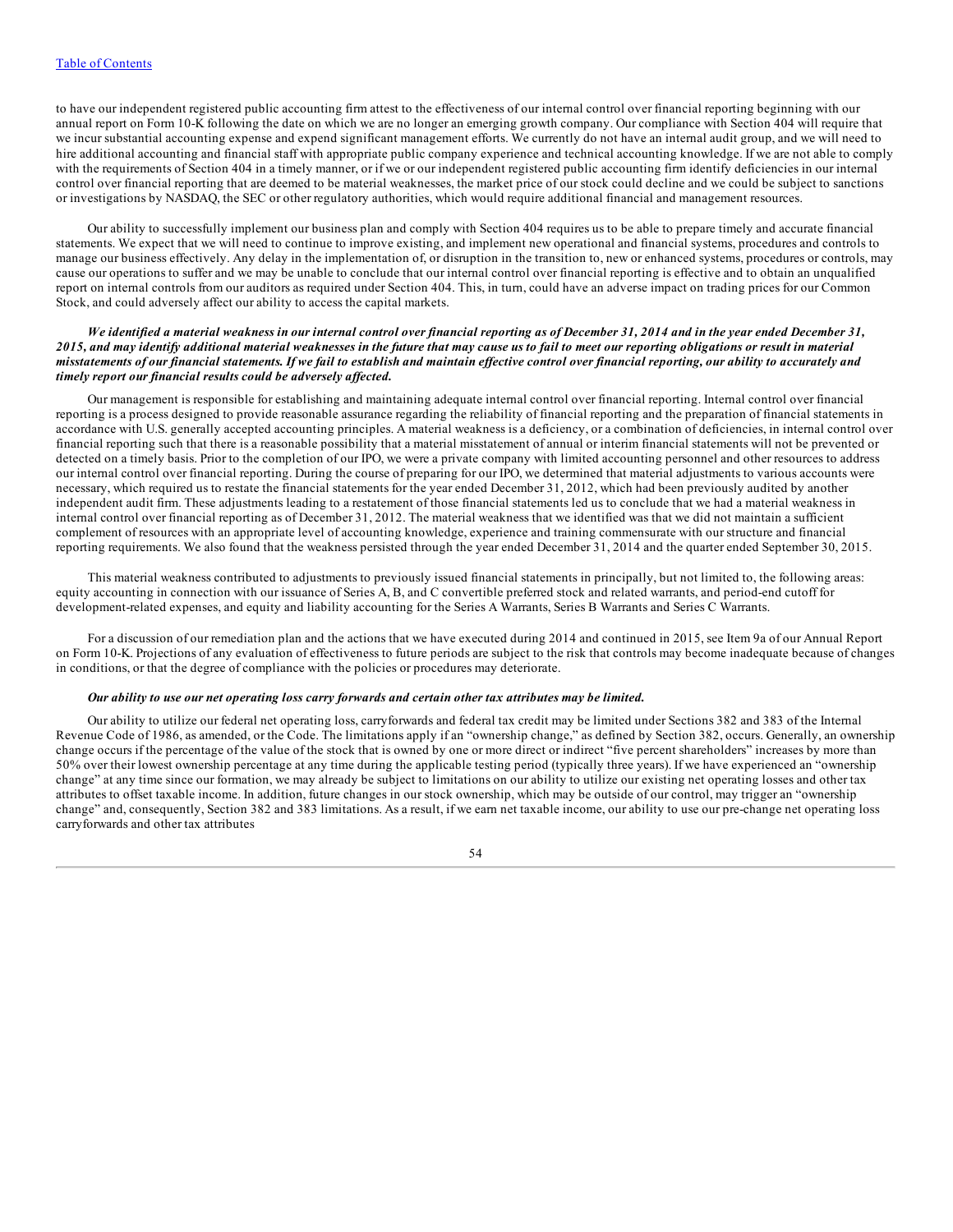to offset U.S. federal taxable income may be subject to limitations, which could potentially result in increased future tax liability to us.

#### All of our Common Stock is eligible for sale and as a result, any such sales could depress the market price of our Common Stock.

As of December 31, 2015, we had Series A Warrants outstanding exercisable for an aggregate of 2,425,605 shares of Common Stock, Series B Warrants outstanding exercisable for an aggregate of 116,580 shares of Common Stock, Series C Warrants outstanding exercisable for an aggregate of 590,415 shares of Common Stock and Series D Warrants outstanding exercisable for an aggregate of 1,280,324 shares of Common Stock. As of December 31, 2015, we had 4,555 of Series A Convertible Preferred Stock outstanding exercisable for an aggregate of 2,462,162 shares of Common Stock. As of December 31, 2015, options to purchase 1,858,839 shares of our Common Stock were issued and outstanding with a weighted average exercise price of \$4.82 per share. The sale or even the possibility of sale of the shares of Common Stock, or the exercise of options or warrants to purchase shares of our Common Stock and subsequent sale thereof could substantially reduce the market price for our Common Stock or our ability to obtain future financing.

#### As our warrant holders exercise their warrants into shares of our Common Stock, our stockholders will be diluted.

The exercise of some or all of our warrants results in issuance of common shares that dilute the ownership interests of existing stockholders. Any sales of the Common Stock issuable upon exercise of the warrants could adversely affect prevailing market prices of our Common Stock.

If holders of our warrants elect to exercise their warrants and sell material amounts of our Common Stock in the market, such sales could cause the price of our Common Stock to decline, and the potential for such downward pressure on the price of our Common Stock may encourage short selling of our Common Stock by holders of our warrants or other parties.

If there is significant downward pressure on the price of our Common Stock, it may encourage holders of our warrants, or other parties, to sell shares by means of short sales or otherwise. Short sales involve the sale, usually with a future delivery date, of Common Stock the seller does not own. Covered short sales are sales made in an amount not greater than the number of shares subject to the short seller's right to acquire Common Stock, such as upon exercise of warrants. A holder of warrants may close out any covered short position by exercising all, or a portion, of its warrants, or by purchasing shares in the open market. In determining the source of shares to close out the covered short position, a holder of warrants will likely consider, among other things, the price of Common Stock available for purchase in the open market as compared to the exercise price of the warrants. The existence of a significant number of short sales generally causes the price of Common Stock to decline, in part because it indicates that a number of market participants are taking a position that will be profitable only if the price of the Common Stock declines.

#### Under certain circumstances we may be required to settle the value of the Series A Warrants and Series C Warrants in cash.

If, at any time while the Series A Warrants and Series C Warrants are outstanding, we enter into a "Fundamental Transaction" (as defined in the Series A Warrant and Series C Warrant Agreements), which includes, but is not limited to, a purchase offer, tender offer or exchange offer, a stock or share purchase agreement or other business combination (including, without limitation, a reorganization, recapitalization, spin-off or other scheme of arrangement), then each registered holder of outstanding Series A Warrants and Series C Warrants as at any time prior to the consummation of the Fundamental Transaction, may elect and require us to purchase the Series A and Series C Warrants held by such person immediately prior to the consummation of such Fundamental Transaction by making a cash payment in an amount equal to the Black Scholes Value of the remaining unexercised portion of such registered holder's Series A Warrants and Series C Warrants.

#### *We might not be able to maintain the listing of our securities on The NASDAQ Capital Market.*

We have listed our Common Stock and Series A Warrants on the NASDAQ Capital Market. We might not be able to maintain the listing standards of that exchange, which includes requirements that we maintain our shareholders' equity, total value of shares held by unaffiliated shareholders, and market capitalization above certain specified levels. On July 17, 2015, we received a notice from the NASDAQ informing us that the NASDAQ Listing Rules, or the Rules, require listed securities to maintain a minimum Market Value of Listed Securities, or MVLS, of \$35 million. Our MVLS for the 30 consecutive business days preceding July 17, 2015 no longer met this requirement and consequently, a deficiency occurred with respect to the Rules. The Rules also provided us with a compliance period of 180 calendar days, which ended on January 13, 2016, in which to regain compliance. On January 12, 2016, we received a letter from NASDAQ indicating that we had regained compliance: however, since we do not expect to become profitable for some time after the filing of this prospectus, there is a risk that our shareholders' equity could fall below the \$2.5 million level required by the NASDAQ Capital Market, which will cause us to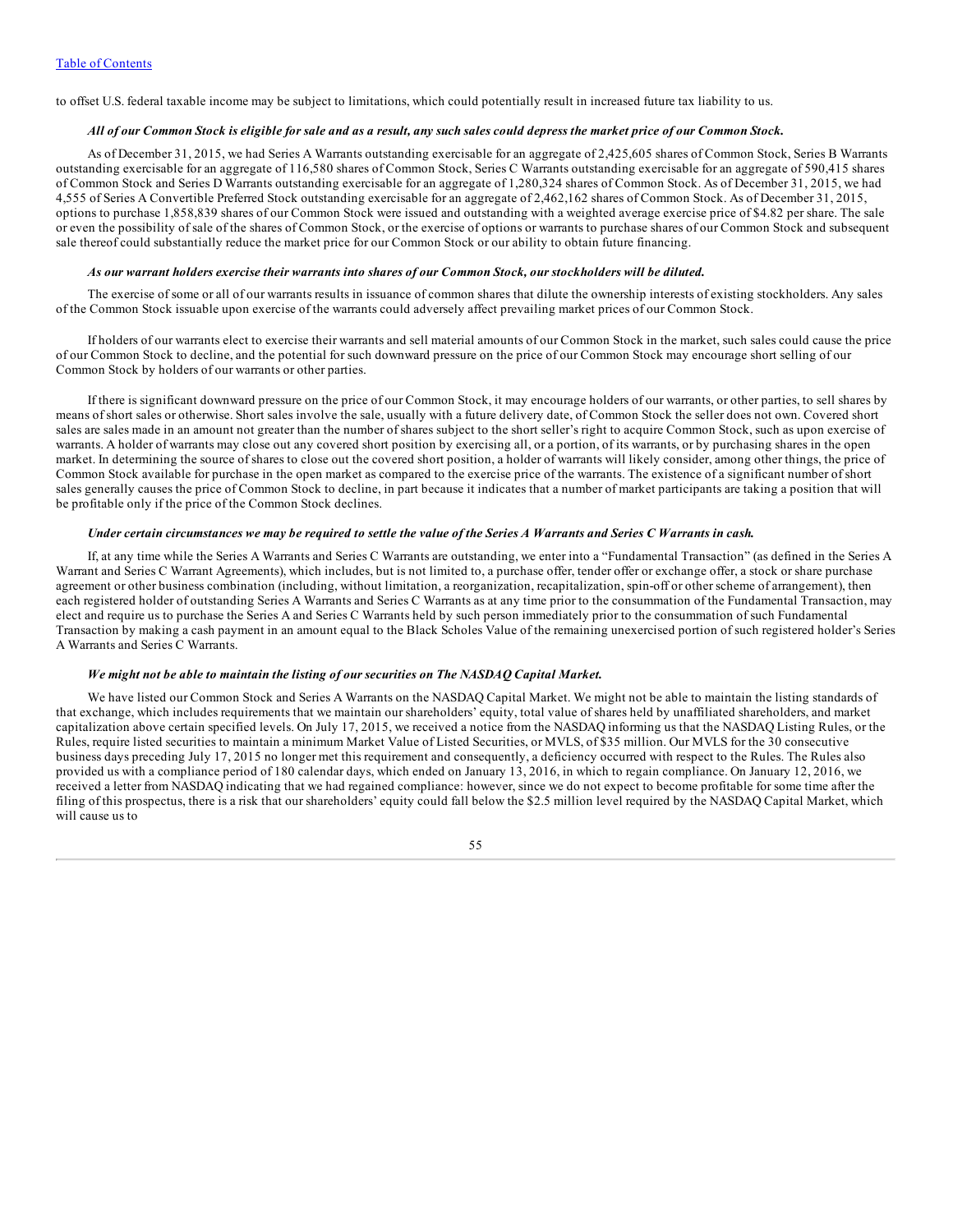fail to conform to the NASDAQ listing requirements on an ongoing basis, which in turn could cause our Common Stock to cease to trade on the NASDAQ Capital Market exchange, and may move to the Over the Counter Bulletin Board or the "pink sheets" exchange maintained by Pink OTC Markets, Inc. The OTC Bulletin Board and the "pink sheets" are generally considered to be markets that are less efficient, and to provide less liquidity in the shares, than the NASDAQ Capital Market.

#### Due to the speculative nature of warrants, there is no guarantee that it will ever be profitable for holders of the warrants to exercise the warrants.

The warrants we have issued and outstanding do not confer any rights of Common Stock ownership on their holders, such as voting rights or the right to receive dividends, but rather merely represent the right to acquire shares of Common Stock at a fixed price for a limited period of time. Specifically, holders of Series A Warrants may exercise their right to acquire the Common Stock and pay an exercise price of \$6.50 per share prior to the expiration of the five-year term on November 12, 2019, after which date any unexercised Series A Warrants will expire and have no further value. Holders of Series C Warrants may exercise their right to acquire Common Stock and pay an exercise price of \$6.25 per share prior to the expiration of the five-year term on March 4, 2020. Holders of Series D Warrants may exercise their right to acquire Common Stock and pay an exercise price of \$2.46 per share prior to the expiration of the fiveyear term on October 15, 2020. In certain circumstances, the Series A, Series C Warrants, and Series D Warrants may be exercisable on a cashless basis. There can be no assurance that the market price of the Common Stock will ever equal or exceed the exercise price of the warrants, and, consequently, whether it will ever be profitable for holders of the warrants to exercise the warrants.

## If securities or industry analysts do not publish research, or publish inaccurate or unfavorable research, about our business, our stock price and *trading volume could decline.*

The trading market for our Common Stock will depend, in part, on the research and reports that securities or industry analysts publish about us or our business. If one or more of the analysts who cover us downgrade our stock or publish inaccurate or unfavorable research about our business, our stock price would likely decline. In addition, if our operating results fail to meet the forecast of analysts, our stock price would likely decline. If one or more of these analysts cease coverage of our company or fail to publish reports on us regularly, demand for our Common Stock could decrease, which might cause our stock price and trading volume to decline.

### Provisions in our corporate charter documents and under Delaware law could make an acquisition of us more difficult and may prevent attempts by *our stockholders to replace or remove our current management.*

Provisions in our corporate charter and our bylaws may discourage, delay or prevent a merger, acquisition or other change in control of us that stockholders may consider favorable, including transactions in which stockholders might otherwise receive a premium for their shares. These provisions could also limit the price that investors might be willing to pay in the future for shares of our Common Stock, thereby depressing the market price of our Common Stock. In addition, these provisions may frustrate or prevent any attempts by our stockholders to replace or remove our current management by making it more difficult for stockholders to replace members of our board of directors. Because our board of directors is responsible for appointing the members of our management team, these provisions could in turn affect any attempt by our stockholders to replace current members of our management team. Among others, these provisions include the following:

- our board of directors is divided into three classes with staggered three-year terms which may delay or prevent a change of our management or a change in control;
- our board of directors has the right to elect directors to fill a vacancy created by the expansion of our board of directors or the resignation, death or removal of a director, which will prevent stockholders from being able to fill vacancies on our board of directors;
- our stockholders are not able to act by written consent or call special stockholders' meetings; as a result, a holder, or holders, controlling a majority of our capital stock cannot take certain actions other than at annual stockholders' meetings or special stockholders' meetings called by our board of directors, the chairman of our board, the chief executive officer or the president;
- our certificate of incorporation prohibits cumulative voting in the election of directors, which limits the ability of minority stockholders to elect director candidates;
- amendments of our certificate of incorporation and bylaws require the approval of 662/3% of our outstanding voting securities;

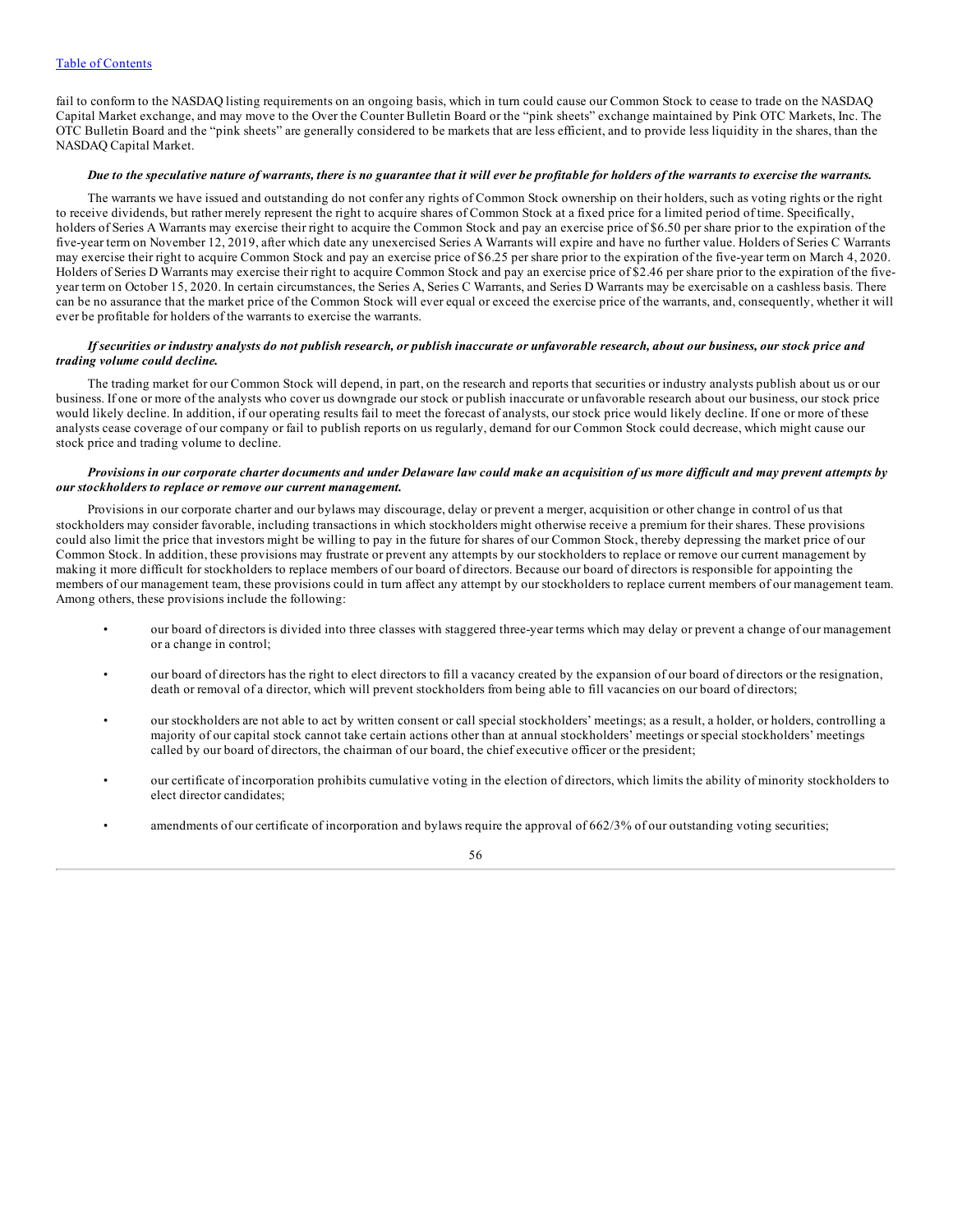- our stockholders are required to provide advance notice and additional disclosures in order to nominate individuals for election to our board of directors or to propose matters that can be acted upon at a stockholders' meeting, which may discourage or deter a potential acquiror from conducting a solicitation of proxies to elect the acquiror's own slate of directors or otherwise attempting to obtain control of our company; and
- our board of directors are able to issue, without stockholder approval, shares of undesignated preferred stock, which makes it possible for our board of directors to issue preferred stock with voting or other rights or preferences that could impede the success of any attempt to acquire us.

Moreover, because we are incorporated in Delaware, we are governed by the provisions of Section 203 of the Delaware General Corporation Law, which prohibits a person who owns in excess of 15% of our outstanding voting stock from merging or combining with us for a period of three years after the date of the transaction in which the person acquired in excess of 15% of our outstanding voting stock, unless the merger or combination is approved in a prescribed manner.

## Our employment agreements with our executive officers may require us to pay severance benefits to any of those persons who are terminated in *connection with a change in control of us, which could harm our financial condition or results.*

Certain of our executive officers are parties to employment agreements that contain change in control and severance provisions providing for aggregate cash payments of up to approximately \$2.3 million for severance and other benefits and acceleration of vesting of stock options with a value of approximately \$1.1 million, in the event of a termination of employment in connection with a change in control of us. The accelerated vesting of options could result in dilution to our existing stockholders and harm the market price of our Common Stock. The payment of these severance benefits could harm our financial condition and results. In addition, these potential severance payments may discourage or prevent third parties from seeking a business combination with us.

### Because we do not anticipate paying any cash dividends on our Common Stock in the foreseeable future, capital appreciation, if any, will be our *stockholders' sole source of gain.*

We have never declared or paid cash dividends on our Common Stock. We currently intend to retain all of our future earnings, if any, to finance the growth and development of our business. In addition, the terms of existing or any future debt agreements may preclude us from paying dividends. As a result, capital appreciation, if any, of our Common Stock will be our stockholders' sole source of gain for the foreseeable future.

## The sale of our Common Stock to Aspire Capital may cause substantial dilution to our existing stockholders and the sale of Common Stock by *Aspire Capital could cause the price of our Common Stock to decline.*

We have registered for sale 2,428,109 shares of Common Stock that we have or may sell to Aspire Capital under the Aspire Purchase Agreement plus 71,891 shares of Common Stock that were commitment shares that we issued to Aspire Capital. As of December 31, 2015, we have sold 505,585 shares of our Common Stock to Aspire Capital. The shares that were issued or may be issued to Aspire Capital pursuant to the Aspire Purchase Agreement were registered and may be sold immediately after purchase by Aspire. The number of shares ultimately offered for sale by Aspire Capital is dependent upon the number of shares we elect to sell to Aspire Capital under the Aspire Purchase Agreement. Depending upon market liquidity at the time, sales of shares of our Common Stock under the Aspire Purchase Agreement may cause the trading price of our Common Stock to decline. Aspire Capital may sell all, some or none of our shares that it holds or comes to hold under the Aspire Purchase Agreement. The sale of a substantial number of shares of our Common Stock by Aspire Capital, or anticipation of such sales, could make it more difficult for us to sell equity or equity-related securities in the future at a time and at a price that we might otherwise wish to effect sales. However, except as limited by the Sabby Purchase Agreement, we have the right to control the timing and amount of sales of our shares to Aspire Capital, and the Aspire Purchase Agreement may be terminated by us at any time at our discretion without any penalty or cost to us.

#### The issuance of Series A Convertible Preferred Stock and Series D Common Stock Purchase Warrants, and the issuance of the underlying shares of Common Stock, to Sabby may cause substantial dilution to our existing stockholders, and the sale of the underlying shares of Common Stock by Sabby *could cause the price of our Common Stock to decline.*

We have registered for sale 5,405,405 and 2,811,811 shares of Common Stock, respectively, underlying the Preferred Stock and Series D Common Stock Purchase Warrants sold and issued, or available for sale and issuance, to Sabby pursuant to the Sabby Purchase Agreement. The registration statement for the resale of the Common Stock was declared effective on January 4, 2016. Sabby may sell all, some or none of our shares that it holds or comes to hold under the Sabby Purchase Agreement. The sale of a substantial number of shares of our Common Stock by Sabby, or anticipation of such sales, could

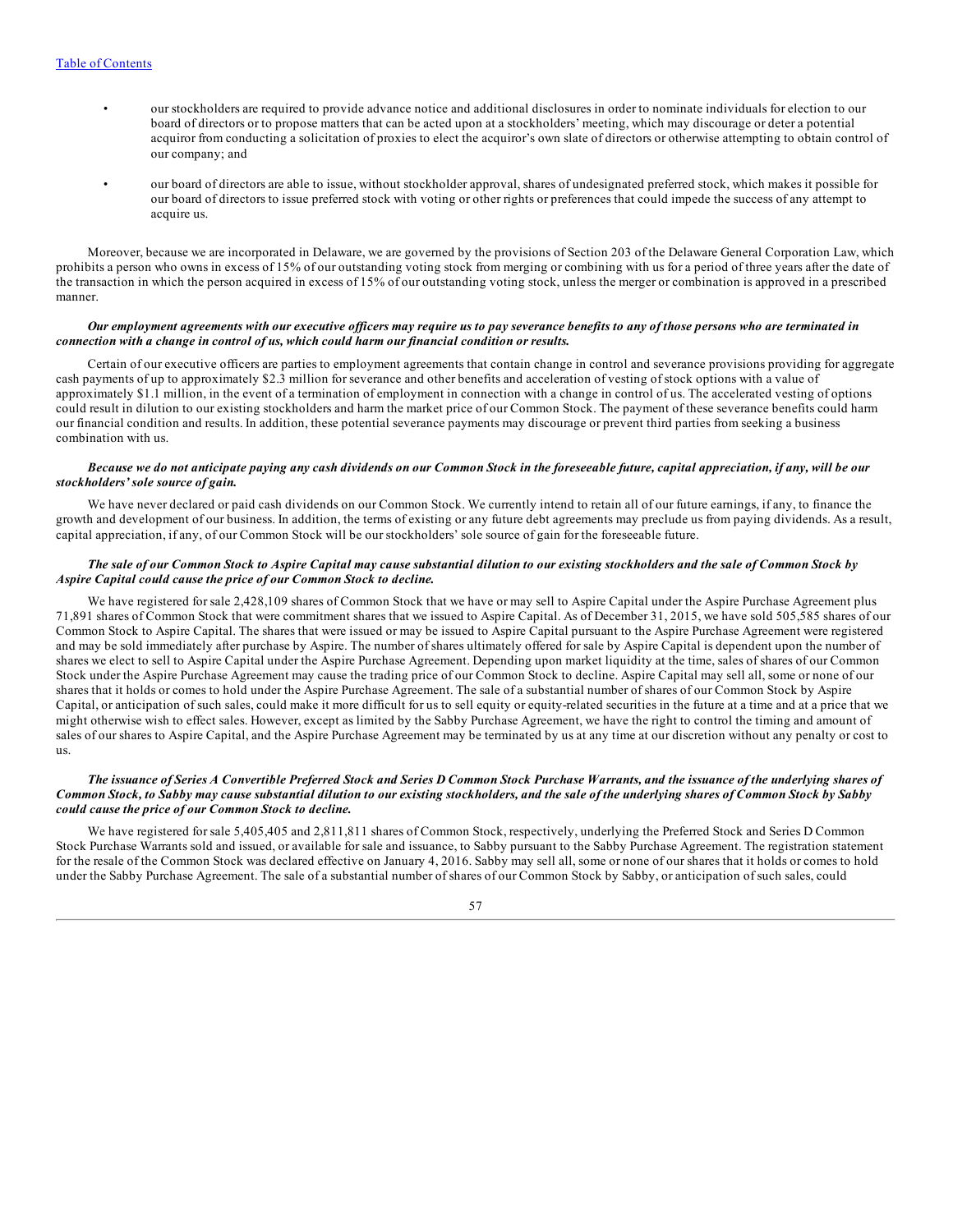make it more difficult for us to sell equity or equity-related securities in the future at a time and at a price that we might otherwise wish to effect sales. The Sabby Purchase Agreement also contains certain covenants restricting our ability to issue equity securities (subject to certain carveouts), and provides Sabby a right to participate in any future sale of our equity securities.

#### **ITEM 1B. UNRESOLVED STAFF COMMENTS**

Not applicable.

# **ITEM 2. PROPERTIES**

## **Facilities**

Our headquarters are located at 1235 Radio Road, Suite 110, Redwood City, California 94065, where we lease approximately 8,171 square feet of office space, under a lease that expires in in July 2019. An additional 5,265 square feet of office space became part of the lease agreement on March 1, 2016.

We had previously leased 6,033 square feet at 3 Twin Dolphin, Suite 160, Redwood, California 94065 for our corporate headquarters. On January 13, 2016, we entered into an agreement to sublease this space through June 2018, the expiration of our original lease.

We also have operations at 34 and 35 Commerce Drive in Ivyland, Pennsylvania, where we lease approximately 4,800 square feet of office space, under a lease that expires in March 2017.

We believe that the facilities that we currently lease are adequate for our needs for the immediate future and that, should it be needed, additional space can be leased on commercially reasonable terms to accommodate any future growth.

## **ITEM 3. LEGAL PROCEEDINGS**

We are not currently a party to any material litigation or other material legal proceedings.

## **ITEM 4. MINE SAFETY DISCLOSURES**

Not applicable.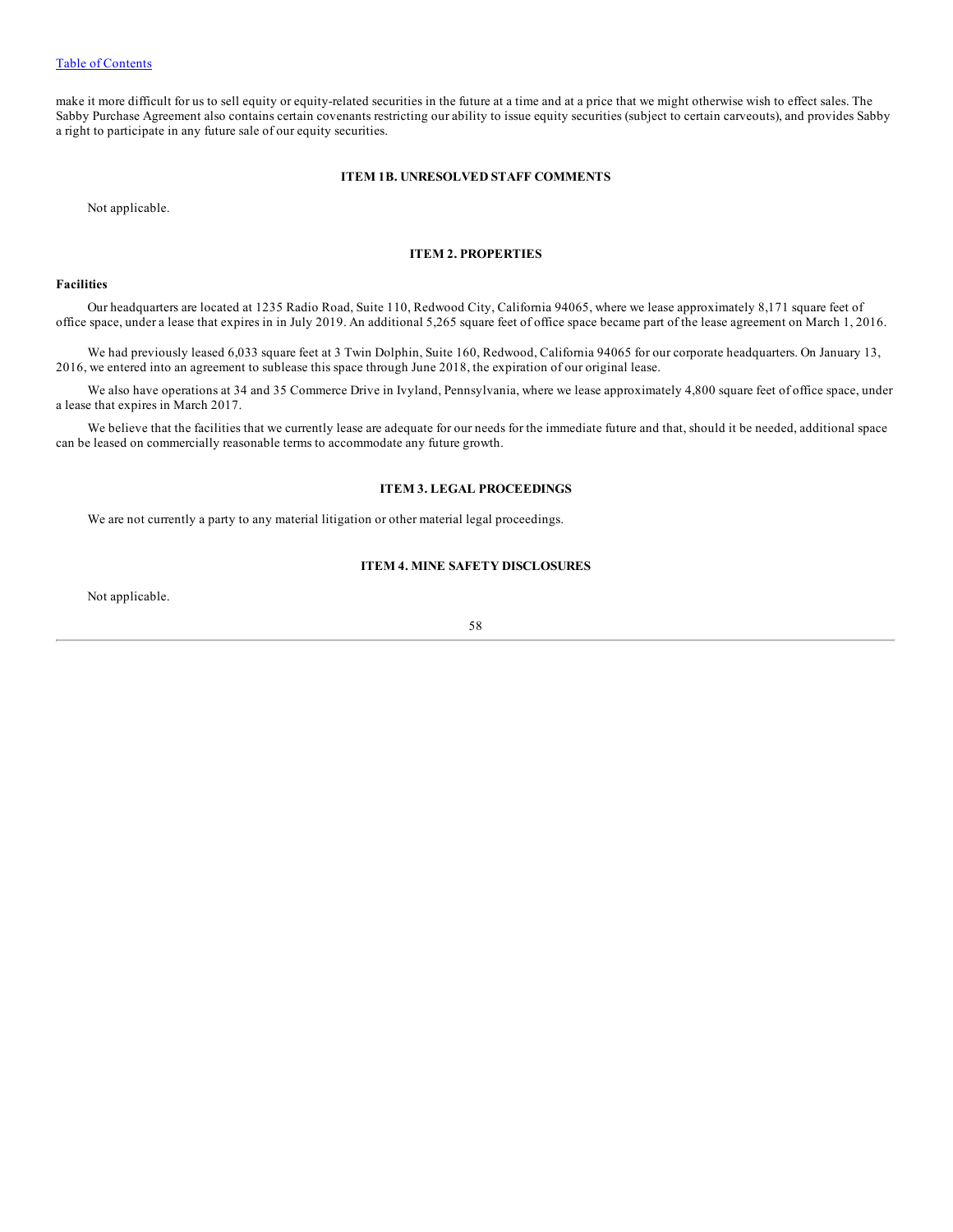### **PART II**

## **ITEM 5. MARKET FOR REGISTRANT'S COMMON EQUITY, RELATED STOCKHOLDER MATTERS AND ISSUER PURCHASES OF EQUITY SECURITIES**

## **Market Information**

Our common stock is quoted on NASDAQ under the symbol "CAPN", and our Series A warrants are quoted on NSADAQ under the symbol "CAPNW." Our Series B warrants were not, and our Series C Warrants and Series D Warrants are not traded on a national securities exchange.

The following table sets forth the high and low sales prices per share of the common stock as reported on NASDAQ. Such quotations represent inter dealer prices without retail markup, markdown or commission and may not necessarily represent actual transactions. Prior to the date of our IPO, there was no public market for our common stock. As a result, we have not set fourth quarterly information with respect to the high and low prices for our common stock for all of the two most recent fiscal years.

| Fiscal 2014                              | High | Low   |
|------------------------------------------|------|-------|
| Fourth Quarter (since November 18, 2014) | 4.04 | 1.49  |
| <b>Fiscal 2015</b>                       |      |       |
| First Quarter 2015                       | 8.75 | 1.18  |
| Second Quarter 2015                      | 7.45 | 2.81  |
| Third Quarter 2015                       | 3.15 | 1.15  |
| Fourth Quarter 2015                      | 2.46 | l .51 |

As of March 1, 2016, there were approximately 90 shareholders of record for our common stock. A substantially greater number of stockholders may be "street name" or beneficial holders, whose shares are held of record by banks, brokers and other financial institutions.

#### **Dividend Policy**

We have never declared or paid cash dividends on our common stock, and currently do not plan to declare dividends on shares of our common stock in the foreseeable future. We expect to retain our future earnings, if any, for use in the operation and expansion of our business. The payment of cash dividends in the future, if any, will be at the discretion of our board of directors and will depend upon such factors as earnings levels, capital requirements, our overall financial condition and any other factors deemed relevant by our board of directors.

#### **Unregistered Sales of Equity Securities and Use of Proceeds**

*(a) Recent Sales of Unregistered Equity Securities*

During the year ended December 31, 2015, we issued the following unregistered securities:

- On July 24, 2015, we entered into the Aspire Purchase Agreement with Aspire Capital Fund, LLC, which provides that, upon the terms and subject to the conditions and limitations set forth therein, Aspire Capital is committed to purchase up to an aggregate of \$10.0 million in value of shares of our Common Stock over the 24-month term of the purchase agreement. During the quarter ended September 30, 2015, we issued an aggregate of 506,585 shares of Common Stock to Aspire Capital in exchange for approximately \$1.4 million
- On October 12, 2015, we entered into the Sabby Purchase Agreement with funds managed by Sabby to purchase up to \$10 million of Series A Convertible Preferred Stock, or Preferred Stock, together with related Series D Warrants to purchase shares of our Common Stock. The sale of the Preferred Stock took place in two separate closings. On October 15, 2015, the date of the first closing, we received proceeds of approximately \$4.1 million, net of \$0.4 million in expenses. On January 8, 2016, the date of the second closing, we received proceeds of approximately \$5 million, net of \$0.5 million in expenses. The expenses related to both closings of the transaction include a fee to the agent in the transaction, Maxim Group, LLC, in the amount of \$0.7 million. In addition, we issued to Maxim Group Series D Warrants to purchase 2,702,704 shares of our Common Stock.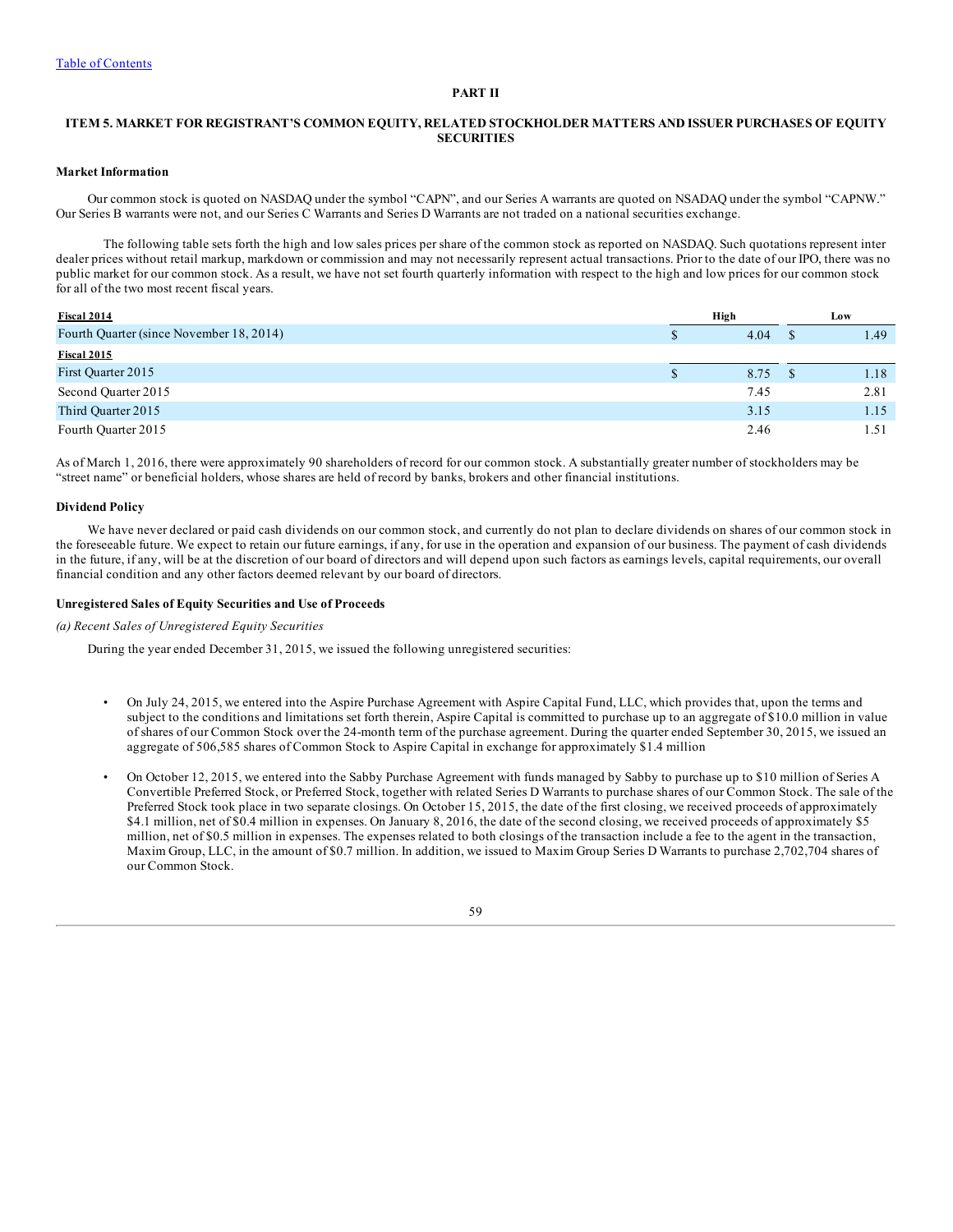Except as outlined above, none of the foregoing transactions involved any underwriters, underwriting discounts or commissions or any public offering. The Registrant believes that these transactions were exempt from the registration requirements of the Securities Act under Section 4(2) of the Securities Act as transactions by an issuer not involving any public offering. The recipients of securities in each of these transactions represented their intention to acquire the securities for investment only and not with a view to or for sale in connection with any distribution thereof and appropriate legends were affixed to the stock certificates and instruments issued in such transactions. All recipients had adequate access, through their relationships with us, to information about us.

• For the year ended December 31, 2015, we granted to officers, directors, employees, consultants and other service providers options to purchase an aggregate of 955,713 shares of common stock under our 2014 Equity Incentive Plan.

None of the foregoing transactions involved any underwriters, underwriting discounts or commissions or any public offering. The Registrant believes that these transactions were exempt from the registration requirements of the Securities Act under Rule 701 promulgated under the Securities Act as offers and sales of securities pursuant to certain compensatory benefit plans and contracts relating to compensation in compliance with Rule 701. The recipients of securities in these transactions represented their intention to acquire the securities for investment only and not with a view to or for sale in connection with any distribution thereof and appropriate legends were affixed to the stock certificates and instruments issued in such transactions. All recipients had adequate access, through their relationships with us, to information about us.

#### *(b) Use of Proceeds*

There has been no material change in the planned use of proceeds from the transactions with Aspire and Sabby as described in our final prospectuses filed with the SEC pursuant to Rule 424(b) for each such transaction.

#### **ITEM 6. SELECTED FINANCIAL DATA**

The following selected consolidated financial data should be read together with our consolidated financial statements and accompanying notes and "Management's Discussion and Analysis of Financial Condition and Results of Operations" appearing elsewhere in this Annual Report on Form 10-K. The selected consolidated financial data in this section is not intended to replace our consolidated financial statements and the accompanying notes. Our historical results are not necessarily indicative of our future results.

We derived the statements of operations data for the fiscal years ended December 31, 2015 and 2014 and the balance sheets data as of December 31, 2015 and 2014 from our audited financial statements appearing elsewhere in this filing. The data should be read in conjunction with the financial statements, related notes, and other financial information included herein.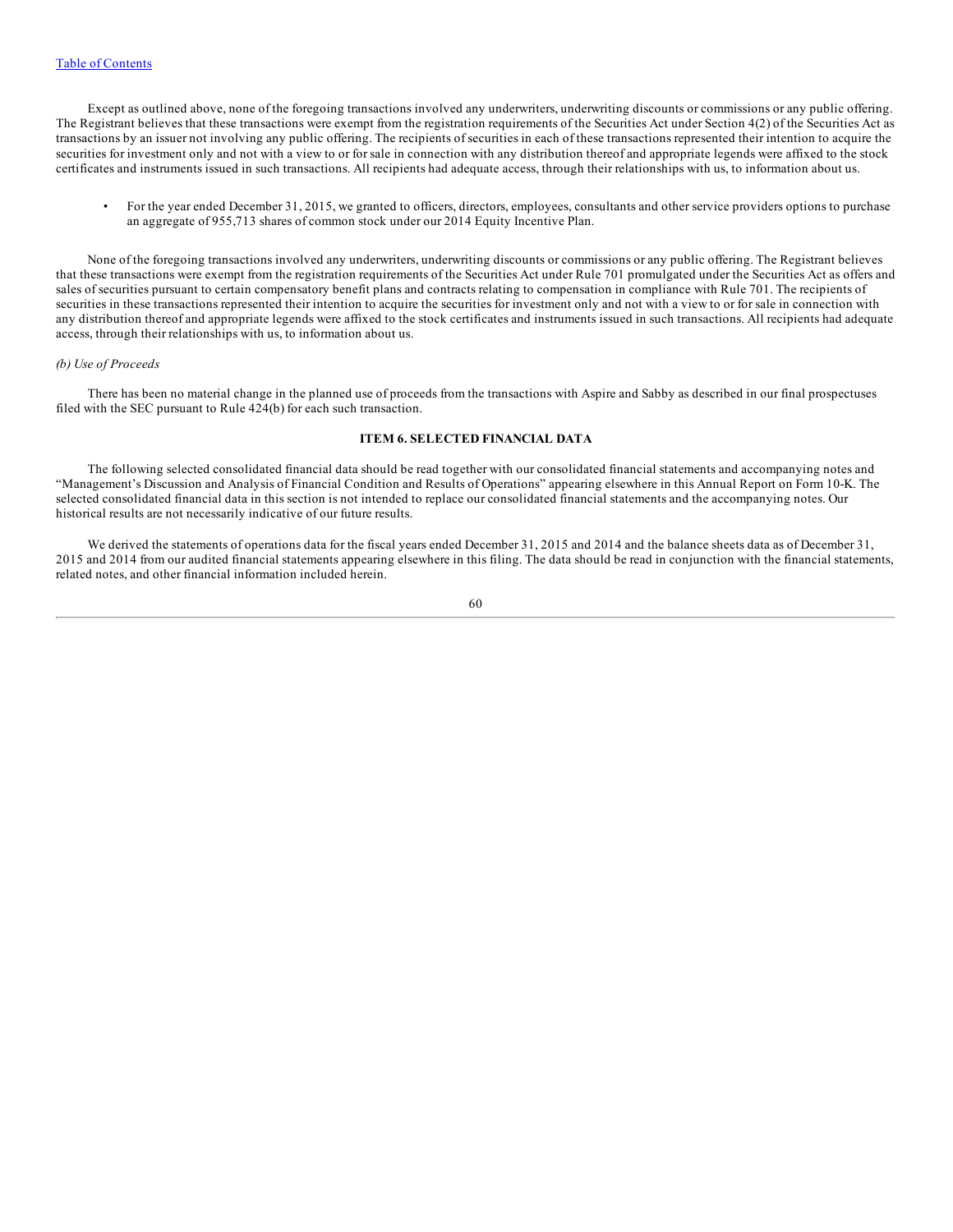# Table of [Contents](#page-0-0)

|                                            |              | Year Ended December 31, |               |                |  |  |
|--------------------------------------------|--------------|-------------------------|---------------|----------------|--|--|
| <b>Statement of Operations Data:</b>       |              | 2015                    |               | 2014           |  |  |
|                                            |              |                         |               |                |  |  |
| Revenue                                    | $\mathbb{S}$ | 607,472                 | S             |                |  |  |
| Cost of goods sold                         | \$           | 352,683                 | $\mathbb{S}$  |                |  |  |
| Expenses                                   |              |                         |               |                |  |  |
| Research and development                   |              | 4,536,244               |               | 2,242,216      |  |  |
| Sales and marketing                        |              | 1,737,470               |               | 252,359        |  |  |
| General and administrative                 |              | 6,140,821               |               | 2,665,154      |  |  |
| Total expenses                             |              | 12,414,535              |               | 5,159,729      |  |  |
| Operating income (loss)                    |              | (12, 159, 746)          |               | (5,159,729)    |  |  |
| Interest and other income (expense)        |              |                         |               |                |  |  |
| Interest income                            |              |                         |               | 1,085          |  |  |
| Interest expense                           |              |                         |               | (4,130,394)    |  |  |
| Other income (expense), net                |              | (3,748,800)             |               | (3,948,578)    |  |  |
| Net loss                                   |              | (15,908,546)            | <sup>\$</sup> | (13, 237, 616) |  |  |
| Weighted average common shares outstanding |              |                         |               |                |  |  |
| Basic and diluted                          |              | 9,425,880               |               | 1,270,033      |  |  |
| Net loss per share                         |              |                         |               |                |  |  |
| Basic and diluted                          | S.           | (1.69)                  | \$            | (10.42)        |  |  |
|                                            |              | December 31             |               |                |  |  |

| <b>Balance Sheet Data</b>            | 2015      | 2014 |                |  |  |
|--------------------------------------|-----------|------|----------------|--|--|
|                                      |           |      |                |  |  |
| Cash and cash equivalents            | 5,494,523 |      | 7,956,710      |  |  |
| Working capital                      | 3,211,565 |      | 7,048,533      |  |  |
| Total assets                         | 8,201,195 |      | 8,395,925      |  |  |
| Total stockholders' equity (deficit) | 3,223,816 |      | (11, 189, 973) |  |  |
|                                      |           |      |                |  |  |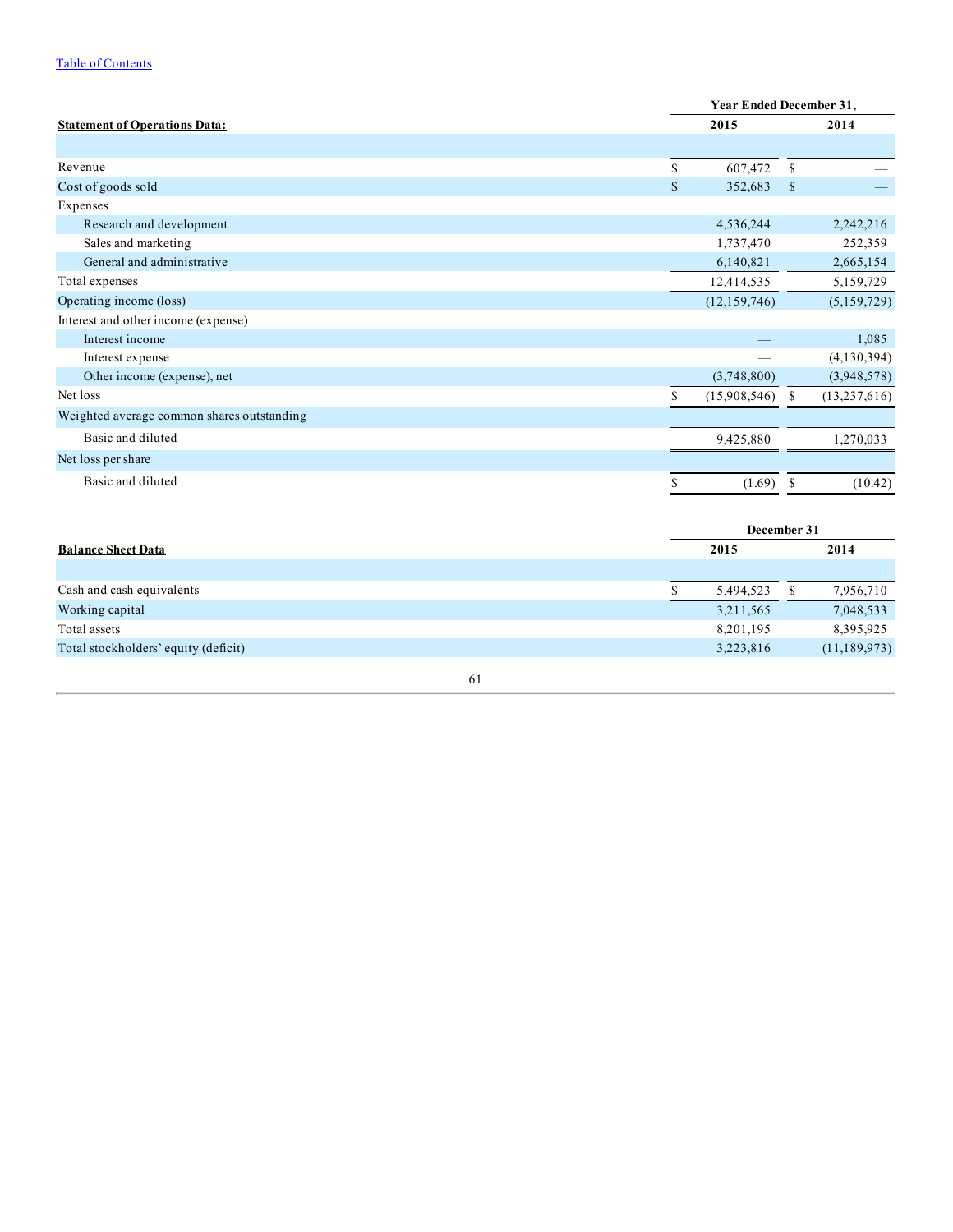#### **ITEM 7. MANAGEMENT'S DISCUSSION AND ANALYSIS OF FINANCIAL CONDITION AND RESULTS OF OPERATIONS**

The following discussion and analysis should be read in conjunction with our audited consolidated financial statements and the related notes that appear elsewhere in this Annual Report on Form 10-K. This Annual Report on Form 10-K contains "forward-looking statements" within the meaning of Section 21E of the Securities Exchange Act of 1934, as amended, or the Exchange Act. These statements are often identified by the use of words such as "may," "will," "expect," "believe," "anticipate," "intend," "could," "should," "estimate," "plan," or "continue," and similar expressions or variations. Such forward-looking statements are subject to risks, uncertainties and other factors that could cause actual results and the timing of certain events to differ materially from future results expressed or implied by such forward-looking statements. Factors that could cause or contribute to such differences include, but are not limited to, those discussed in the section titled "Risk Factors," set forth in Part I, Item 1A of this Annual Report on Form 10-K and elsewhere in this report. The forward-looking statements in this Annual Report on Form 10-K represent our views as of the date of this Annual Report on Form 10-K. We anticipate that subsequent events and developments will cause our views to change. However, while we may elect to update these forwardlooking statements at some point in the future, we have no current intention of doing so except to the extent required by applicable law. You should, therefore, not rely on these forward-looking statements as representing our views as of any date subsequent to the date of this Annual Report on Form 10-K.

#### **Business Overview**

We develop and commercialize neonatology devices and diagnostics. We also have a therapeutics platform based on our proprietary technology for precision metering of gas flow.

Our first commerical product, CoSense ®, End-Tidal Carbon Monoxide (ETCO) Monitor, aids in the detection of hemolysis, a condition in which red blood cells degrade rapidly. When present in neonates with jaundice, hemolysis is a dangerous condition which can lead to long-term developmental disability. CoSense received initial 510(k) clearance for sale in the U.S. in the fourth quarter of 2012, with a more specific Indication for Use related to hemolysis in the first quarter of 2014 and received CE Mark clearance for sale in the E.U. in the third quarter of 2013. We initiated our commercialization of CoSense in October 2014 using our own sales efforts. CoSense combines a portable detection device with a single-use disposable sampling set to measure CO, in the portion of the exhaled breath that originates from the deepest portion of the lung, which is referred to as the "end-tidal" component of the breath.

In January of 2016, we entered into a distribution agreement with Bemes, Inc., or Bemes, a leading medical equipment Master Distributor, to market and distribute CoSense and Precision Sampling Sets or PSS. Under the terms of the agreement, Bemes will have the exclusive right for sales, marketing, distribution and field service activities for CoSense in the United States. Bemes and its network of sub distributors will allow nationwide distribution of CoSense with 44 sales representatives covering almost every state.

As a result of our acquisition of the assets of NeoForce Group, Inc., or NeoForce, which was completed on September 8, 2015, we also develop and market innovative pulmonary resuscitation solutions for the inpatient and ambulatory neonatal markets. NeoForce's primary product is the T-piece resuscitator and related consumable, which delivers consistent pre-set inspiratory pressure and positive end-expiratory pressures. Other products include temperature probes, scales, surgical tables and surfaces.

Our therapeutic technology involves the use of precisely metered nasal CO<sub>2</sub> for the potential relief of symptoms related to various diseases. Several randomized placebo-controlled trials have shown its efficacy in the symptomatic treatment of allergic rhinitis, or AR and we continue to evaluate our options to further develop this product. In addition, we have recently announced new initiatives for the development of this technology for the treatment of trigeminally-mediated pain disorders, such as cluster headache and trigeminal neuralgia, or TN. In December of 2015, we received orphan drug designation for TN in the U.S. We have filed an IND with the FDA and started enrolling TN patients in a pilot clinical trial in 2016.

We continue to focus our research and development efforts on additional diagnostic products based on our Sensalyze Technology Platform, a portfolio of proprietary methods and algorithms which enables CoSense and can be applied to detect a variety of analytes in exhaled breath, as well as other products for the neonatology market. Our current development pipeline includes proposed diagnostic devices for asthma in children, assessment of blood carbon dioxide, or CO<sub>2</sub> concentration in neonates and malabsorption. We may also license elements of our Sensalyze Technology Platform to other companies that have complementary development or commercial capabilities.

In November, 2014, we completed our IPO, pursuant to which we issued 1,650,000 units (each unit consisting of one share of Common Stock, one Series A Warrant and one Series B Warrant) and received net proceeds of approximately \$8.0 million, after deducting underwriting discounts and commissions and IPO related expenses. In connection with the completion of our IPO, all shares of convertible preferred stock converted into 865,429 shares of Common Stock and all of our convertible

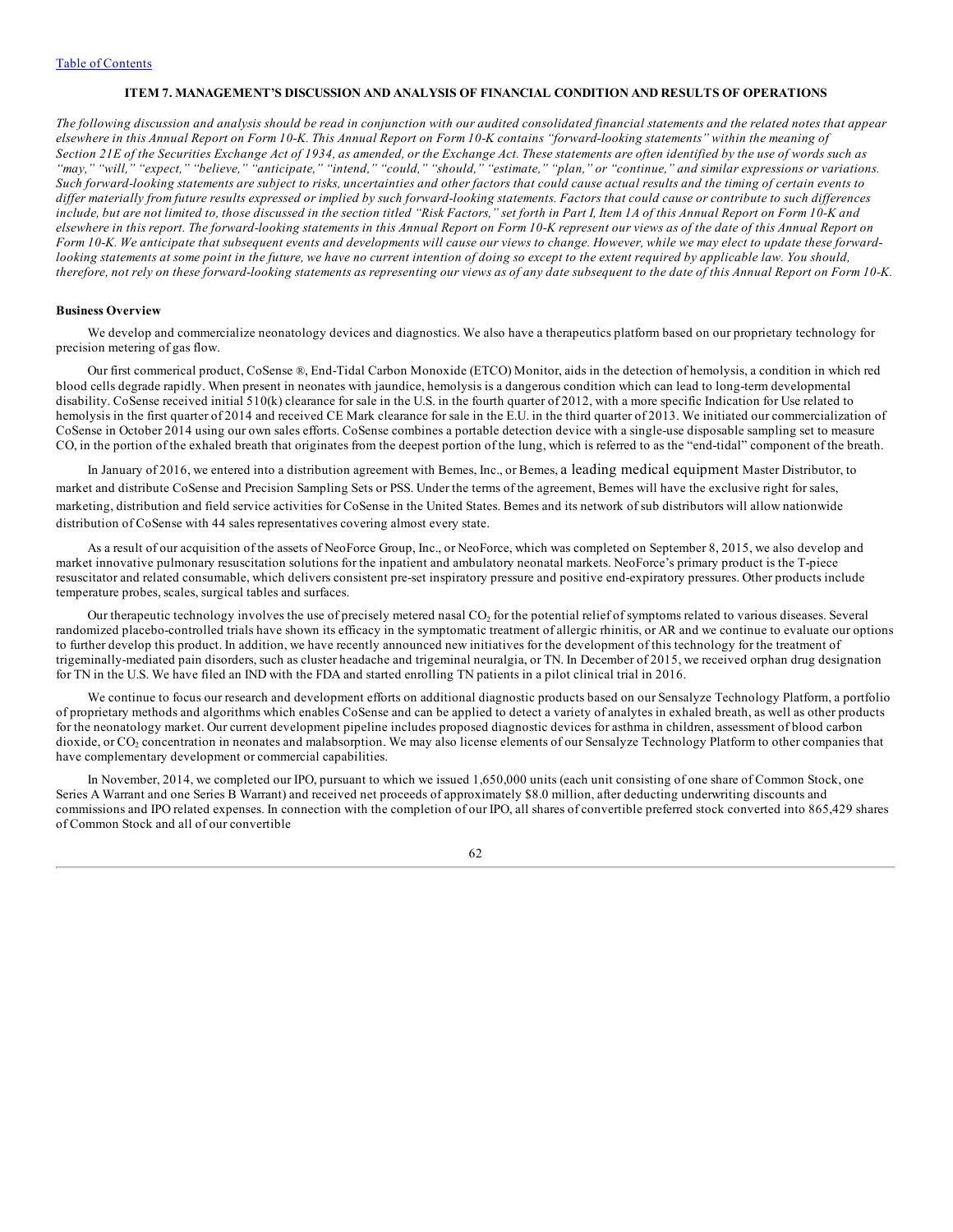preferred stock warrants were converted into warrants to purchase common stock. In addition, the outstanding convertible notes and accrued interest issued during 2010 and 2012 converted into an aggregate of 3,165,887 shares of common stock and the issuance of 523,867 warrants to purchase Common Stock. The outstanding convertible notes issued during April, August and October, 2014 converted into an aggregate of 552,105 units in the IPO.

In March 2015, holders of 589,510 Series B Warrants exercised their warrants for cash, and we received approximately \$3.8 million in gross proceeds. In conjunction with these exercises, we issued the same number of Series C Warrants to purchase Common Stock at an exercise price of \$6.25 per share which are exercisable through March 4, 2020. In April 2015, we filed a registration statement to offer and exchange to the remaining Series B Warrant holders to cash exercise their existing warrants and receive a Series C Warrant. We also received approximately \$0.2 million from holders of Series A Warrants who exercised their warrants for cash during the three months ended March 31, 2015.

On July 24, 2015, we entered into the Aspire Purchase Agreement with Aspire Capital Fund, LLC, which provides that, upon the terms and subject to the conditions and limitations set forth therein, Aspire Capital is committed to purchase up to an aggregate of \$10.0 million in value of shares of our Common Stock over the 24-month term of the purchase agreement (see Note 7). During the year ended December 31, 2015, we issued an aggregate of 506,585 shares of Common Stock to Aspire Capital in exchange for approximately \$1.4 million.

On October 12, 2015, we entered into the Sabby Purchase Agreement with funds managed by Sabby Management, LLC, to purchase up to \$10 million of Series A Convertible Preferred Stock, or Preferred Stock, together with related Series D Warrants to purchase shares of our Common Stock. The sale of the Preferred Stock was set to take place in two separate closings. On October 15, 2015, the date of the first closing, we received proceeds of approximately \$4.1 million, net of \$0.4 million in estimated expenses. On January 8, 2016, the date of the second closing, we received proceeds of approximately \$5 million, net of \$0.5 million in estimated expenses.

During the year ended December 31, 2015 we received \$0.3 million from the exercise of stock options.

Management believes that the Company has sufficient capital resources to sustain operations through at least the next twelve months.

As of December 31, 2015, we had an accumulated deficit of \$86 million, primarily as a result of research and development and general and administrative expenses. While we may in the future generate revenue from a variety of sources, potentially including sales of our neonatology products, therapeutic products, other diagnostic products, license fees, milestone payments, and research and development payments in connection with potential future strategic partnerships, we have, to date, generated revenue only from the 2013 license agreement pertaining to Serenz and a minimal amount of revenue from our neonatology products. The GSK agreement terminated in June 2014, and we may not generate future licensing revenue. We may never be successful in commercializing our neonatology products, therapeutic products or in developing additional products. Accordingly, we expect to incur significant losses from operations for the foreseeable future, and there can be no assurance that we will ever generate significant revenue or profits.

We may also apply our research and development efforts to additional products based on our Sensalyze Technology Platform, a portfolio of proprietary methods and algorithms which enables CoSense and can be applied to detect a variety of analytes in exhaled breath.

Prior to 2010, our efforts were primarily focused on development of therapeutics. We have previously obtained CE Mark certification in the E.U. for Serenz, an as-needed treatment for AR that has shown statistically significant improvements in AR symptoms in randomized, controlled Phase 2 clinical trials completed by us. We outlicensed Serenz to GSK in 2013, realizing revenue in the form of a non-refundable up-front payment of \$3.0 million. In June 2014, the agreement terminated and GSK returned the licensed rights to Serenz back to us. We recently reactivated the CE Mark certification for Serenz. We plan to move forward with pilot sales of Serenz to pharmacies in the E.U. during the second quarter of 2016 to gather commercial feedback in preparation of a possible full launch of Serenz later in 2016.

## **Financial overview**

#### *Summary*

We have not generated net income from operations to date, and, at December 31, 2015 and December 31, 2014, we had an accumulated deficit of approximately \$86 million and \$70 million, respectively, primarily as a result of research and development and general and administrative expenses. We may never be successful in commercializing our neonatology products, including CoSense, therapeutic products or in developing additional products. Accordingly, we expect to incur significant losses from operations for the foreseeable future, and there can be no assurance that we will ever generate significant revenue or profits.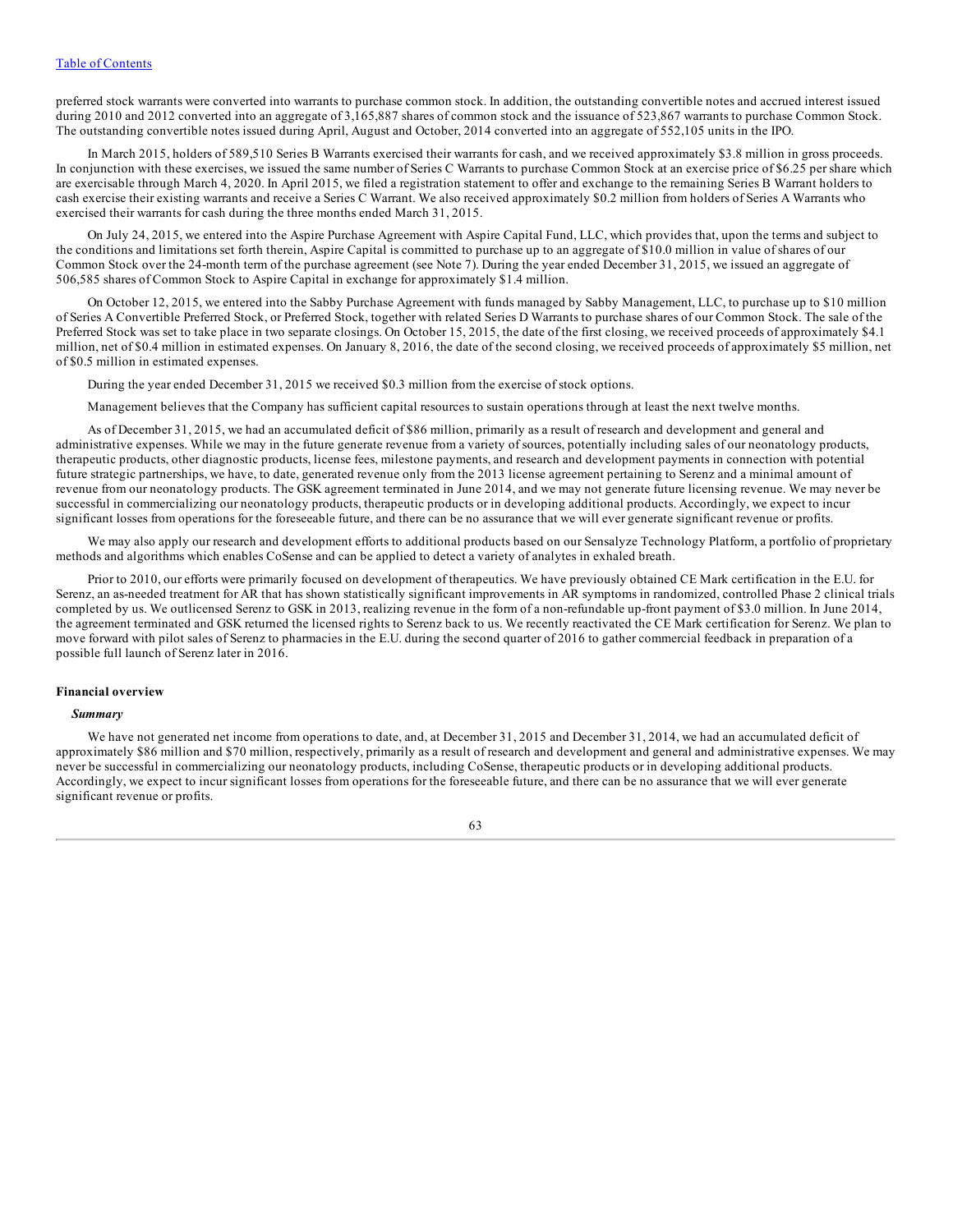#### *Revenue recognition*

We apply the provisions of Financial Accounting Standards Board, or FASB, Accounting Standards Codification, or ASC, Topic 605, *Revenue Recognition*, to recognize revenue. We begin recognizing revenue when persuasive evidence of an arrangement exists, such as a contract or purchase order, delivery has occurred, no significant obligations with regard to implementation or integration exist, the fee is fixed or determinable, and collectability is reasonably assured.

#### *Research and development expenses*

Research and development costs are expensed as incurred. Research and development costs consist primarily of salaries and benefits, consultant fees, prototype expenses, certain facility costs and other costs associated with clinical trials, net of reimbursed amounts. Costs to acquire technologies to be used in research and development that have not reached technological feasibility, and have no alternative future use, are expensed to research and development costs when incurred.

#### *Sales and marketing expenses*

Sales and marketing expenses consist principally of personnel-related costs, professional fees for consulting expenses, and other expenses associated with commercial activities. We anticipate these expenses will increase significantly in future periods, reflecting the increased level of sales and marketing activity necessary for the commercial launch of CoSense.

#### *General and administrative expenses*

General and administrative expenses consist principally of personnel-related costs, professional fees for legal, consulting, audit and tax services, insurance, rent, and other general operating expenses not otherwise included in research and development. We anticipate general and administrative expenses will increase in future periods, reflecting an expanding infrastructure, other administrative expenses and increased professional fees associated with being a public reporting company.

#### *Other income (expense), net*

Other income (expense), net is primarily comprised of changes in the fair value of the Series A, Series B and Series C stock warrant liabilities.

#### **Critical Accounting Policies and Significant Judgments and Estimates**

Our management's discussion and analysis of financial condition and results of operations are based upon our audited financial statements, which have been prepared in accordance with GAAP. The preparation of these financial statements requires us to make estimates and judgments that affect the reported amounts of assets, liabilities, revenues and expenses. On an on-going basis, we evaluate our critical accounting policies and estimates. We base our estimates on historical experience and on various other assumptions that we believe to be reasonable in the circumstances, the results of which form the basis for making judgments about the carrying values of assets and liabilities that are not readily apparent from other sources. Actual results may differ from these estimates under different assumptions and conditions. Our significant accounting policies are more fully described in Note 2 to our audited financial statements contained herein.

#### *Series B Warrants*

We account for the Series B Warrants issued in connection with our IPO in accordance with the guidance in Accounting Standards Codification (ASC) 815-40. The warrants have a cashless exercise provision that allows for exercise of the warrants at any time between four and fifteen months after issuance, on a cashless basis for a number of common shares that increases as the market price of our common stock decreases, and exercisable at a discount to the price of our common stock at the time. The terms of the Series B warrants do not explicitly limit the potential number of shares, thereby the exercise of the B warrants could result in our obligation to deliver potentially unlimited number of shares upon settlement. As such, share settlement in not within our control and as provided under ASC 815-40, the warrants do not meet the criteria for equity treatment and are recorded as a liability. Accordingly, we classified the Series B warrants as liabilities at their fair market value at the date of the IPO and will re-measure the warrants at each balance sheet date until they are exercised or they expire. Any change in the fair value is recognized as other income (expense) in our statement of operations.

The fair value of the warrant liability was determined using a Monte Carlo simulation model. This model is dependent upon several variables such as the warrant's term, exercise price, current stock price, risk-free interest rate estimated over the expected term, estimated volatility of our stock over the term of warrant and the estimated market price of our stock during the cashless exercise period. The risk-free rate is based on U.S. Treasury securities with similar maturities as the expected terms of the warrants. The volatility is estimated based on blending the volatility rates for a number of similar publicly-traded companies.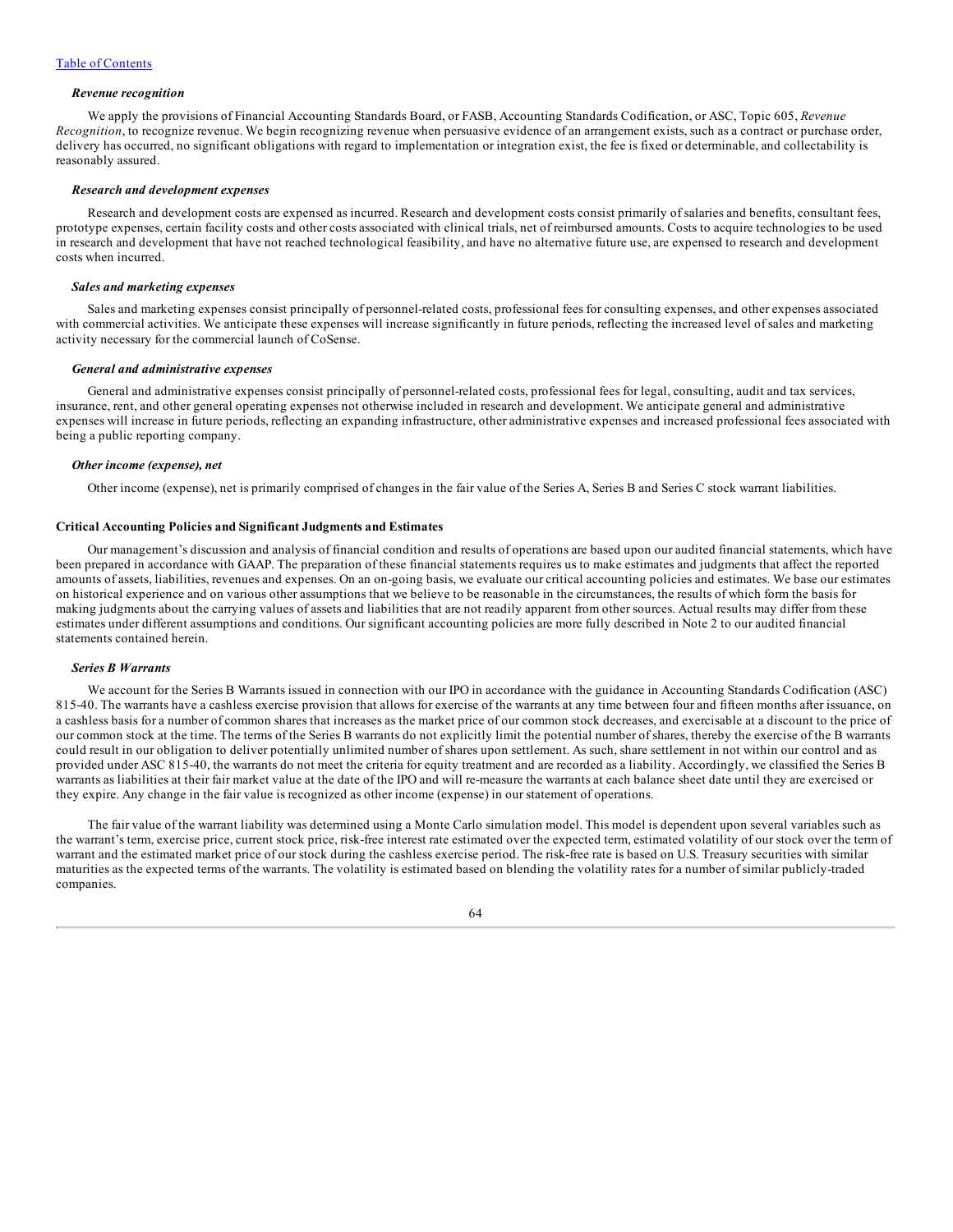In addition to the Series B warrants, we issued Series A warrants in connection with our IPO, have other warrants issued prior to the IPO in connection with convertible debt and have other warrants classified as part of our permanent equity. Under ASC 815-40-35, we have adopted a sequencing policy that reclassifies contracts from equity to assets or liabilities for those with the latest inception date first. We have taken the position that the Series A warrants issued in the IPO have an earlier inception date than the Series B warrants issued as part of our IPO, and accordingly are treated as an equity instrument.

Future issuance of securities will be evaluated as to reclassification as a liability under our sequencing policy of latest inception date first until either all of the Series B warrants are settled or expire.

In accordance with the guidance under ASC 815-40-25, we have evaluated that we have a sufficient number of authorized and unissued shares as December 31, 2015, to settle all existing commitments.

#### *Series D Warrants*

We account for the Series D Warrants in accordance with the guidance in ASC 815 *Derivatives and Hedging*. The Warrants contain standard antidilution provisions for stock dividends, stock splits, subdivisions, combinations and similar types of recapitalization events. They also contain a cashless exercise feature that provides for their net share settlement at the option of the holder in the event that there is no effective registration statement covering the continuous offer and sale of the warrants and underlying shares. We are required to comply with certain requirements to cause or maintain the effectiveness of a registration statement for the offer and sale of these securities. Such change in control events include tender offers or hostile takeovers, which are not within our sole control as the issuer of these warrants. However, the Series D Warrant agreement specifically provides that under no circumstances will we be required to settle any Series D Warrant exercise for cash, whether by net settlement or otherwise. Accordingly, we have classified the value of the Series D Warrants as permanent equity.

#### *Series A Convertible Preferred Stock*

We classified our Series A Convertible Stock as permanent equity on our balance sheet in accordance with authoritative guidance for the classification and measurement of hybrid securities and distinguishing liability from equity instruments. The preferred stock is not redeemable at the option of the holder.

Further, we evaluated our Series A Convertible Preferred Stock and determined that it is considered an equity host under ASC 815, *Derivatives and Hedging*. In making this determination, we followed the whole instrument approach which compares an individual feature against the entire preferred stock instrument which includes that feature. Our analysis was based on a consideration of the economic characteristics and risks of each series of preferred stock. More specifically, we evaluated all of the stated and implied substantive terms and features, including (i) whether the preferred stock included redemption features, (ii) how and when any redemption features could be exercised, (iii) whether the holders of preferred stock were entitled to dividends, (iv) the voting rights of the preferred stock and (v) the existence and nature of any conversion rights. As a result, we concluded that the preferred stock represents an equity host, the conversion feature of all series of preferred stock is considered to be clearly and closely related to the associated preferred stock host instrument. Accordingly, the conversion feature in the preferred stock is not considered an embedded derivative that requires bifurcation.

#### *Research and development expense*

Research and development costs are expensed as incurred. Research and development expense includes payroll and personnel expenses; consulting costs; external contract research and development expenses; and allocated overhead, including rent, equipment depreciation and utilities, and relate to both company-sponsored programs as well as costs incurred pursuant to reimbursement arrangements. Nonrefundable advance payments for goods or services that will be used or rendered for future research and development activities are deferred and capitalized and recognized as an expense as the goods are delivered or the related services are performed.

As part of the process of preparing our financial statements, we are required to estimate our accrued research and development expenses. This process involves reviewing contracts and purchase orders, reviewing the terms of our intellectual property agreements, communicating with our applicable personnel to identify services that have been performed on our behalf, and estimating the level of service performed and the associated cost incurred for the service when we have not yet been invoiced or otherwise notified of actual cost. The majority of our service providers invoice us monthly in arrears for services performed. We make estimates of our accrued expenses as of each balance sheet date in our financial statements based on facts and circumstances known to us at that time. We periodically confirm the accuracy of our estimates with the service providers and make adjustments if necessary. Examples of estimated accrued research and development expenses include fees to:

• contract manufacturers in connection with the production of clinical trial materials;

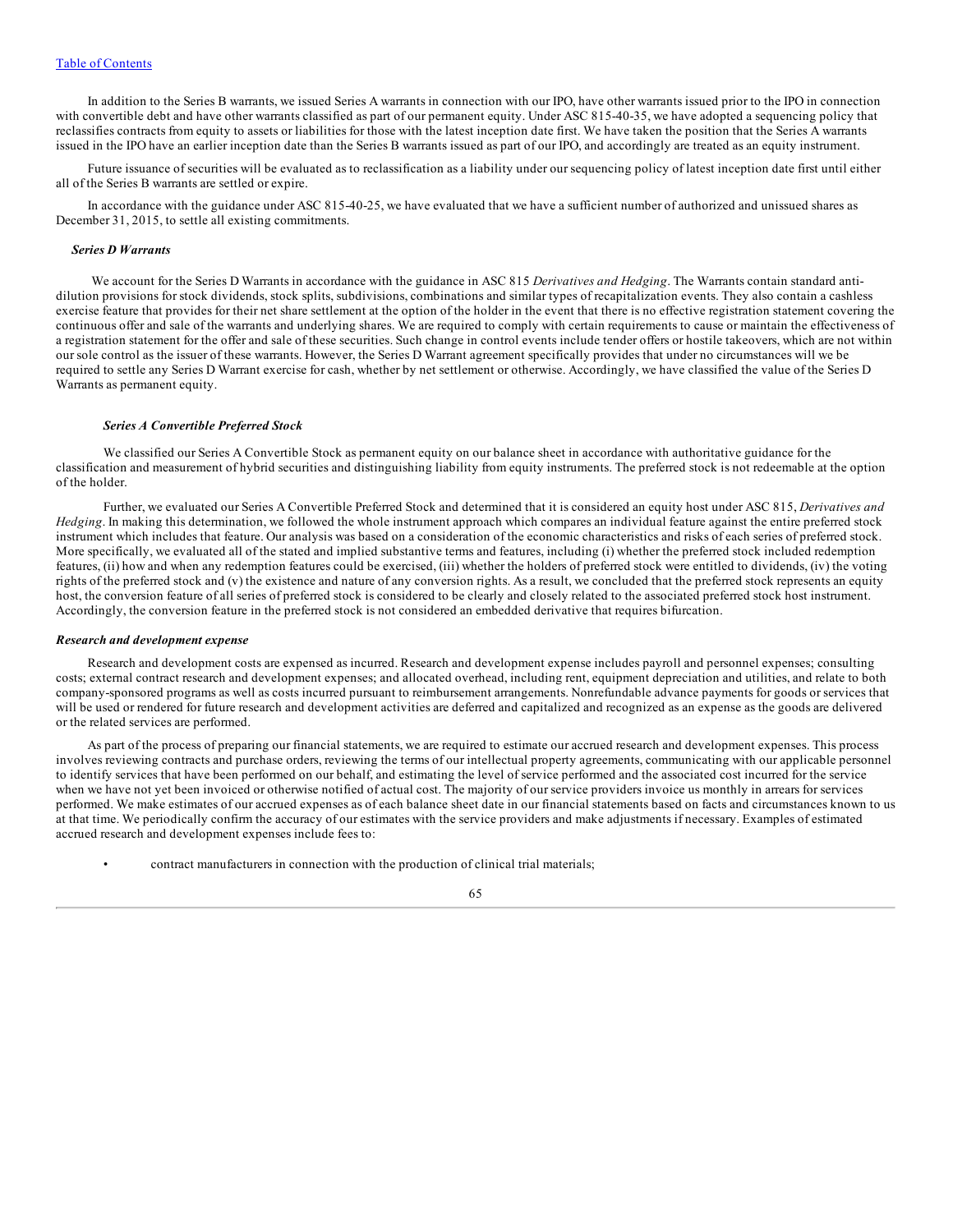- contract research organizations and other service providers in connection with clinical studies;
- investigative sites in connection with clinical studies;
- vendors in connection with preclinical development activities; and
- professional service fees for consulting and related services.

We base our expenses related to clinical studies on our estimates of the services received and efforts expended pursuant to contracts with multiple research institutions and contract research organizations that conduct and manage clinical studies on our behalf. The financial terms of these agreements are subject to negotiation, vary from contract to contract, and may result in uneven payment flows and expense recognition. Payments under some of these contracts depend on factors such as the successful enrollment of patients and the completion of clinical trial milestones. In accruing service fees, we estimate the time period over which services will be performed and the level of effort to be expended in each period. If the actual timing of the performance of services or the level of effort varies from our estimate, we adjust the accrual accordingly. Our understanding of the status and timing of services performed relative to the actual status and timing of services performed may vary and may result in our reporting changes in estimates in any particular period. To date, there have been no material differences from our estimates to the amounts actually incurred. However, due to the nature of these estimates, we cannot assure you that we will not make changes to our estimates in the future as we become aware of additional information about the status or conduct of our clinical studies or other research activity.

#### *Stock-based compensation expense*

For the years ended December 31, 2015 and December 31, 2014 stock-based compensation expense was \$942,369 and \$345,435, respectively. As of December 31, 2015 we had \$1,917,245 of total unrecognized compensation expense, which we expect to recognize over a period of approximately 2.5 years. The intrinsic value of all outstanding stock options as of December 31, 2015 was approximately \$67,165. We expect to continue to grant equity incentive awards in the future as we continue to expand our number of employees and seek to retain our existing employees, and to the extent that we do, our actual stock-based compensation expense recognized in future periods will likely increase.

Stock-based compensation costs related to stock options granted to employees are measured at the date of grant based on the estimated fair value of the award, net of estimated forfeitures. We estimate the grant date fair value, and the resulting stock-based compensation expense, using the Black-Scholes option-pricing model. The grant date fair value of stock-based awards is recognized on a straight-line basis over the requisite service period, which is generally the vesting period of the award. Stock options we grant to employees generally vest over four years.

The Black-Scholes option-pricing model requires the use of highly subjective assumptions to estimate the fair value of stock-based awards. If we had made different assumptions, our stock-based compensation expense, net loss and net loss per share of common stock could have been significantly different. These assumptions include:

- *Expected volatility:* We calculate the estimated volatility rate based on a peer index of common stock of comparable companies.
- *Expected term:* We do not believe we are able to rely on our historical exercise and post-vesting termination activity to provide accurate data for estimating the expected term for use in estimating the fair value-based measurement of our options. Therefore, we have opted to use the "simplified method" for estimating the expected term of options.
- *Risk-free rate:* The risk-free interest rate is based on the yields of U.S. Treasury securities with maturities similar to the expected time to liquidity.
- *Expected dividend yield:* We have never declared or paid any cash dividends and do not presently plan to pay cash dividends in the foreseeable future. Consequently, we used an expected dividend yield of zero.

There were 926,384 options granted in the year ended December 31, 2014. There were 955,713 options granted in the year ended December 31, 2015. In addition to the assumptions used in the Black-Scholes option-pricing model, we must also estimate a forfeiture rate to calculate the stock-based compensation expense for our awards. We will continue to use judgment in evaluating the expected volatility, expected terms, and forfeiture rates utilized for our stock-based compensation expense calculations on a prospective basis.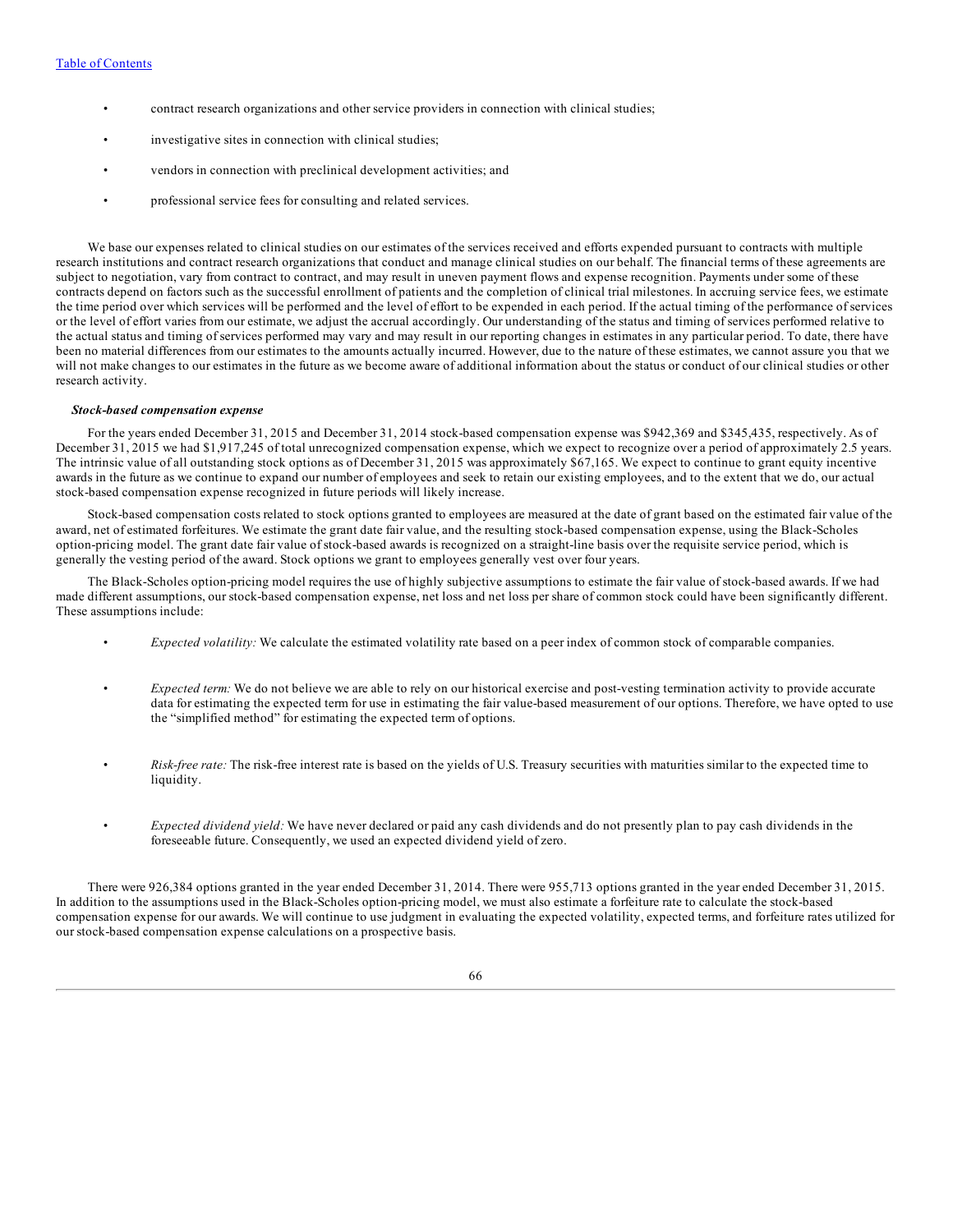#### *Impairment of Goodwill*

Goodwill represents the excess of the purchase price over the fair value of assets acquired and liabilities assumed. Good will is presumed to have an indefinite life and is not subject to amortization. Goodwill is reviewed for impairment annually and whenever events or changes in circumstances indicate that the carrying value of the goodwill may not be recoverable.

We determined that we have only one operating segment and reporting unit under the criteria in ASC 280, Segment Reporting, and accordingly, all of our goodwill is associated with our company. Our review of goodwill for indicators of impairment is performed at the company level.

The goodwill impairment test consists of a two-step process. The first step of the goodwill impairment test, used to identify potential impairment, compares the fair value of the reporting unit to its carrying value. If the fair value of the reporting unit exceeds its carrying amount, goodwill of the reporting unit is considered not impaired, and the second step of the impairment test is not required.

We use an income approach to establish a fair value by estimating the present value of our projected future cash flows expected to be generated from the reporting unit. The discount rate applied to the projected future cash flows to arrive at the present value reflects all risks of ownership and the associated risks of realizing the stream of projected future cash flows. The most significant assumptions included in our discounted cash flow methodology are the discount rate, the residual value and expected future revenues, gross margins and operating costs.

Goodwill was tested for impairment as of December 31, 2015. We concluded that the fair value of the reporting unit exceeded the carrying value and no impairment existed.

#### *Income Taxes*

We use the liability method of accounting for income taxes, whereby deferred tax assets or liability account balances are calculated at the balance sheet date using current tax laws and rates in effect for the year in which the differences are expected to affect taxable income. Valuation allowances are provided when necessary to reduce deferred tax assets to the amount that will more likely than not be realized.

We make certain estimates and judgments in determining income tax expense for financial statement purposes. These estimates and judgments occur in the calculation of tax credits, benefits and deductions and in the calculation of certain tax assets and liabilities, which arise from differences in the timing of recognition of revenues and expenses for tax and financial statement purposes. Significant changes to these estimates may result in an increase or decrease to our tax provision in a subsequent period.

In assessing the realizability of deferred tax assets, we consider whether it is more likely than not that some portion or all of the deferred tax assets will be realized on a jurisdiction by jurisdiction basis. The ultimate realization of deferred tax assets is dependent upon the generation of taxable income in the future. We have recorded a deferred tax asset in jurisdictions where ultimate realization of deferred tax assets is more likely than not to occur.

We make estimates and judgments about our future taxable income that are based on assumptions that are consistent with our plans and estimates. Should the actual amounts differ from our estimates, the amount of our valuation allowance could be materially impacted. Any adjustment to the deferred tax asset valuation allowance would be recorded in the income statement for the periods in which the adjustment is determined to be required.

We account for uncertainty in income taxes as required by the provisions of ASC Topic 740, *Income Taxes*, which clarifies the accounting for uncertainty in income taxes recognized in an enterprise's financial statements. The first step is to evaluate the tax position for recognition by determining if the weight of available evidence indicates that it is more likely than not that the position will be sustained on audit, including resolution of related appeals or litigation processes, if any. The second step is to estimate and measure the tax benefit as the largest amount that is more than 50% likely of being realized upon ultimate settlement. It is inherently difficult and subjective to estimate such amounts, as this requires us to determine the probability of various possible outcomes. We consider many factors when evaluating and estimating our tax positions and tax benefits, which may require periodic adjustments and may not accurately anticipate actual outcomes.

In addition, the use of net operating loss and tax credit carryforwards may be limited under Section 382 of the Internal Revenue Code in certain situations where changes occur in the stock ownership of a company. In the event that we have had a change in ownership, utilization of the carryforwards could be restricted.

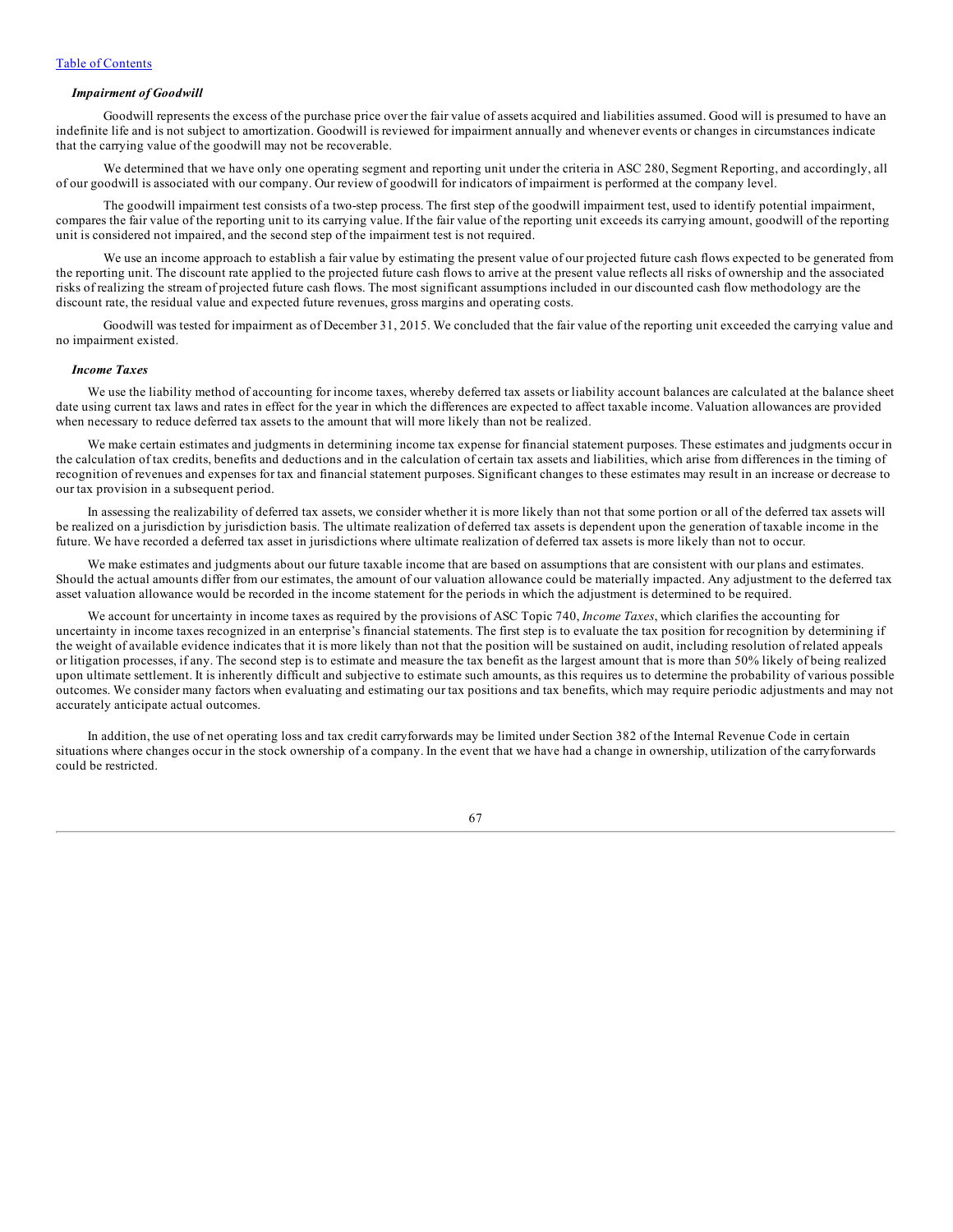### **Results of Operations**

## *Comparison of the Years Ended December 31, 2015 and 2014*

|                               | <b>Year Ended</b><br>December 31, |                |               |              |               | Increase (decrease) |           |  |  |
|-------------------------------|-----------------------------------|----------------|---------------|--------------|---------------|---------------------|-----------|--|--|
|                               | 2015<br>2014                      |                | Amount        |              | Percentage    |                     |           |  |  |
| Revenue                       | S.                                | 607,472        | <sup>\$</sup> |              | S.            | 607,472             | N/A       |  |  |
| Cost of goods sold            |                                   | 352,683        |               |              |               | 352,683             | N/A       |  |  |
| Gross profit                  |                                   | 254,789        |               |              |               | 254,789             | N/A       |  |  |
| Operating expenses:           |                                   |                |               |              |               |                     |           |  |  |
| Research and development      |                                   | 4,536,244      |               | 2,242,216    |               | 2,294,028           | 102 %     |  |  |
| Sales and marketing           |                                   | 1,737,470      |               | 252,359      |               | 1,485,111           | $100\%$   |  |  |
| General and administrative    |                                   | 6,140,821      |               | 2,665,154    |               | 3,475,667           | 130 %     |  |  |
| Total                         |                                   | 12,414,535     |               | 5,159,729    |               | 7,254,806           | 141 $%$   |  |  |
| Income (Loss) from operations |                                   | (12, 159, 746) |               | (5,159,729)  |               | (7,000,017)         | 136 %     |  |  |
| Interest income               |                                   |                |               | 1,085        |               | (1,085)             | (100)%    |  |  |
| Interest expense              |                                   |                |               | (4,130,394)  |               | 4,130,394           | $(100)\%$ |  |  |
| Other income (expense), net   |                                   | (3,748,800)    |               | (3,948,578)  |               | 199,778             | $(5)\%$   |  |  |
| Net loss                      |                                   | (15,908,546)   |               | (13,237,616) | $\mathcal{S}$ | (2,670,930)         | 20%       |  |  |

#### *Revenue*

No revenue was recognized in the year ended December 31, 2014.

During the year ended December 31, 2015, we recognized \$219,917 of government grant revenue from a new grant awarded during the second quarter of 2015, and \$387,555 of product revenue from sales of CoSense, Precision Sampling Sets and NFI products, of which \$279,000 related to NFI products subsequent to the acquisition of NeoForce's assets in September 2015.

#### *Research and development expense*

Research and development expense in the year ended December 31, 2015 increased \$2.3 million as compared to the year ended December 31, 2014. The increase was primarily due to increased headcount and development materials for the development of our CoSense product.

#### *Sales and marketing expense*

Sales and marketing expense in the year ended December 31, 2015 increased \$1.5 million over the year ended December 31, 2014 primarily due to the addition of the Chief Commercial Officer in April of 2015, the addition of sales personnel and commercial launch activities for CoSense.

#### *General and administrative expense*

General and administrative expense in the year ended December 31, 2015 increased \$3.5 million as compared to the year ended December 31, 2014. The increase was primarily due to an increase in consulting costs and employee related expenses as a result of increased executive headcount in 2015 versus 2014, including stock based compensation and the costs of being a public company.

#### *Interest expense, net*

Interest expense for the year ended December 31, 2015 decreased \$4.1 million as compared to the year ended December 31, 2014. Interest expense during 2014 was due to the outstanding debt balance of \$18 million from the 2010-2014 convertible notes that converted at the time of the IPO in November 2014.

#### *Other expense*

Other expense in the year ended December 31, 2015 decreased \$0.2 million as compared to the year ended December 31, 2014. Of the \$3.7 million expense in 2015, \$0.2 million was due to the value of the commitment shares of Common Stock

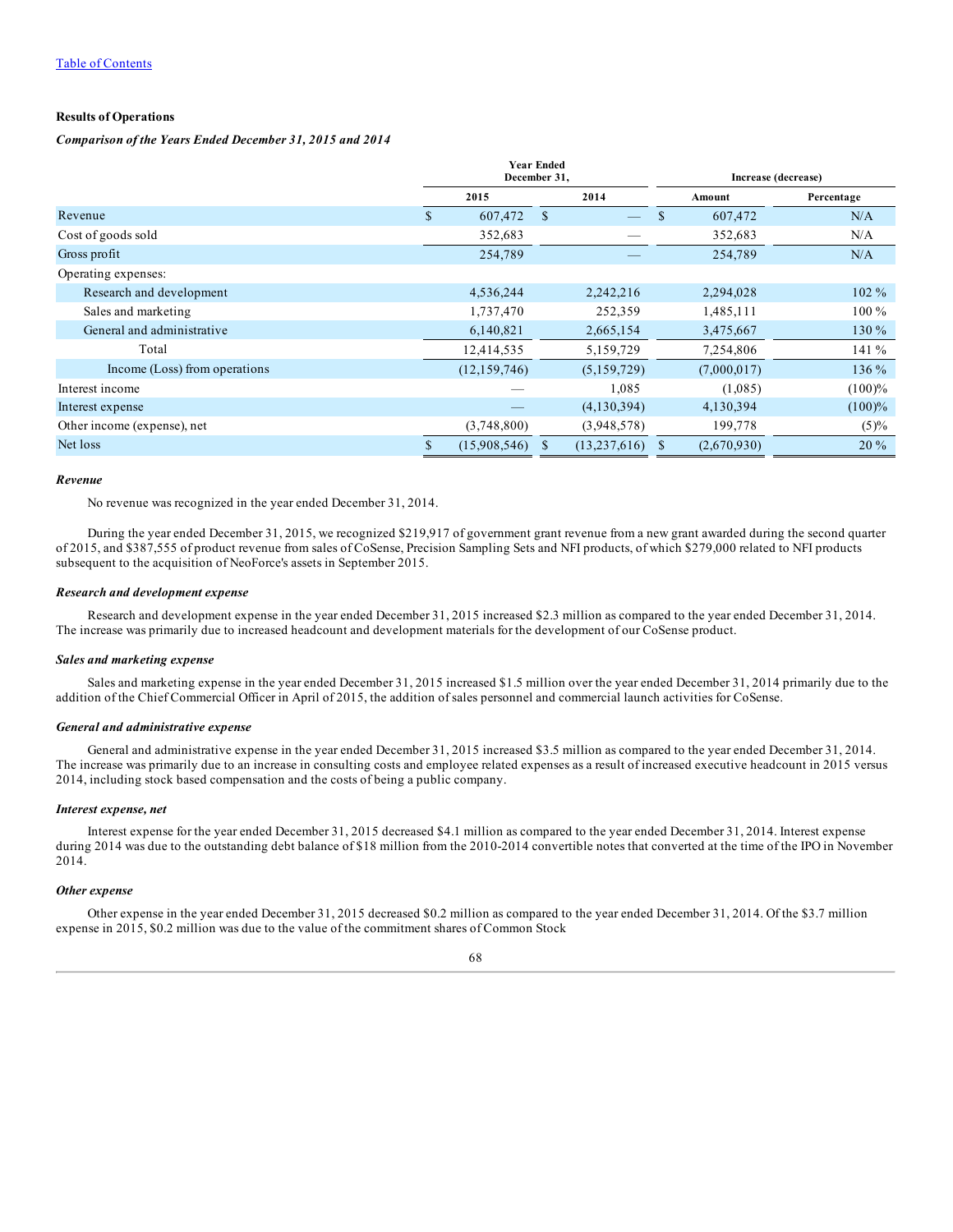issued to Aspire Capital and \$3.1 million was due to the issuance of the Series C Warrants which were treated as an inducement. The change in the fair value of the warrants decreased from \$3.9 million in 2014 to \$0.5 million in 2015.

## **Liquidity and Capital Resources**

Since our inception and through November 18, 2014, we have financed our operations primarily through private placements of our equity securities and debt financing. On November 18, 2014, we completed our IPO, pursuant to which we issued 1,650,000 units (each unit consisting of one share of common stock, one Series A warrant and one Series B warrant) and received net proceeds of approximately \$8.0 million, after deducting underwriting discounts and commissions and IPO related expenses.

In March 2015, holders of 589,510 Series B Warrants exercised their warrants for cash, and we received approximately \$3.8 million in gross proceeds. In conjunction with these exercises, we issued the same number of Series C Warrants to purchase Common Stock at an exercise price of \$6.25 per share which are exercisable through March 4, 2020. In April 2015, we filed a registration statement to offer and exchange to the remaining Series B Warrant holders to cash exercise their existing warrants and receive a Series C Warrant. We also received approximately \$0.2 million from holders of Series A Warrants who exercised their warrants for cash during the three months ended March 31, 2015.

On July 24, 2015, we entered into the Aspire Purchase Agreement with Aspire Capital Fund, LLC, which provides that, upon the terms and subject to the conditions and limitations set forth therein, Aspire Capital is committed to purchase up to an aggregate of \$10.0 million in value of shares of our Common Stock over the 24-month term of the purchase agreement. During the quarter ended September 30, 2015, we issued an aggregate of 506,585 shares of Common Stock to Aspire Capital in exchange for approximately \$1.4 million.

On October 12, 2015, we entered into the Sabby Purchase Agreement with funds managed by Sabby Management, LLC, to purchase up to \$10 million of Series A Convertible Preferred Stock, or Preferred Stock, together with related Series D Warrants to purchase shares of our Common Stock. The sale of the Preferred Stock is expected to take place in two separate closings. On October 15, 2015, the date of the first closing, we received proceeds of approximately \$4.1 million, net of \$0.4 million in estimated expenses. On January 8, 2016, the date of the second closing, we received proceeds of approximately \$5 million, net of \$0.5 million in estimated expenses.

At December 31, 2015, we had cash and cash equivalents of \$5.5 million, a majority of which is invested in a money market fund at an AAA-rated financial institution.

We believe that, based on our current level of operations, our existing cash resources will provide adequate funds for ongoing operations, planned capital expenditures and working capital requirements for at least the next 12 months.

We expect to incur substantial expenditures in the foreseeable future for the development and potential commercialization of Serenz and CoSense products, as well as clinical trials for our therapeutic products. We may continue to require additional financing to develop our future products and fund operations for the foreseeable future. We will continue to seek funds through equity or debt financings, collaborative or other arrangements with corporate sources, or through other sources of financing. We anticipate that we may need to raise substantial additional capital, the requirements of which will depend on many factors, including:

- the rate of progress in the commercialization of our products and the generation of revenue from product sales;
- the degree and rate of market acceptance of any products launched by us or future partners;
- the cost of commercializing our products, including the costs of sales, marketing, and distribution;
- the costs of developing our anticipated internal sales and marketing capabilities;
- the cost of preparing to manufacture our products on a larger scale;
- the costs of filing, prosecuting, defending and enforcing any patent claims and other intellectual property rights;
- our ability to enter into additional collaboration, licensing, commercialization or other arrangements and the terms and timing of such arrangements;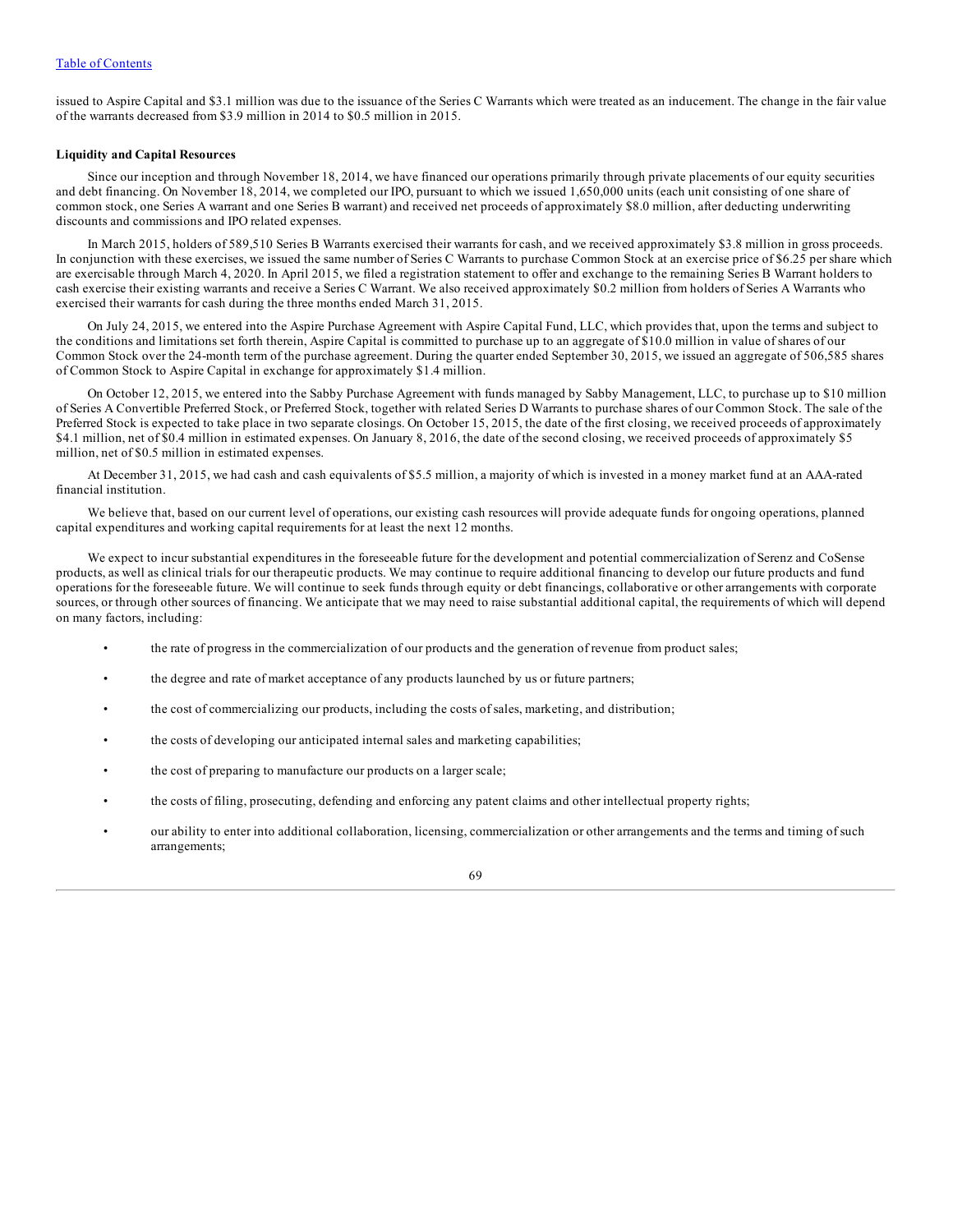- the emergence of competing technologies or other adverse market developments; and,
- the cost of clinical trials for Cluster Headache, TN and Serenz.

If we are unable to raise additional funds when needed, our ability to attain commercial success with CoSense, or our other potential products, may be impaired. We may also be required to delay, reduce, or terminate some or all of our development programs and clinical trials. We may also be required to sell or license to others technologies or future products or programs that we would prefer to develop and commercialize ourselves.

### **Cash flows**

The following table sets forth the primary sources and uses of cash and cash equivalents for each of the periods presented below:

|                                                      | <b>Year Ended</b><br>December 31, |              |  |             |
|------------------------------------------------------|-----------------------------------|--------------|--|-------------|
|                                                      |                                   | 2015         |  | 2014        |
| <b>Cash Flows from Continuing Operations:</b>        |                                   |              |  |             |
| Net cash provided by (used in) operating activities  |                                   | (10,299,330) |  | (4,484,362) |
| Net cash used in investing activities                |                                   | (1,320,777)  |  | (30,683)    |
| Net cash provided by financing activities            |                                   | 9.157.920    |  | 11,202,985  |
| Net increase (decrease) in cash and cash equivalents |                                   | (2,462,187)  |  | 6,687,940   |

#### *Cash used in operating activities*

During the year ended December 31, 2015, net cash used in operating activities was \$10.2 million, which was primarily due to the use of funds in our operations, as well as adjustments for non-cash items including the \$0.5 million change in fair value of warrants and the Series C Warrants inducement charge of \$3.0 million and the \$0.9 million of stock based compensation expense, offset by increases in accounts payable and accrued liabilities of \$1.5 million.

Net cash used in operating activities in the year ended December 31, 2014 totaled \$4.5 million, which was primarily due to a net loss, as well as adjustments for non-cash items, including the change in the fair value of preferred stock warrants of \$3.9 million and the non-cash interest expense relating to convertible promissory notes of \$4.1 million.

#### *Cash used in investing activities*

During the year ended December 31, 2015, we used \$1.0 million to acquire NeoForce. Cash used in investing activities in the year ended December 31, 2015 consisted primarily of investment in equipment, change in restricted cash and payment to acquire patents.

During the year ended December 31, 2014, cash used in investing activities consisted primarily of investment in equipment.

#### *Cash provided by financing activities*

During the year ended December 31, 2015 cash provided by financing activities was \$9.2 million, consisting primarily of \$4.2 million in proceeds from issuance of Common Stock as a result of the exercise of Series A Warrants and Series B Warrants, issuance of Common Stock to Aspire Capital for \$1.4 million and the \$0.3 million received from the exercise of Common Stock options, offset by payment of IPO costs and Series B transaction costs of \$0.7 million and the repayment of the outstanding balance on our line of credit of \$0.1 million.

During the year ended December 31, 2014, cash provided by financing activities was \$11.2 million, primarily from the cash received from the IPO.

As of December 31, 2015, we had cash and cash equivalents of approximately \$5.5 million. We believe that our cash resources are sufficient to meet our cash needs for at least the next 12 months.

### **Contractual obligations and commitments**

As of December 31, 2015, we had net lease obligations totaling \$2,413,733, consisting of operating leases for our operating facilities in Redwood City, California. We signed a lease for our current operating facilities at 1235 Radio Road in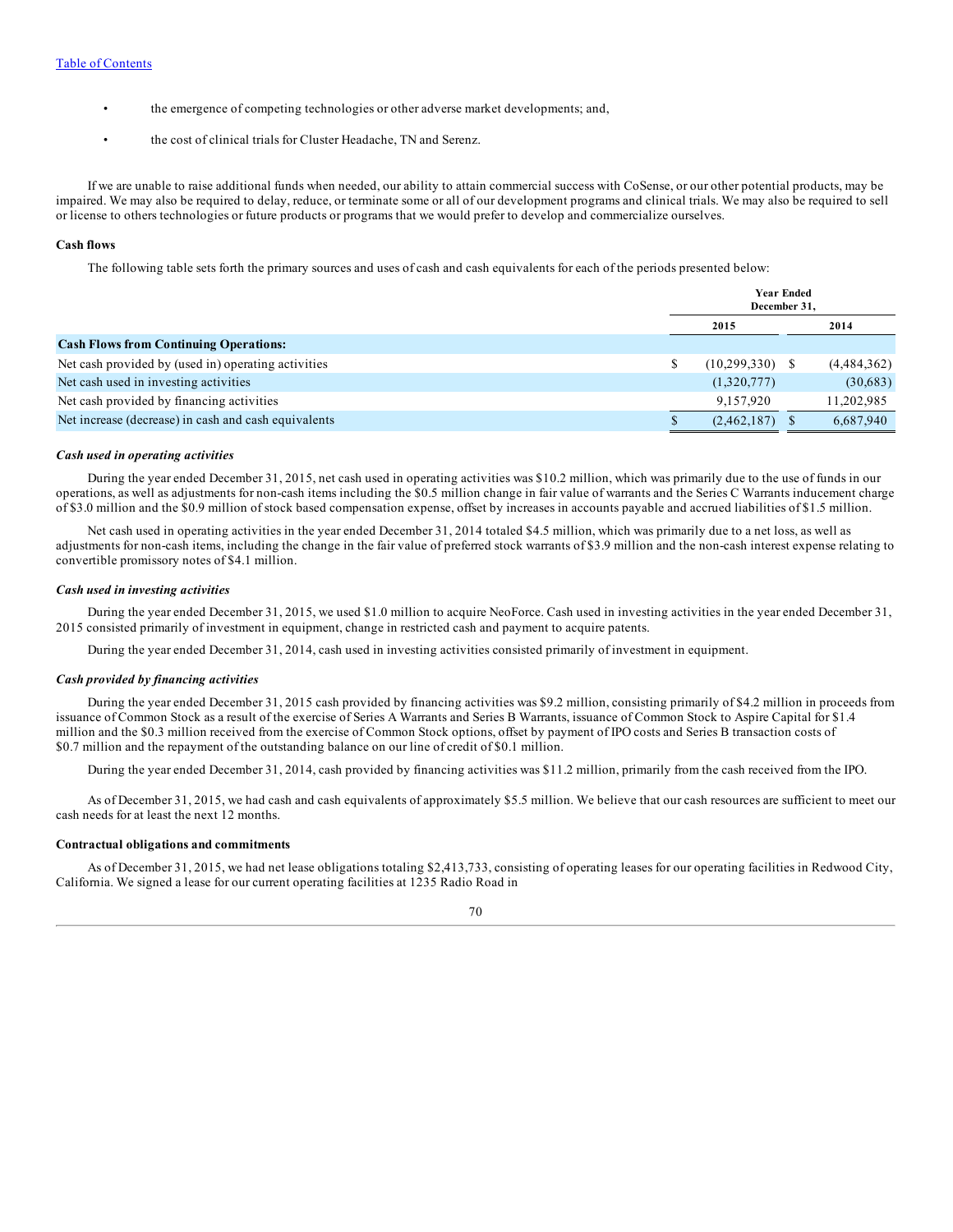Redwood City in July 2015, which expires in July of 2019. We had previously signed a sublease for our prior operating facilities at 3 Twin Dolphins Drive in Redwood City, with an expiration date of June 2018.

The following table summarizes our contractual obligations as of December 31, 2015.

|                   | Payments due by period |                   |  |                 |  |                                 |  |                  |                                 |  |           |
|-------------------|------------------------|-------------------|--|-----------------|--|---------------------------------|--|------------------|---------------------------------|--|-----------|
|                   |                        | Less than<br>vear |  | l to 3<br>vears |  | 4 to 5<br>years                 |  | After 5<br>years |                                 |  | Total     |
| Lease obligations |                        | 698,945           |  | 1.714.788       |  |                                 |  |                  | $\hspace{0.1mm}-\hspace{0.1mm}$ |  | 2,413,733 |
| Total             |                        | 698.945           |  | 1.714.788       |  | $\hspace{0.1mm}-\hspace{0.1mm}$ |  |                  | $\overbrace{\phantom{13333}}$   |  | 2,413,733 |

We are obligated to make future payments to third parties under in-license agreements, including sublicense fees, royalties, and payments that become due and payable on the achievement of certain development and commercialization milestones. As the amount and timing of sublicense fees and the achievement and timing of these milestones are not probable and estimable, such commitments have not been included on our balance sheet or in the contractual obligations tables above. We are also obligated to make certain payments of deferred compensation to management upon completion of certain types of transactions. As the amount and timing of such payments are not probable and estimable, such commitments have not been included on our balance sheet or in the contractual obligations tables above.

#### **Off-Balance Sheet Arrangements**

As of December 31, 2015, we had no off-balance sheet arrangements as defined in Item 303(a)(4) of Regulation S-K as promulgated by the SEC.

#### **Accounting Guidance Update**

### *Recently Adopted Accounting Guidance*

From time to time, new accounting pronouncements are issued by the Financial Accounting Standards Board, or FASB, or other standard setting bodies and adopted by us as of the specified effective date. Unless otherwise discussed, the impact of recently issued standards that are not yet effective will not have a material impact on our financial position or results of operations upon adoption.

In April 2015, the Financial Accounting Standards Board (FASB) issued ASU No. 2015-03,*Interest—Imputation of Interest (Subtopic 835-30): Simplifying the Presentation of Debt Issuance Costs* , which requires that debt issuance costs related to a recognized debt liability be presented in the balance sheet as a direct deduction from the carrying amount of the related debt liability, consistent with debt discounts. ASU 2015-03 applies to all business entities and is effective for public business entities for annual periods, and interim periods within those annual periods, beginning after December 15, 2015. Early adoption is permitted. We do not expect that the adoption of ASU 2015-03 will have a material effect on its consolidated financial statements.

In May 2014, the FASB issued ASU No. 2014-09, *Revenue from Contracts with Customers* (Topic 606), which supersedes the revenue recognition requirements in ASC 605, *Revenue Recognition* . This ASU is based on the principle that revenue is recognized to depict the transfer of goods or services to customers in an amount that reflects the consideration to which the entity expects to be entitled in exchange for those goods or services. The ASU also requires additional disclosure about the nature, amount, timing and uncertainty of revenue and cash flows arising from customer contracts, including significant judgments and changes in judgments and assets recognized from costs incurred to obtain or fulfill a contract. The ASU is effective for public entities for annual and interim periods beginning after December 15, 2016. In April 2015, the FASB proposed to defer for one year the effective date of the new revenue standard, with an option that would permit companies to adopt the standard as early as the original effective date. Early adoption prior to the original effective date is not permitted. We have not determined the potential effects of this ASU on its consolidated financial statements.

In June 2014, the FASB issued ASU No. 2014-12, Accounting for Share-Based Payments When the Terms of an Award Provide That a Performance *Target Could Be Achieved after the Requisite Service Period*. ASU 2014-12 requires that a performance target that affects vesting and could be achieved after the requisite service period be treated as a performance condition. ASU 2014-12 is effective for the Company in its first quarter of 2016 with early adoption permitted. The Company does not expect its pending adoption of ASU 2014-12 to have a material impact on its consolidated financial statements and disclosures.

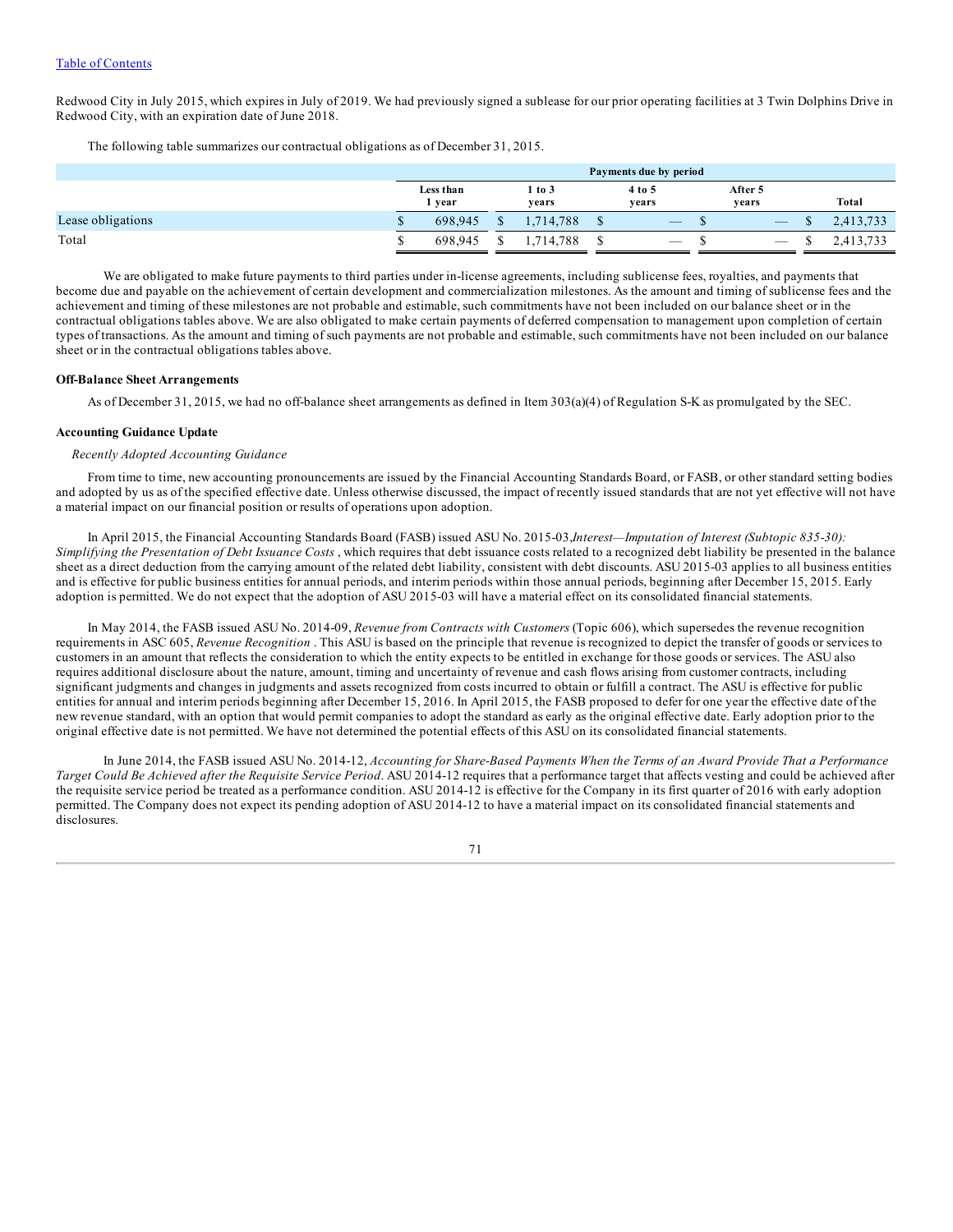In August 2014, the FASB issued ASU No. 2014-15, Disclosure of Uncertainties About an Entity's Ability to Continue as a Going Concern. The new standard provides guidance around management's responsibility to evaluate whether there is substantial doubt about an entity's ability to continue as a going concern and to provide related footnote disclosures. The new standard is effective for fiscal years, and interim periods within those fiscal years, beginning after December 15, 2016. Early adoption is permitted. The adoption of this standard is not expected to have a material impact on our consolidated financial statements.

In July 2015, the FASB issued ASU No. 2015-11, *Simplifying the Measurement of Inventory*. The new standard requires that inventory within the scope of the guidance be measured at the lower of cost and net realizable value. Inventory measured using last-in, first-out (LIFO) and the retail inventory method (RIM) are not impacted by the new guidance. The new standard is effective for fiscal years, and interim periods within those fiscal years, beginning after December 15, 2016. Early adoption is permitted. The Company has not determined the potential effects of this ASU on its consolidated financial statements.

In November 2015, the FASB issued ASU 2015-17, *Balance Sheet Classification of Deferred Taxes*, which simplifies the presentation of deferred income taxes. This ASU requires that deferred tax assets and liabilities be classified as non-current in a statement of financial position. The Company early adopted ASU 2015-17 effective December 31, 2015 on a retrospective basis. Adoption of this ASU resulted in a reclassification of the Company's net current deferred tax asset to the net non-current deferred tax asset in the Company's Consolidated Balance Sheets as of December 31, 2015 and December 31, 2014.

In February 2016, the FASB issued ASU No. 2016-02, *Leases.* The new standard provides guidance intended to improve financial reporting about leasing transaction. The ASU affects all companies that lease assets such as real estate, airplanes and manufacturing equipment. The ASU will require companies that lease assets to recognize on the balance sheet the assets and liabilities for the rights and obligations created by those leases. The new standard will take effect for fiscal years, and interim periods with those fiscal years, beginning after December 15, 2018. Early adoption is permitted. We have not determined the potential effects of this ASU on its consolidated financial statements.

We have considered all other recently issued accounting pronouncements and does not believe the adoption of such pronouncements will have a material impact on our consolidated financial statements.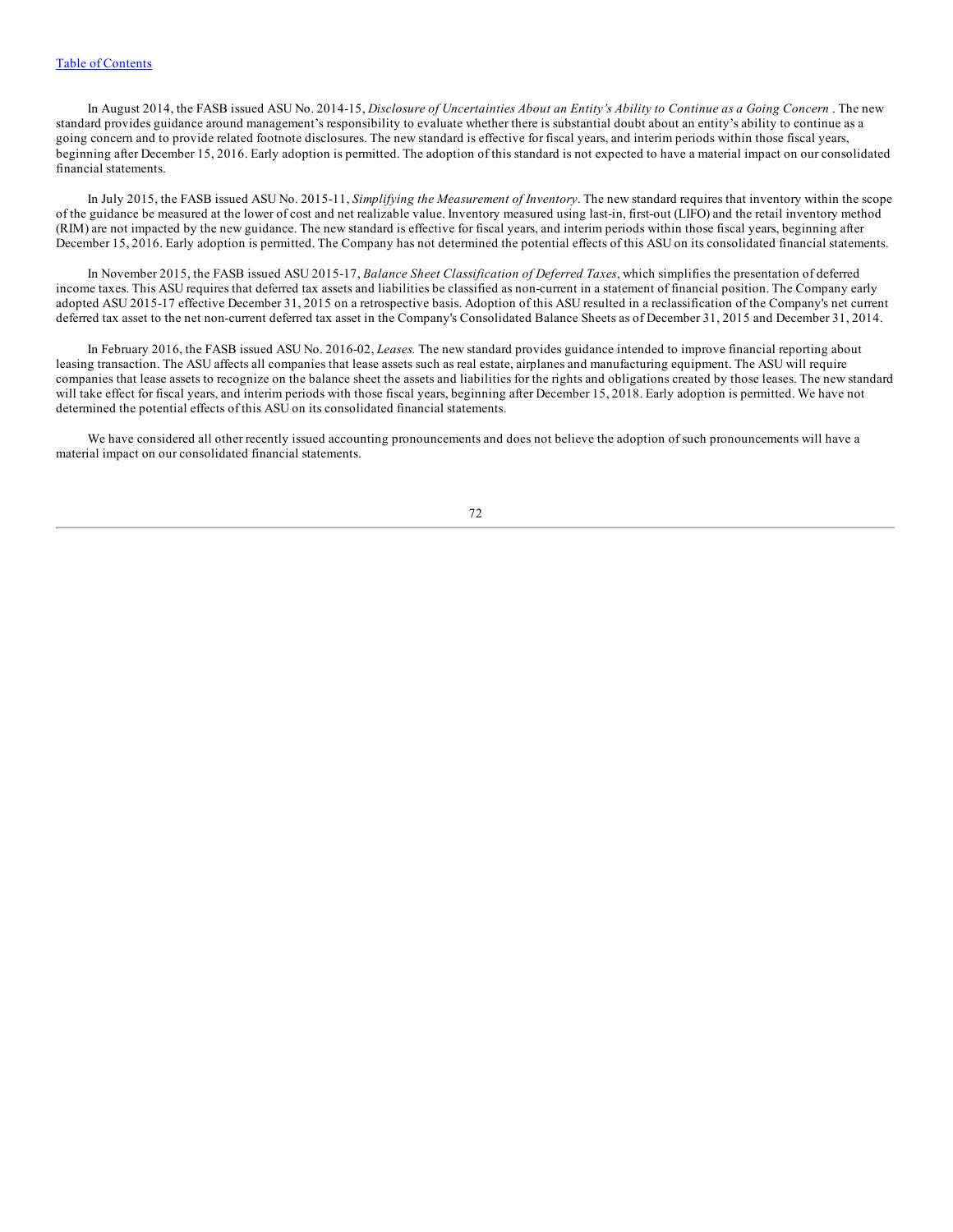## **ITEM 7A. QUANTITATIVE AND QUALITATIVE DISCLOSURES ABOUT MARKET RISK**

### **Interest Rate Sensitivity**

We had unrestricted cash and cash equivalents totaling \$5.5 million at December 31, 2015. These amounts were invested primarily in money market funds and are held for working capital purposes. We do not enter into investments for trading or speculative purposes. We believe we do not have material exposure to changes in fair value as a result of changes in interest rates. Declines in interest rates, however, will reduce future investment income.

## **Series B Warrants**

We issued Series B warrants to purchase a total of 2,449,605 shares. In the event that the market price of our common stock remained below \$6.50 at any time between four and fifteen months after the issuance of the Series B warrants, the Series B warrants became exercisable on a cashless basis for a number of shares of common stock that increased as the market price of our common stock decreased, and exercisable at no cost to the holder. During the year ended December 31, 2015, this resulted in a number of shares issued, pursuant to the cashless exercise of Series B warrants, significantly in excess of the original 2,449,605 shares. As of December 31, 2015 there were only 116,580 Series B Warrants remaining unexercised. If the price of our common stock were to fall to \$1.00 per share, the minimum share price necessary for continued listing on the NASDAQ Capital Market, at any time before the Series B Warrants expire on February 12, 2016 the number of shares of common stock for which the remaining Series B warrants may be exercised would be approximately 1 million. Under certain other circumstances, exercises of the Series A and Series B Warrants may be on a cashless basis, resulting in dilutive issuance of our Common Stock without cash proceeds to us.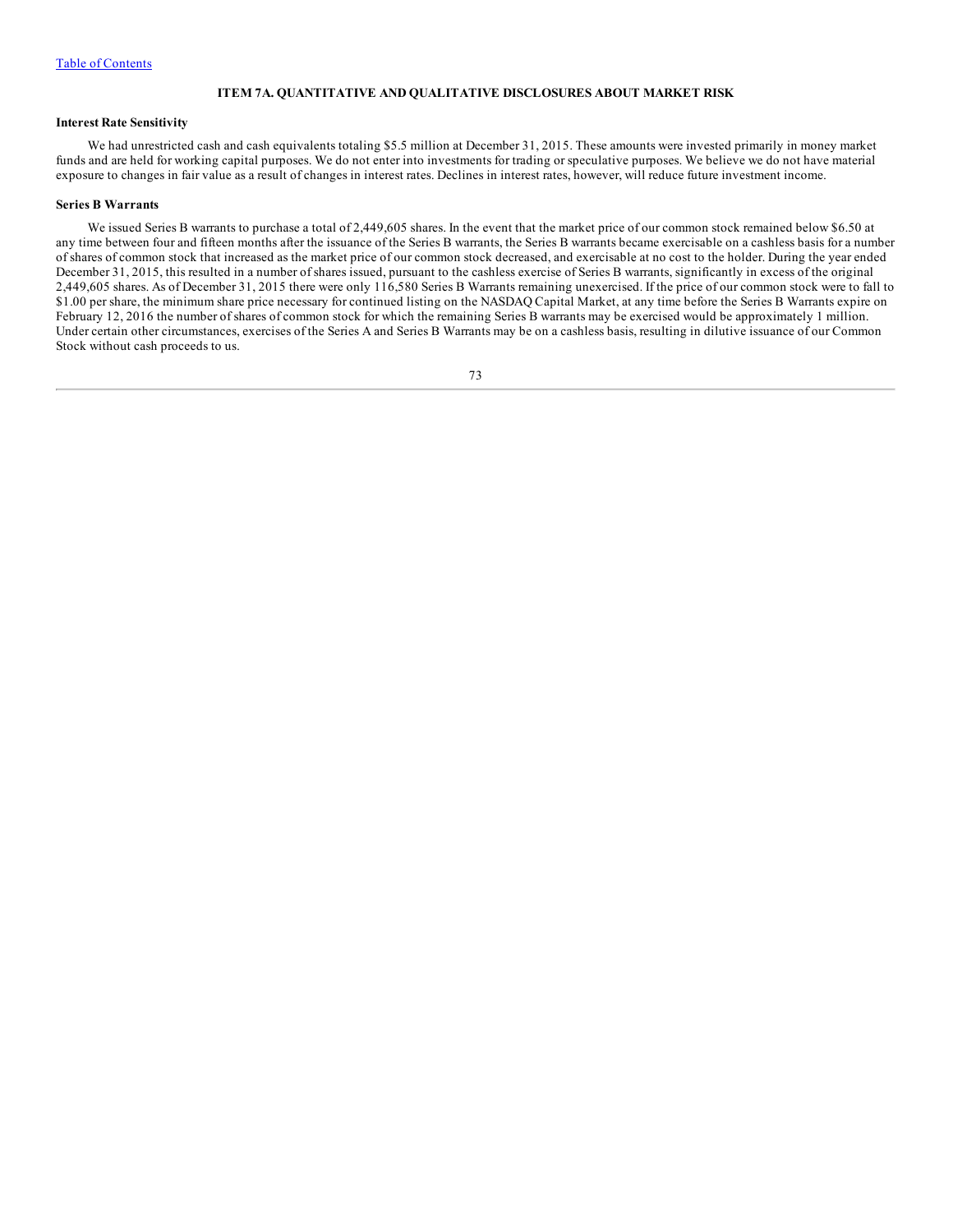# **ITEM 8. CONSOLIDATED FINANCIAL STATEMENTS AND SUPPLEMENTARY DATA**

**Capnia, Inc.**

# **INDEX TO CONSOLIDATED FINANCIAL STATEMENTS**

| Report of Independent Registered Public Accounting Firm                                   | 75 |
|-------------------------------------------------------------------------------------------|----|
| <b>Consolidated Balance Sheets</b>                                                        | 76 |
| Consolidated Statements of Operations                                                     | 77 |
| Consolidated Statements of Convertible Preferred Stock and Stockholders' Equity/(Deficit) | 78 |
| Consolidated Statements of Cash Flows                                                     | 79 |
| Notes to Consolidated Financial Statements                                                | 80 |
|                                                                                           |    |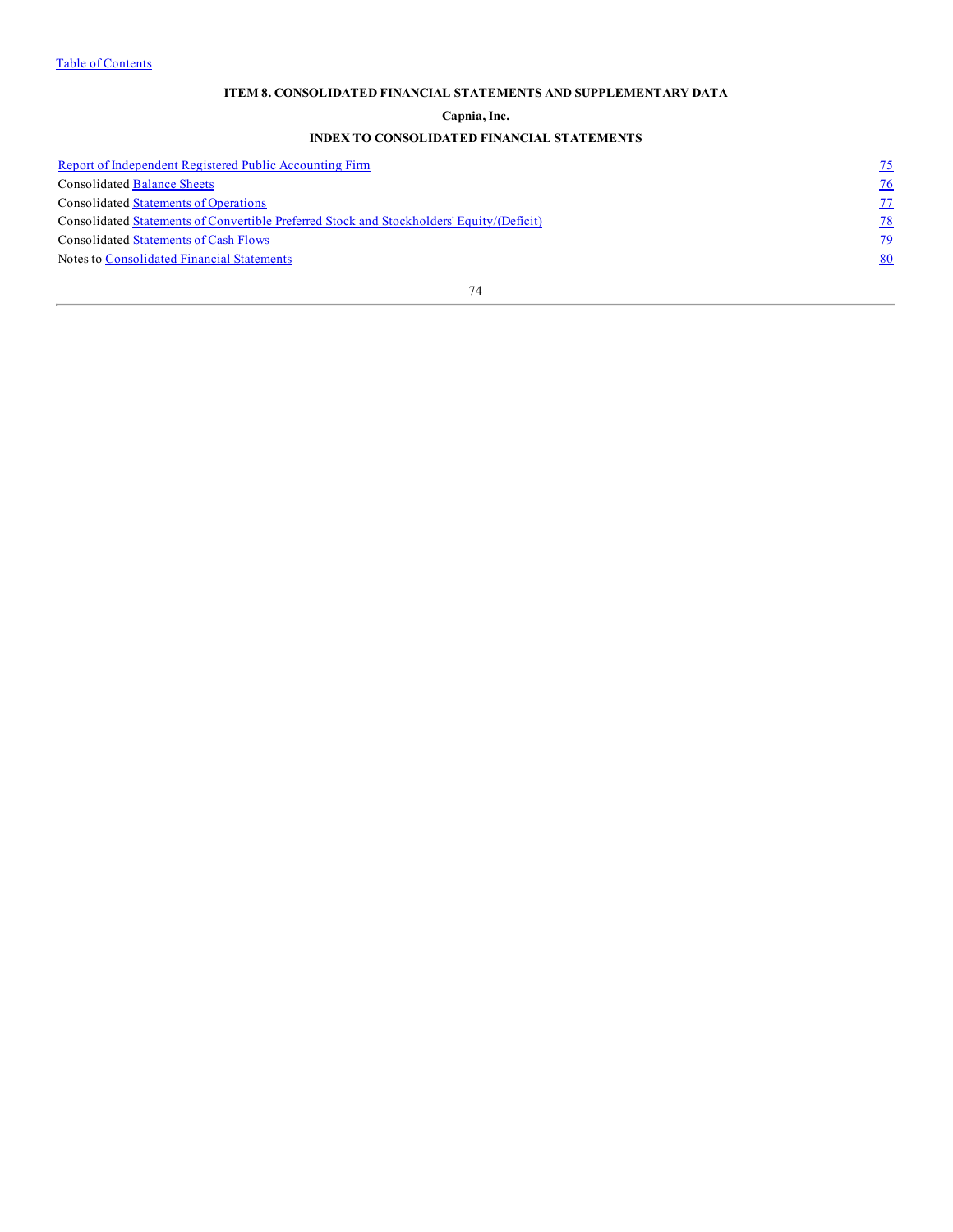## **Report of Independent Registered Public Accounting Firm**

<span id="page-77-0"></span>To the Audit Committee of the Board of Directors and Shareholders of Capnia, Inc.

We have audited the accompanying consolidated balance sheets of Capnia, Inc. (the "Company") as of December 31, 2015 and 2014, and the related consolidated statements of operations, convertible preferred stock and stockholders' equity/(deficit) and cash flows for the years then ended. These financial statements are the responsibility of the Company's management. Our responsibility is to express an opinion on these financial statements based on our audits.

We conducted our audits in accordance with the standards of the Public Company Accounting Oversight Board (United States). Those standards require that we plan and perform the audits to obtain reasonable assurance about whether the financial statements are free of material misstatement. The Company is not required to have, nor were we engaged to perform, an audit of its internal control over financial reporting. Our audits included consideration of internal control over financial reporting as a basis for designing audit procedures that are appropriate in the circumstances, but not for the purpose of expressing an opinion on the effectiveness of the Company's internal control over financial reporting. Accordingly, we express no such opinion. An audit also includes examining, on a test basis, evidence supporting the amounts and disclosures in the financial statements, assessing the accounting principles used and significant estimates made by management, as well as evaluating the overall financial statement presentation. We believe that our audits provide a reasonable basis for our opinion.

In our opinion, the financial statements referred to above present fairly, in all material respects, the consolidated financial position of Capnia, Inc., as of December 31, 2015 and 2014, and the consolidated results of its operations and its cash flows for the years then ended in conformity with accounting principles generally accepted in the United States of America.

/s/ Marcum LLP

Marcum LLP New York, NY March 25, 2016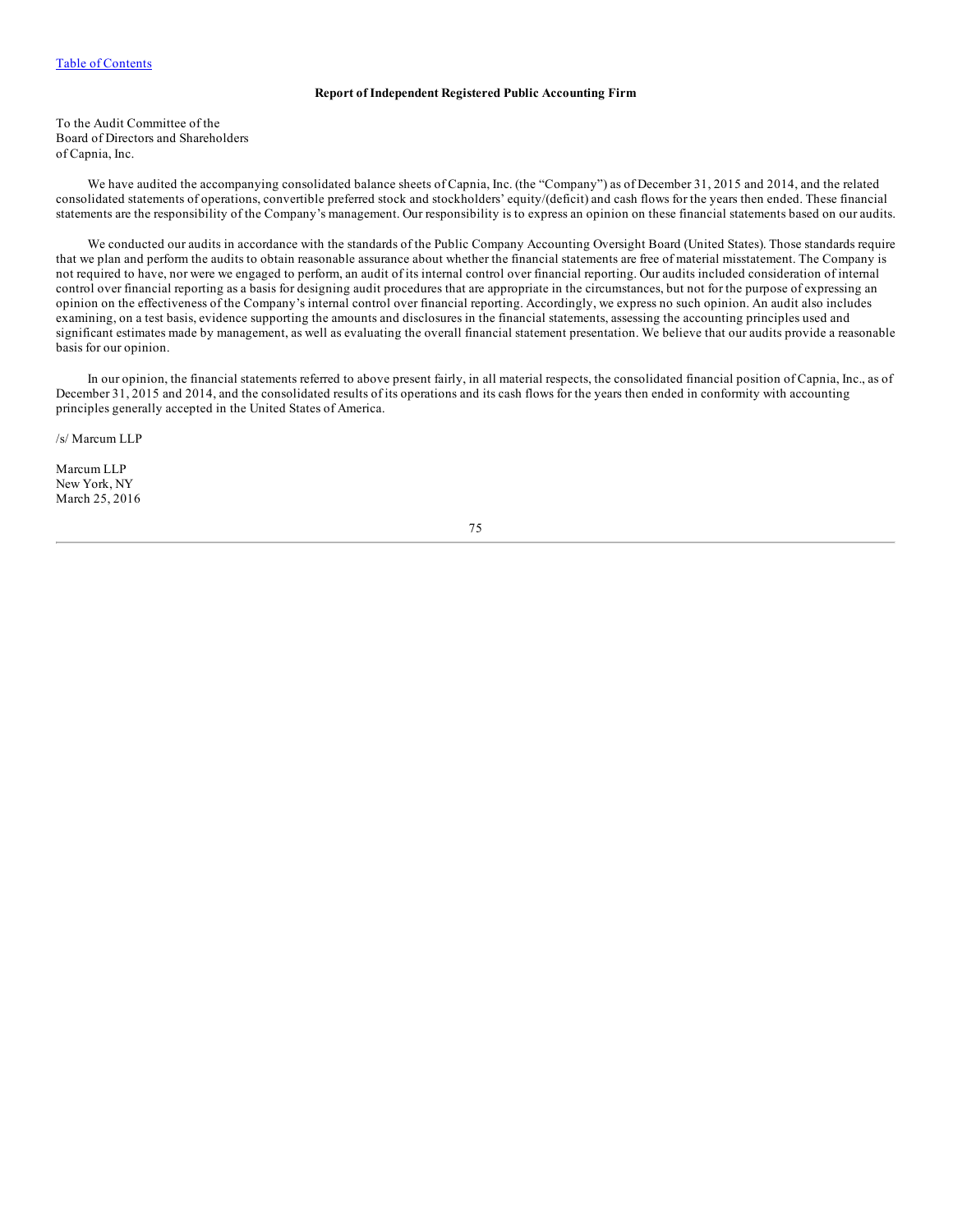# **Capnia, Inc. Consolidated Balance Sheets**

<span id="page-78-0"></span>

|                                                                                                                                                                                           |              | December 31, 2015 |              | December 31, 2014 |
|-------------------------------------------------------------------------------------------------------------------------------------------------------------------------------------------|--------------|-------------------|--------------|-------------------|
| <b>Assets</b>                                                                                                                                                                             |              |                   |              |                   |
| Current assets                                                                                                                                                                            |              |                   |              |                   |
| Cash and cash equivalents                                                                                                                                                                 | $\mathbb{S}$ | 5,494,523         | $\mathbb{S}$ | 7,956,710         |
| Accounts receivable                                                                                                                                                                       |              | 156,127           |              |                   |
| <b>Restricted Cash</b>                                                                                                                                                                    |              | 35,000            |              | 20,000            |
| Inventory                                                                                                                                                                                 |              | 551,008           |              | 109,336           |
| Prepaid expenses and other current assets                                                                                                                                                 |              | 167,642           |              | 252,272           |
| Total current assets                                                                                                                                                                      |              | 6,404,300         |              | 8,338,318         |
| Long-term assets                                                                                                                                                                          |              |                   |              |                   |
| Property and equipment, net                                                                                                                                                               |              | 85,745            |              | 57,607            |
| Goodwill                                                                                                                                                                                  |              | 718,003           |              |                   |
| Other intangible assets, net                                                                                                                                                              |              | 916,807           |              |                   |
| Other assets                                                                                                                                                                              |              | 76,340            |              |                   |
| Total assets                                                                                                                                                                              | \$           | 8,201,195         | S            | 8,395,925         |
| Liabilities and stockholders' equity (deficit)                                                                                                                                            |              |                   |              |                   |
| Current liabilities                                                                                                                                                                       |              |                   |              |                   |
| Accounts payable                                                                                                                                                                          | $\mathbb{S}$ | 695,056           | $\mathbb{S}$ | 986,799           |
| Accrued compensation and other current liabilities                                                                                                                                        |              | 1,632,679         |              | 201,457           |
| Series B warrant liability                                                                                                                                                                |              | 865,000           |              |                   |
| Line of credit and accrued interest                                                                                                                                                       |              |                   |              | 101,529           |
| Total current liabilities                                                                                                                                                                 |              | 3,192,735         |              | 1,289,785         |
| Long-term liabilities                                                                                                                                                                     |              |                   |              |                   |
| Series A warrant liability                                                                                                                                                                |              | 1,212,803         |              | 857,362           |
| Series B warrant liability                                                                                                                                                                |              |                   |              | 17,438,731        |
| Series C warrant liability                                                                                                                                                                |              | 462,437           |              |                   |
| Other liabilities                                                                                                                                                                         |              | 109,404           |              |                   |
| Commitments and contingencies (Note 8)                                                                                                                                                    |              |                   |              |                   |
| Stockholders' equity (deficit)                                                                                                                                                            |              |                   |              |                   |
| Series A convertible preferred stock, \$0.001 par value, 40,000 shares authorized, 4,555 and 0 shares issued and<br>outstanding at December 31, 2015 and December 31, 2014, respectively. |              | 5                 |              |                   |
| Common stock, \$0.001 par value, 100,000,000 shares authorized, 14,017,909 and 6,769,106 shares issued and<br>outstanding at December 31, 2015 and December 31, 2014, respectively.       |              | 14,018            |              | 6,769             |
| Additional paid-in-capital                                                                                                                                                                |              | 89,456,466        |              | 59,141,405        |
| Accumulated deficit                                                                                                                                                                       |              | (86, 246, 673)    |              | (70, 338, 127)    |
| Total stockholders' equity (deficit)                                                                                                                                                      |              | 3,223,816         |              | (11, 189, 953)    |
| Total liabilities and stockholders' equity (deficit)                                                                                                                                      | \$           | 8,201,195         | \$           | 8,395,925         |

*See accompanying notes to consolidated financial statements*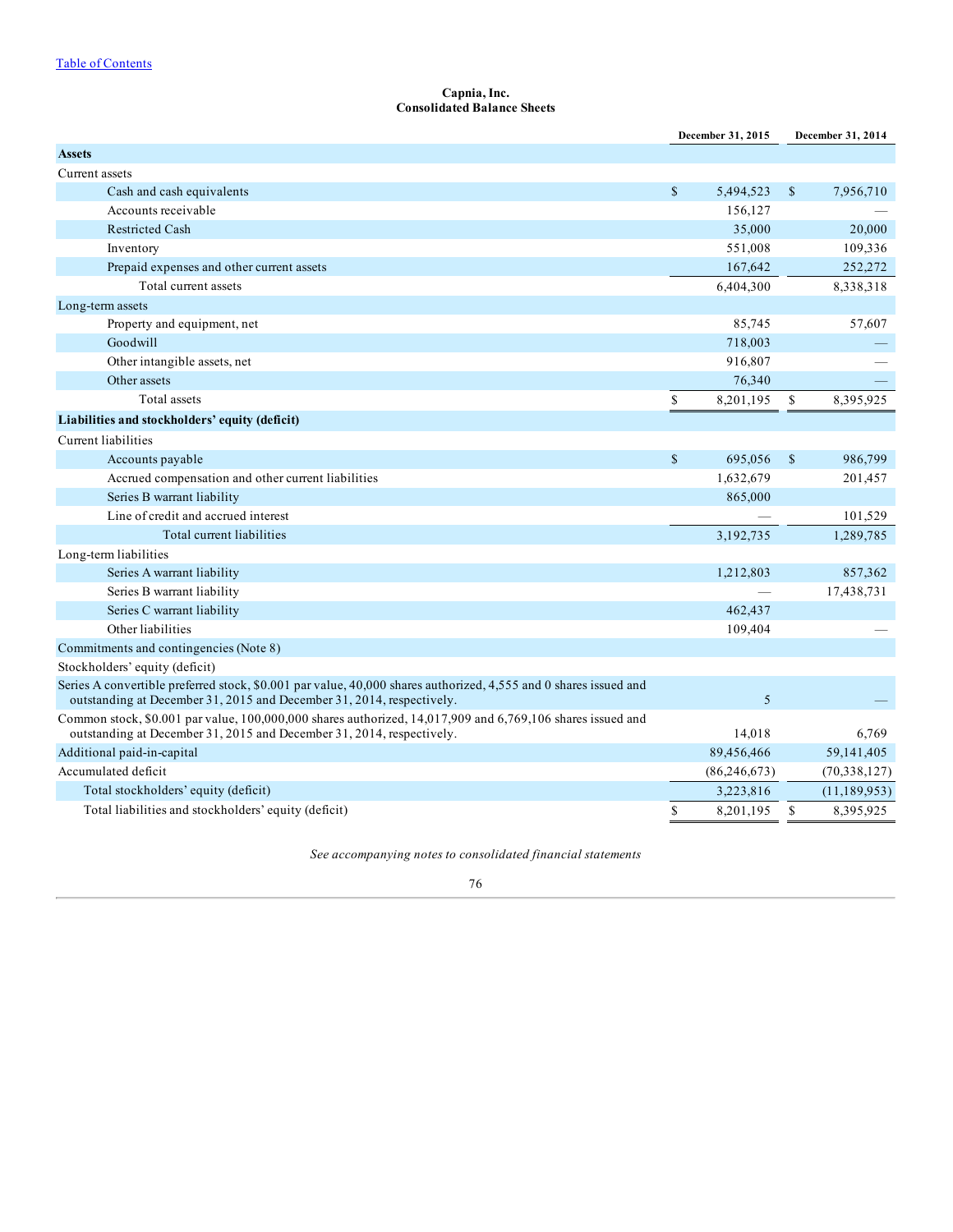# **Capnia, Inc. Consolidated Statements of Operations**

|                                                                                                          | <b>Fiscal Year Ended</b><br>December 31, |                |               |                |
|----------------------------------------------------------------------------------------------------------|------------------------------------------|----------------|---------------|----------------|
|                                                                                                          |                                          | 2015           |               | 2014           |
|                                                                                                          |                                          |                |               |                |
| Product revenue                                                                                          | \$                                       | 387,555        | S             |                |
| Government grant revenue                                                                                 |                                          | 219,917        |               |                |
| Total revenue                                                                                            |                                          | 607,472        |               |                |
|                                                                                                          |                                          |                |               |                |
| Cost of goods sold                                                                                       |                                          | 352,683        |               |                |
| Gross profit                                                                                             |                                          | 254,789        |               |                |
|                                                                                                          |                                          |                |               |                |
| Expenses                                                                                                 |                                          |                |               |                |
| Research and development                                                                                 |                                          | 4,536,244      |               | 2,242,216      |
| Sales and marketing                                                                                      |                                          | 1,737,470      |               | 252,359        |
| General and administrative                                                                               |                                          | 6,140,821      |               | 2,665,154      |
| Total expenses                                                                                           |                                          | 12,414,535     |               | 5,159,729      |
| Operating income (loss)                                                                                  |                                          | (12, 159, 746) |               | (5,159,729)    |
| Interest and other income (expense)                                                                      |                                          |                |               |                |
| Interest income                                                                                          |                                          |                |               | 1,085          |
| Other expense                                                                                            |                                          | (183, 565)     |               | (7,243)        |
| Interest expense                                                                                         |                                          |                |               | (4,130,394)    |
| Change in fair value of warrants liabilities                                                             |                                          | (515,860)      |               | (3,941,335)    |
| Inducement charge for Series C warrants                                                                  |                                          | (3,049,375)    |               |                |
| Net loss                                                                                                 | \$                                       | (15,908,546)   | $\mathcal{S}$ | (13, 237, 616) |
| Basic and diluted net loss per common share                                                              | \$.                                      | (1.69)         | -S            | (10.42)        |
| Weighted-average common shares outstanding used to calculate basic and diluted net loss per common share |                                          | 9,425,880      |               | 1,270,033      |

*See accompanying notes to consolidated financial statements.*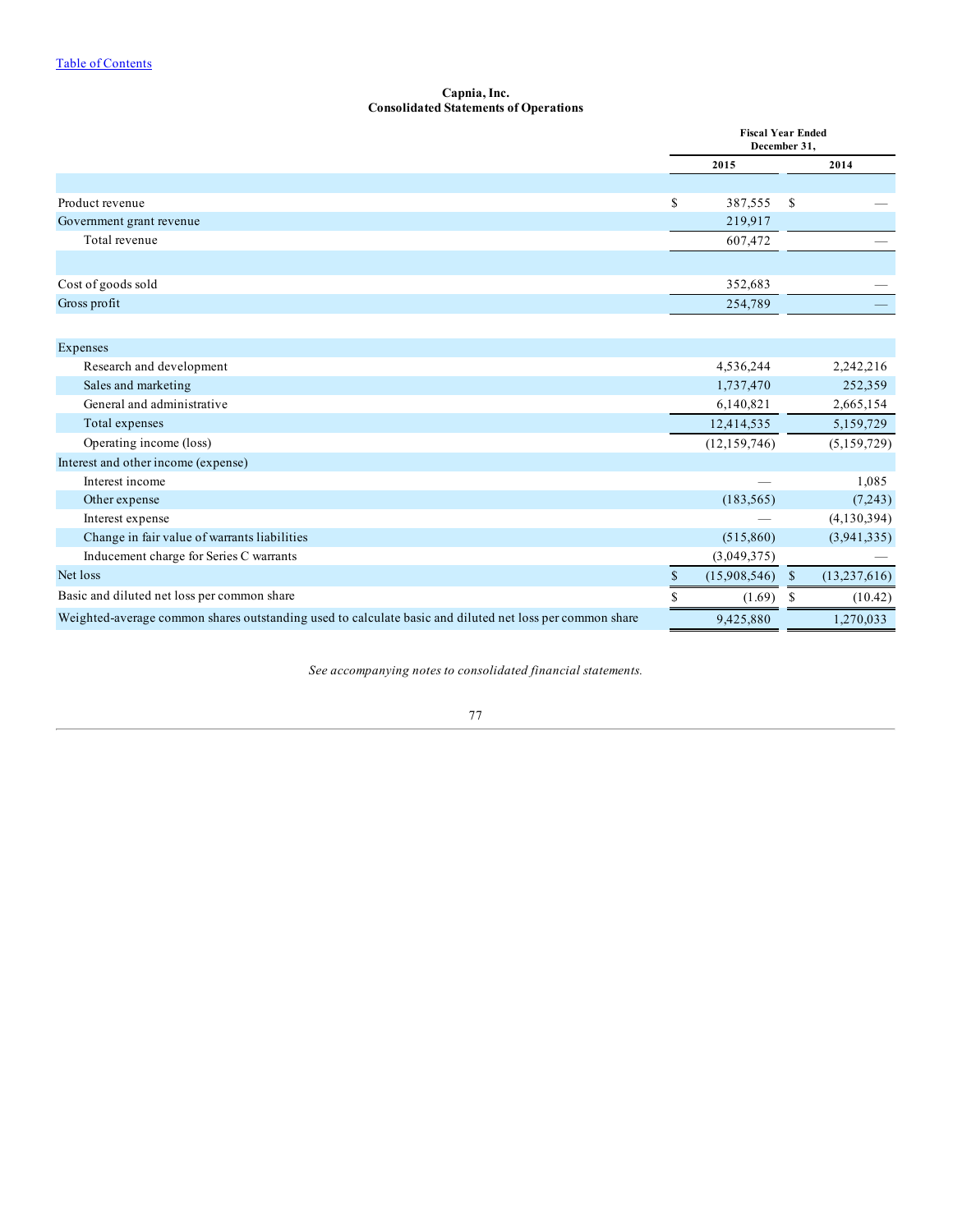# <span id="page-80-0"></span>Table of [Contents](#page-0-0)

# **CAPNIA, INC.**

# **CONSOLIDATED STATEMENTS OF CONVERTIBLE PREFERRED STOCK AND STOCKHOLDERS' EQUITY/(DEFICIT)**

|                                                                                                                   |               | Series A Convertible<br>Preferred Stock |         | Series B Convertible<br>Preferred Stock |         | Series C Convertible<br>Preferred Stock                                       | Common Stock |        | Additional<br>Paid-In | Accumulated    | Total<br>Stockholders' |
|-------------------------------------------------------------------------------------------------------------------|---------------|-----------------------------------------|---------|-----------------------------------------|---------|-------------------------------------------------------------------------------|--------------|--------|-----------------------|----------------|------------------------|
|                                                                                                                   | <b>Shares</b> | Amount                                  | Shares  | Amount                                  | Shares  | Amount                                                                        | Shares       | Amount | Capital               | Deficit        | Deficit                |
| Balances at January 1,<br>2014                                                                                    | 31,250        | \$1,500,000                             | 119,140 | \$6,862,939                             | 715,039 | \$15,445,109                                                                  | 522,360 \$   |        | 522 \$19,197,109      | \$(53,393,268) | $$$ (34,195,637)       |
| Stock-based<br>compensation                                                                                       |               |                                         |         |                                         |         |                                                                               |              |        | 345,435               |                | 345,435                |
| Conversion of                                                                                                     |               |                                         |         |                                         |         |                                                                               |              |        |                       |                |                        |
| preferred stock to<br>common stock in<br><b>IPO</b>                                                               |               |                                         |         |                                         |         | $(31,250)$ $(1,500,000)$ $(119,140)$ $(6,862,939)$ $(715,039)$ $(15,445,109)$ | 865,429      | 865    | 23,807,183            |                | 23,808,048             |
| Stock warrant<br>liability<br>reclassification                                                                    |               |                                         |         |                                         |         |                                                                               |              |        | 1,220,718             |                | 1,220,718              |
| Issuance of<br>common stock in<br>IPO (net of<br>discounts $\&$<br>commission of<br>\$861,948)                    |               |                                         |         |                                         |         |                                                                               | 1,650,000    | 1,650  | 9,844,902             |                | 9,846,552              |
| <b>Issuance of Series</b><br>A & B warrants<br>for overallotment                                                  |               |                                         |         |                                         |         |                                                                               |              |        |                       |                |                        |
| exercise                                                                                                          |               |                                         |         |                                         |         |                                                                               |              |        | 18,975                |                | 18,975                 |
| <b>Beneficial</b><br>conversion feature<br>in connection with<br>related party<br>convertible<br>promissory notes |               |                                         |         |                                         |         |                                                                               |              |        | 1,723,984             |                | 1,723,984              |
| Conversion of                                                                                                     |               |                                         |         |                                         |         |                                                                               |              |        |                       |                |                        |
| 2010/2012 notes<br>payable into<br>common stock in<br><b>IPO</b>                                                  |               |                                         |         |                                         |         |                                                                               | 3,165,887    | 3,166  | 15,406,944            |                | 15,410,110             |
| Conversion of 2014                                                                                                |               |                                         |         |                                         |         |                                                                               |              |        |                       |                |                        |
| notes payable into<br>units in IPO                                                                                |               |                                         |         |                                         |         |                                                                               | 552,105      | 552    | 2,511,567             |                | 2,512,119              |
| Deferred IPO costs                                                                                                |               |                                         |         |                                         |         |                                                                               |              |        | (1,830,450)           |                | (1,830,450)            |
| Series B warrants<br>treated as<br>derivative liability                                                           |               |                                         |         |                                         |         |                                                                               |              |        | (11,649,106)          |                | (11,649,106)           |
| Series A warrants                                                                                                 |               |                                         |         |                                         |         |                                                                               |              |        |                       |                |                        |
| treated as derivative                                                                                             |               |                                         |         |                                         |         |                                                                               |              |        |                       |                |                        |
| liability                                                                                                         |               |                                         |         |                                         |         |                                                                               |              |        | (1,494,259)           |                | (1,494,259)            |
| Net loss<br><b>Balances at December</b>                                                                           |               |                                         |         |                                         |         |                                                                               |              |        |                       | (13, 237, 616) | (13, 237, 616)         |
| 31, 2014<br>Stock based                                                                                           |               |                                         |         |                                         |         |                                                                               | 6,769,106    | 6,769  | 59,141,405            | (70, 338, 127) | (11, 189, 953)         |
| compensation                                                                                                      |               |                                         |         |                                         |         |                                                                               |              |        | 942,369 \$            |                | 942,369                |
| Issuance of<br>common stock for<br>stock option<br>exercises                                                      |               |                                         |         |                                         |         |                                                                               | 83,848       | 84     | 293,489               | <b>S</b>       | 293,573                |
| Issuance of                                                                                                       |               |                                         |         |                                         |         |                                                                               |              |        |                       |                |                        |
| common stock for<br>Series A warrant<br>exercises                                                                 |               |                                         |         |                                         |         |                                                                               | 24,000       | 24     | 155,976 \$            |                | 156,000                |
| Issuance of<br>common stock for<br>Series B warrant<br>exercises (net of<br>transaction costs<br>of \$306,116)    |               |                                         |         |                                         |         |                                                                               | 619,512      | 619    | 3,720,094 \$          |                | 3,720,713              |
| Issuance of                                                                                                       |               |                                         |         |                                         |         |                                                                               |              |        |                       |                |                        |
| common stock for<br>Series B warrant<br>cashless exercises                                                        |               |                                         |         |                                         |         |                                                                               | 5,879,560    | 5,880  | 416,660 \$            |                | 422,540                |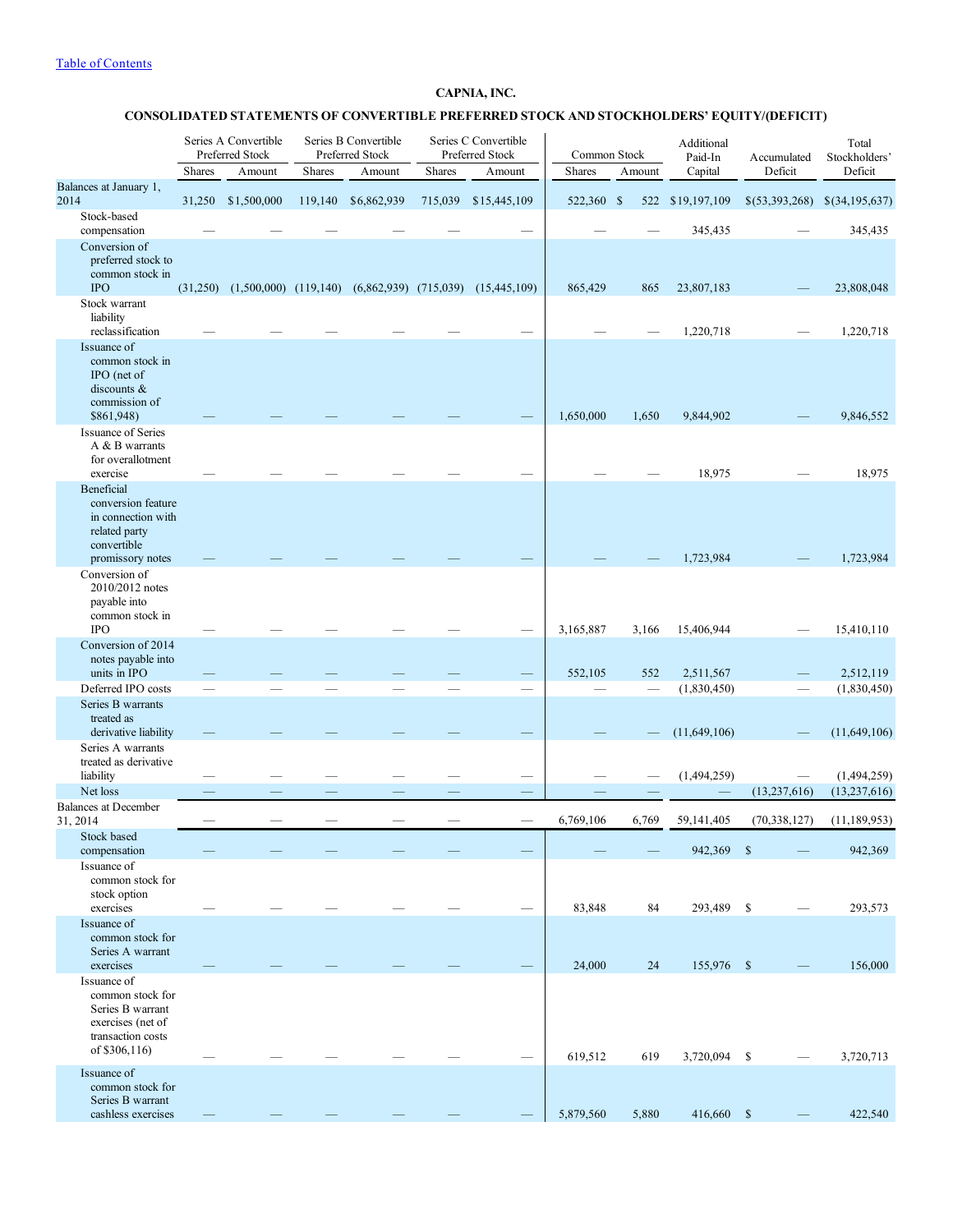| Issuance of<br>common stock for                                                               |       |   |  |  |            |        |            |                      |                           |
|-----------------------------------------------------------------------------------------------|-------|---|--|--|------------|--------|------------|----------------------|---------------------------|
| 2010/2012<br>warrant cashless<br>exercises                                                    |       |   |  |  | 13,407     | 13     | $(13)$ \$  |                      |                           |
| Contribution of<br>Series B warrants                                                          |       |   |  |  |            |        | 3,332      | $\mathcal{S}$        | 3,332                     |
| Derecognition of<br>Series A warrant<br>liability upon<br>exercise                            |       |   |  |  |            |        | 42,000     | <sup>\$</sup>        | 42,000                    |
| Derecognition of<br>Series B warrant<br>liability upon<br>exercise                            |       |   |  |  |            |        | 18,853,215 | $\mathcal{S}$        | 18,853,215                |
| Issuance of shares<br>in conjunction<br>with BDDI asset<br>purchase                           |       |   |  |  | 50,000     | 50     | 112,350    | \$                   | 112,400                   |
| Issuance of shares<br>to Aspire Capital                                                       |       |   |  |  | 71,891     | 72     | 183,250    | $\mathbb{S}$         | 183,322                   |
| Sales of shares<br>through Aspire<br>ATM vehicle                                              |       |   |  |  | 506,585    | 507    | 1,433,687  | $\mathcal{S}$        | 1,434,194                 |
| <b>Issuance of Series</b><br>A Convertible<br>Preferred<br>shares(net of<br>transaction costs |       |   |  |  |            |        |            |                      |                           |
| of \$396,343)<br>Net loss                                                                     | 4,555 | 5 |  |  |            |        | 4,158,652  | \$<br>\$(15,908,546) | 4,158,657<br>(15,908,546) |
| <b>Balances</b> at                                                                            |       |   |  |  |            |        |            |                      |                           |
| December 31, 2015                                                                             | 4,555 | 5 |  |  | 14,017,909 | 14,018 | 89,456,466 | (86, 246, 673)       | 3,223,816                 |

*See accompanying notes to consolidated financial statements*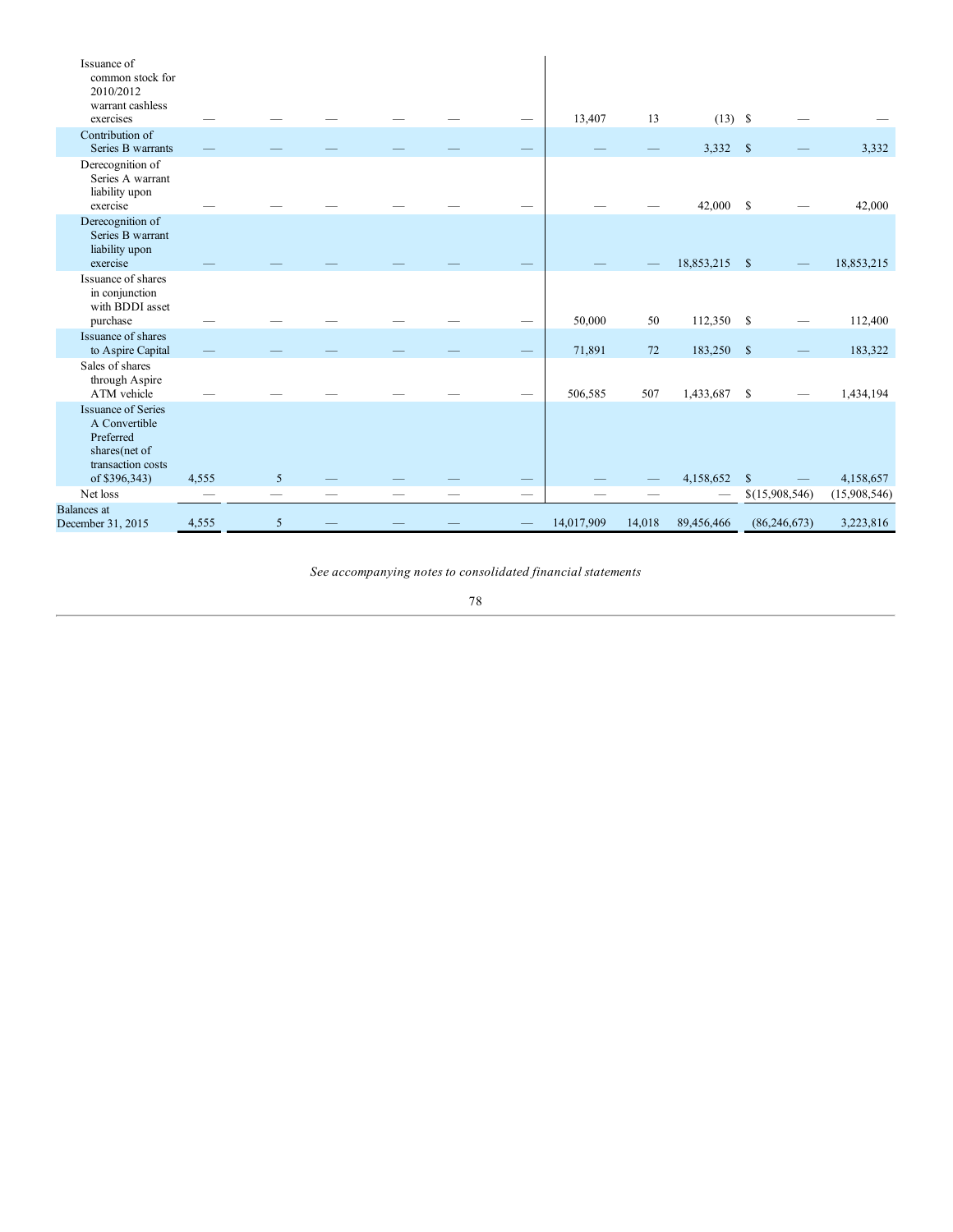# **Capnia, Inc. Consolidated Statements of Cash Flows**

<span id="page-82-0"></span>

|                                                                                                        | <b>Fiscal Year Ended</b><br>December 31, |                        |              |                |
|--------------------------------------------------------------------------------------------------------|------------------------------------------|------------------------|--------------|----------------|
|                                                                                                        |                                          | 2015                   |              | 2014           |
| Cash flows from operating activities:                                                                  |                                          |                        |              |                |
| Net loss                                                                                               | \$                                       | $(15,908,546)$ \$      |              | (13, 237, 616) |
| Adjustments to reconcile net loss to net cash used in operating activities:                            |                                          |                        |              |                |
| Depreciation and amortization                                                                          |                                          | 108,228                |              | 28,516         |
| Stock-based compensation expense                                                                       |                                          | 942,369                |              | 345,435        |
| Loss on disposition of property and equipment                                                          |                                          |                        |              | 7,727          |
| Change in fair value of stock warrants                                                                 |                                          | 515,860                |              | 3,941,335      |
| Non-cash interest expense relating to convertible promissory notes & amortization of discount on notes |                                          |                        |              | 4,128,863      |
| Inducement charge for Series C warrants                                                                |                                          | 3,049,375              |              |                |
| Noncash expense of issuing shares to Aspire Capital                                                    |                                          | 183,322                |              |                |
| Non-cash interest expense relating to line of credit                                                   |                                          |                        |              | 1,529          |
| Change in operating assets and liabilities:                                                            |                                          |                        |              |                |
| Accounts receivable                                                                                    |                                          | (156, 127)             |              | 149,605        |
| Inventory                                                                                              |                                          | (441, 672)             |              | (109, 336)     |
| Other receivables                                                                                      |                                          |                        |              |                |
| Prepaid expenses and other assets                                                                      |                                          | 84,630                 |              | (167, 123)     |
| Other long-term assets                                                                                 |                                          | (76,340)               |              |                |
| Accounts payable                                                                                       |                                          | 211,945                |              | 353,897        |
| Accrued compensation & other current liabilities                                                       |                                          | 1,187,626              |              | 72,806         |
| Net cash used in operating activities                                                                  |                                          | (10, 299, 330)         |              | (4,484,362)    |
| Cash flows from investing activities:                                                                  |                                          |                        |              |                |
| Acquisition of Neoforce assets                                                                         |                                          | (1,000,000)            |              |                |
| Acquisition of BDDI asset (patent)                                                                     |                                          | (250,000)              |              |                |
| Increase in restricted cash                                                                            |                                          | (15,000)               |              |                |
| Purchase of property and equipment                                                                     |                                          | (55,777)               |              | (30,683)       |
| Net cash used in investing activities                                                                  |                                          | (1,320,777)            |              | (30,683)       |
| Cash flows from financing activities:                                                                  |                                          |                        |              |                |
| Proceeds from exercise of common stock options<br>Proceeds from exercise of Series A warrants          |                                          | 293,573<br>156,000     |              |                |
| Proceeds from exercise of Series B warrants                                                            |                                          |                        |              |                |
| Proceeds from issuance of common stock to Aspire Capital                                               |                                          | 3,720,713<br>1,434,194 |              |                |
| Proceeds from issuance of Series A Convertible Preferred                                               |                                          | 4,230,150              |              |                |
| Repayment of credit line                                                                               |                                          | (101, 529)             |              |                |
| Proceeds from issuance of preferred stock warrants                                                     |                                          |                        |              | 1,946          |
| Proceeds from issuance of convertible notes payable                                                    |                                          |                        |              | 2,490,781      |
| Proceeds from line of credit                                                                           |                                          |                        |              | 100,000        |
| Proceeds from Initial Public Offering                                                                  |                                          |                        |              | 10,727,475     |
|                                                                                                        |                                          |                        |              |                |
| Initial Public Offering costs paid                                                                     |                                          | (575, 181)             |              | (2,117,217)    |
| Net cash provided by financing activities                                                              |                                          | 9,157,920              |              | 11,202,985     |
| Net increase (decrease) in cash and cash equivalents                                                   |                                          | (2,462,187)            |              | 6,687,940      |
| Cash and cash equivalents, beginning of period                                                         |                                          | 7,956,710              |              | 1,268,770      |
| Cash and cash equivalents, end of period                                                               | $\mathbb S$                              | 5,494,523              | $\mathbb{S}$ | 7,956,710      |
| Supplemental disclosures of noncash investing and financing information                                |                                          |                        |              |                |
| Series A preferred convertible stock transaction costs included in Accounts Payable                    | \$                                       | 71,493                 | \$           |                |
| De-recognition of Series B warrant liability through cash exercise                                     | \$                                       | 6,747,765              | \$           |                |
| De-recognition of Series B warrant liability through cashless exercise                                 | \$                                       | 12,527,991             | \$           |                |
| De-recognition of Series A warrant liability through cash exercise                                     | \$                                       |                        |              |                |
|                                                                                                        |                                          | 42,000                 | \$           |                |
| BDDI patent purchase consideration included in accrued liabilities                                     | \$                                       | 200,000                | \$           |                |
| Shares issued as consideration for BDDI patent purchase                                                | \$                                       | 112,400                | \$           |                |
| Cashless exercise of 2010 and 2012 warrants                                                            | $\$$                                     | 13                     | \$           |                |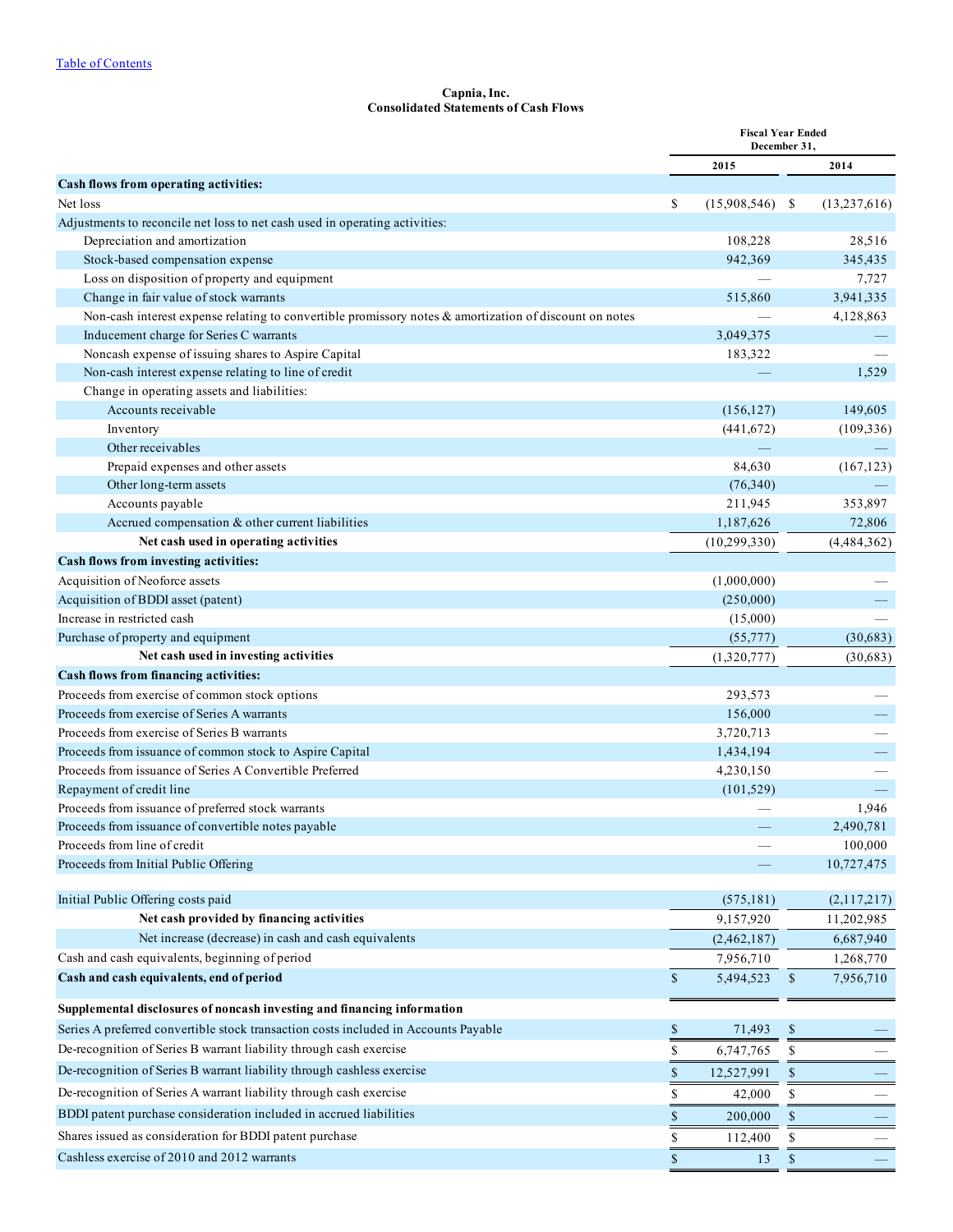| Contribution of Series B warrants                                                                                                                          | 3.332                    |            |
|------------------------------------------------------------------------------------------------------------------------------------------------------------|--------------------------|------------|
| Initial Public Offering costs accrued and included in Accounts Payable                                                                                     | $\qquad \qquad -$        | 575.181    |
| Beneficial conversion feature related to the warrants to purchase shares of convertible preferred stock in<br>connection with convertible promissory notes | $\overline{\phantom{a}}$ | 1,723,984  |
| Issuance of warrants for the purchase of convertible preferred stock in connection with notes payable                                                      |                          | 966,978    |
| 2014 notes payable converted into units in the IPO                                                                                                         | $\frac{1}{2}$            | 2,512,119  |
| 2010/2012 notes payable converted into common stock in conjunction with IPO                                                                                |                          | 15,410,110 |
|                                                                                                                                                            |                          |            |

*See accompanying notes to consolidated financial statements.*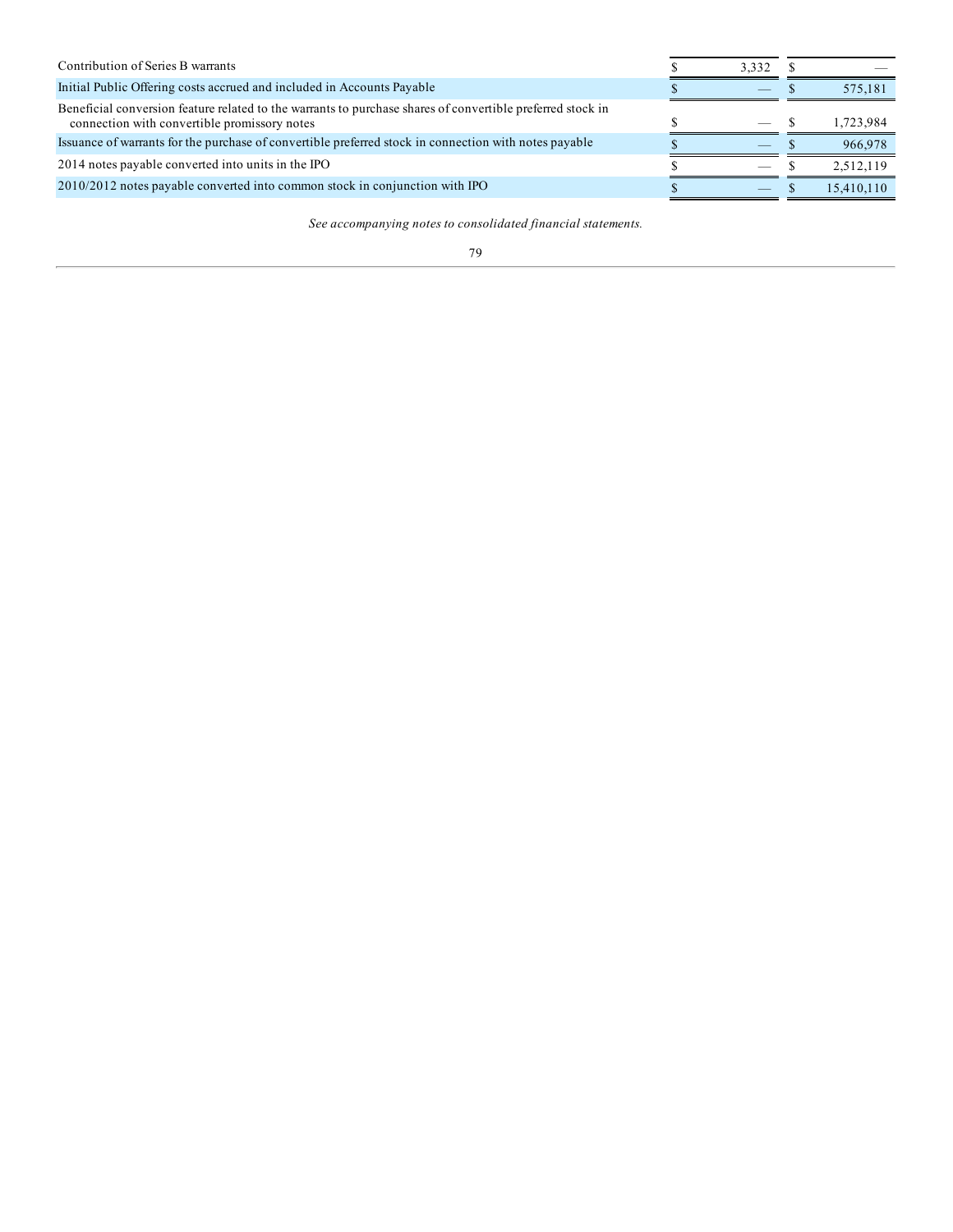# **Capnia, Inc. December 31, 2015**

# **Notes to Consolidated Financial Statements**

## <span id="page-84-0"></span>**Note 1. Description of Business**

Capnia, Inc. (the "Company") was incorporated in the State of Delaware on August 25, 1999, and is located in Redwood City, California. The Company develops and commercializes neonatology devices and diagnostics. The Company also has a therapeutics platform based on its proprietary technology for precision metering of gas flow.

On September 2, 2015, the Company established NeoForce, Inc. ("NFI"), a wholly owned subsidiary incorporated in the State of Delaware. On September 8, 2015, NFI, acquired substantially all of the assets of an unrelated privately held company NeoForce Group, Inc. ("NeoForce") in exchange for an upfront cash payment of \$1.0 million and royalties on future sales (see Note 15). NeoForce developed innovative pulmonary resuscitation solutions for the inpatient and ambulatory neonatal markets that the Company is now marketing through NFI.

On April 27, 2015, the Company established Capnia UK Limited, a wholly owned foreign subsidiary in the United Kingdom. There have been no significant activities for this entity to date.

The Company's first diagnostic product, CoSense®, aids in diagnosis of excessive hemolysis, a condition in which red blood cells degrade rapidly. When present in neonates with jaundice, hemolysis is a dangerous condition which can lead to adverse neurological outcomes. CoSense has 510(k) clearance for sale in the U.S. with a specific Indication for Use related to hemolysis issued, and has received CE Mark certification for sale in the European Union ("E.U."). CoSense is commercially available in the U.S. In addition, the Company is applying its research and development efforts to additional diagnostic products based on its Sensalyze Technology Platform, a portfolio of proprietary methods and devices which enables CoSense and can be applied to detect a variety of analytes in exhaled breath and other products for the neonatology market. The Company has also obtained CE Mark certification in the E.U. for Serenz, a therapeutic product candidate for the treatment of symptoms related to allergic rhinitis ("AR").

## **Note 2. Liquidity, Financial Condition and Management's Plans**

The Company had a net loss of \$15.9 million for the year ended December 31, 2015 and has an accumulated deficit of approximately \$86.2 million at December 31, 2015 from having incurred losses since its inception. The Company has approximately \$3.2 million of working capital at December 31, 2015 (\$4.1 million of working capital when excluding the Series B warrant liability) and used approximately \$10.3 million of cash in its operating activities during the year ended December 31, 2015. The Company has financed its operations principally through issuances of debt and equity securities.

The Company completed its initial public offering ("IPO") on November 18, 2014 upon the issuance of 1,650,000 units, each of which consisted of one share of Common Stock, one Series A Warrant and one Series B Warrant, at an offering price of \$6.50 per unit and received net proceeds of \$8.0 million, after deducting underwriting discounts and commissions and IPO related expenses. The Series A Warrants are registered securities that are freely tradable on the NASDAQ. The Series B Warrants have variable settlement provisions (see Note 6). On March 5, 2015 the Company received approximately \$3.8 million as a result of Series B Warrant holders exercising warrants to purchase shares of the Company's Common Stock (the "Private Transaction"). In addition, on March 6, 2015 the Company received approximately \$0.2 million as a result of Series A Warrant holders exercising warrants to purchase shares of the Company's Common Stock. During the year ended December 31, 2015 the Company received \$0.3 million from the exercise of stock options.

On July 24, 2015, the Company entered into a Common Stock purchase agreement with Aspire Capital Fund, LLC, which provides that, upon the terms and subject to the conditions and limitations set forth therein, Aspire Capital is committed to purchase up to an aggregate of \$10.0 million in value of shares of the Company's Common Stock over the 24-month term of the Aspire Purchase Agreement (as defined below). During the quarter ended September 30, 2015, the Company issued an aggregate of 506,585 shares of Common Stock to Aspire Capital in exchange for approximately \$1.4 million.

On October 12, 2015, the Company entered into a Securities Purchase Agreement (the "Sabby Purchase Agreement") with funds managed by Sabby Management, LLC ("Sabby"), to purchase up to \$10 million worth of Series A Convertible Preferred Stock (the "Preferred Stock"). The sale of the Preferred Stock was set to take place in two separate closings. On October 15, 2015, the date of the first closing, the Company received proceeds of approximately \$4.1 million, net of \$0.4 million in estimated expenses. Upon the second closing, which closed on January 8, 2016, the Company received proceeds of approximately \$5.0 million, net of \$0.5 million in estimated expenses (see Note 15).

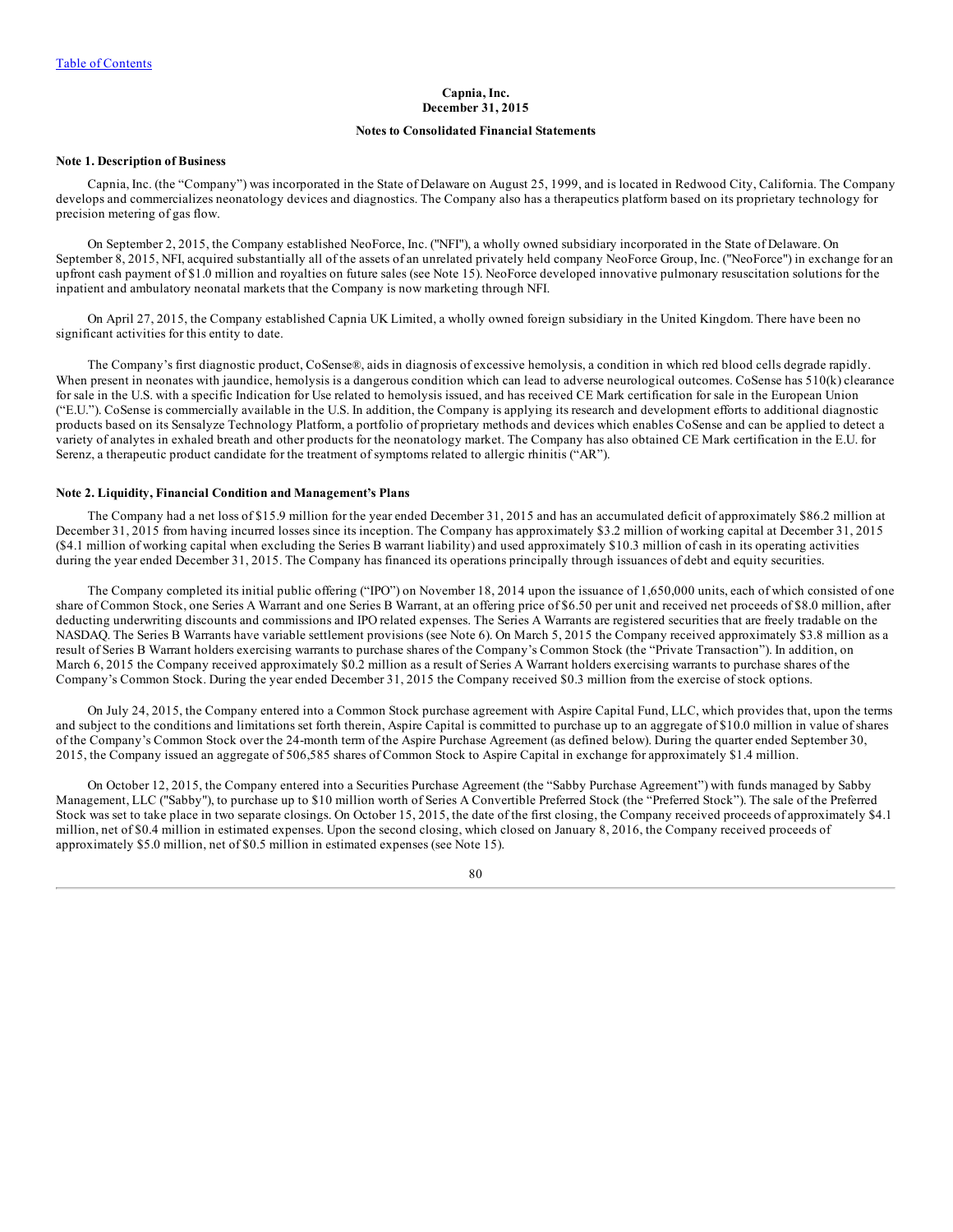The Company may generate future revenue from a variety of sources, including sales of its neonatology products, other diagnostic products, license fees, milestone payments, and research and development payments in connection with potential future strategic partnerships. However, to date, the Company has generated minimal revenue. The Company may never generate revenue that is sufficient to be profitable in the future. If the Company does not generate significant revenue, it may have to raise capital through additional equity or deb financing. The Company's failure to achieve sustained profitability could depress the value of the Company and could impair the ability to raise capital.

Management believes that the Company has sufficient capital resources to sustain operations through at least the next twelve months from the date of this filing.

#### **Note 3. Summary of Significant Accounting Policies**

#### *Basis of Presentation*

The accompanying consolidated financial statements have been prepared in accordance with accounting principles generally accepted in the United States of America ("GAAP") and the applicable rules and regulations of the Securities and Exchange Commission ("SEC").

#### *Principles of Consolidation*

The consolidated financial statements have been prepared in accordance with GAAP and include the accounts of the Company and its wholly-owned subsidiaries. All intercompany transactions and balances have been eliminated in consolidation.

#### *Use of Estimates*

The preparation of consolidated financial statements in conformity with GAAP requires management to make estimates and assumptions that affect the reported amounts of assets and liabilities, disclosure of contingent assets and liabilities, and reported amounts of expenses in the financial statements and accompanying notes. Actual results could differ from those estimates. Key estimates included in the financial statements include the valuation of deferred income tax assets, the valuation of liabilities and equity instruments, stock-based compensation, value and life of acquired intangibles, and allowances for accounts receivable and inventory.

### *Concentration of Credit Risk*

Financial instruments that potentially subject the Company to a concentration of credit risk consist of cash and cash equivalents at two commercial banks that management believes are of high credit quality. Cash and cash equivalents deposited with these commercial banks exceeded the Federal Deposit Insurance Corporation insurable limit at December 31, 2015 and December 31, 2014. The Company expects this to continue.

## *Segments*

The Company operates in one segment. Management uses one measurement of profitability and does not segregate its business for internal reporting, making operating decisions, and assessing financial performance. All long-lived assets are maintained in the United States of America.

#### *Cash and Cash Equivalents*

The Company considers all highly liquid investments, including its money market fund, purchased with an original maturity of three months or less to be cash equivalents. The Company's cash and cash equivalents are held in institutions in the U.S. and include deposits in a money market fund which was unrestricted as to withdrawal or use.

### *Accounts Receivable*

Accounts receivable as of December 31, 2015 consist of balances due from customers in the normal course of business. The Company did not record an allowance for doubtful accounts as this balance was deemed fully collectible.

#### *Prepaid Expenses and Other Current Assets*

Prepaid expenses and other current assets consist of payments primarily related to insurance and short-term deposits. Prepaid expenses are initially recorded upon payment and are expensed as goods or services are received.

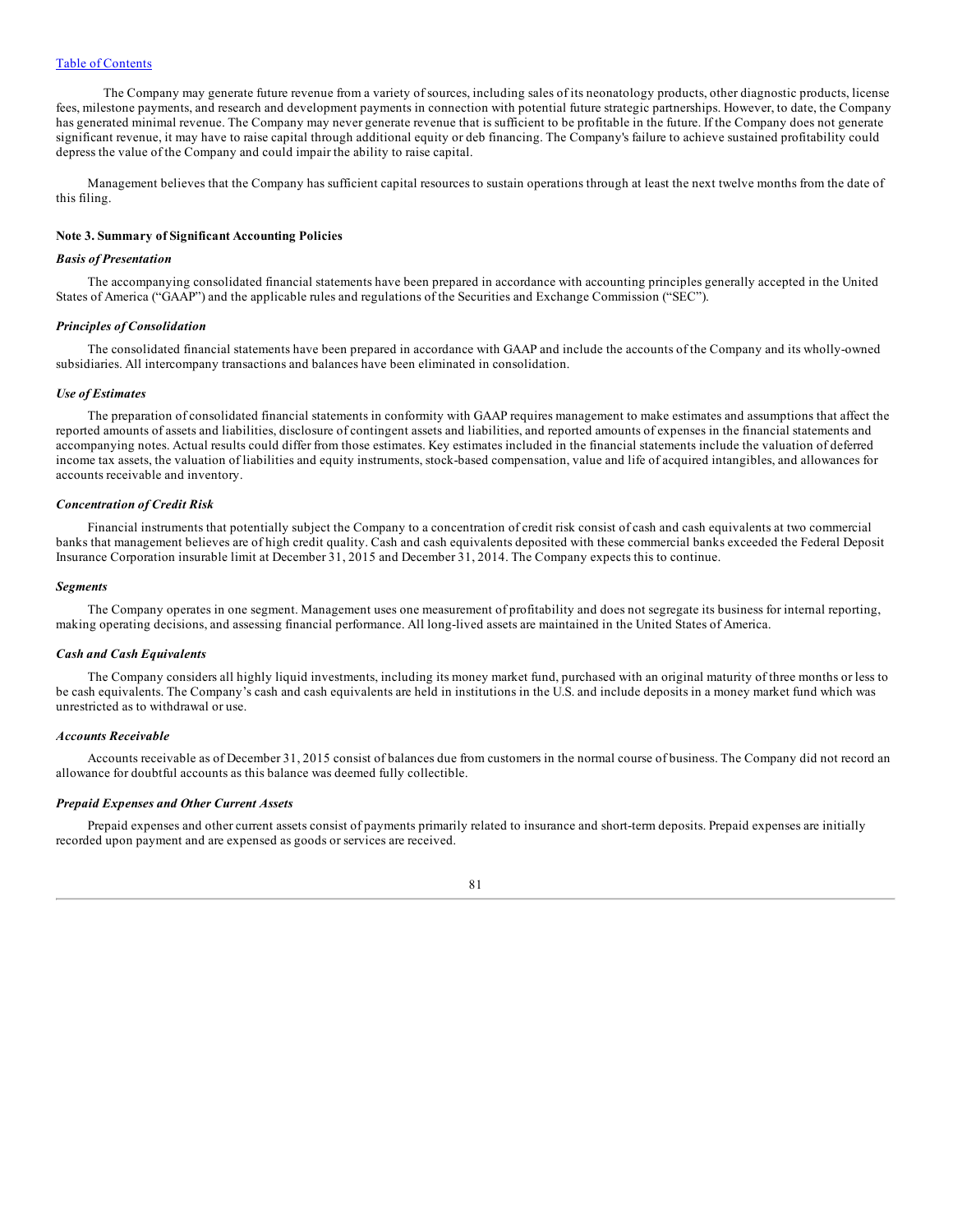#### *Inventory*

Inventory as of December 31, 2014 consisted of raw materials to be used in the manufacture of our products. As of December 31, 2015, the Company's inventory includes approximately \$106,000 of raw material, \$398,000 of work-in-process and \$46,000 of finished goods. Inventory is stated at the lower of cost or market under the first-in, first-out (FIFO) method.

#### *Patent*

On June 30, 2015, the Company entered into an amendment of the BDDI Asset Purchase Agreement (the "BDDI Amending Agreement"), under which the Company committed to pay aggregate cash payments of \$450,000 and issued 40,000 shares of Common Stock to an affiliate of BDDI. With respect to the aggregate cash payments of \$450,000, the Company paid an affiliate of BDDI an initial sum of \$150,000 on July 1, 2015, and is obligated to pay \$100,000 on each of the six, twelve and eighteen-month anniversaries of the signing of the amended agreement. The Company made the first installment of \$100,000 on December 21, 2015. The remaining \$200,000 payable under this agreement has been included in Accrued compensation and other current liabilities on the balance sheet. Under the original Asset Purchase Agreement dated June 11, 2010, the Company purchased a patent for Breath End Tidal Gas Monitor. The patent was issued on June 19, 2003 and expires on August 1, 2027. The Company has capitalized the fair value of the patent purchased as an intangible asset on its consolidated balance sheet, and is amortizing the fair value over the remaining useful life of the patent.

In July 2015, the Company also entered into a consulting agreement with an affiliate of BDDI. As part of this consulting agreement the Company issued 10,000 shares to the affiliate of BDDI.

#### *Business Combinations*

For business combinations the Company utilizes the acquisition method of accounting in accordance with ASC Topic 805, *Business Combinations.* These standards require that the total cost of an acquisition be allocated to the tangible and intangible assets acquired and liabilities assumed based on their respective fair values at the date of acquisition. The allocation of the purchase price is dependent upon certain valuations and other studies. Acquisition costs are expensed as incurred.

The Company recognizes separately from goodwill the fair value of assets acquired and the liabilities assumed. Goodwill as of the acquisition date is measured as the excess of consideration transferred and the acquisition date fair values of the assets acquired and liabilities assumed. While the Company uses its best estimates and assumptions as a part of the purchase price allocation process to accurately value assets acquired and liabilities assumed at the acquisition date, the Company's estimates are subject to refinement. As a result, during the measurement period, which may be up to one year from the acquisition date, the Company may retroactively record adjustments to the fair value of the assets acquired and liabilities assumed, with the corresponding offset to goodwill. Upon the conclusion of the measurement period or final determination of the fair value of assets acquired or liabilities assumed, whichever comes first, any subsequent adjustments are recorded to the Company's consolidated statements of operations.

#### *Property and Equipment, Net*

Property and equipment are stated at cost net of accumulated depreciation and amortization calculated using the straight-line method over the estimated useful lives of the assets, generally between three and five years. Leasehold improvements are amortized on a straight-line basis over the lesser of their useful life or the term of the lease. Maintenance and repairs are charged to expense as incurred, and improvements are capitalized. When assets are retired or otherwise disposed of, the cost and accumulated depreciation are removed from the balance sheet and any resulting gain or loss is reflected in operations in the period realized.

#### *Long-Lived Assets*

The Company reviews its long-lived assets for impairment whenever events or changes in circumstances indicate that the carrying amount of the assets may not be fully recoverable. The Company evaluates assets for potential impairment by comparing estimated future undiscounted net cash flows to the carrying amount of the asset. If the carrying amount of the assets exceeds the estimated future undiscounted cash flows, impairment is measured based on the difference between the carrying amount of the assets and fair value.

#### *Intangible Assets*

Intangible assets with finite lives are amortized on a straight-line basis over their estimated useful lives, which range in term from 5 to 12 years. The useful life of the intangible asset is evaluated each reporting period to determine whether events and circumstances warrant a revision to the remaining useful life.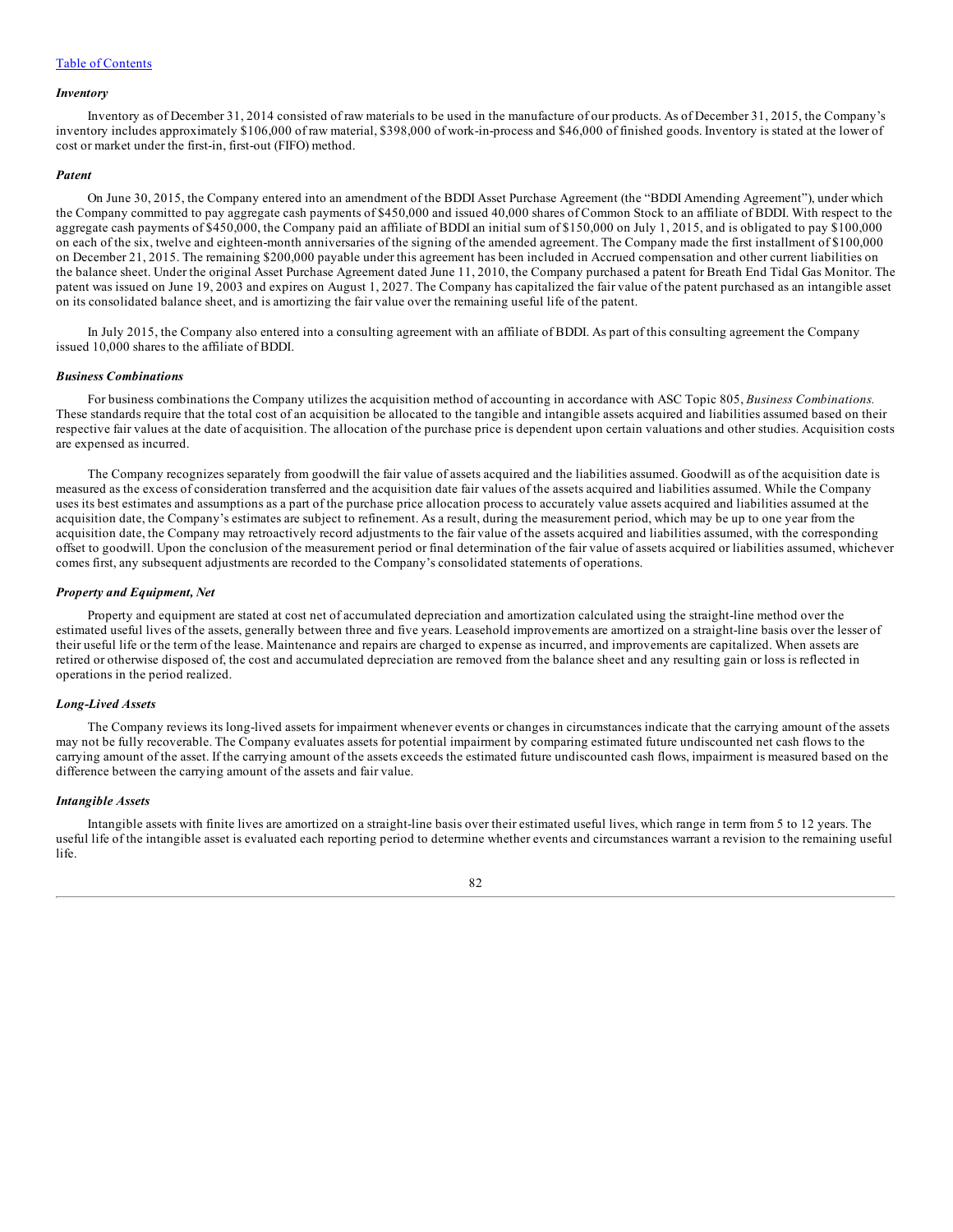## Table of [Contents](#page-0-0)

Intangible assets consist of the following at December 31, 2015:

|                        |         | Useful Lives |              |  |            |          |  |
|------------------------|---------|--------------|--------------|--|------------|----------|--|
|                        | Amount  |              | Amortization |  | Net Amount | (years)  |  |
| Patents and trademarks | 697,890 |              | (32, 155)    |  | 665.735    | $5 - 12$ |  |
| Customer contracts     | 259,730 |              | (8,658)      |  | 251.072    | 10.00    |  |
| Total                  | 957,620 |              | (40, 813)    |  | 916.807    |          |  |

Future amortization expense for intangible assets over their remaining useful lives is as follows:

| <b>Year ending December 31:</b> | Patents and trademarks | <b>Customer contracts</b> | <b>Total Amortization</b> |
|---------------------------------|------------------------|---------------------------|---------------------------|
| 2016                            | 73,370 \$              | 25,973 \$                 | 99,343                    |
| 2017                            | 73,370                 | 25,973                    | 99,343                    |
| 2018                            | 73,370                 | 25,973                    | 99,343                    |
| 2019                            | 73,370                 | 25,973                    | 99,343                    |
| 2020 and thereafter             | 372,255                | 147.180                   | 519,435                   |
| Total                           | 665,735 \$             | 251,072 \$                | 916,807                   |

#### *Goodwill*

The Company tests its goodwill for impairment annually, or whenever events or changes in circumstances indicate an impairment may have occurred, by comparing its reporting unit's carrying value to its implied fair value. Impairment may result from, among other things, deterioration in the performance of the acquired business, adverse market conditions, adverse changes in applicable laws or regulations and a variety of other circumstances. If the Company determines that an impairment has occurred, it is required to record a write-down of the carrying value and charge the impairment as an operating expense in the period the determination is made. In evaluating the recoverability of the carrying value of goodwill the Company must make assumptions regarding estimated future cash flows and other factors to determine the fair value of the acquired assets. Changes in strategy or market conditions could significantly impact those judgments in the future and require an adjustment to the recorded balances. There was no impairment of goodwill for the year ended December 31, 2015. Such goodwill is not deductible for tax purposes and represents the value placed on entering new markets and expanding market share.

## *Revenue Recognition*

The Company began recognizing sales of CoSense during the year ended December 31, 2015. In addition, the Company began recognizing sales of NFI pulmonary resuscitation products after the acquisition of Neoforce's assets in September 2015.

The Company recognizes revenue when all of the following criteria are met:

- persuasive evidence of an arrangement exists;
- the sales price is fixed or determinable;
- collection of the relevant receivable is probable at the time of sale; and
- delivery has occurred or services have been rendered.

For a majority of sales, where the Company delivers its product to hospitals or medical facilities, the Company recognizes revenue upon delivery, which represents satisfaction of the required revenue recognition criteria. The Company does not offer rights of return or price protection and it has no postdelivery obligations. The Company offers a limited one-year warranty to most customers. Estimated warranty obligations are recorded at the time of sale and to date, warranty costs have been insignificant.

The Company also recognized revenue related to a government grant awarded during the year ended December 31, 2015. Government grants provide funds for certain types of expenditures in connection with research and development activities over a contractually defined period. Revenue related to government grants is recognized in the period during which

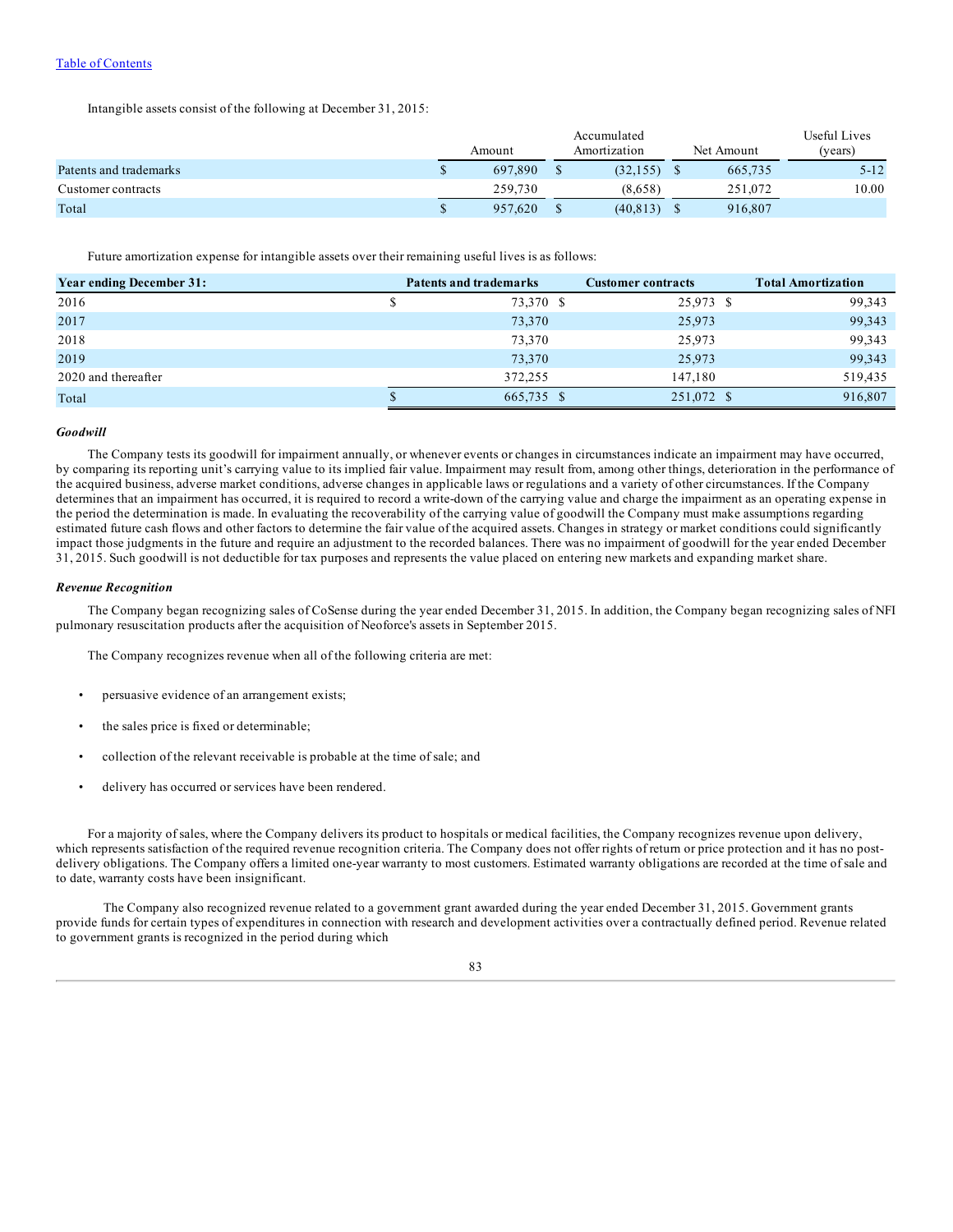## Table of [Contents](#page-0-0)

the related costs are incurred and the related services are rendered, provided that the applicable performance obligations under the government grants have been met. Funds received under government grants are recorded as revenue if the Company is deemed to be the principal participant in the contract arrangements because the activities under the contracts are part of the Company's development programs. If the Company is not the principal participant, the funds from government grants are recorded as a reduction to research and development expense. Funds received from government grants are not refundable and are recognized when the related qualified research and development expenses are incurred and when there is reasonable assurance that the funds will be received.

#### *Research and Development*

Research and development costs are charged to operations as incurred. Research and development costs consist primarily of salaries and benefits, consultant fees, prototype expenses, certain facility costs and other costs associated with clinical trials, net of reimbursed amounts.

Research and development costs include costs of \$220,000 incurred and reimbursed under the government grant awarded in the year ended December 31, 2015.

Costs to acquire technologies to be used in research and development that have not reached technological feasibility and have no alternative future use are expensed to research and development costs when incurred.

#### *Income Taxes*

The Company accounts for income taxes using the asset and liability method. Under this method, deferred income tax assets and liabilities are recorded based on the estimated future tax effects of differences between the amounts at which assets and liabilities are recorded for financial reporting purposes and the amounts recorded for income tax purposes. Deferred income taxes are classified as current or non-current, based on the classifications of the related assets and liabilities giving rise to the temporary differences. A valuation allowance is provided against the Company's deferred income tax assets when their realization is not reasonably assured.

The Company assesses all material positions taken in any income tax return, including all significant uncertain positions, in all tax years that are still subject to assessment or challenge by relevant taxing authorities. Assessing an uncertain tax position begins with the initial determination of the position's sustainability and is measured at the largest amount of benefit that is greater than fifty percent likely of being realized upon ultimate settlement. As of each balance sheet date, unresolved uncertain tax positions must be reassessed, and the Company will determine whether (i) the factors underlying the sustainability assertion have changed and (ii) the amount of the recognized tax benefit is still appropriate. The recognition and measurement of tax benefits requires significant judgment. Judgments concerning the recognition and measurement of a tax benefit might change as new information becomes available.

#### *Convertible Preferred Stock and other Hybrid Instruments*

The Company's convertible preferred stock was classified as permanent equity on its balance sheet in accordance with authoritative guidance for the classification and measurement of hybrid securities and distinguishing liability from equity instruments. The preferred stock is not redeemable at the option of the holder.

Further, the Company evaluated its Series A Convertible Preferred Stock and determined that it is considered an equity host under ASC 815, *Derivatives and Hedging*. In making this determination, the Company's analysis followed the whole instrument approach which compares an individual feature against the entire preferred stock instrument which includes that feature. The Company's analysis was based on a consideration of the economic characteristics and risks of each series of preferred stock. More specifically, the Company evaluated all of the stated and implied substantive terms and features, including (i) whether the preferred stock included redemption features, (ii) how and when any redemption features could be exercised, (iii) whether the holders of preferred stock were entitled to dividends, (iv) the voting rights of the preferred stock and (v) the existence and nature of any conversion rights. As a result of the Company's conclusion that the preferred stock represents an equity host, the conversion feature of all series of preferred stock is considered to be clearly and closely related to the associated preferred stock host instrument. Accordingly, the conversion feature in the preferred stock is not considered an embedded derivative that requires bifurcation.

# *Common Stock Purchase Warrants and Other Derivative Financial Instruments*

The Company classifies Common Stock purchase warrants and other free standing derivative financial instruments as equity if the contracts (i) require physical settlement or net-share settlement or (ii) give the Company a choice of net-cash settlement or settlement in its own shares (physical settlement or netshare settlement). The Company classifies any contracts

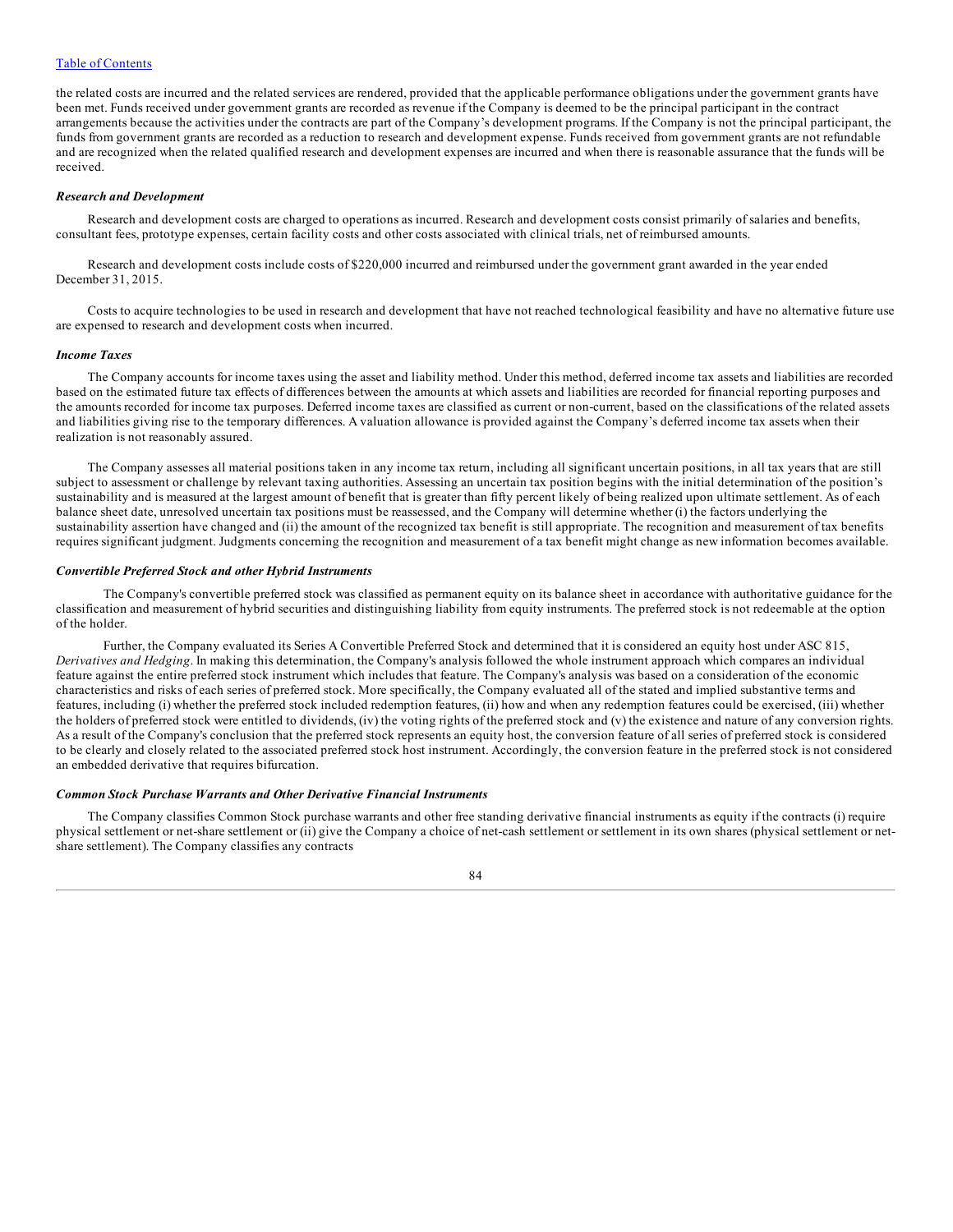that (i) require net-cash settlement (including a requirement to net cash settle the contract if an event occurs and if that event is outside the control of the Company), (ii) give the counterparty a choice of net-cash settlement or settlement in shares (physical settlement or net-share settlement), or (iii) contain reset provisions as either an asset or a liability. The Company assesses classification of its freestanding derivatives at each reporting date to determine whether a change in classification between assets and liabilities is required. The Company determined that certain freestanding derivatives, which principally consist of Series A, Series B, and Series C warrants to purchase Common Stock, do not satisfy the criteria for classification as equity instruments due to the existence of certain cash settlement features that are not within the sole control of the Company or variable settlement provision that cause them to not be indexed to the Company's own stock.

The Company adopted a sequencing policy that reclassifies contracts, with the exception of stock options, from equity to assets or liabilities for those with the latest inception date first. Future issuance of securities will be evaluated as to reclassification as a liability under our sequencing policy of latest inception date first until either all of the Series B warrants are settled or expire.

### *Stock-Based Compensation*

For stock options granted to employees, the Company recognizes compensation expense for all stock-based awards based on the estimated fair value on the date of grant. The value of the portion of the award that is ultimately expected to vest is recognized as expense ratably over the requisite service period. The fair value of stock options is determined using the Black-Scholes option pricing model. The determination of fair value for stock-based awards on the date of grant using an option pricing model requires management to make certain assumptions regarding a number of complex and subjective variables.

Stock-based compensation expense related to stock options granted to non-employees is recognized based on the fair value of the stock options, determined using the Black-Scholes option pricing model, as they are earned. The awards generally vest over the time period the Company expects to receive services from the non-employee.

#### *Recent Accounting Pronouncements*

From time to time, new accounting pronouncements are issued by the Financial Accounting Standards Board, or FASB, or other standard setting bodies and adopted by us as of the specified effective date. Unless otherwise discussed, the impact of recently issued standards that are not yet effective will not have a material impact on the Company's financial position or results of operations upon adoption.

In April 2015, the Financial Accounting Standards Board (FASB) issued ASU No. 2015-03,*Interest—Imputation of Interest (Subtopic 835-30): Simplifying the Presentation of Debt Issuance Costs* , which requires that debt issuance costs related to a recognized debt liability be presented in the balance sheet as a direct deduction from the carrying amount of the related debt liability, consistent with debt discounts. ASU 2015-03 applies to all business entities and is effective for public business entities for annual periods, and interim periods within those annual periods, beginning after December 15, 2015. Early adoption is permitted. The Company does not expect that the adoption of ASU 2015-03 will have a material effect on its consolidated financial statements.

In May 2014, the FASB issued ASU No. 2014-09, *Revenue from Contracts with Customers* (Topic 606), which supersedes the revenue recognition requirements in ASC 605, *Revenue Recognition* . This ASU is based on the principle that revenue is recognized to depict the transfer of goods or services to customers in an amount that reflects the consideration to which the entity expects to be entitled in exchange for those goods or services. The ASU also requires additional disclosure about the nature, amount, timing and uncertainty of revenue and cash flows arising from customer contracts, including significant judgments and changes in judgments and assets recognized from costs incurred to obtain or fulfill a contract. The ASU is effective for public entities for annual and interim periods beginning after December 15, 2016. In April 2015, the FASB proposed to defer for one year the effective date of the new revenue standard, with an option that would permit companies to adopt the standard as early as the original effective date. Early adoption prior to the original effective date is not permitted. The Company has not determined the potential effects of this ASU on its consolidated financial statements.

In June 2014, the FASB issued ASU No. 2014-12, Accounting for Share-Based Payments When the Terms of an Award Provide That a Performance *Target Could Be Achieved after the Requisite Service Period*. ASU 2014-12 requires that a performance target that affects vesting and could be achieved after the requisite service period be treated as a performance condition. ASU 2014-12 is effective for the Company in its first quarter of 2016 with early adoption permitted. The Company does not expect its pending adoption of ASU 2014-12 to have a material impact on its consolidated financial statements and disclosures.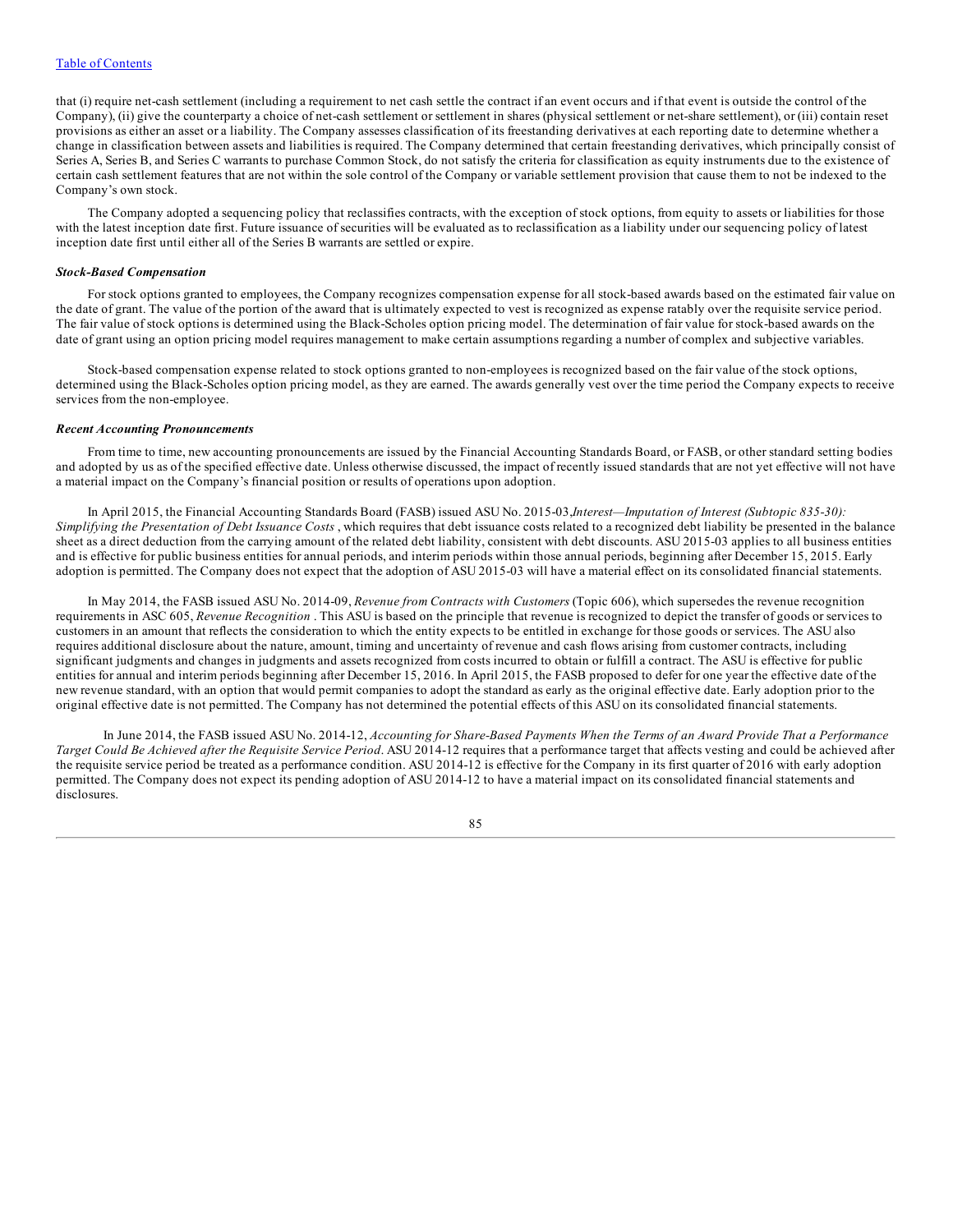In August 2014, the FASB issued ASU No. 2014-15, Disclosure of Uncertainties About an Entity's Ability to Continue as a Going Concern. The new standard provides guidance around management's responsibility to evaluate whether there is substantial doubt about an entity's ability to continue as a going concern and to provide related footnote disclosures. The new standard is effective for fiscal years, and interim periods within those fiscal years, beginning after December 15, 2016. Early adoption is permitted. The adoption of this standard is not expected to have a material impact on the Company's consolidated financial statements.

In July 2015, the FASB issued ASU No. 2015-11, *Simplifying the Measurement of Inventory*. The new standard requires that inventory within the scope of the guidance be measured at the lower of cost and net realizable value. Inventory measured using last-in, first-out (LIFO) and the retail inventory method (RIM) are not impacted by the new guidance. The new standard is effective for fiscal years, and interim periods within those fiscal years, beginning after December 15, 2016. Early adoption is permitted. The Company has not determined the potential effects of this ASU on its consolidated financial statements.

In November 2015, the FASB issued ASU 2015-17, *Balance Sheet Classification of Deferred Taxes*, which simplifies the presentation of deferred income taxes. This ASU requires that deferred tax assets and liabilities be classified as non-current in a statement of financial position. The Company early adopted ASU 2015-17 effective December 31, 2015 on a retrospective basis. Adoption of this ASU resulted in a reclassification of the Company's net current deferred tax asset to the net non-current deferred tax asset in the Company's Consolidated Balance Sheets as of December 31, 2015 and December 31, 2014.

In February 2016, the FASB issued ASU No. 2016-02, *Leases.* The new standard provides guidance intended to improve financial reporting about leasing transaction. The ASU affects all companies that lease assets such as real estate, airplanes and manufacturing equipment. The ASU will require companies that lease assets to recognize on the balance sheet the assets and liabilities for the rights and obligations created by those leases. The new standard will take effect for fiscal years, and interim periods with those fiscal years, beginning after December 15, 2018. Early adoption is permitted. The Company has not determined the potential effects of this ASU on its consolidated financial statements.

The Company has considered all other recently issued accounting pronouncements and does not believe the adoption of such pronouncements will have a material impact on its financial statements.

#### **Note 4. Fair Value of Financial Instruments**

The carrying value of the Company's cash and cash equivalents, restricted cash, accounts receivable, accounts payable and accrued liabilities, approximate fair value due to the short-term nature of these items. Based on the borrowing rates available to the Company for debt with similar terms and consideration of default and credit risk, the carrying value of the line of credit approximates fair value.

Fair value is defined as the exchange price that would be received for an asset or an exit price paid to transfer a liability in the principal or most advantageous market for the asset or liability in an orderly transaction between market participants on the measurement date. Valuation techniques used to measure fair value must maximize the use of observable inputs and minimize the use of unobservable inputs.

The fair value hierarchy defines a three-level valuation hierarchy for disclosure of fair value measurements as follows:

- Level I Unadjusted quoted prices in active markets for identical assets or liabilities;
- Level II Inputs other than quoted prices included within Level I that are observable, unadjusted quoted prices in markets that are not active, or other inputs that are observable or can be corroborated by observable market data for substantially the full term of the related assets or liabilities; and
- Level III Unobservable inputs that are supported by little or no market activity for the related assets or liabilities.

The categorization of a financial instrument within the valuation hierarchy is based upon the lowest level of input that is significant to the fair value measurement.

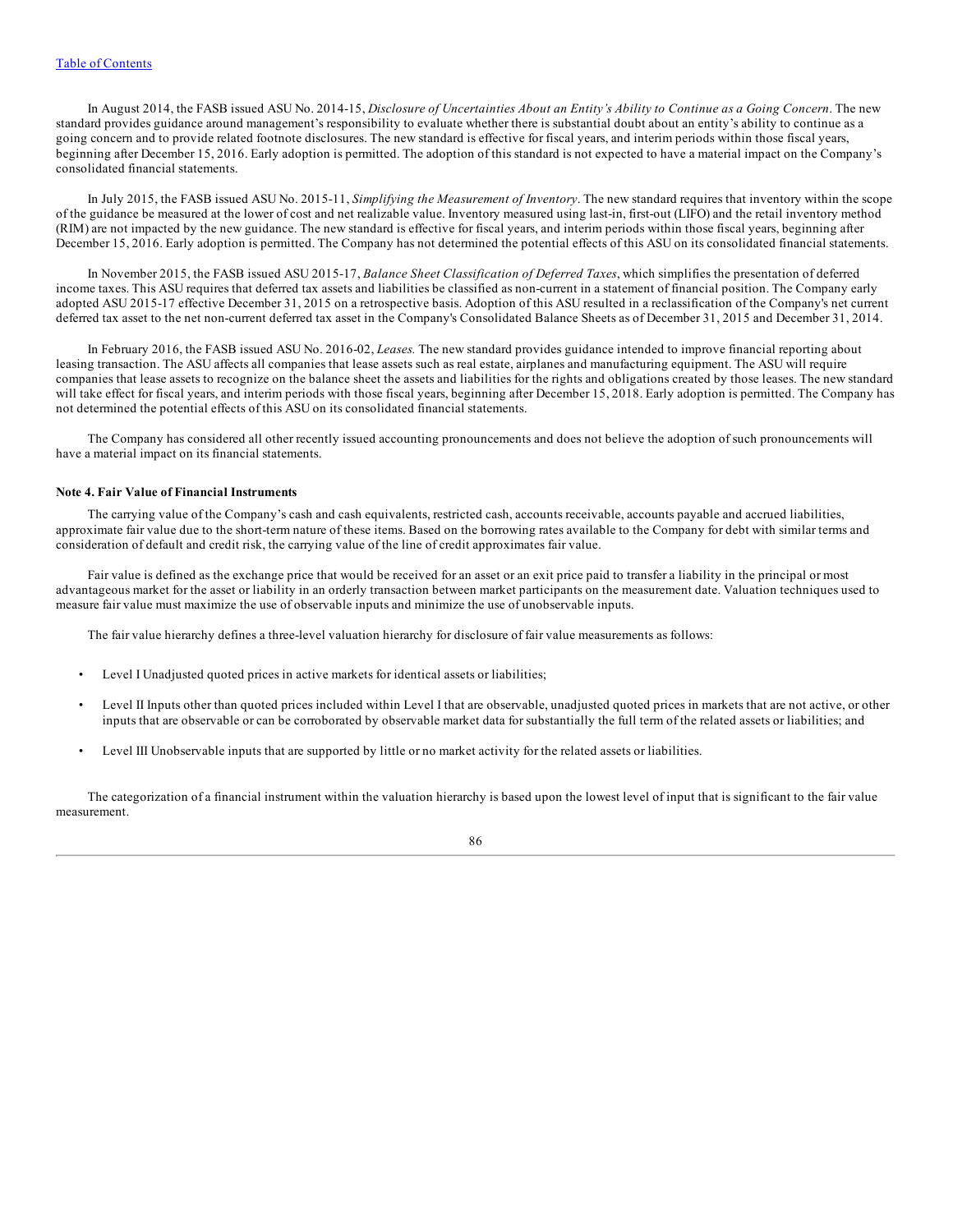The following table sets forth the Company's financial instruments that were measured at fair value on a recurring basis by level within the fair value hierarchy (in thousands):

|                                      |                                              | Fair Value Measurements at December 31, 2015 |   |           |         |  |           |  |  |  |  |
|--------------------------------------|----------------------------------------------|----------------------------------------------|---|-----------|---------|--|-----------|--|--|--|--|
|                                      |                                              | Total                                        |   | Level 1   | Level 2 |  | Level 3   |  |  |  |  |
| <b>Assets</b>                        |                                              |                                              |   |           |         |  |           |  |  |  |  |
| Money market fund                    |                                              | 3,803,929                                    | S | 3,803,929 |         |  |           |  |  |  |  |
|                                      |                                              |                                              |   |           |         |  |           |  |  |  |  |
| <b>Liabilities</b>                   |                                              |                                              |   |           |         |  |           |  |  |  |  |
| Series A warrant liability           |                                              | 1,212,803                                    |   | 1,212,803 |         |  |           |  |  |  |  |
| Series B warrant liability           |                                              | 865,000                                      |   |           |         |  | 865,000   |  |  |  |  |
| Series C warrant liability           |                                              | 462,437                                      |   |           |         |  | 462,437   |  |  |  |  |
| Total common stock warrant liability |                                              | 2,540,240                                    |   | 1.212.803 |         |  | 1,327,437 |  |  |  |  |
|                                      |                                              |                                              |   |           |         |  |           |  |  |  |  |
|                                      | Fair Value Measurements at December 31, 2014 |                                              |   |           |         |  |           |  |  |  |  |

|                                      | Fair Value Measurements at December 31, 2014 |              |           |               |                          |  |            |
|--------------------------------------|----------------------------------------------|--------------|-----------|---------------|--------------------------|--|------------|
|                                      | Total                                        |              | Level 1   |               | Level 2                  |  | Level 3    |
| <b>Assets</b>                        |                                              |              |           |               |                          |  |            |
| Money market fund                    | 7,891,888                                    | <sup>S</sup> | 7,891,888 | <sup>\$</sup> | $\overline{\phantom{a}}$ |  |            |
|                                      |                                              |              |           |               |                          |  |            |
| <b>Liabilities</b>                   |                                              |              |           |               |                          |  |            |
| Series A warrant liability           | 857,362                                      |              | 857,362   |               |                          |  |            |
| Series B warrant liability           | 17,438,731                                   |              |           |               |                          |  | 17,438,731 |
| Total common stock warrant liability | 18,296,093                                   | S            | 857,362   |               |                          |  | 17,438,731 |

The Series A Warrant is a registered security that trades on the open market. The fair value of the Series A Warrant liability is based on the publicly quoted trading price of the warrants which is listed on and obtained from NASDAQ. Accordingly, the fair value of Series A Warrants is a Level 1 measurement. The fair value measurements of the Series B and Series C Warrants are based on significant inputs that are unobservable and thus represent Level 3 measurements. The Company's estimated fair value of the Series B Warrant liability is calculated using a Monte Carlo simulation. Key assumptions include the volatility of the Company's stock, the expected warrant term, expected dividend yield and risk-free interest rates (see Note 6). The Company's estimated fair value of the Series C Warrant liability is calculated using the Black-Scholes valuation model. Key assumptions include the volatility of the Company's stock, the expected warrant term, expected dividend yield and risk-free interest rates (see Note 6). The Level 3 estimates are based, in part, on subjective assumptions.

During the periods presented, the Company has not changed the manner in which it values liabilities that are measured at fair value using Level 3 inputs. The Company recognizes transfers between levels of the fair value hierarchy as of the end of the reporting period. There were no transfers within the hierarchy during the periods presented.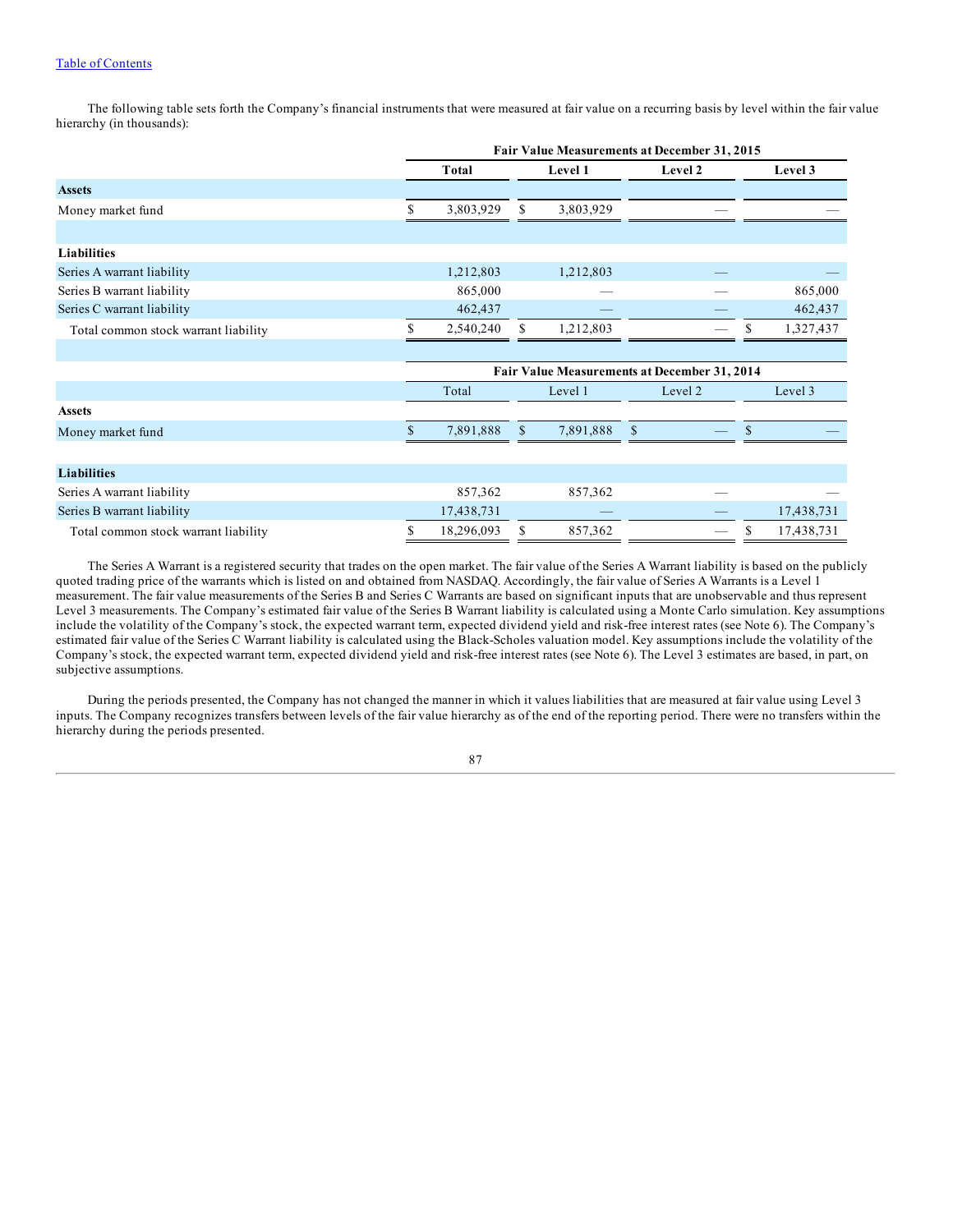The following table sets forth a summary of the changes in the fair value of the Company's Level 1 and Level 3 financial instruments, which are treated as liabilities, as follows:

|                                                                                                                                                | Series A Warrant      |               |           | Series B Warrant      |               |                | Series C Warrant      |    |             |
|------------------------------------------------------------------------------------------------------------------------------------------------|-----------------------|---------------|-----------|-----------------------|---------------|----------------|-----------------------|----|-------------|
|                                                                                                                                                | Number of<br>Warrants |               | Liability | Number of<br>Warrants |               | Liability      | Number of<br>Warrants |    | Liability   |
| Balance at December 31, 2014                                                                                                                   | 2,449,605             | <sup>\$</sup> | 857,362   | 2,449,605             | <sup>\$</sup> | 17,438,731     |                       | \$ |             |
| Change in value of Series A Warrants                                                                                                           |                       |               | 397,441   |                       |               |                |                       |    |             |
| De-recognition of Series A Warrant<br>liability upon exercise                                                                                  | (24,000)              |               | (42,000)  |                       |               |                |                       |    |             |
| De-recognition of Series B Warrant<br>liability upon cash exercise of 619,512<br>warrants in Private Transaction<br>$(619,512)$ shares issued) |                       |               |           | (619, 512)            |               | (6,747,765)    |                       |    |             |
| De-recognition of Series B Warrant<br>liability upon cashless exercise of<br>1,713,045 warrants (5,879,560 shares<br>issued)                   |                       |               |           | (1,713,045)           |               | (12, 527, 991) |                       |    |             |
| De-recognition of Series B Warrant<br>liability upon contribution of 468<br>warrants back to the Company                                       |                       |               |           | (468)                 |               | (3,332)        |                       |    |             |
| Change in value of Series B Warrants                                                                                                           |                       |               |           |                       |               | 2,705,357      |                       |    |             |
| Record Series C Warrant Liability as<br>inducement charge (589,510 warrants)<br>in Private Transaction, 905 warrants in<br>tender offer)       |                       |               |           |                       |               |                | 590,415               |    | 3,049,375   |
| Change in value of Series C Warrants                                                                                                           |                       |               |           |                       |               |                |                       |    | (2,586,938) |
| Balance at December 31, 2015                                                                                                                   | 2,425,605             | S             | 1,212,803 | 116,580               | \$            | 865,000        | 590,415               | \$ | 462,437     |

# **Note 5. Property and Equipment, Net**

Property and equipment consisted of the following:

|                                                | December 31, 2015 |   | December 31, 2014 |
|------------------------------------------------|-------------------|---|-------------------|
| Furniture and fixtures                         | 236,366           | S | 180,238           |
| Computer hardware                              | 52.112            |   | 27,555            |
| Leasehold improvements                         | 9.117             |   | 10,726            |
|                                                | 297.595           |   | 218,519           |
| Less accumulated depreciation and amortization | (211, 850)        |   | (160, 912)        |
| Total                                          | 85.745            |   | 57,607            |

Depreciation expense was \$67,415 and \$28,516 for the fiscal years ended December 31, 2015 and December 31, 2014, respectively.

# **Note 6. Warrant Liabilities**

# *Warrants terms*

The Company has issued Series A Warrants, Series B Warrants and Series C Warrants (the "Warrants").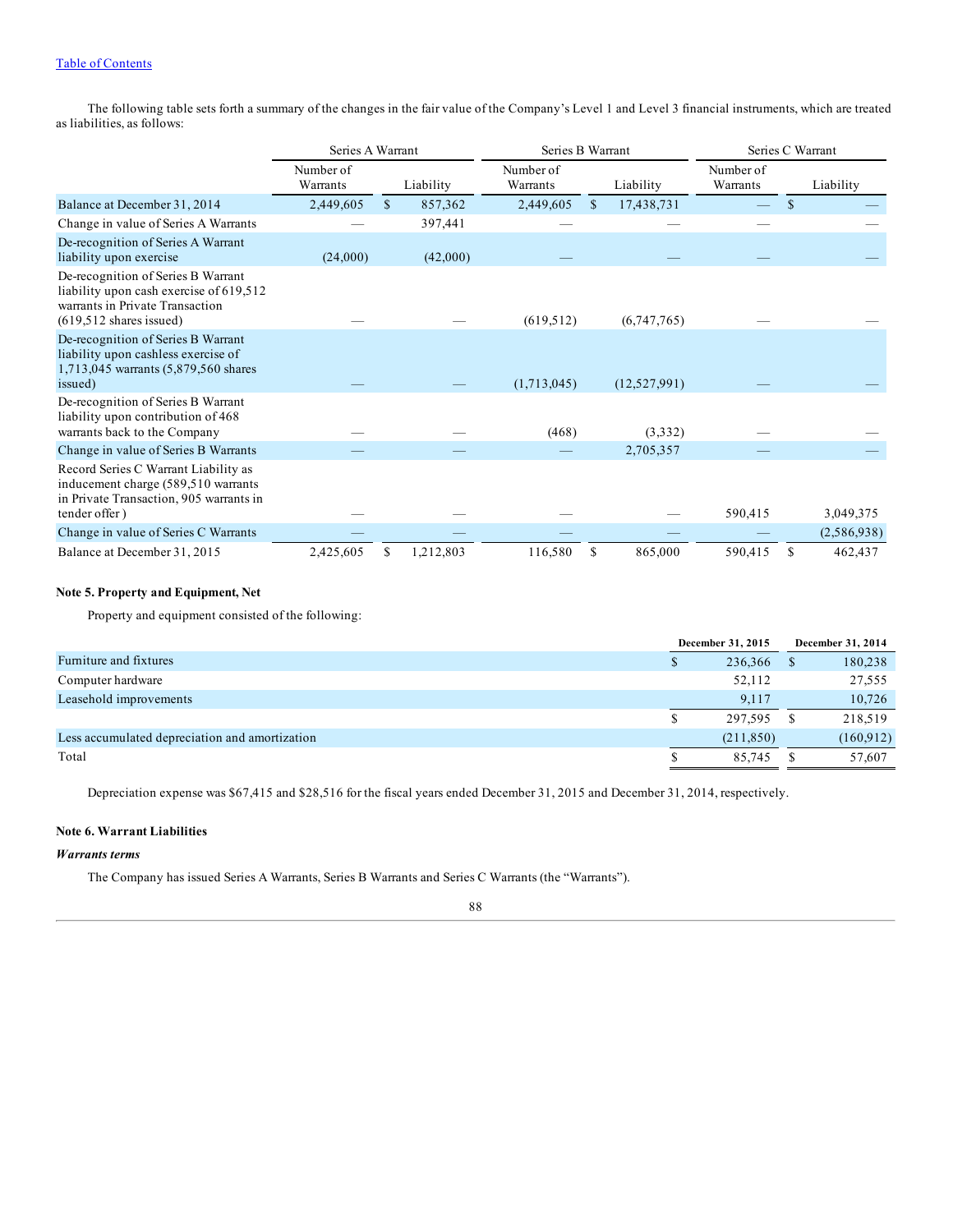The Company's Series A, Series B and Series C Warrants contain standard anti-dilution provisions for stock dividends, stock splits, subdivisions, combinations and similar types of recapitalization events. They also contain a cashless exercise feature that provides for their net share settlement at the option of the holder in the event that there is no effective registration statement covering the continuous offer and sale of the warrants and underlying shares. The Company is required to comply with certain requirement to cause or maintain the effectiveness of a registration statement for the offer and sale of these securities. The Warrant contracts further provide for the payment of liquidated damages at an amount per month equal to 1% of the aggregate VWAP of the shares into which each Warrant is convertible into in the event that the Company is unable to maintain the effectiveness of a registration statement as described herein. The Company evaluated the registration payment arrangement stipulated in the terms of these securities and determined that it is probable that the Company will maintain an effective registration statement and has therefore not allocated any portion of the IPO or Private Transaction proceeds to the registration payment arrangement. The Warrants also contain a fundamental transactions provision that permits their settlement in cash at fair value at the option of the holder upon the occurrence of a change in control. Such change in control events include tender offers or hostile takeovers, which are not within the sole control of the Company as the issuer of these warrants. Accordingly, the warrants are considered to have a cash settlement feature that precludes their classification as equity instruments. Settlement at fair value upon the occurrence of a fundamental transaction would be computed using the Black Scholes Option Pricing Model.

## *Accounting Treatment*

The Company accounts for the Warrants in accordance with the guidance in ASC 815 *Derivatives and Hedging*. As indicated above, the Company may be obligated to settle warrants in cash in the case of a Fundamental Transaction.

Additionally, the terms of the Series B Warrants do not explicitly limit the potential number of shares, thereby the exercise of the Series B Warrants could result in the Company's obligation to deliver a potentially unlimited number of shares upon settlement. As such, share settlement is not considered to be within the control of the Company.

The Company classified the Series A, Series B, and C Warrants as liabilities at their fair value and will re-measure the warrants at each balance sheet date until they are exercised or expire. Any change in the fair value is recognized as other income (expense) in the Company's statement of operations.

Under ASC 815-40-35, the Company adopted a sequencing policy that reclassifies contracts, with the exception of stock options, from equity to assets or liabilities for those with the latest inception date first. Future issuance of securities will be evaluated as to reclassification as a liability under our sequencing policy of latest inception date first until either all of the Series B warrants are settled or expire. (see Note 15)

In accordance with the guidance under ASC 815-40-25, we have evaluated that we have a sufficient number of authorized and unissued shares as December 31, 2015, to settle all existing commitments.

#### *Series A Warrants*

The Company has issued 2,449,605 Series A Warrants to purchase shares of its Common Stock at an exercise price of \$6.50 per share in connection with the IPO unit offering described in Note 2. The Series A Warrants are exercisable at any time prior to the expiration of the five-year term on November 12, 2019.

Upon the completion of the IPO, the Series A warrants started trading on the NASDAQ under the symbol CAPNW. As the warrants are publicly traded, the Company uses the closing price on the measurement date to determine the fair value of these warrants.

During the year ended December 31, 2015, a total of 24,000 Series A Warrants were exercised. As of December 31, 2015, the fair value of the 2,425,605 outstanding Series A warrants was approximately \$1.2 million, and the increase of \$0.4 million in fair value during the year ended December 31, 2015 was recorded as other expense in the statement of operations.

#### *Series B Warrants*

The Company has issued 2,449,605 Series B Warrants to purchase shares of its Common Stock at an exercise price of \$6.50 per share in connection with the IPO unit described in Note 2. The Series B Warrants are exercisable at any time prior to the expiration of the 15-month term on February 12, 2016. In the event that the market price of the Company's Common Stock falls below \$6.50 at any time between March 12, 2015 and February 12, 2016 (expiration date), the Series B Warrants will become exercisable on a cashless basis for a number of common shares that increases as the market price of the Company's

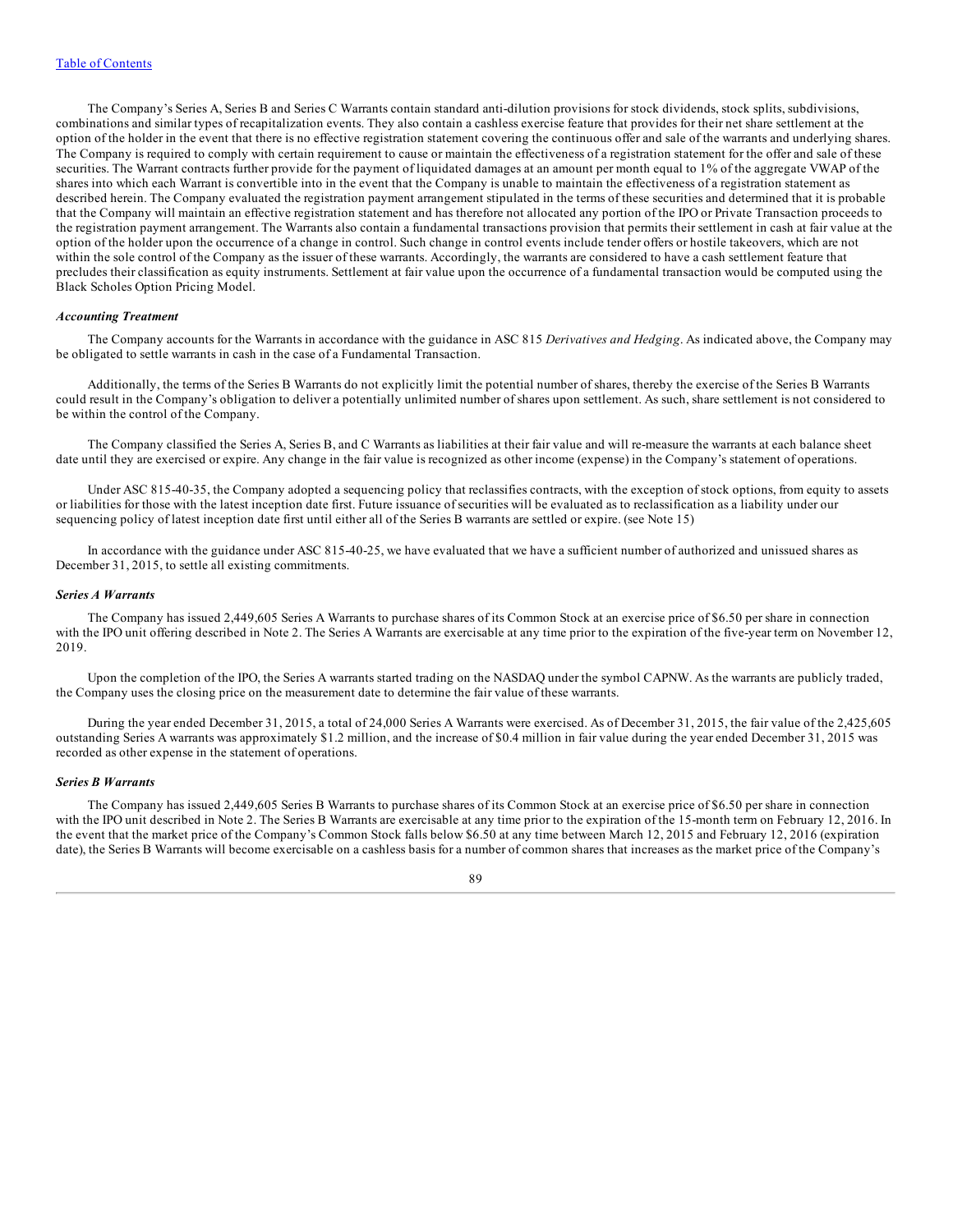Common Stock decreases, and exercisable at a discount to the tracking price of the Common Stock at the time. The result is an inverse relationship between the fair value of the shares and the number of shares issuable upon exercise.

As of December 31, 2015 and December 31, 2014 the Company used a Monte Carlo simulation to calculate the fair value of its Series B Warrant liability. This model is dependent upon several variables such as the warrant's term, exercise price, current stock price, risk-free interest rate estimated over the contractual term, estimated volatility of our stock over the term of the warrant and the estimated market price of our stock during the cashless exercise period. The risk-free rate is based on U.S. Treasury securities with similar maturities as the expected terms of the warrants. The volatility is estimated based on blending the volatility rates for a number of similar publicly-traded companies. The Company used the following inputs:

|                         | December 31, 2015 | December 31,<br>2014 |
|-------------------------|-------------------|----------------------|
| Volatility              | 90%               | 87%                  |
| Expected Term (years)   | 0.12              | 1.10                 |
| Expected dividend yield | $-$ %             | $- \frac{0}{0}$      |
| Risk-free rate          | $0.65\%$          | 0.26%                |

In addition to the assumptions above, the Company's estimated fair value of the Series B Warrant liability is calculated using other key assumptions. Management, with the assistance of an independent valuation firm, makes these subjective determinations based on available current information; however, as such information changes, so might management's determinations and such changes could have a material impact on future operating results.

The net decrease in carrying amount of the Series B Warrants for the year ended December 31, 2015 was \$16.6 million, of which \$2.7 million was attributed to the change in fair value of the warrant liability during the three months ended December 31, 2015 and was recorded as other expense in the consolidated statement of operations. Factors contributing to the change in fair value of the warrants include the trading price of the Common Stock and term remaining to expiration of the warrants.

During the year ended December 31, 2015, certain holders of Series B warrants cashless exercised a total of 1,713,045 warrants resulting in the issuance of 5,879,560 shares of Common Stock and the derecognition of approximately \$12.5 million, in Series B Warrant liability, respectively for the year ended December 31, 2015, which was recorded as additional paid-in capital.

#### *Series C Warrants*

On March 5, 2015, the Company entered into separate agreements with certain Series B Warrant holders, who agreed to exercise their Series B Warrants to purchase an aggregate of 589,510 shares of the Company's Common Stock at an exercise price of \$6.50 per share, resulting in the de-recognition of \$6.7 million of Series B warrant liability and gross proceeds to the Company of approximately \$3.8 million based on the exercise price of the Series B warrants. In connection with this exercise of the Series B Warrants, the Company issued to each investor who exercised Series B Warrants, new Series C Warrants for the number of shares of the Company's Common Stock underlying the Series B Warrants that were exercised. Each Series C Warrant is exercisable at \$6.25 per share and will expire on March 5, 2020.

The Company has calculated the fair value of the Series C warrants using a Black-Scholes pricing model, which requires the input of highly subjective assumptions including the expected stock price volatility. The Company used the following inputs:

|                         | December 31, 2015 | March 5,<br>2015 |
|-------------------------|-------------------|------------------|
| Volatility              | 90%               | 86%              |
| Expected Term (years)   | 4.17              | 5.00             |
| Expected dividend yield | $-$ %             | $-$ %            |
| Risk-free rate          | 1.76%             | $1.35\%$         |

In April 2015, the Company issued a tender offer to the remaining holders of Series B warrants to induce the holders to cash exercise the outstanding Series B warrants in exchange for new Series C Warrants with an exercise price of \$6.25 per share that expire on March 5, 2020. The tender offer was extended to warrant holders under a registration statement filed with the SEC on Form S-4, which was declared effective on June 25, 2015 and expired on July 24, 2015. During July 2015, certain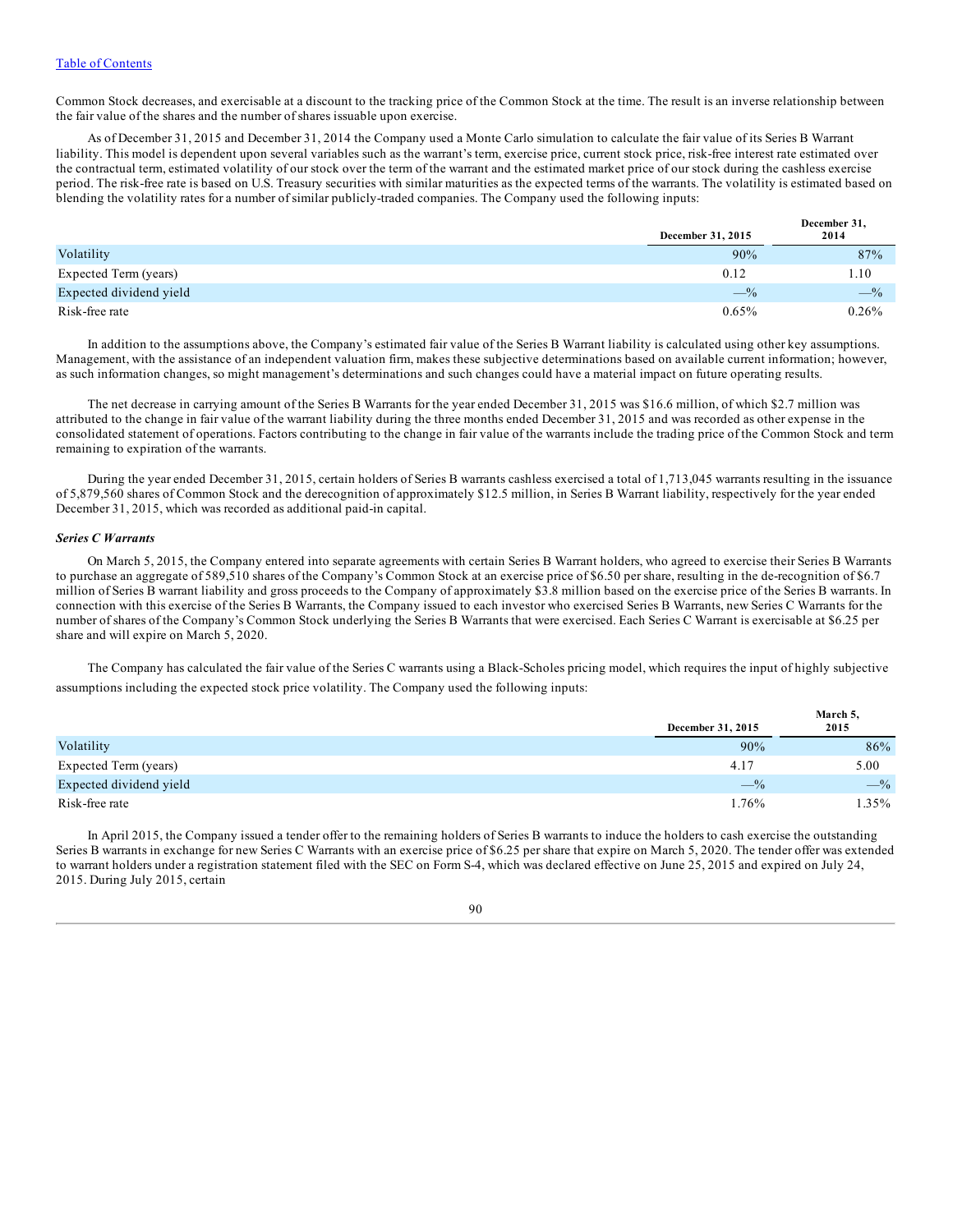Series B warrant holder(s) tendered their Series B Warrants under the tender offer, which resulted in the issuance of 905 shares of Capnia Common Stock, the issuance of 905 Series C Warrants and proceeds to the Company of \$5,882.

The new Series C Warrants are exercisable into 590,415 shares of the Company's Common Stock. As of December 31, 2015, the fair value of the Series C Warrants was determined to be \$0.5 million. The decline in the fair value of the warrants of \$2.6 million in the year ended December 31, 2015 was recorded as other income in the consolidated statement of operations.

### **Note 7. Credit Facility**

On September 29, 2014, the Company established a line of credit in the amount of up to \$0.1 million. The line of credit bears a fixed interest rate of 6.0% per annum simple interest. The line of credit has a two-year repayment term, with prepayment at the Company's option with no penalty. The line of credit shall be payable out of cash received in the Company's accounts receivable following the commencement of commercial sales.

In October, 2014, the Company drew down the full amount of \$0.1 million provided for by the line of credit. During the year ended December 31, 2015, the Company repaid the outstanding amounts borrowed under the line of credit.

## **Note 8. Commitments and Contingencies**

#### *Facility Leases*

On July 1, 2015 the Company executed a new four year non-cancelable operating lease agreement for 8,171 square feet of office space for its headquarters facility. The lease agreement provides for monthly lease payments of \$23,300 beginning in September of 2015, with increases in the following three years. An additional 5,265 square feet of office space became part of the new lease agreement on March 1, 2016 (see Note 15).

The Company leases office space under a non-cancelable operating lease agreement which was set to expire in May 2015. On February 2, 2015, the Company signed an amendment to its lease agreement, extending the lease through June 2018. The amendment provides for monthly lease payments of \$22,000 beginning in June 2015, with increases in the following two years. The Company subleased this facility in January 2016 (see Note 15).

The Company also leases approximately 2,100 square feet for its operations in Ivyland, Pennsylvania under a month-to-month lease (see Note 15).

Minimum rental commitments under all noncancelable leases with an initial term in excess of one year as of December 31, 2015 were as follows:

| <b>Year ending December 31:</b> | <b>Operating Leases</b> |
|---------------------------------|-------------------------|
| 2016                            | 698,945                 |
| 2017                            | 750,118                 |
| 2018                            | 629,923                 |
| 2019                            | 334,747                 |
| Total                           | 2,413,733               |
|                                 |                         |

The table above does not consider the impact of lease payments the Company will receive under the sublease executed in January 2016 (see Note 15).

Rent expense was \$375,000 and \$230,000 during the years ended December 31, 2015 and 2014, respectively.

## *Contingencies*

In the normal course of business, the Company enters into contracts and agreements that contain a variety of representations and warranties and provide for general indemnifications. The Company's exposure under these agreements is unknown because it involves claims that may be made against the Company in the future, but have not yet been made. The Company accrues a liability for such matters when it is probable that future expenditures will be made and such expenditures can be reasonably estimated.

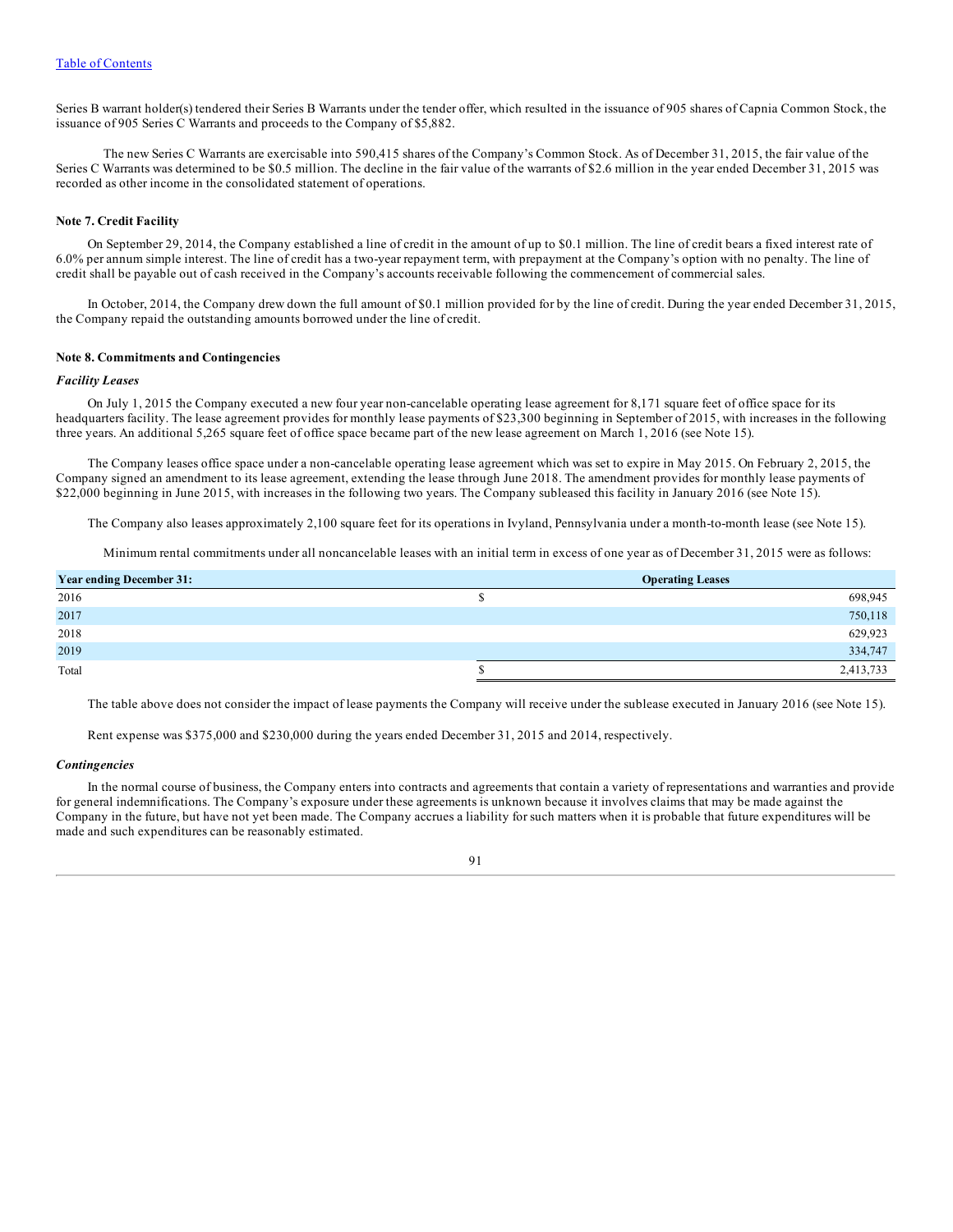In connection with the acquisition of the assets of NeoForce, the Company agreed to pay the former NeoForce shareholder an annual royalty payment for a period of 36 months. The agreement to pay the annual royalty resulted in the recognition of a contingent consideration, which is recognized at the inception of the transaction, and subsequent changes to estimate of the amounts of contingent consideration to be paid will be recognized as charges or credits in the statement of operations. The fair value of the contingent consideration is based on preliminary cash flow projections, growth in expected product sales and other assumptions. Based on the assumptions, the fair value of the Royalty was determined to be \$153,000 at the date of acquisition and at December 31, 2015 (see Note 13).

#### **Note 9. Capital Stock**

#### *Common Stock:*

The Company is authorized to issue 100,000,000 shares of common stock as of December 31, 2014 with a par value of \$0.001 per share.

Each share of common stock is entitled to one vote. The holders of common stock are also entitled to receive dividends whenever funds are legally available and when and if declared by the Board of Directors, subject to the prior rights of all classes of stock outstanding. The holders of common stock, voting as a separate class, are entitled to elect one member of the Board of Directors.

#### *Convertible Preferred Stock*

The Company is authorized to issue 40,000 shares of Series A Convertible Preferred Stock. The Company has issued 4,555 Series A Convertible Preferred Stock, with a par value of \$0.001 and a stated value of 1,000 per share. The Series A Convertible Preferred Stock do not have an expiration date and are not redeemable.

The Series A Convertible Preferred Stock was classified as permanent equity on the Company's consolidated balance sheet in accordance with authoritative guidance for the classification and measurement of hybrid securities and distinguishing liability from equity instruments. The preferred stock is not redeemable at the option of the holder.

Further, the Company evaluated its Series A Convertible Preferred Stock and determined that it is considered an equity host under ASC 815, *Derivatives and Hedging*. In making this determination, the Company's analysis followed the whole instrument approach which compares an individual feature against the entire preferred stock instrument which includes that feature. The Company's analysis was based on a consideration of the economic characteristics and risks of each series of preferred stock. More specifically, the Company evaluated all of the stated and implied substantive terms and features, including (i) whether the preferred stock included redemption features, (ii) how and when any redemption features could be exercised, (iii) whether the holders of preferred stock were entitled to dividends, (iv) the voting rights of the preferred stock and (v) the existence and nature of any conversion rights. As a result of the Company's conclusion that the preferred stock represents an equity host, the conversion feature of all series of preferred stock is considered to be clearly and closely related to the associated preferred stock host instrument. Accordingly, the conversion feature in the preferred stock is not considered an embedded derivative that requires bifurcation.

The Company accounts for the Series A Convertible Preferred Stock in accordance with the guidance in ASC 815 *Derivatives and Hedging*. The Certification of Designation of Preferences, Rights and Limitations of Series A Convertible Preferred Stock provides for share settlement only and specifies that the Company would be liable for daily monetary damages in the event that the Company is unable to deliver registered Common Stock upon notice of exercise. The Company has therefore classified the value of the Series A Convertible Preferred Stock as permanent equity.

The Company evaluated the liquidated damages provisions in the terms of this securities agreement and determined that it is probable that the Company will maintain an effective registration statement and have sufficient shares upon conversion and has therefore not recorded a liability for potential liquidated damages.

### **Note 10. Stockholders' Equity (Deficit)**

## *Stock Option Plan*

The Company has adopted the 1999 Incentive Stock Plan, the 2010 Equity Incentive Plan, and the 2014 Equity Incentive Plan (together, the Plans). The 1999 Incentive Stock Plan expired in 2009, and the 2010 Equity Incentive Plan has been closed to new issuances. Therefore, the Company may issue options to purchase shares of common stock to employees, directors, and consultants only under the 2014 Equity Incentive Plan. Options granted under the 2014 Plan may be incentive stock options ("ISOs") or nonqualified stock options ("NSOs"). ISOs may be granted only to Company employees and directors. NSOs may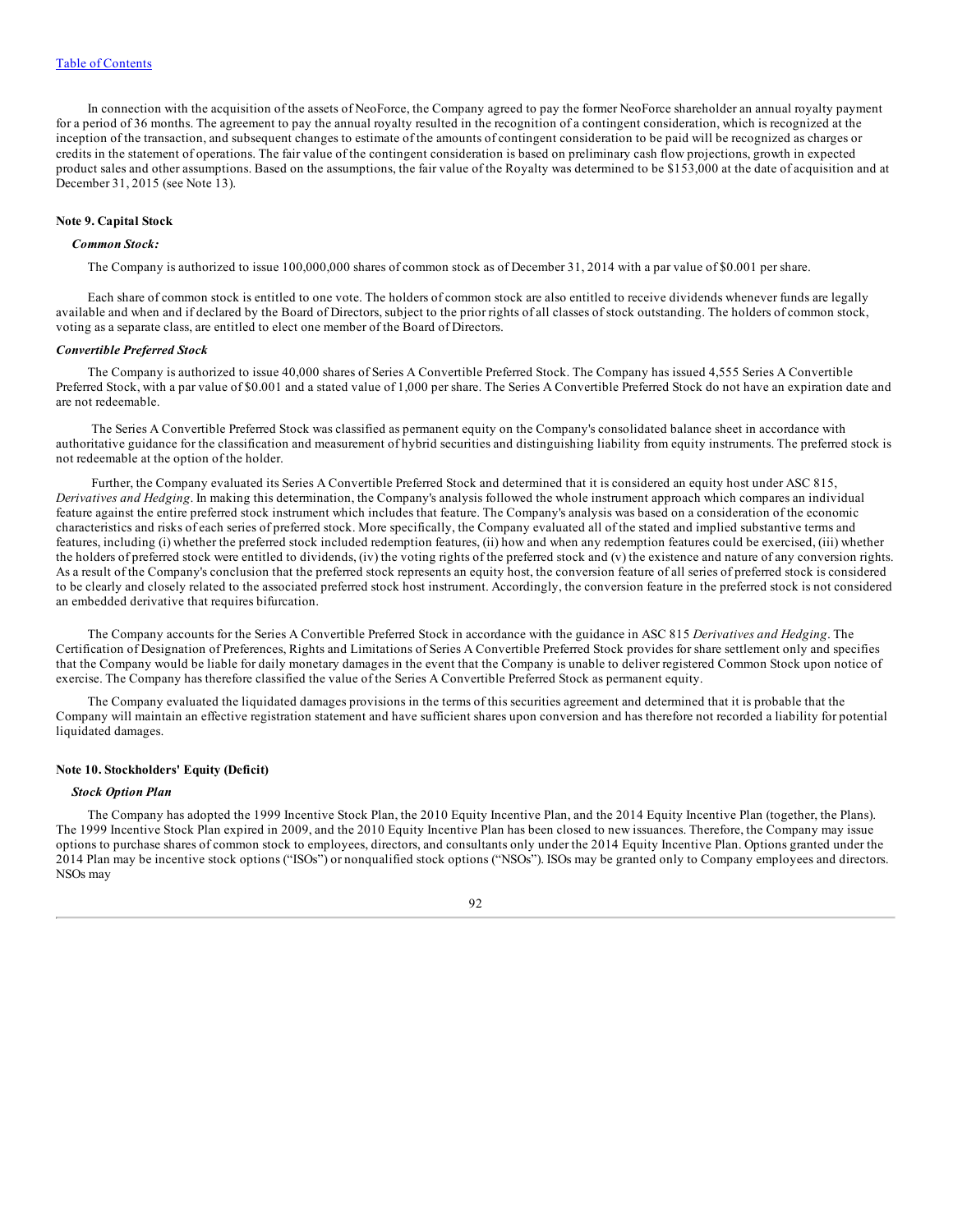be granted to employees, directors, advisors, and consultants. The Board of Directors has the authority to determine to whom options will be granted, the number of options, the term, and the exercise price.

Options are to be granted at an exercise price not less than fair value for an ISO or 85% of fair value for an NSO. For individuals holding more than 10% of the voting rights of all classes of stock, the exercise price of an option will not be less than 110% of fair value. The vesting period is normally monthly over a period of 4 years from the vesting date. The contractual term of an option is no longer than five years for ISOs for which the grantee owns greater than 10% of the voting power of all classes of stock and no longer than ten years for all other options.

The Company recognized stock-based compensation expense related to options granted to employees for the fiscal years ended December 31, 2015 and 2014 of \$942,369 and \$345,435, respectively. The compensation expense is allocated on a departmental basis, based on the classification of the option holder. No income tax benefits have been recognized in the statements of operations for stock-based compensation arrangements as of December 31, 2015 and December 31, 2014.

Stock compensation expense was allocated between departments as follows;

|                          |                      | Year ended |                      |  |  |
|--------------------------|----------------------|------------|----------------------|--|--|
|                          | December 31,<br>2015 |            | December 31,<br>2014 |  |  |
| Research & Development   | 148,948              | S          | 64,020               |  |  |
| Sales & Marketing        | 62,533               |            | 8.335                |  |  |
| General & Administrative | 730,888              |            | 273,080              |  |  |
| Total                    | 942,369              |            | 345,435              |  |  |

The Company granted options to purchase 955,713 and 926,384 of the Company's common stock in 2015 and 2014. The fair value of each award granted was estimated on the date of grant using the Black-Scholes option pricing model with the following assumptions for the year ended December 31, 2015:

|                         |                      | <b>Year Ended</b>    |
|-------------------------|----------------------|----------------------|
|                         | December 31,<br>2015 | December 31,<br>2014 |
| Expected life (years)   | 6.1                  | $5.8 - 6.1$          |
| Risk-free interest rate | $1.6\% - 1.7\%$      | $1.6\% - 1.8\%$      |
| Volatility              | $56\% - 66\%$        | $43\% - 59\%$        |
| Dividend rate           | $-$ %                | $-$ %                |

Expected volatility is based on volatilities of a group of public companies operating in the Company's industry. The expected life of stock options represents the average of the contractual term of the options and the weighted-average vesting period, as permitted under the simplified method. The Company has elected to use the simplified method, as the Company does not have enough historical exercise experience to provide a reasonable basis upon which to estimate the expected term and the stock option grants are considered "plain vanilla" options. The risk-free rate is based on the U.S. Treasury yield curve in effect at the time of grant.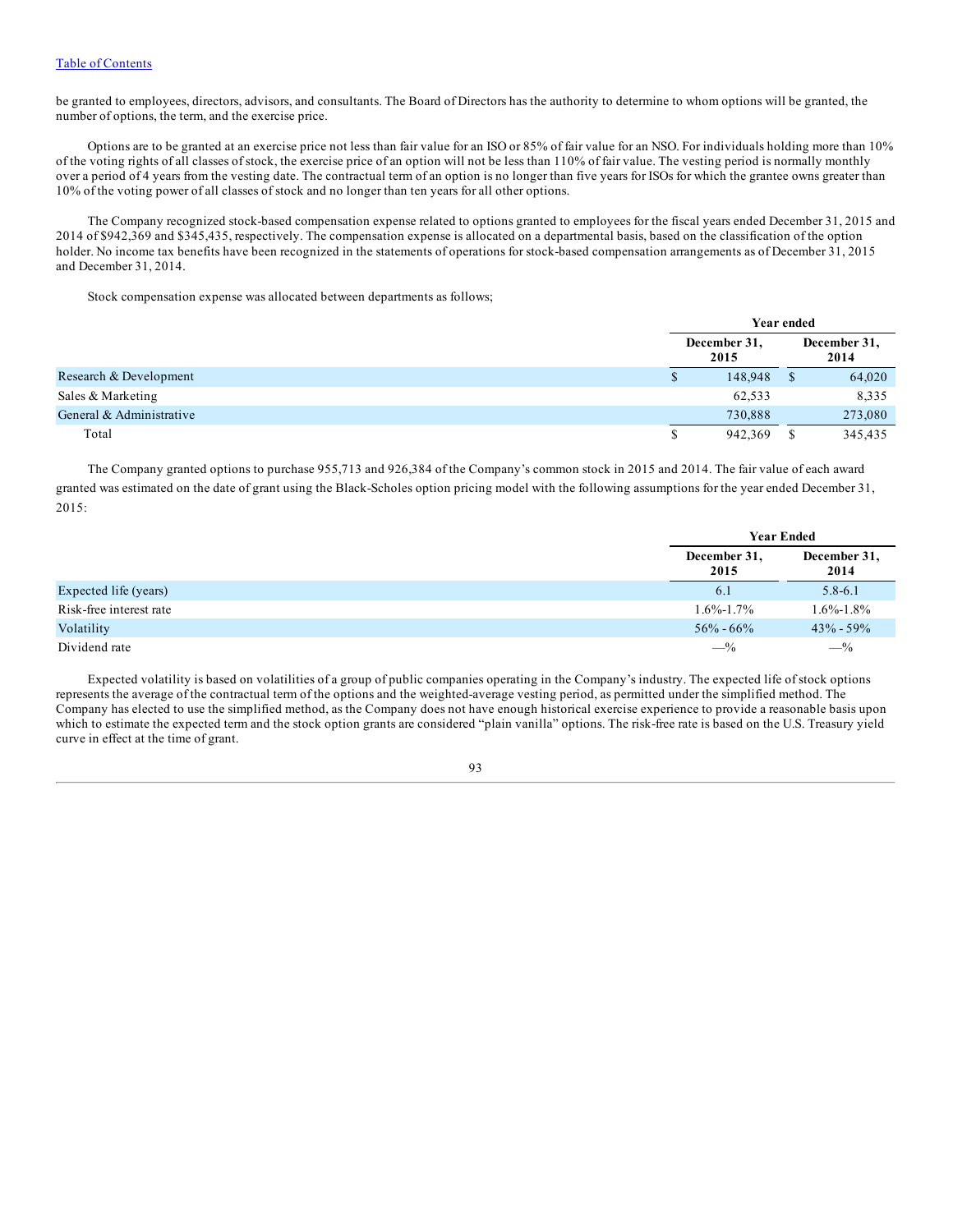The following table summarizes stock option transactions for the years ended December 31, 2015 and 2014 as issued under the Plans:

|                                                          | <b>Shares Available for</b><br>Grant | <b>Number of Options</b><br>Outstanding |               | Weighted-Average<br><b>Exercise Price per</b><br><b>Share</b> | <b>Weighted Average</b><br>Remaining<br><b>Contractual Term</b><br>(in years) |
|----------------------------------------------------------|--------------------------------------|-----------------------------------------|---------------|---------------------------------------------------------------|-------------------------------------------------------------------------------|
| Balance at December 31, 2013                             | 124,824                              | 239,606                                 | -S            | 3.36                                                          |                                                                               |
| 2014 Plan authorized                                     | 1,437,165                            |                                         |               |                                                               |                                                                               |
| Closed 2010 Plan                                         | (123, 523)                           |                                         |               |                                                               |                                                                               |
| Options granted                                          | (926, 384)                           | 926,384                                 |               | 7.15                                                          |                                                                               |
| Options canceled/forfeited                               | 93,979                               | (93, 979)                               |               | 6.75                                                          |                                                                               |
| Balance at December 31, 2014                             | 606,061                              | 1,072,011                               |               | 6.34                                                          | 8.67                                                                          |
| Additional shares authorized                             | 270,764                              |                                         |               |                                                               |                                                                               |
| Options granted                                          | (955,713)                            | 955,713                                 |               | 3.08                                                          |                                                                               |
| Options exercised                                        |                                      | (83, 848)                               |               | 3.50                                                          |                                                                               |
| Options canceled/forfeited                               | 85,037                               | (85,037)                                |               | 5.03                                                          |                                                                               |
| Balance at December 31, 2015                             | 6,149                                | 1,858,839                               | $\mathcal{S}$ | 4.82                                                          | 8.75                                                                          |
| Options vested at December 31, 2014                      |                                      | 578,889                                 |               | 5.58                                                          | 7.46                                                                          |
| Options vested and expected to vest at December 31, 2014 |                                      | 1,072,011                               | S             | 6.34                                                          | 8.67                                                                          |
| Options vested at December 31, 2015                      |                                      | 922,927                                 | \$.           | 5.06                                                          | 7.47                                                                          |
| Options vested and expected to vest at December 31, 2015 |                                      | 1,858,839                               |               | 4.82                                                          | 8.75                                                                          |

The weighted-average grant date fair value of employee options granted was \$1.66 and \$1.03 per share for the year ended December 31, 2015 and December 31, 2014, respectively. At December 31, 2015 total unrecognized employee stock-based compensation was \$1,917,245, which is expected to be recognized over the weighted-average remaining vesting period of 2.5 years. As of December 31, 2015, the outstanding stock options had an intrinsic value of \$67,165.

The fair value of an equity award granted to a non-employee generally is determined in the same manner as an equity award granted to an employee. In most cases, the fair value of the equity securities granted is more reliably determinable than the fair value of the goods or services received. Stock-based compensation related to its grant of options to non-employees has not been material to date.

## *2014 Employee Stock Purchase Plan*

Our board of directors and stockholders have adopted the 2014 Employee Stock Purchase Plan, or the ESPP. The ESPP has become effective, and our board of directors will implement commencement of offers thereunder in its discretion. A total of 139,839 shares of our Common Stock has been made available for sale under the ESPP. In addition, our ESPP provides for annual increases in the number of shares available for issuance under the plan on the first day of each year beginning in the year following the initial date that our board of directors authorizes commencement, equal to the least of:

- 1.0% of the outstanding shares of our Common Stock on the first day of such year; 279,680 shares; or
- such amount as determined by our board of directors.

As of December 31, 2015 there were no purchases by employees under this plan.

#### *Series D Warrants*

The Company has issued 1,280,324 Series D Warrants, with an exercise price of \$2.46 and a term of five years expiring on October 15, 2020. The Company's Series D Warrants contain standard anti-dilution provisions for stock dividends, stock splits, subdivisions, combinations and similar types of recapitalization events. They also contain a cashless exercise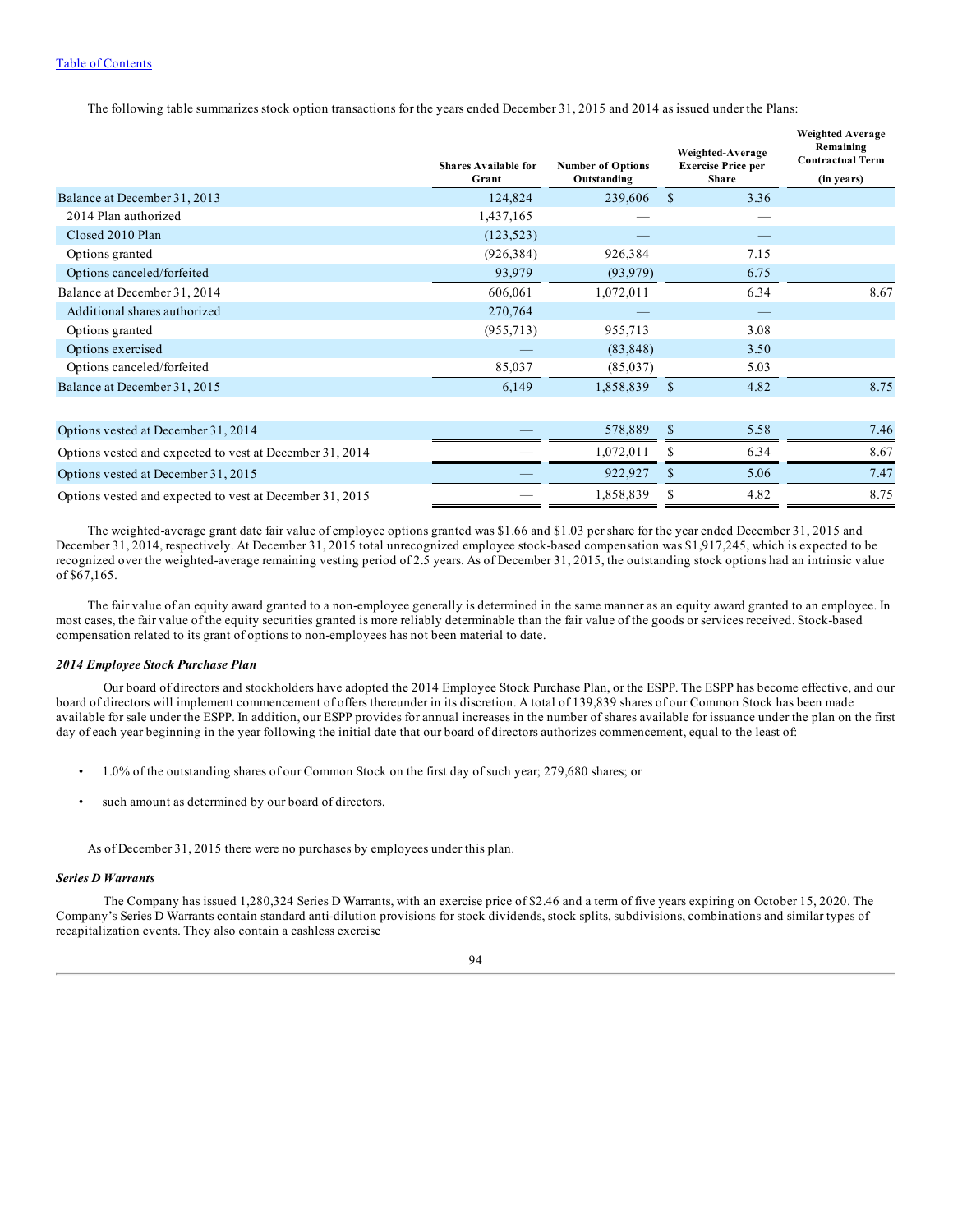feature that provides for their net share settlement at the option of the holder in the event that there is no effective registration statement covering the continuous offer and sale of the warrants and underlying shares. The Company is required to comply with certain requirement to cause or maintain the effectiveness of a registration statement for the offer and sale of these securities. The Series D Warrant agreement further provides for the payment of liquidated damages at an amount per month equal to 1% of the aggregate VWAP of the shares into which each Series D Warrant is convertible into in the event that the Company is unable to maintain the effectiveness of a registration statement as described herein. The Company evaluated the registration payment arrangement stipulated in the terms of this securities agreement and determined that it is probable that the Company will maintain an effective registration statement and has therefore not allocated any portion of the proceeds to the registration payment arrangement. The Series D Warrant agreement specifically provides that under no circumstances will the Company be required to settle any Series D Warrant exercise for cash, whether by net settlement or otherwise.

### *Accounting Treatment*

The Company accounts for the Series D Warrants in accordance with the guidance in ASC 815 *Derivatives and Hedging*. As indicated above, the Company is not required under any circumstance to settle any Series D Warrant exercise for cash. The Company has therefore classified the value of the Series D Warrants as permanent equity.

### *Other Common Stock Warrants*

As of December 31, 2015, the Company had 480,147 Common Stock warrants outstanding from the 2010/2012 convertible notes, with an exercise price of \$4.87 and a term of 10 years expiring in November 2024. During the year ended December 31, 2015, 43,720 Common Stock warrants were cashless exercised resulting in the issuance of 13,407 shares of the Company's Common Stock. The Company also has outstanding 9,259 Common Stock warrants issued in 2009, with an exercise price of \$21.60 and a term of 10 years, expiring in January 2019 and 82,500 Common Stock warrants issued to the underwriter in our IPO, with an exercise price of \$7.14 and a term of 10 years, expiring in November 2024.

#### **Note 11. Income Taxes**

Due to net losses in 2015 and 2014, the Company had no material current, deferred, or total income tax expense in the years ended December 31, 2015 and 2014. A reconciliation of income tax expense with amounts determined by applying the statutory U.S. federal income tax rate to income before income taxes is as follows:

|                                                                                         | <b>Years Ended December 31,</b> |             |  |             |
|-----------------------------------------------------------------------------------------|---------------------------------|-------------|--|-------------|
|                                                                                         |                                 | 2015        |  | 2014        |
| Tax on the loss before income tax expense computed at the federal statutory rate of 34% |                                 | (5,408,551) |  | (4,717,063) |
| State tax (benefit) at statutory rate, net of federal benefit                           |                                 | (928, 107)  |  | (13,020)    |
| Change in Valuation Allowance                                                           |                                 | 4,199,154   |  | 1,578,347   |
| Change in research and development credits                                              |                                 | (60, 991)   |  | 316,311     |
| Change in fair value of warrants                                                        |                                 | 1,493,215   |  | 2,960,766   |
| Other                                                                                   |                                 | 705.280     |  | (125, 341)  |
| Income tax expense                                                                      |                                 |             |  |             |
| Effective income tax rate                                                               |                                 | $-$ %       |  | $-$ %       |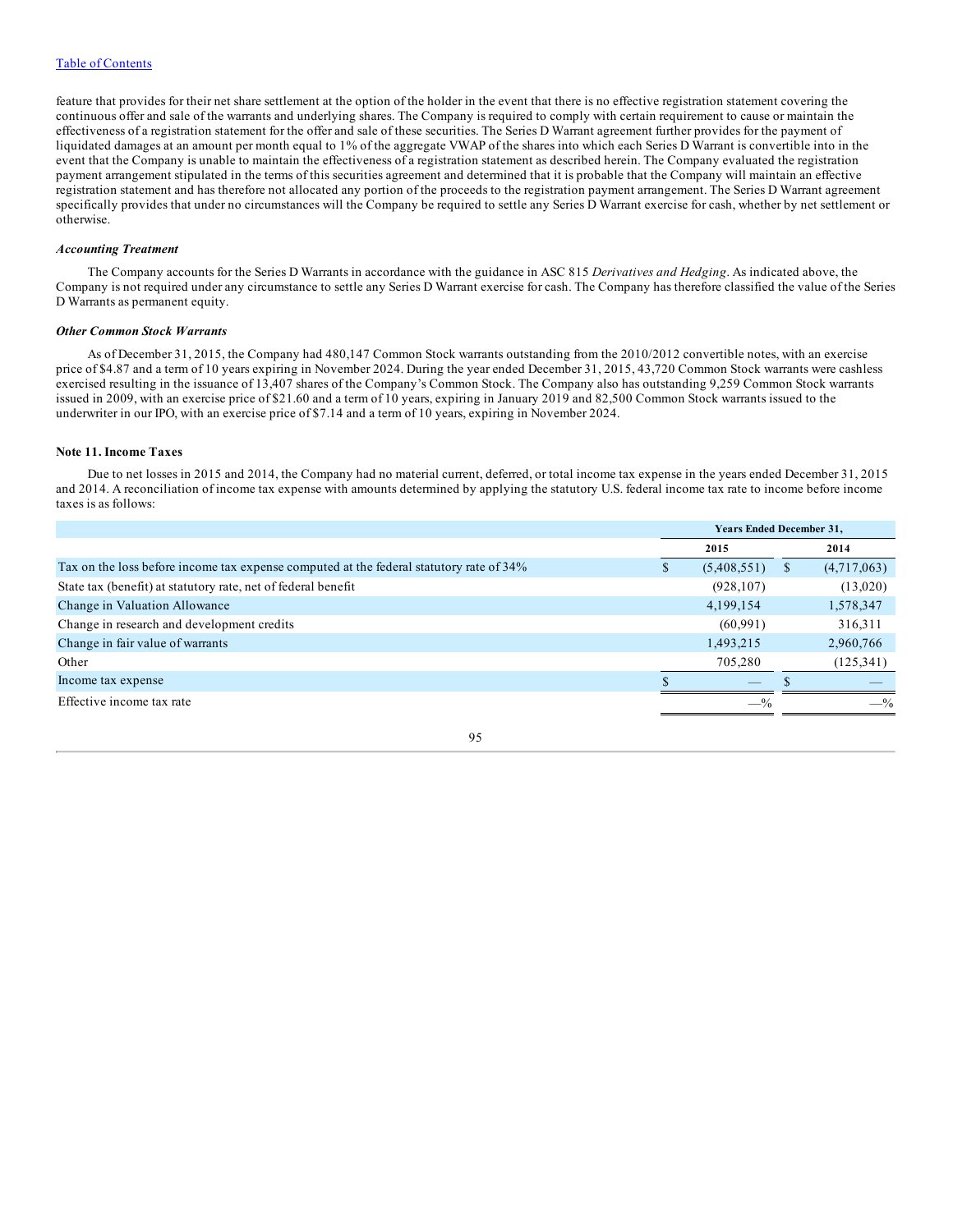## Table of [Contents](#page-0-0)

Deferred income taxes reflect the net tax effects of temporary differences between the carrying amounts of assets and liabilities for financial reporting purposes and the amounts used for income tax purposes. Significant components of the Company's deferred tax assets and liabilities are as follows at December 31, 2015 and 2014:

|                                              | December 31,             |                |  |
|----------------------------------------------|--------------------------|----------------|--|
|                                              | 2015                     | 2014           |  |
| Non-Current Deferred Tax Assets:             |                          |                |  |
| Reserves and accruals                        | \$<br>287,850            | 71,953<br>S    |  |
| Net Operating Loss Carry forwards            | 26,174,912               | 22,125,807     |  |
| Research and development credits             | 1,381,296                | 1,345,833      |  |
| Intangible Assets                            | (74, 113)                | 46,784         |  |
| <b>Fixed Assets</b>                          | 9,080                    | (10,505)       |  |
| <b>Total Non-Current Deferred Tax Assets</b> | 27,779,025               | 23,579,872     |  |
| Valuation Allowance                          | (27,779,025)             | (23, 579, 872) |  |
| Net Deferred Tax Assets                      | $\overline{\phantom{m}}$ | - 79           |  |

The Company has recorded a full valuation allowance against its net deferred tax assets as it believes that it is more likely than not that such assets will not be realized. The valuation allowance increased by \$4,199,154 from December 31, 2014 to December 31, 2015 primarily due to the generation of current year net operating losses and research and development credits claimed.

As of December 31, 2015, the Company had \$67,263,865 of federal and \$56,650,176 of state net operating loss, respectively, available to offset future taxable income. The federal net operating loss carryforwards begins to expire in 2019 and the state net operating loss carryforwards will begin to expire in 2016, if not utilized. As of December 31, 2015, the Company also had \$1,328,082 of federal and \$977,574 of state research and development credit carryforwards, respectively. The federal research and development credit carryforward begins to expire in 2024 and the state research and development credit can be carried forward indefinitely.

In addition, the use of net operating loss and tax credit carryforwards may be limited under Section 382 of the Internal Revenue Code in certain situations where changes occur in the stock ownership of a company. In the event that the Company has had a change in ownership, utilization of the carryforwards could be restricted.

The following tables summarize the activities of gross unrecognized tax benefits:

|                                                 |          | December 31, |         |
|-------------------------------------------------|----------|--------------|---------|
|                                                 | 2015     |              | 2014    |
| Beginning balance                               | 673,247  |              |         |
| Increase related to prior year tax positions    |          |              | 628,383 |
| Decreases related to prior year tax positions   | (13,207) |              |         |
| Increase related to Current year tax positions  | 31.657   |              | 44,864  |
| Decreases related to current year tax positions |          |              |         |
| <b>Ending Balance</b>                           | 691.697  |              | 673.247 |
|                                                 |          |              |         |

The amount of unrecognized tax benefits that would impact the effective tax rate were approximately none and none as of December 31, 2015 and December 31, 2014, respectively. As of December 31, 2015, \$691,697 of unrecognized tax benefits would be offset by a change in valuation allowance.

The Company files income tax returns in the U.S. federal jurisdiction and certain state jurisdictions. In the normal course of business, the Company is subject to examination by federal, state and local jurisdictions, where applicable. In the U.S federal jurisdiction, tax years 1999 forward remain open to examination, and in the state tax jurisdiction, years 2005 forward remain open to examination. The Company is currently not under audit by any federal, state or local jurisdiction.

During November 2015, the FASB issued ASU 2015-17, *Balance Sheet Classification of Deferred Taxes*, which simplifies the presentation of deferred income taxes. This ASU requires that deferred tax assets and liabilities be classified as non-current in a statement of financial position. The Company early adopted ASU 2015-17 effective December 31, 2015 on a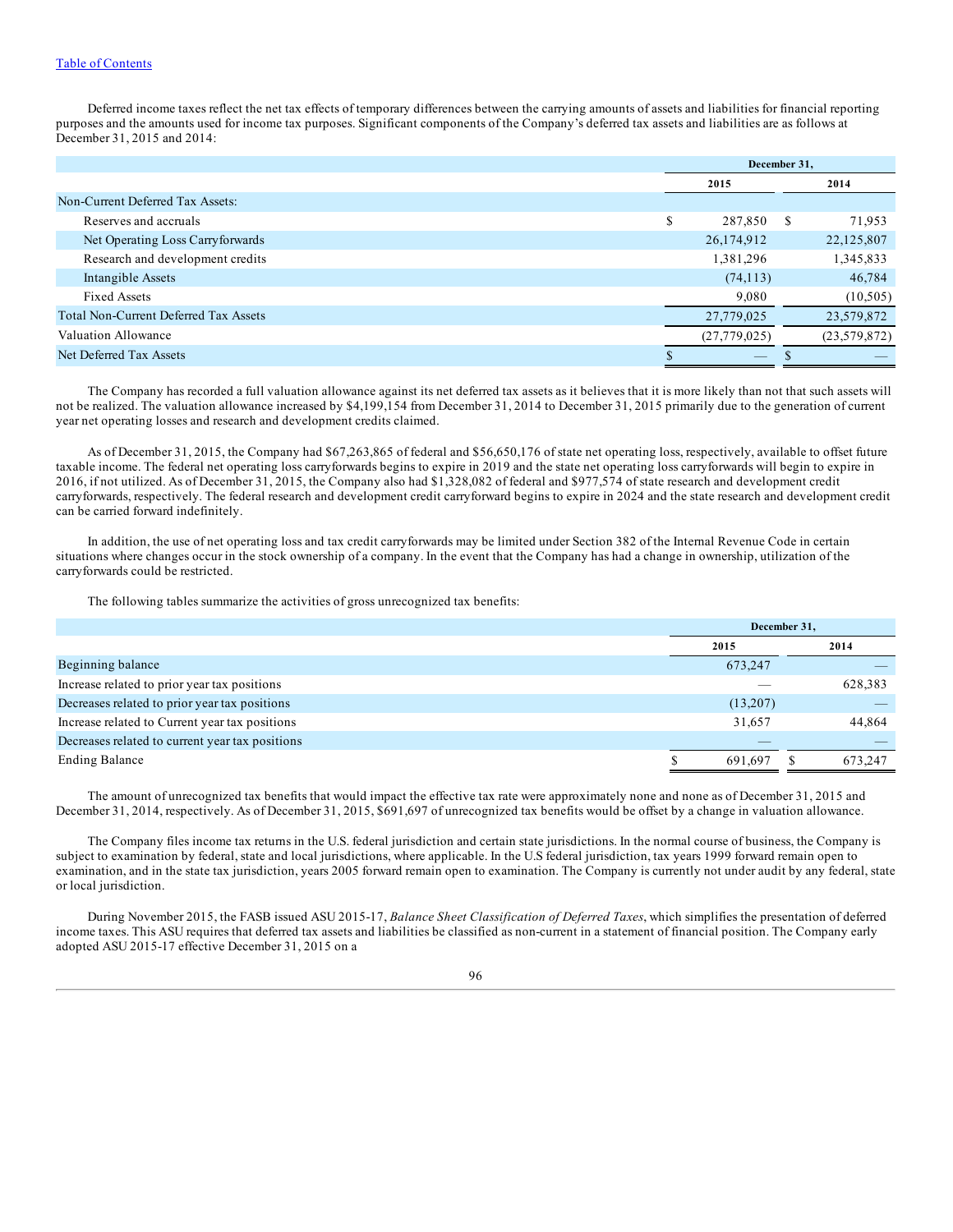retrospective basis. Adoption of this ASU resulted in a reclassification of the Company's net current deferred tax asset to the net non-current deferred tax asset in the Company's Consolidated Balance Sheets as of December 31, 2015 and December 31, 2014.

The Protecting Americans from Tax Hikes (PATH) Act ("Act") (H.R 2029) was signed into law on December 18, 2015. The Act contains a number of provisions including, most notably, permanent extension of the United States federal research tax credit. The Act did not have a material impact on the Company's effective tax rate for fiscal 2015 due to the effect of the valuation allowance on the Company's deferred tax assets.

The Company uses the "more likely than not" criterion for recognizing the tax benefit of uncertain tax positions and to establish measurement criteria for income tax benefits. The Company has determined it has no material unrecognized assets or liabilities related to uncertain tax positions as of December 31, 2015. The Company does not anticipate any significant changes in such uncertainties and judgments during the next 12 months. In the event the Company should need to recognize interest and penalties related to unrecognized tax liabilities, this amount will be recorded as a component of other expense.

#### **Note 12. Net loss per share**

Basic net loss per share is computed by dividing net loss by the weighted-average number of Common Stock actually outstanding during the period. Diluted net loss per share is computed by dividing net loss by the weighted-average number of Common Stock outstanding and dilutive potential Common Stock that would be issued upon the exercise of Common Stock warrants and options. For the year ended December 31, 2015 and 2014, the effect of issuing the potential common stock is anti-dilutive due to the net losses in those periods and the number of shares used to compute basic and diluted earnings per share are the same in each of those periods.

The following potentially dilutive securities outstanding have been excluded from the computations of diluted weighted-average shares outstanding because such securities have an antidilutive impact due to losses reported (in Common Stock equivalent shares):

|                                                                                |           | As of December 31, |  |
|--------------------------------------------------------------------------------|-----------|--------------------|--|
|                                                                                | 2015      | 2014               |  |
| Convertible preferred stock                                                    | 2,462,162 |                    |  |
| Warrants issued to 2010/2012 convertible note holders to purchase common stock | 480,147   | 523,867            |  |
| Options to purchase common stock                                               | 1,858,839 | 1,072,011          |  |
| Warrants issued in 2009 to purchase common stock                               | 9.259     | 9,259              |  |
| Warrants issued to underwriter to purchase common stock                        | 82,500    | 82,500             |  |
| Series A warrants to purchase common stock                                     | 2,425,605 | 2,449,605          |  |
| Series B warrants to purchase common stock                                     | 116,580   | 2,449,605          |  |
| Series C warrants to purchase common stock                                     | 590,415   |                    |  |
| Series D warrants to purchase common stock                                     | 1,280,324 |                    |  |
|                                                                                |           |                    |  |

### **Note 13. NeoForce Group, Inc. Acquisition**

On September 8, 2015, the Company through its wholly owned subsidiary Neoforce, Inc ("NFI"), acquired substantially all of the assets of NeoForce in exchange for an upfront cash payment of \$1.0 million. In addition, the Company agreed to pay the former NeoForce shareholder an annual royalty payment for a period of 36 months ("Royalty") in the low single digits based on net sales of NeoForce products that were acquired by the Company. As of December 31, 2015, the Company recorded \$8,372 of Royalty payable.

The acquisition of NeoForce strengthens the Company's commitment to leveraging technology to address unmet needs in neonatology, which is a high growth segment in the healthcare business. The Company plans to leverage the expertise and hospital relationships of NeoForce to accelerate the adoption of CoSense.

The transaction has been accounted for as a business combination under the acquisition method of accounting. Accordingly, the tangible assets and identifiable intangible assets acquired and liabilities assumed have been recorded at fair value, with the remaining purchase price recorded as goodwill. The fair values of current assets and liabilities approximated their book value. The fair values of acquired assets and liabilities are based on preliminary cash flow projections and other assumptions. The fair values of acquired intangible assets were determined using several significant unobservable inputs for

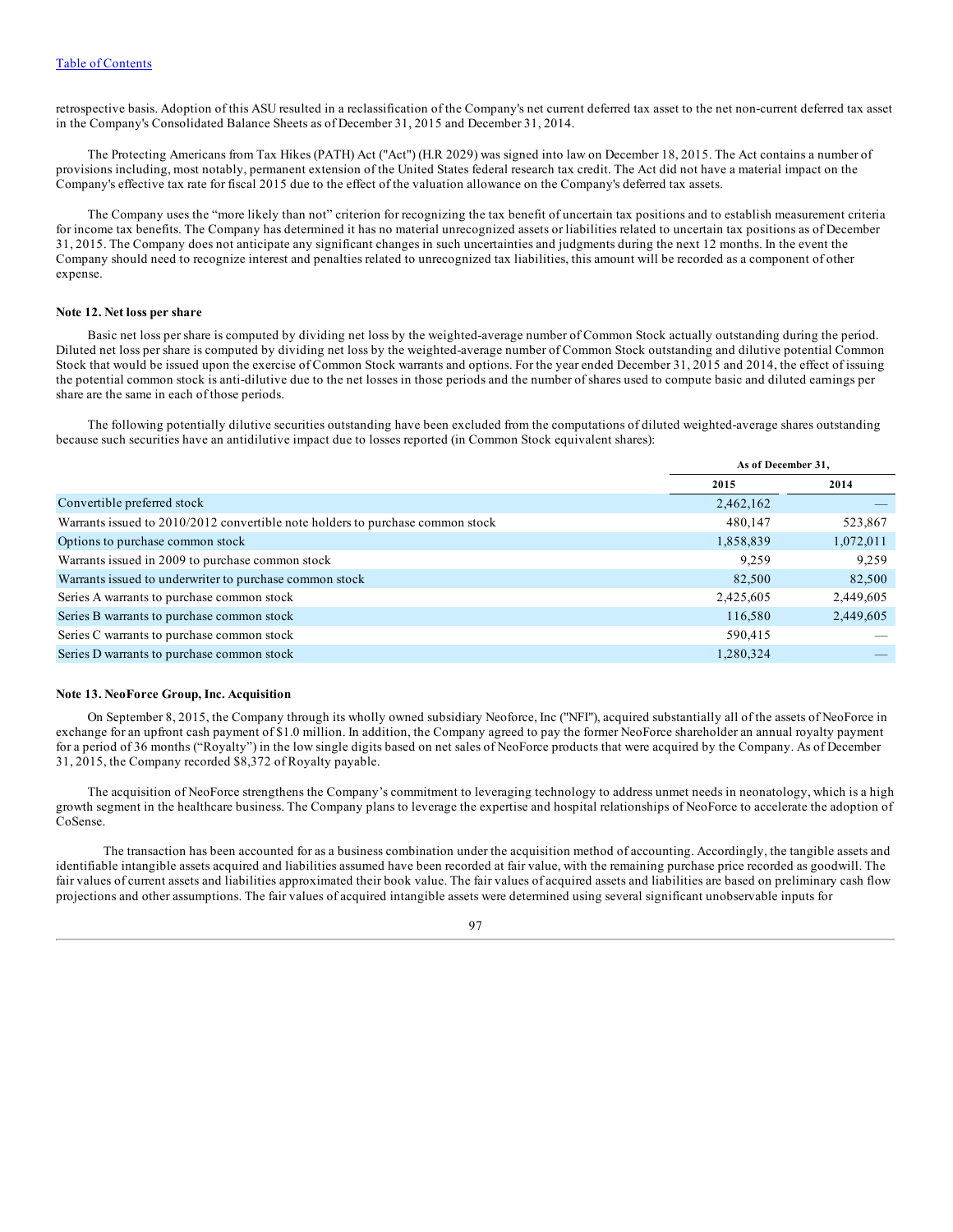## Table of [Contents](#page-0-0)

projected cash flows and a discount rate. These inputs are considered Level 3 inputs under the fair value measurements and disclosure guidance.

The agreement to pay the annual Royalty resulted in the recognition of a contingent consideration, which is recognized at the inception of the transaction, and subsequent changes to estimate of the amounts of contingent consideration to be paid will be recognized as charges or credits in the statement of operations. The fair value of the contingent consideration is based on preliminary cash flow projections, growth in expected product sales and other assumptions. Based on the assumptions, the fair value of the Royalty was determined to be \$153,000 at the date of acquisition and at December 31, 2015. The fair value of the royalty was determined by applying the income approach, using several significant unobservable inputs for projected cash flows and a discount rate of 20% commensurate with the Company's cost of capital and expectation of the revenue growth for products at their life cycle stage. These inputs are considered Level 3 inputs under the fair value measurements and disclosure guidance.

The aggregate purchase price consideration was as follows:

| Cash consideration                     | 000.000.1 |
|----------------------------------------|-----------|
| Fair value of contingent consideration | 153,000   |
| Total purchase price consideration     | 1.153.000 |

The fair values of assets acquired at the transaction date are summarized below:

| Net tangible assets acquired | S | 39,377    |
|------------------------------|---|-----------|
| Customer contracts           |   | 259,730   |
| Patents                      |   | 135,890   |
| Goodwill                     |   | 718,003   |
| <b>Net Assets Acquired</b>   |   | 1,153,000 |

Net tangible assets acquired consisted primarily of equipment, furniture and fixtures.

Goodwill is an unidentifiable asset and, as such, can only be measured as a residual. A significant component of the NeoForce goodwill, which did not meet the criteria for separate recognition as an intangible asset was a skilled and assembled workforce. The founder of NeoForce, who became the General Manager of Neonatology at the Company, brings 25 years of medical device sales, operations and product development experience at neonatology focused companies. The Company plans to use his expertise and broad relationships with top tier hospitals across the United States to accelerate the adoption of CoSense. The Company also expects to achieve synergies in the areas of accounting, informational technology, sales & marketing and other general administration expenses through the combination.

# *Pro Forma Financial Information (Unaudited)*

The following table presents the unaudited pro forma results of Capnia, Inc. (including the operations of Neoforce) for the years ended December 31, 2014 and December 31, 2015. The unaudited pro forma financial information combines the results of operations of Capnia and NeoForce as though the companies had been combined as of the beginning of each of the fiscal periods presented. As of September 8, 2015, the date of the acquisition, the results of NFI have been combined with Capnia as a wholly-owned subsidiary. The unaudited pro forma financial information is presented for informational purposes only and is not indicative of the consolidated results of operations that would have been achieved if the acquisition had taken place at the beginning of fiscal 2014 or 2015. In addition, the unaudited pro forma financial information does not attempt to project the future consolidated results of operations.

|                                                     | December 31. |              | December 31, |              |
|-----------------------------------------------------|--------------|--------------|--------------|--------------|
|                                                     |              | 2015         |              | 2014         |
| Pro forma total revenues                            |              | 1.168.846    |              | 987,853      |
| Pro forma net loss                                  |              | (16,002,126) | - \$         | (13,307,030) |
| Pro forma net loss per share – basic and diluted    |              | $(1.70)$ \$  |              | (10.48)      |
| Pro forma weighted-average shares-basic and diluted |              | 9.425.880    |              | 1,270,033    |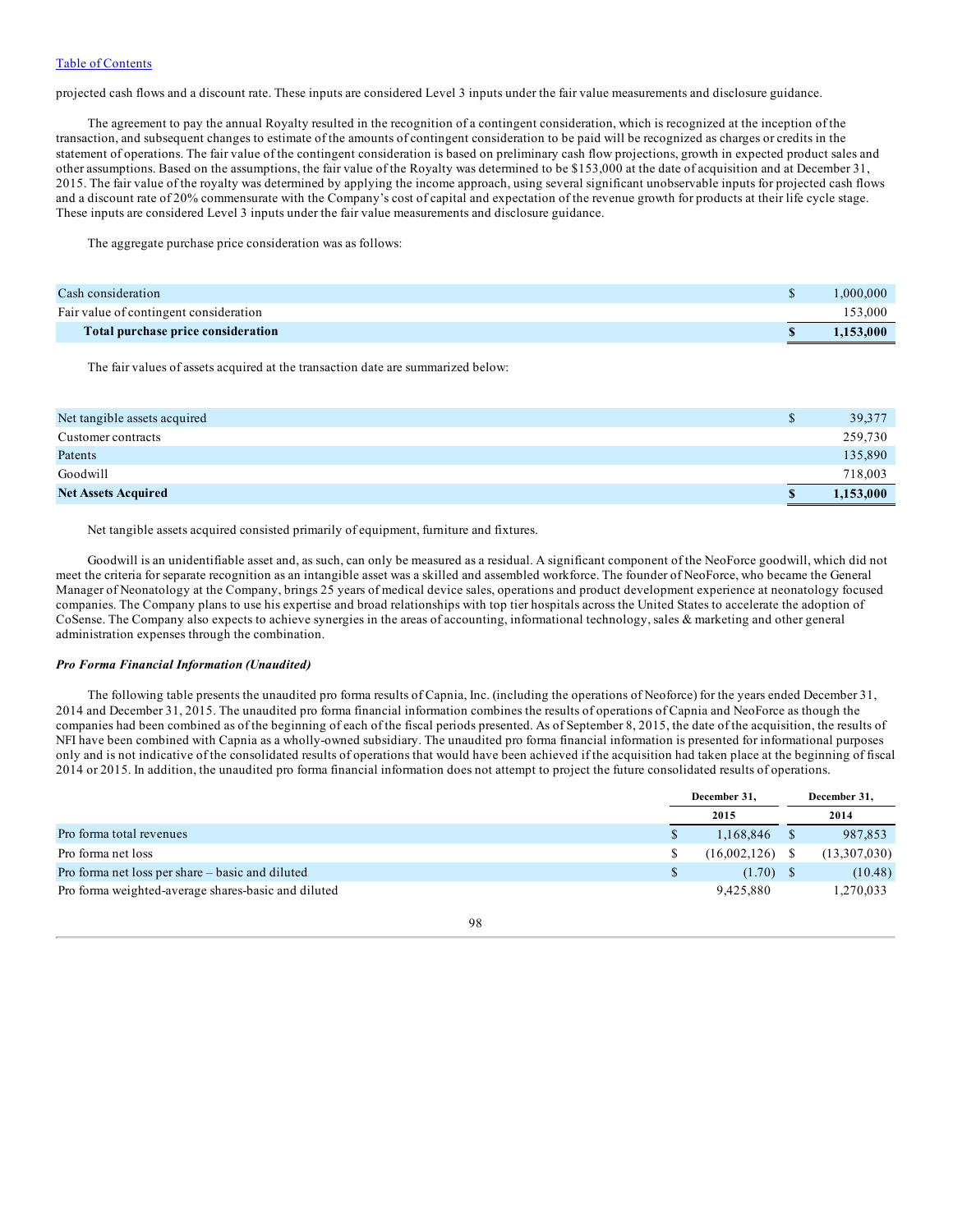The unaudited pro forma financial information above reflects the following:

• the increase of amortization expense of \$53,000 in the years ended December 31, 2015 and 2014 related to the estimated fair value of intangible assets from the purchase price allocation which are being amortized over their estimated useful lives through 2028. The change in depreciation expense related to the change in estimated fair value of property and equipment from the book value at the time of the acquisition was not material.

For the year ended December 31, 2015, NeoForce, Inc. revenue and net income included in the Company's Consolidated Statement of Operations and Net Loss were \$279,000 and \$76,000, respectively.

#### **Note 14. Defined Contribution Plan**

The Company sponsors a  $401(k)$  Plan, which stipulates that eligible employees can elect to contribute to the  $401(k)$  Plan, subject to certain limitations of eligible compensation. The Company may match employee contributions in amounts to be determined at the Company's sole discretion. To date, the Company has not made any matching contributions.

## **Note 15. Subsequent Events**

On January 5, 2016, January 27, 2016 and March 16, 2016, the two funds managed by Sabby converted 1,665 shares of their Series A Convertible Stock into 900,000 shares of Common Stock.

On January 8, 2016, the Company completed the second closing under the Sabby Purchase Agreement entered into on October 12, 2015 with funds managed by Sabby. The Company issued 5,445 shares of Series A Convertible Preferred Stock with a stated value of \$1,000 per share and par value of \$0.001. In addition, the Company issued 1,471,622 Series D Warrants to the funds managed by Sabby and 58,865 Series D Warrants to Maxim Group, LLC as underwriter. The Company received proceeds of approximately \$5 million, net of \$0.5 million in estimated expenses.

On January 11, 2016, the Company received a letter from Nasdaq indicating that the Company had regained compliance with the Nasdaq Listing Requirements.

On January 13, 2016, the Company entered into agreement to sublease its old office space at 3 Twin Dolphin Dr. The Company occupied this space as its corporate headquarters until August 1, 2015.

On January 26, 2016, the Company entered into a distribution agreement with Bemes, Inc., a leading medical equipment Master Distributor, to market and distribute CoSense and Precision Sampling Sets. Under the terms of the agreement, Bemes will have the exclusive right for sales, marketing, distribution and field service activities for CoSense in the United States.

On February 12, 2016, the Series B Warrants expired. On December 31, 2015, the Company had 116,580 Series B Warrants outstanding. Subsequent to December 31, 2015, a number of different Series B warrant holders exercised on a cashless basis 102,300 Series B Warrants and as a result the Company issued 485,202 shares of Common Stock. The remaining 14,280 Series B Warrants expired on February 12, 2016.

On February 12, 2016, the Company entered into an amendment and extension of its lease dated January 13, 2006 at 35 Commerce Drive in Ivyland, Pennsylvania. The amendment and extension effective as of March 1, 2016, includes additional space at 34 Commerce Drive and expires on March 31, 2017.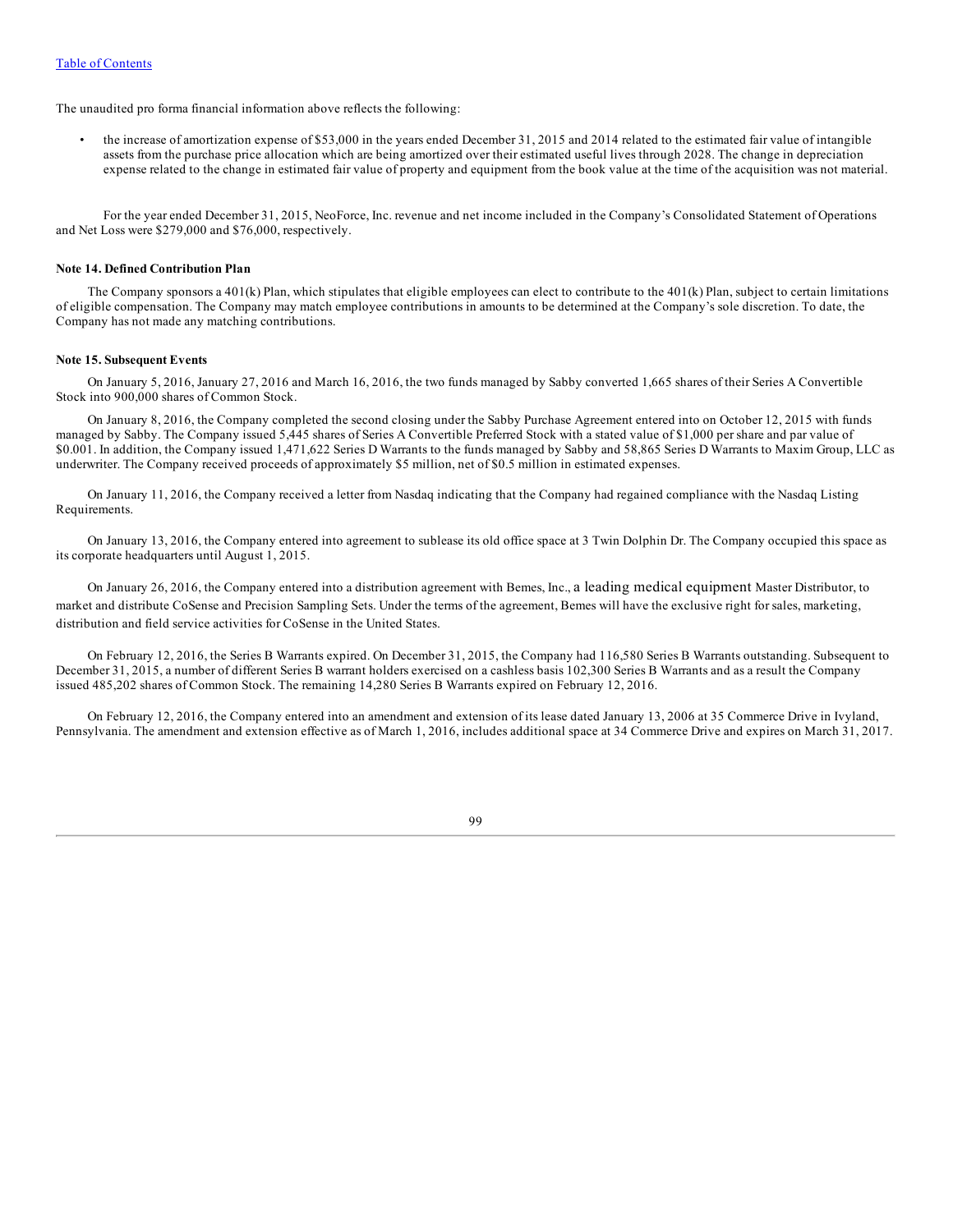## **ITEM 9. CHANGES IN AND DISAGREEMENTS WITH ACCOUNTANTS ON ACCOUNTING AND FINANCIAL DISCLOSURES**

None.

## **ITEM 9A. CONTROLS AND PROCEDURES**

# **Evaluation of Disclosure Controls and Procedures**

Our management, under the supervision of our Chief Executive Officer and Chief Financial Officer and with the participation of our audit committee, evaluated the effectiveness of the design and operation of our disclosure controls and procedures as of December 31, 2015. The term "disclosure controls and procedures," as defined in Rules 13a-15(e) and 15d-15(e) under the Exchange Act, means controls and other procedures of a company that are designed to ensure that information required to be disclosed by us in the reports that we file or submit under the Exchange Act is recorded, processed, summarized and reported within the time periods specified in the SEC's rules and forms. Disclosure controls and procedures include, without limitation, controls and procedures designed to ensure that information required to be disclosed by us in the reports that we file or submit under the Exchange Act is accumulated and communicated to our management, including our Chief Executive Officer and Chief Financial Officer, as appropriate, to allow timely decisions regarding required disclosure. Based on this evaluation, our Chief Executive Officer and Chief Financial Officer concluded that our disclosure controls and procedures were effective as of December 31, 2015 at the reasonable assurance level.

### *Management's Report on Internal Control over Financial Reporting*

Our management is responsible for establishing and maintaining adequate internal control over financial reporting, as such term is defined in Exchange Act Rules 13a-15(f) and 15d-15(f). Internal control over financial reporting is a process designed to provide reasonable assurance regarding the reliability of financial reporting and the preparation of financial statements for external reporting purposes in accordance with United States generally accepted accounting principles.

Under the supervision and with the participation of our management, including our Chief Executive Officer and Chief Financial Officer, we conducted an evaluation of the effectiveness of our internal control over financial reporting as of December 31, 2015 based on the guidelines established in *Internal Control-Integrated Framework* (2013) issued by the Committee of Sponsoring Organizations of the Treadway Commission (COSO). We reviewed the results of management's assessment with our Audit Committee. Our Chief Executive Officer and Chief Financial Officer concluded that our internal control over financial reporting were effective as of December 31, 2015.

#### *Material Weakness in Internal Control over Financial Reporting*

A material weakness is a deficiency, or a combination of deficiencies, in internal controls over financial reporting, such that there is a reasonable possibility that a material misstatement of our financial statements will not be prevented or detected and corrected on a timely basis.

In connection with our preparation for the IPO which closed on November 18, 2014, we concluded that there was a material weakness in our internal control over financial reporting that caused the restatement of our previously issued financial statements as of and for the year ended December 31, 2012 and the deficiencies extended through the year ended December 31, 2014 and into the quarter ended September 30, 2015. The material weakness we identified related to not maintaining sufficient compliment of resources with an appropriate level of accounting knowledge, experience and training commensurate with our structure and financial reporting requirements.

#### *Management's Remediation Activities*

With the oversight of senior management and our audit committee, we executed the implementation of remediation steps in 2014, which continued through all of 2015. These efforts focused on (i) the hiring of a Chief Financial Officer on July 7, 2014 with technical accounting and financial reporting experience; (ii) the implementation of improved accounting and financial reporting procedures, to improve the completeness, timeliness and accuracy of our financial reporting and disclosures including, but not limited to, those regarding proper financial statement classification, recognition of accruals to ensure proper period-end cutoff of expenses and assessing more judgmental areas of accounting, and (iii) utilizing outside technical accounting consultants when necessary.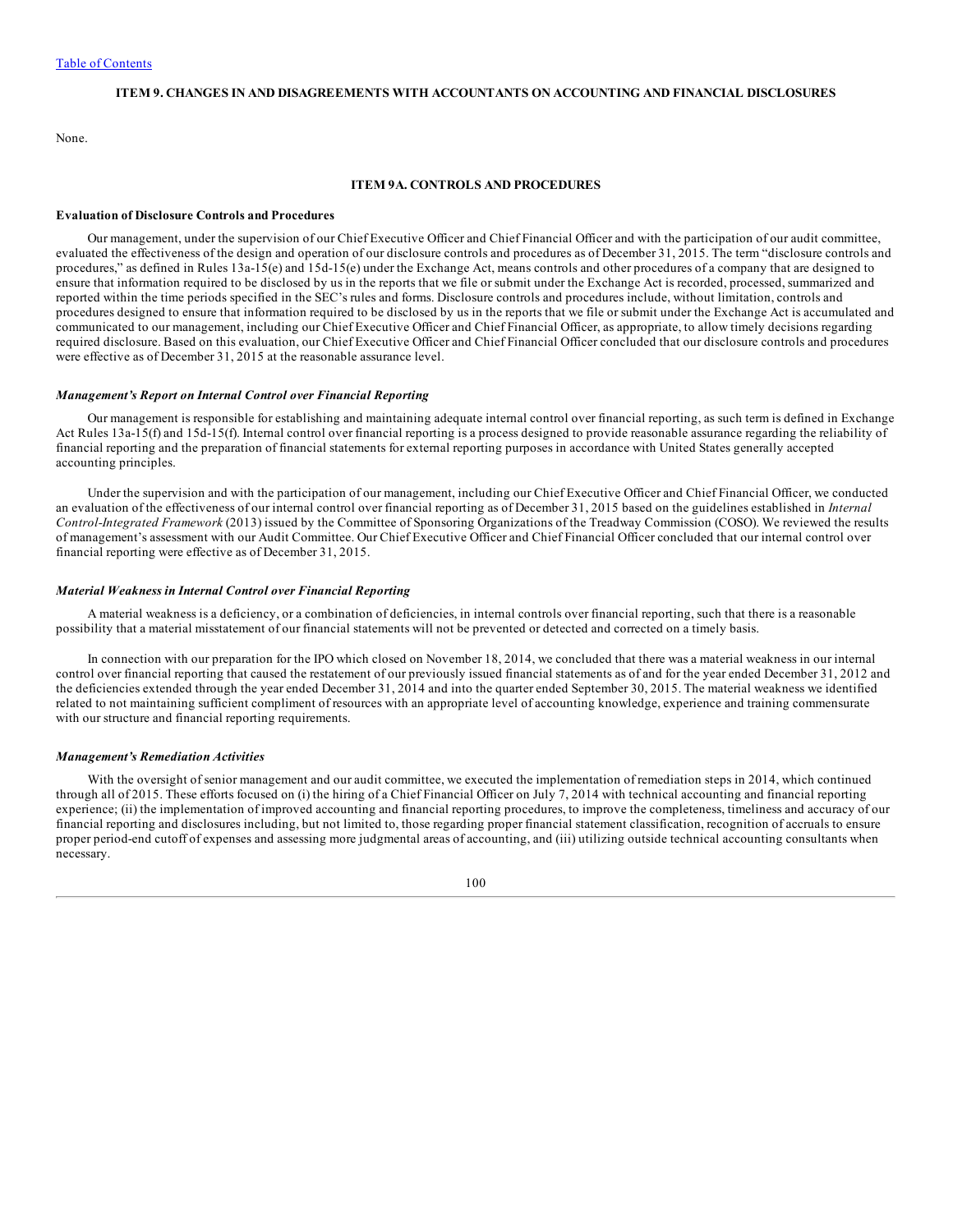We believe these steps, which were fully implemented as of the date of the filing of this Form 10-K, have remediated the material weakness previously identified and have enhanced our internal control over financial reporting, as well as our disclosure controls and procedures. However, projections of any evaluation of effectiveness to future periods are subject to the risk that controls may become inadequate because of changes in conditions, or that the degree of compliance with the policies or procedures may deteriorate.

#### *Changes in Internal Control over Financial Reporting*

Other than the changes described above under "Management's Remediation Activities," there were no changes in our internal control over financial reporting identified in connection with the evaluation required by paragraph (d) of Exchange Act Rules 13a-15 or 15d-15 that occurred during our last fiscal quarter that have materially affected, or are reasonably likely to materially affect, our internal control over financial reporting.

### *Inherent Limitations on Ef ectiveness of Controls*

In designing and evaluating the disclosure controls and procedures, management recognizes that any controls and procedures, even if determined effective and no matter how well designed and operated, can provide only reasonable assurance of achieving the desired control objectives to prevent or detect misstatements. In addition, the design of disclosure controls and procedures must reflect the fact that there are resource constraints and that management is required to apply judgment in evaluating the benefits of possible controls and procedures relative to their costs. Also, projections of any evaluation of effectiveness to future periods are subject to the risk that controls may become inadequate because of changes in conditions, or that the degree of compliance with the policies or procedures may deteriorate.

# **ITEM 9B. OTHER INFORMATION**

None.

#### **PART III**

# **ITEM 10. DIRECTORS, EXECUTIVE OFFICERS AND CORPORATE GOVERNANCE**

The information required by this item is incorporated by reference to our Definitive Proxy Statement for our 2016 Annual Meeting of Stockholders. The Definitive Proxy Statement will be filed with the Securities and Exchange Commission within 120 days after the end of the fiscal year covered by this Annual Report on Form 10-K.

## **ITEM 11. EXECUTIVE COMPENSATION**

The information required by this item is incorporated by reference to our Definitive Proxy Statement for our 2016 Annual Meeting of Stockholders. The Definitive Proxy Statement will be filed with the Securities and Exchange Commission within 120 days after the end of the fiscal year covered by this Annual Report on Form 10-K.

# **ITEM 12. SECURITY OWNERSHIP OF CERTAIN BENEFICIAL OWNERS AND MANAGEMENT AND RELATED STOCKHOLDER MATTERS**

The information required by this item to our Definitive Proxy Statement for our 2016 Annual Meeting of Stockholders. The Definitive Proxy Statement will be filed with the Securities and Exchange Commission within 120 days after the end of the fiscal year covered by this Annual Report on Form 10-K.

## **ITEM 13. CERTAIN RELATIONSHIPS AND RELATED TRANSACTIONS, AND DIRECTOR INDEPENDENCE**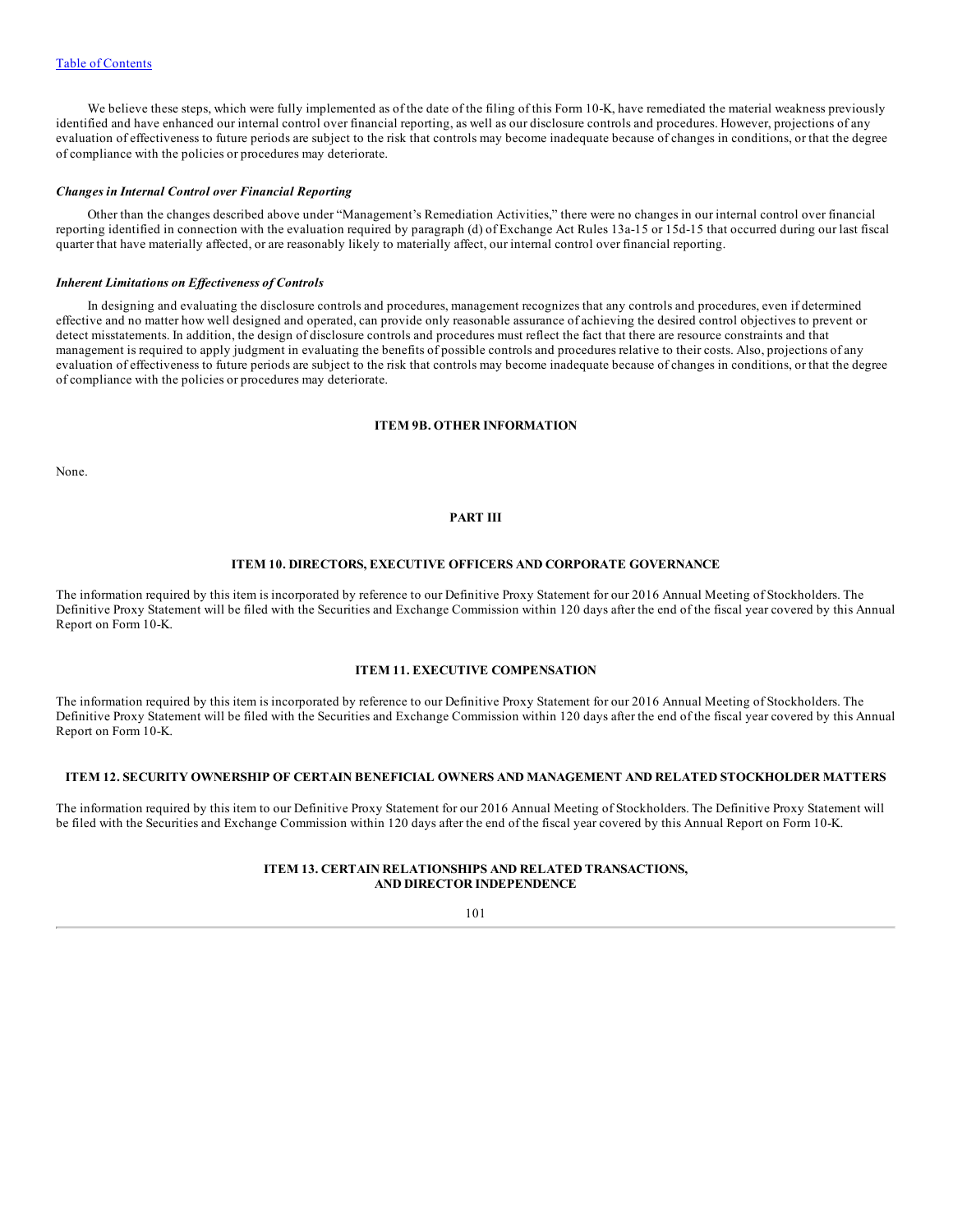The information required by this item to our Definitive Proxy Statement for our 2016 Annual Meeting of Stockholders. The Definitive Proxy Statement will be filed with the Securities and Exchange Commission within 120 days after the end of the fiscal year covered by this Annual Report on Form 10-K.

# **ITEM 14. PRINCIPAL ACCOUNTING FEES AND SERVICES**

The information required by this item is incorporated by reference to our Definitive Proxy Statement for our 2016 Annual Meeting of Stockholders. The Definitive Proxy Statement will be filed with the Securities and Exchange Commission within 120 days after the end of the fiscal year covered by this Annual Report on Form 10-K.

# **PART IV**

## **ITEM 15. EXHIBITS, FINANCIAL STATEMENT SCHEDULES**

- 1. Financial Statements: See "Index to Financial Statements" in Part II, Item 8 of this Annual Report on Form 10-K
- 2. Financial Schedules: All schedules have been omitted because the information called for is not required or is shown either in the financial statements or in the notes thereto.
- 3. Exhibits: The exhibits listed in the accompanying index to exhibits are filed or incorporated by reference as part of this Annual Report on Form 10-K.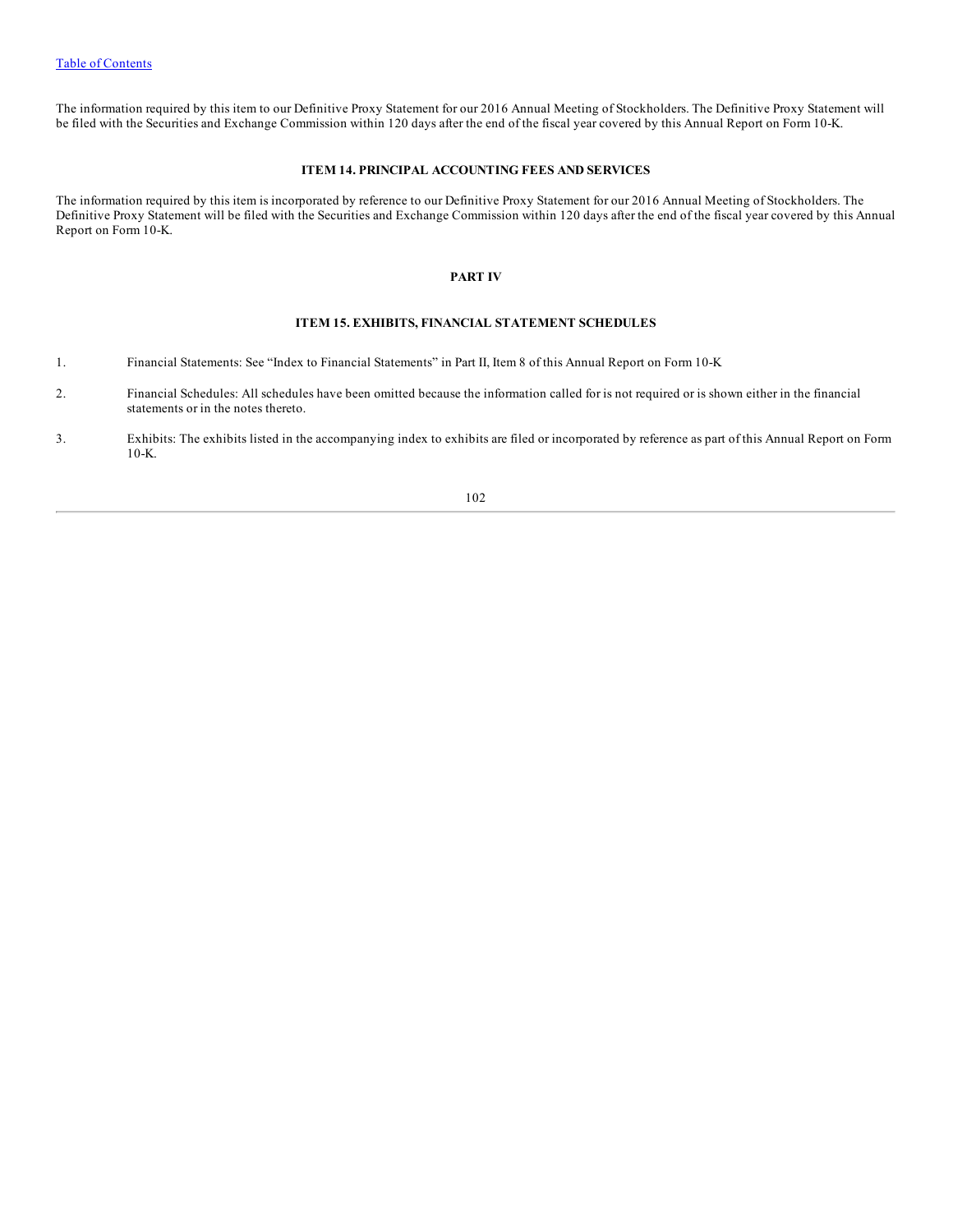# **SIGNATURES**

Pursuant to the requirements of Section 13 or 15(d) of the Securities Exchange Act of 1934, the registrant has duly caused this report to be signed on its behalf by the undersigned, thereunto duly authorized.

CAPNIA, INC. Date: March 25, 2016 By: /S/ ANISH BHATNAGAR President and Chief Executive Officer

# **POWER OF ATTORNEY**

Each person whose individual signature appears below hereby authorizes and appoints Anish Bhatnagar and David O'Toole, and each of them, with full power of substitution and resubstitution and full power to act without the other, as his or her true and lawful attorney-in-fact and agent to act in his or her name, place and stead and to execute in the name and on behalf of each person, individually and in each capacity stated below, and to file any and all amendments to this annual report on Form 10-K and to file the same, with all exhibits thereto, and other documents in connection therewith, with the Securities and Exchange Commission, granting unto said attorneys-in-fact and agents, and each of them, full power and authority to do and perform each and every act and thing, ratifying and confirming all that said attorneys-in-fact and agents or any of them or their or his substitute or substitutes may lawfully do or cause to be done by virtue thereof.

Pursuant to the requirements of the Securities Exchange Act of 1934, this report has been signed below by the following persons on behalf of the registrant and in the capacities and on the dates indicated.

| <b>Signature</b>            | <b>Title</b>                                    | Date           |
|-----------------------------|-------------------------------------------------|----------------|
| /S/ ANISH BHATNAGAR         | President, Chief Executive Officer and Director | March 25, 2016 |
| Anish Bhatnagar             | (Principal Executive Officer)                   |                |
|                             |                                                 |                |
| /S/DAVID D. O'TOOLE         | Chief Financial Officer                         | March 25, 2016 |
| David D. O'Toole            | (Principal Financing and Accounting Officer)    |                |
| /S/ ERNEST MARIO            | Chairman                                        | March 25, 2016 |
| Ernest Mario                |                                                 |                |
| /S/ EDGAR G. ENGLEMAN       | Director                                        | March 25, 2016 |
| Edgar G. Engleman           |                                                 |                |
|                             |                                                 |                |
| /S/ STEINAR J. ENGELSEN     | Director                                        | March 25, 2016 |
| Steinar J. Engelsen         |                                                 |                |
| /S/ STEPHEN KIRNON          | Director                                        | March 25, 2016 |
| Stephen Kirnon              |                                                 |                |
|                             |                                                 |                |
| /S/ WILLIAM JAMES ALEXANDER | Director                                        | March 25, 2016 |
| William James Alexander     |                                                 |                |
|                             |                                                 |                |
| /S/ WILLIAM G. HARRIS       | Director                                        | March 25, 2016 |
| William G. Harris           |                                                 |                |
|                             | 103                                             |                |
|                             |                                                 |                |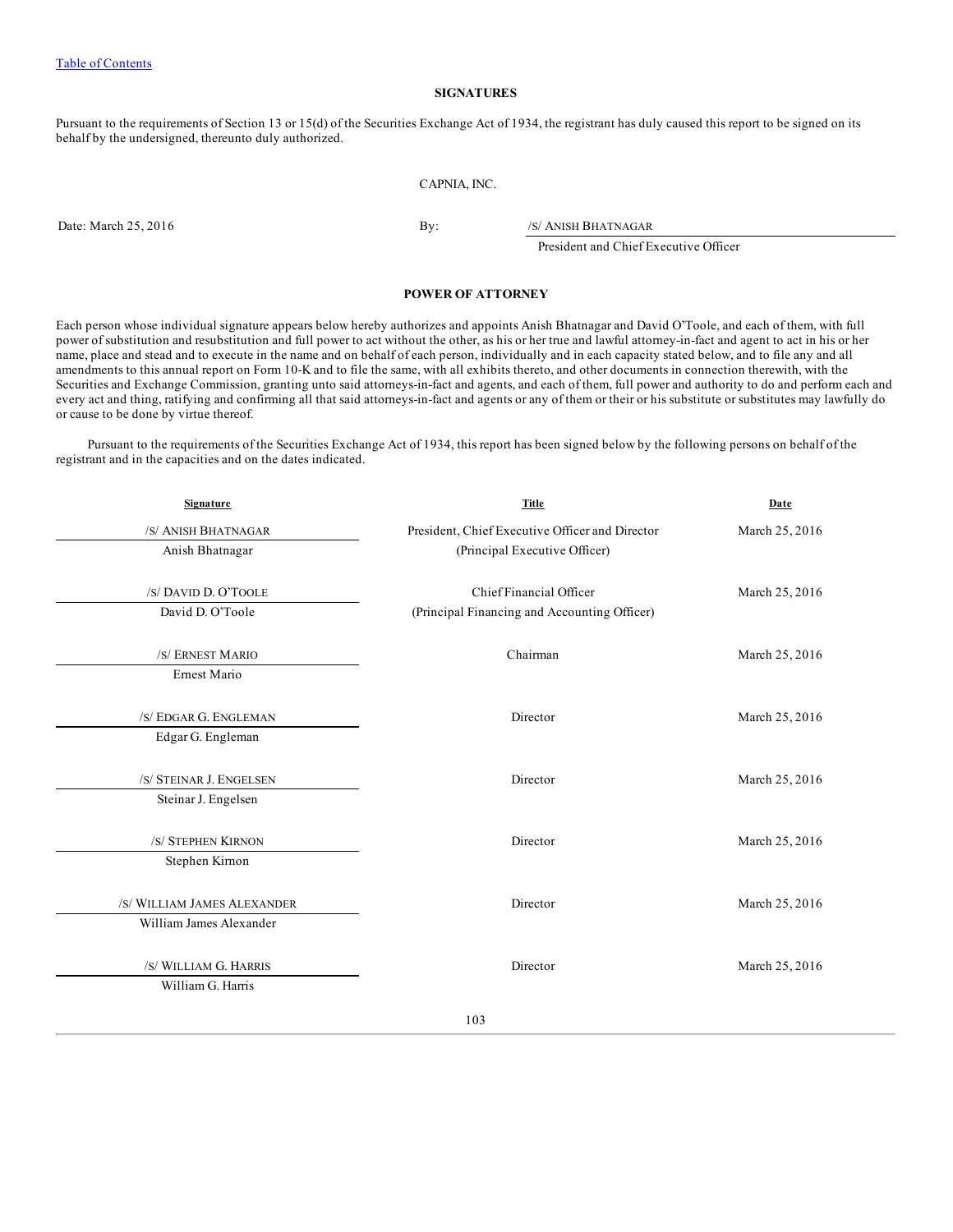## **EXHIBIT INDEX**

| Exhibit<br>Number | <b>Description of Document</b>                                                                                                                                                | <b>Incorporated by Reference from</b> |                                   |                                 |                   |
|-------------------|-------------------------------------------------------------------------------------------------------------------------------------------------------------------------------|---------------------------------------|-----------------------------------|---------------------------------|-------------------|
|                   |                                                                                                                                                                               | Registrant's<br>Form                  | <b>Date Filed</b><br>with the SEC | <b>Exhibit</b><br><b>Number</b> | Filed<br>Herewith |
| 3.1               | Certificate of Designation of Preferences, Rights and<br>Limitations of Series A Convertible Preferred Stock                                                                  | $8-K$                                 | October 15, 2015                  | 3.1                             | $\mathbf X$       |
| 3.2               | Amended and Restated Certificate of Incorporation of Capnia,<br>Inc.                                                                                                          | $S-1/A$                               | August 7, 2014                    | 3.2                             |                   |
| 3.4               | Amended and Restated Bylaws of Capnia, Inc.                                                                                                                                   | $S-1/A$                               | July 1, 2014                      | 3.4                             |                   |
| 4.1               | Form of the Common Stock certificate.                                                                                                                                         | $S-1/A$                               | August 5, 2014                    | 4.1                             |                   |
| 4.2               | Amended And Restated Investors' Rights Agreement, dated<br>March 20, 2008, by and among Capnia, Inc. and certain<br>holders of the Capnia, Inc.'s capital stock named therein | $S-1$                                 | June 10, 2014                     | 4.2                             |                   |
| 4.3               | Form of Series A Warrant Agreement.                                                                                                                                           | $S-1/A$                               | August 7, 2014                    | 4.3                             |                   |
| 4.4               | Form of the Series A Warrant certificate.                                                                                                                                     | $S-1/A$                               | July 1, 2014                      | 4.4                             |                   |
| 4.5               | Form of Underwriters' Compensation Warrant.                                                                                                                                   | $S-1/A$                               | June 10, 2014                     | 4.5                             |                   |
| 4.6               | Form of Convertible Promissory Note issued in February 2010<br>and March 2010 in connection with the 2010 convertible note<br>financing.                                      | $S-1$                                 | June 10, 2014                     | 4.6                             |                   |
| 4.7               | Form of Warrant to Purchase Shares issued in February 2010<br>and March 2010 in connection with the 2010 convertible note<br>financing.                                       | $S-1$                                 | June 10, 2014                     | 4.7                             |                   |
| 4.8               | Form of Convertible Promissory Note issued in November<br>2010 in connection with the 2010 convertible note financing.                                                        | $S-1$                                 | June 10, 2014                     | 4.8                             |                   |
| 4.9               | Form of Warrant to Purchase Shares issued in November 2010<br>in connection with the 2010 convertible note financing.                                                         | $S-1$                                 | June 10, 2014                     | 4.9                             |                   |
| 4.10              | Form of Convertible Promissory Note issued in January 2012<br>in connection with the 2012 convertible note financing.                                                         | $S-1$                                 | June 10, 2014                     | 4.10                            |                   |
| 4.11              | Form of Warrant to Purchase Shares issued in January 2012 in<br>connection with Capnia, Inc.'s 2012 convertible note<br>financing.                                            | $S-1$                                 | June 10, 2014                     | 4.11                            |                   |
| 4.12              | Form of Convertible Promissory Note issued in July 2012 and<br>August 2012 in connection with the 2012 convertible note<br>financing.                                         | $S-1$                                 | June 10, 2014                     | 4.12                            |                   |
| 4.13              | Form of Warrant to Purchase Shares issued in July 2012 and<br>August 2012 in connection with the 2012 convertible note<br>financing.                                          | $S-1$                                 | June 10, 2014                     | 4.13                            |                   |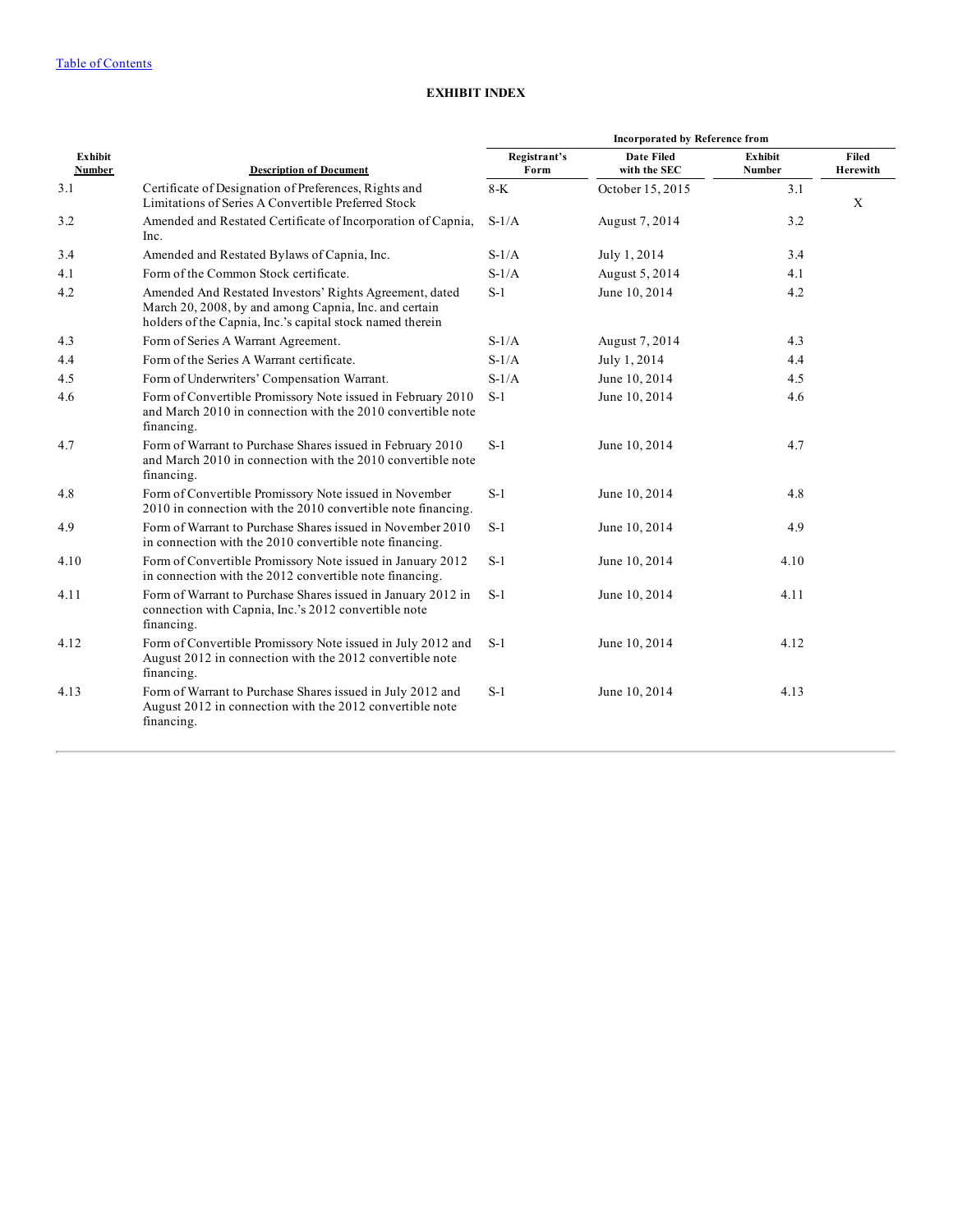|                          | <b>Description of Document</b>                                                                                                                                                                                                 | <b>Incorporated by Reference from</b> |                                   |                          |                          |
|--------------------------|--------------------------------------------------------------------------------------------------------------------------------------------------------------------------------------------------------------------------------|---------------------------------------|-----------------------------------|--------------------------|--------------------------|
| Exhibit<br><b>Number</b> |                                                                                                                                                                                                                                | Registrant's<br>Form                  | <b>Date Filed</b><br>with the SEC | <b>Exhibit</b><br>Number | <b>Filed</b><br>Herewith |
| 4.14                     | Form of Convertible Promissory Note issued in April, August<br>and October 2014 in connection with the 2014 convertible<br>note financing.                                                                                     | $S-1$                                 | June 10, 2014                     | 4.14                     |                          |
| 4.15                     | Form of Warrant to Purchase Shares issued in April, August<br>and October 2014 in connection with the 2014 convertible<br>note financing.                                                                                      | $S-1$                                 | June 10, 2014                     | 4.15                     |                          |
| 4.16                     | Form of unit certificate.                                                                                                                                                                                                      | $S-1/A$                               | July 1, 2014                      | 4.16                     |                          |
| 4.17                     | Form of Series B Warrant Agreement.                                                                                                                                                                                            | $S-1/A$                               | August 7, 2014                    | 4.17                     |                          |
| 4.18                     | Form of the Series B Warrant Certificate.                                                                                                                                                                                      | $S-1/A$                               | July 1, 2014                      | 4.18                     |                          |
| 4.19                     | Form of the Series C Warrant Agreement.                                                                                                                                                                                        | $S-4$                                 | April 1, 2015                     | 4.19                     |                          |
| 4.20                     | Form of the Series C Warrant certificate.                                                                                                                                                                                      | $S-4$                                 | April 1, 2015                     | 4.20                     |                          |
| 4.21                     | Form of the Series D Common Stock Purchase Warrant                                                                                                                                                                             | $8-K$                                 | October 15, 2015                  | 4.21                     |                          |
| 4.22                     | Form of Placement Agent Warrant                                                                                                                                                                                                | $8-K$                                 | October 15, 2015                  | 4.22                     |                          |
| 4.23                     | Form of Series D Common Stock Warrant Certificate                                                                                                                                                                              | $8-K$                                 | October 15, 2015                  | 4.23                     |                          |
| 4.24                     | Form of Series A Convertible Preferred Stock Certificate                                                                                                                                                                       | $8-K$                                 | October 15, 2015                  | 4.24                     |                          |
| 9.10                     | Form of Voting Agreement                                                                                                                                                                                                       | $8-K$                                 | October 15, 2015                  | 9.10                     |                          |
| 10.1                     | Form of Indemnification Agreement between the Registrant<br>and each of its directors and executive officers.                                                                                                                  | $S-1/A$                               | June 10, 2014                     | 10.1                     |                          |
| 10.2                     | 1999 Incentive Stock Plan and forms of agreements<br>thereunder.                                                                                                                                                               | $S-1/A$                               | June 10, 2014                     | 10.2                     |                          |
| 10.3                     | 2010 Equity Incentive Plan and forms of agreements<br>thereunder.                                                                                                                                                              | $S-1/A$                               | June 10, 2014                     | 10.3                     |                          |
| 10.4                     | 2014 Equity Incentive Plan and forms of agreements<br>thereunder.                                                                                                                                                              | $S-1/A$                               | July 1, 2014                      | 10.4                     |                          |
| 10.5                     | 2014 Employee Stock Purchase Plan and forms of agreements<br>thereunder.                                                                                                                                                       | $S-1/A$                               | July 1, 2014                      | 10.5                     |                          |
| 10.6                     | Offer Letter, dated June 22, 2007, by and between Capnia, Inc.<br>and Ernest Mario, Ph.D.                                                                                                                                      | $S-1$                                 | June 10, 2014                     | 10.6                     |                          |
| 10.7                     | Employment Agreement, dated April 6, 2010, by and between<br>Capnia, Inc. and Anish Bhatnagar.                                                                                                                                 | $S-1$                                 | June 10, 2014                     | 10.7                     |                          |
| 10.8                     | Offer Letter, dated May 29, 2013, between Capnia, Inc. and<br>Anthony Wondka.                                                                                                                                                  | $S-1$                                 | June 10, 2014                     | 10.8                     |                          |
| 10.9                     | Offer Letter, dated April 17, 2014, by and between Capnia,<br>Inc. and Antoun Nabhan.                                                                                                                                          | $S-1$                                 | June 10, 2014                     | 10.9                     |                          |
| 10.10                    | Asset Purchase Agreement dated May 11, 2010, by and<br>between Capnia, Inc. and BioMedical Drug Development Inc.                                                                                                               | $S-1$                                 | June 10, 2014                     | 10.10                    |                          |
| 10.11                    | Convertible Note and Warrant Purchase Agreement, dated<br>February 10, 2010, by and among Capnia, Inc. and the<br>investors named therein.                                                                                     | $S-1$                                 | June 10, 2014                     | 10.11                    |                          |
| 10.12                    | Amendment No. 1 to Convertible Note and Warrant Purchase<br>Agreement, Convertible Promissory Notes and Warrants to<br>Purchase Shares, dated November 10, 2010, by and among<br>Capnia, Inc. and the investors named therein. | $S-1$                                 | June 10, 2014                     | 10.12                    |                          |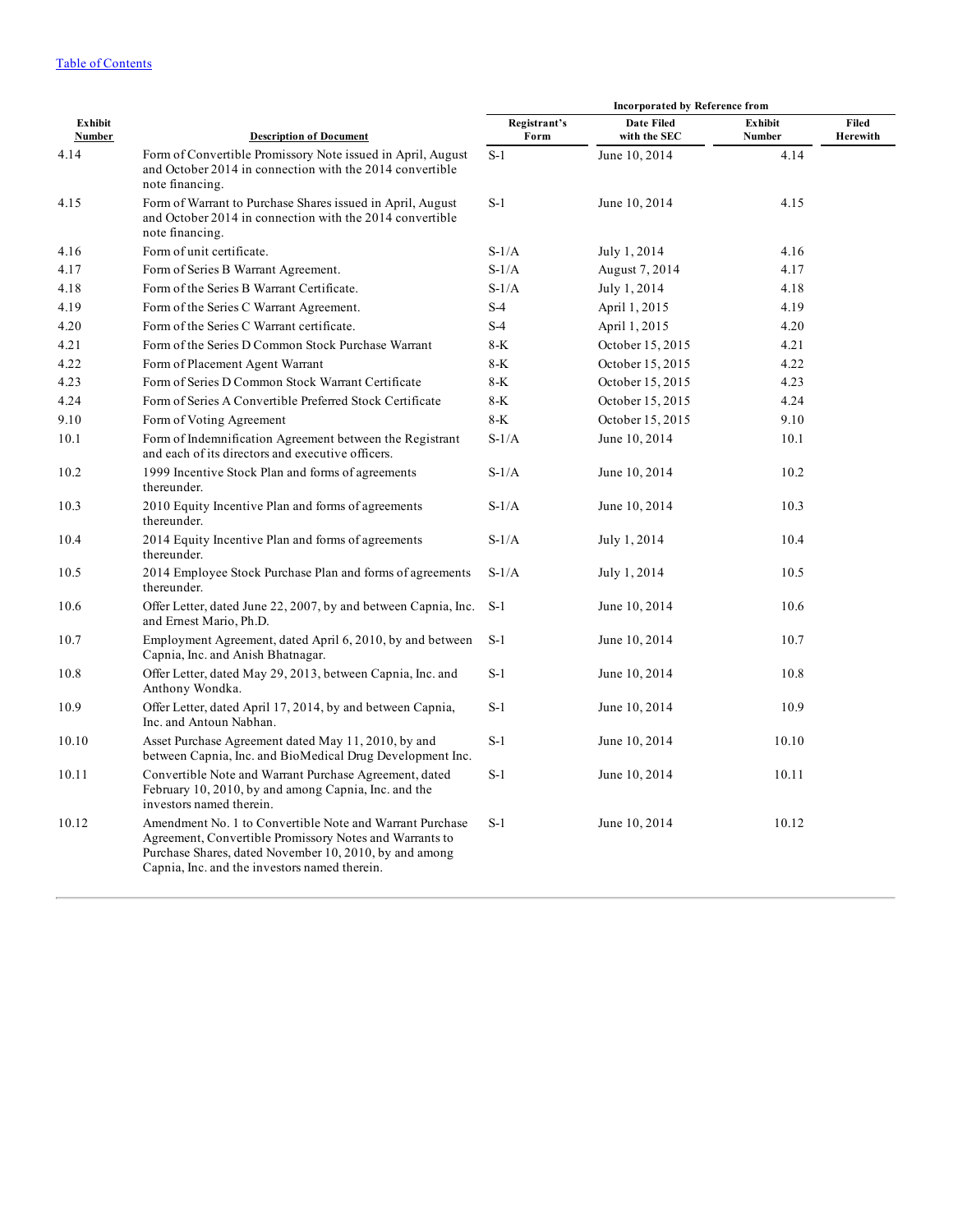|                          | <b>Description of Document</b>                                                                                                                                                                                                | <b>Incorporated by Reference from</b> |                                   |                                 |                   |  |
|--------------------------|-------------------------------------------------------------------------------------------------------------------------------------------------------------------------------------------------------------------------------|---------------------------------------|-----------------------------------|---------------------------------|-------------------|--|
| Exhibit<br><b>Number</b> |                                                                                                                                                                                                                               | Registrant's<br>Form                  | <b>Date Filed</b><br>with the SEC | <b>Exhibit</b><br><b>Number</b> | Filed<br>Herewith |  |
| 10.13                    | Amendment No. 2 to Convertible Note and Warrant Purchase<br>Agreement, Convertible Promissory Notes and Warrants to<br>Purchase Shares, dated January 17, 2012, by and among<br>Capnia, Inc. and the investors named therein. | $S-1$                                 | June 10, 2014                     | 10.13                           |                   |  |
| 10.14                    | Convertible Note and Warrant Purchase Agreement, dated<br>January 16, 2012, by and among Capnia, Inc. and the<br>investors named therein.                                                                                     | $S-1$                                 | June 10, 2014                     | 10.14                           |                   |  |
| 10.15                    | Omnibus Amendment to Convertible Note and Warrant<br>Purchase Agreement, Convertible Promissory Notes and<br>Warrants to Purchase Shares, dated July 31, 2012, by and<br>among Capnia, Inc. and the investors named therein.  | $S-1$                                 | June 10, 2014                     | 10.15                           |                   |  |
| 10.16                    | Omnibus Amendment to Convertible Promissory Notes and<br>Warrants to Purchase Shares, dated April 28, 2014, by and<br>among Capnia, Inc. and the investors named therein.                                                     | $S-1$                                 | June 10, 2014                     | 10.16                           |                   |  |
| 10.17                    | Convertible Note and Warrant Purchase Agreement, dated<br>April 28, 2014, by and among Capnia, Inc. and the investors<br>named therein.                                                                                       | $S-1$                                 | June 10, 2014                     | 10.17                           |                   |  |
| 10.18                    | Omnibus Amendment to Convertible Note and Warrant<br>Purchase Agreement, Convertible Promissory Notes and<br>Warrants to Purchase Shares, dated May 5, 2014, by and<br>among Capnia, Inc. and the investors named therein.    | $S-1$                                 | June 10, 2014                     | 10.18                           |                   |  |
| 10.19                    | Sublease, dated May 20, 2014, by and among Capnia, Inc. and S-1/A<br>Silicon Valley Finance Group.                                                                                                                            |                                       | July 1, 2014                      | 10.19                           |                   |  |
| 10.20                    | Offer Letter, dated June 24, 2014, by and between Capnia, Inc.<br>and David D. O'Toole.                                                                                                                                       | $S-1/A$                               | July 22, 2014                     | 10.20                           |                   |  |
| 10.21                    | Loan Agreement by and between Capnia, Inc. and the<br>investors named therein, dated September 29, 2014.                                                                                                                      | $S-1/A$                               | September 29,<br>2014             | 10.21                           |                   |  |
| 10.22                    | Revised Second Tranche Closing Notice and Letter<br>Amendment dated August 18, 2014 relating to the August<br>2014 Notes.                                                                                                     | $S-1/A$                               | November 4, 2014                  | 10.22                           |                   |  |
| 10.23                    | Second Tranche Subsequent Closing Notice and Letter<br>Amendment dated October 22, 2014 relating to the October<br>2014 Notes.                                                                                                | $S-1/A$                               | November 4, 2014                  | 10.23                           |                   |  |
| 10.24                    | Form of Warrant Exercise Agreement.                                                                                                                                                                                           | $8-K/A$                               | March 6, 2015                     | 10.24                           |                   |  |
| 10.25                    | Advisory Agreement by and between Capnia, Inc. and Maxim<br>Group LLC, dated March 4, 2015.                                                                                                                                   | $S-24$                                | April 1, 2015                     | 10.25                           |                   |  |
| 10.26                    | Agreement and First Amendment to Asset Purchase Agreement 8-K<br>dated June 30, 2015, by and between Capnia, Inc. and<br>Biomendical Drug Development Inc. and George Tidmarsh<br>MD, PhD.                                    |                                       | July 7, 2015                      | 10.26                           |                   |  |
| 10.27                    | Common Stock Purchase Agreement dated June 30, 2015, by<br>and between Capnia, Inc. and George Tidmarsh MD, PhD.                                                                                                              | 8-K                                   | July 7, 2015                      | 10.27                           |                   |  |
| 10.28                    | Registration Rights Agreement dated July 24, 2015 between<br>Capnia, Inc. and Aspire Capital Fund, LLC.                                                                                                                       | 8-K                                   | July 7, 2015                      | 10.28                           |                   |  |
| 10.29                    | Common Stock Purchase Agreement dated October 12, 2015                                                                                                                                                                        | 8-K                                   | July 7, 2015                      | 10.29                           |                   |  |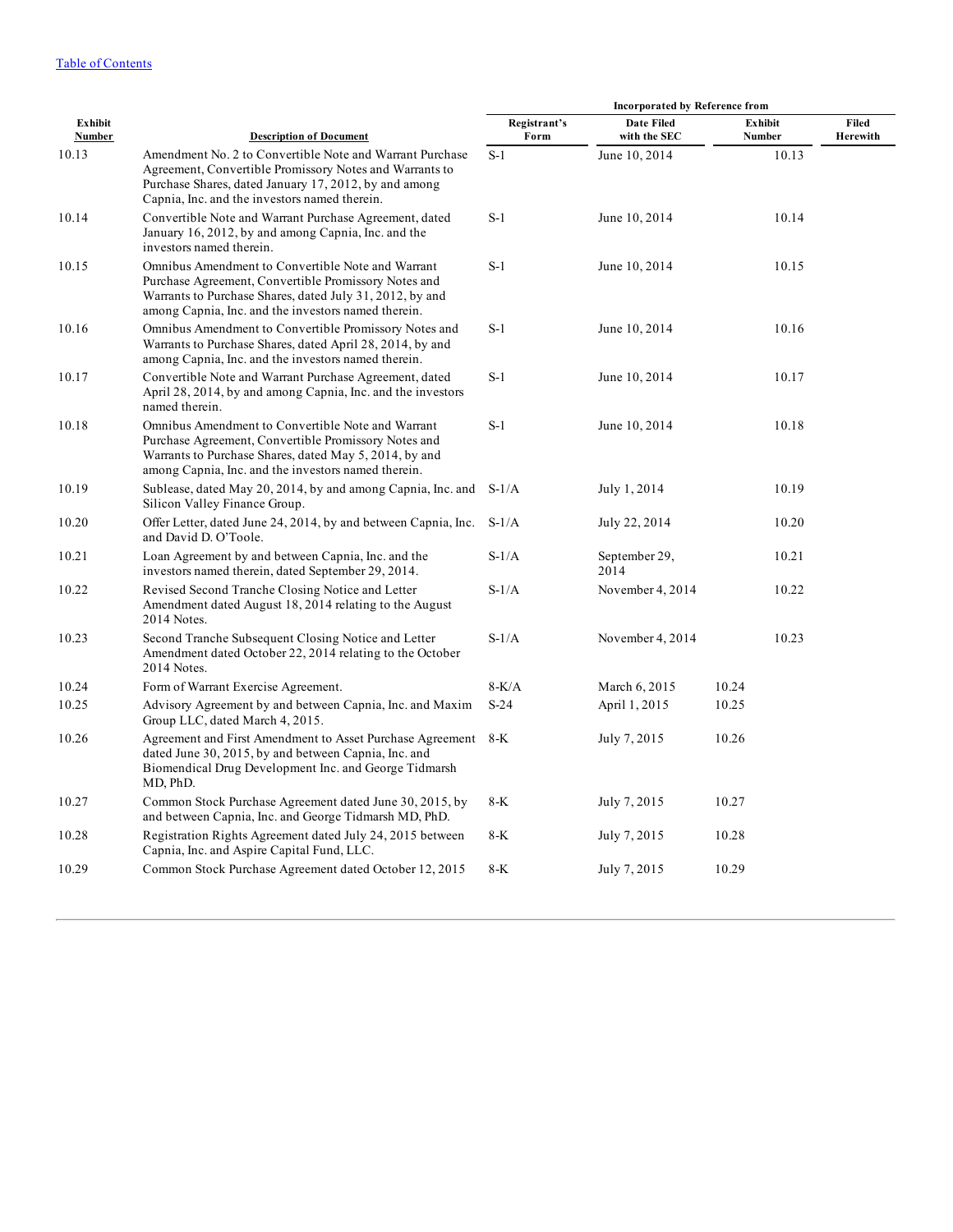$\mathcal{L}_\text{max}$  , where  $\mathcal{L}_\text{max}$  and  $\mathcal{L}_\text{max}$ 

|                   | <b>Description of Document</b>                                                                                                                                                               | <b>Incorporated by Reference from</b> |                                   |                          |                           |  |
|-------------------|----------------------------------------------------------------------------------------------------------------------------------------------------------------------------------------------|---------------------------------------|-----------------------------------|--------------------------|---------------------------|--|
| Exhibit<br>Number |                                                                                                                                                                                              | Registrant's<br>Form                  | <b>Date Filed</b><br>with the SEC | Exhibit<br><b>Number</b> | Filed<br>Herewith         |  |
| 10.30             | Securities Purchase Agreement dated October 12, 2015                                                                                                                                         | $8-K$                                 | October 15, 2015                  | 10.30                    |                           |  |
| 10.31             | Form of Registration Rights Agreement                                                                                                                                                        | $8-K$                                 | October 15, 2015                  | 10.31                    |                           |  |
| 10.32             | Form of Lock-Up Agreement                                                                                                                                                                    | $8-K$                                 | October 15, 2015                  | 10.32                    |                           |  |
| 10.33             | Amendment No. 1 to Securities Purchase Agreement dated<br>October 29, 2015                                                                                                                   | $S-1/A$                               | December 22, 2015                 | 10.33                    |                           |  |
| 10.34             | Transfer and Distribution Agreement: United States: by and<br>between Capnia, Inc. and Bemes, Inc. signed January 26,<br>2016                                                                | $8-K$                                 | January 28, 2016                  | 10.34                    |                           |  |
| 31.1              | Certification of Principal Executive Officer Required Under<br>Rule 13a-14(a) and 15d-14(a) of the Securities Exchange Act<br>of 1934, as amended.                                           |                                       |                                   |                          | $\boldsymbol{\mathrm{X}}$ |  |
| 31.2              | Certification of Principal Financial Officer Required Under<br>Rule $13a-14(a)$ and $15d-14(a)$ of the Securities Exchange Act<br>of 1934, as amended.                                       |                                       |                                   |                          | $\boldsymbol{\mathrm{X}}$ |  |
| $32.1*$           | Certification of Principal Executive Officer and Principal<br>Financial Officer Required Under Rule 13a-14(b) of the<br>Securities Exchange Act of 1934, as amended, and 18 U.S.C.<br>§1350. |                                       |                                   |                          | X                         |  |
| 101.INS           | <b>XBRL</b> Instance Document                                                                                                                                                                |                                       |                                   |                          | X                         |  |
| 101.SCH           | XBRL Taxonomy Extension Schema Document                                                                                                                                                      |                                       |                                   |                          | X                         |  |
| 101.CAL           | XBRL Taxonomy Extension Calculation Linkbase<br>Document                                                                                                                                     |                                       |                                   |                          | X                         |  |
| 101.DEF           | XBRL Taxonomy Extension Definition Linkbase Document                                                                                                                                         |                                       |                                   |                          | $\boldsymbol{\mathrm{X}}$ |  |
| 101.LAB           | XBRL Taxonomy Extension Label Linkbase Document                                                                                                                                              |                                       |                                   |                          | X                         |  |
| 101.PRE           | XBRL Taxonomy Extension Presentation Linkbase<br>Document                                                                                                                                    |                                       |                                   |                          | X                         |  |

<sup>\*</sup> The certifications attached as Exhibit 32.1 that accompany this Annual Report on Form 10-K are not deemed filed with the Securities and Exchange Commission and are not to be incorporated by reference into any filing of Capnia, Inc. under the Securities Act of 1933, as amended, or the Securities Exchange Act of 1934, as amended, whether made before or after the date of this Annual Report on Form 10-K, irrespective of any general incorporation language contained in such filing.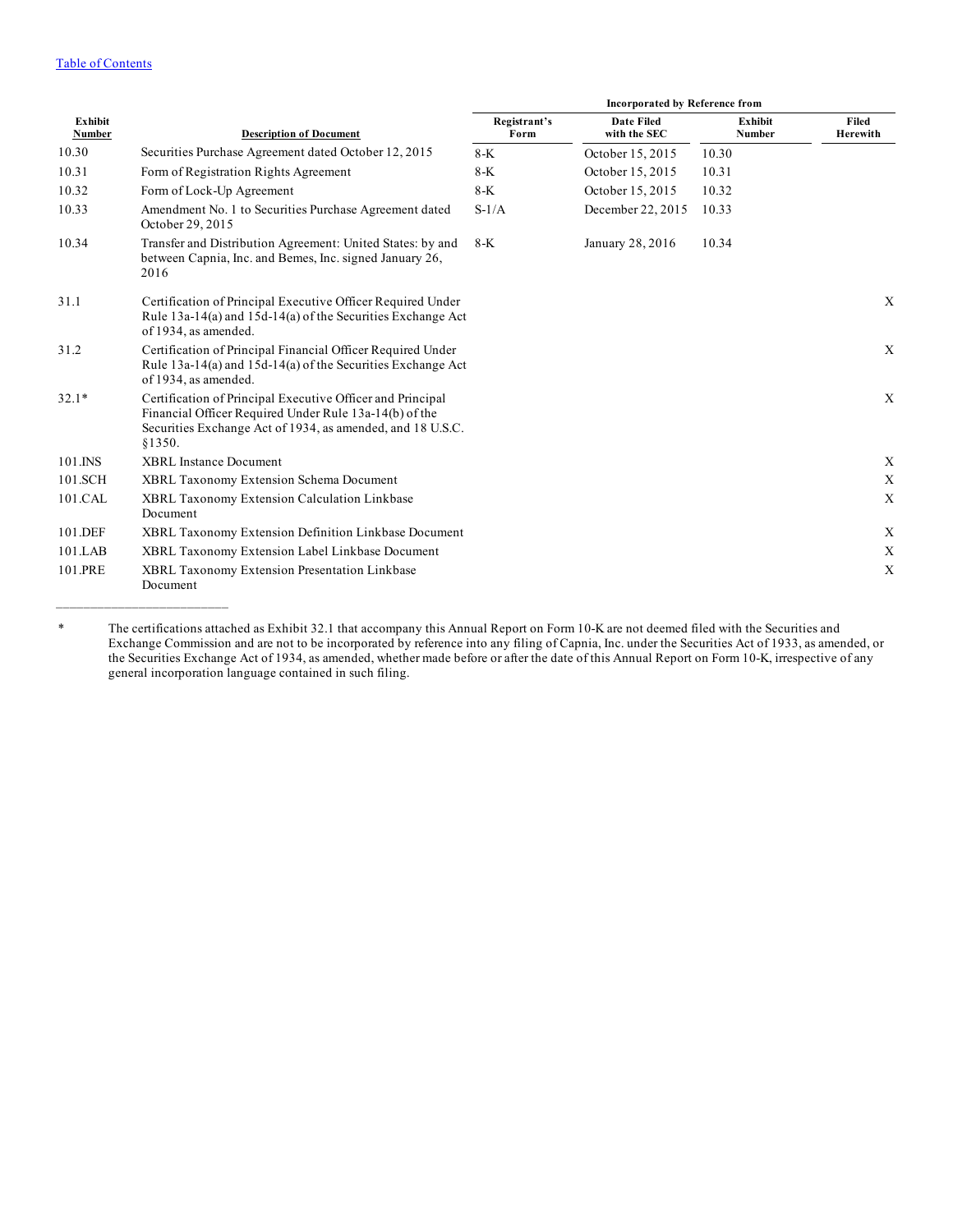## **CERTIFICATION OF THE CHIEF EXECUTIVE OFFICER PURSUANT TO SECURITIES EXCHANGE ACT RULES 13A-14(A) AND 15D-14(A)**

I, Anish Bhatnagar, certify that:

- 1. I have reviewed this Annual Report on Form 10-K of Capnia, Inc.;
- 2. Based on my knowledge, this report does not contain any untrue statement of a material fact or omit to state a material fact necessary to make the statements made, in light of the circumstances under which such statements were made, not misleading with respect to the period covered by this report;
- 3. Based on my knowledge, the financial statements, and other financial information included in this report, fairly present in all material respects the financial condition, results of operations and cash flows of the registrant as of, and for, the periods presented in this report;
- 4. The registrant's other certifying officer(s) and I are responsible for establishing and maintaining disclosure controls and procedures (as defined in Exchange Act Rules 13a-15(e) and 15d-15(e)) for the registrant and have:
	- (a) Designed such disclosure controls and procedures, or caused such disclosure controls and procedures to be designed under our supervision, to ensure that material information relating to the registrant, including its consolidated subsidiaries, is made known to us by others within those entities, particularly during the period in which this report is being prepared;
	- (b) Evaluated the effectiveness of the registrant's disclosure controls and procedures and presented in this report our conclusions about the effectiveness of the disclosure controls and procedures, as of the end of the period covered by this report based on such evaluation; and
	- (c) Disclosed in this report any change in the registrant's internal control over financial reporting that occurred during the registrant's most recent fiscal quarter (the registrant's fourth fiscal quarter in the case of an annual report) that has materially affected, or is reasonably likely to materially affect, the registrant's internal control over financial reporting; and
- 5. The registrant's other certifying officer and I have disclosed, based on our most recent evaluation of internal control over financial reporting, to the registrant's auditors and the audit committee of the registrant's board of directors (or persons performing the equivalent functions):
	- (a) All significant deficiencies and material weaknesses in the design or operation of internal control over financial reporting which are reasonably likely to adversely affect the registrant's ability to record, process, summarize and report financial information; and
	- (b) Any fraud, whether or not material, that involves management or other employees who have a significant role in the registrant's internal control over financial reporting.

Date: March 25, 2016

/s/ Anish Bhatnagar

Anish Bhatnagar President, Chief Executive Officer (principal executive officer)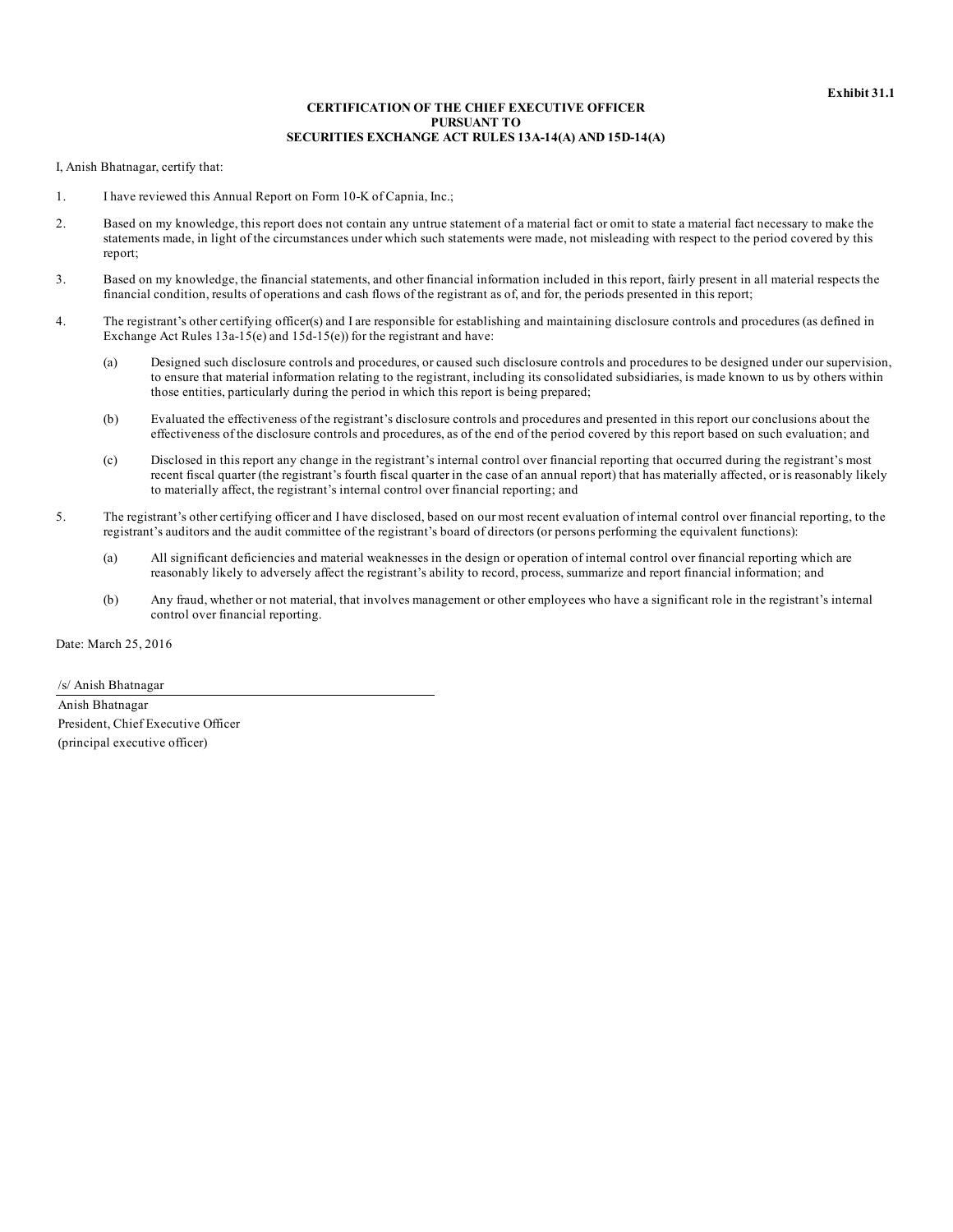## **CERTIFICATION OF THE CHIEF FINANCIAL OFFICER PURSUANT TO SECURITIES EXCHANGE ACT RULES 13A-14(A) AND 15D-14(A)**

I, David D. O'Toole, certify that:

- 1. I have reviewed this Annual Report on Form 10-K of Capnia, Inc.;
- 2. Based on my knowledge, this report does not contain any untrue statement of a material fact or omit to state a material fact necessary to make the statements made, in light of the circumstances under which such statements were made, not misleading with respect to the period covered by this report;
- 3. Based on my knowledge, the financial statements, and other financial information included in this report, fairly present in all material respects the financial condition, results of operations and cash flows of the registrant as of, and for, the periods presented in this report;
- 4. The registrant's other certifying officer(s) and I are responsible for establishing and maintaining disclosure controls and procedures (as defined in Exchange Act Rules 13a-15(e) and 15d-15(e)) for the registrant and have:
	- (a) Designed such disclosure controls and procedures, or caused such disclosure controls and procedures to be designed under our supervision, to ensure that material information relating to the registrant, including its consolidated subsidiaries, is made known to us by others within those entities, particularly during the period in which this report is being prepared;
	- (b) Evaluated the effectiveness of the registrant's disclosure controls and procedures and presented in this report our conclusions about the effectiveness of the disclosure controls and procedures, as of the end of the period covered by this report based on such evaluation; and
	- (c) Disclosed in this report any change in the registrant's internal control over financial reporting that occurred during the registrant's most recent fiscal quarter (the registrant's fourth fiscal quarter in the case of an annual report) that has materially affected, or is reasonably likely to materially affect, the registrant's internal control over financial reporting; and
- 5. The registrant's other certifying officer and I have disclosed, based on our most recent evaluation of internal control over financial reporting, to the registrant's auditors and the audit committee of the registrant's board of directors (or persons performing the equivalent functions):
	- (a) All significant deficiencies and material weaknesses in the design or operation of internal control over financial reporting which are reasonably likely to adversely affect the registrant's ability to record, process, summarize and report financial information; and
	- (b) Any fraud, whether or not material, that involves management or other employees who have a significant role in the registrant's internal control over financial reporting.

Date: March 25, 2016

/s/ David D. O'Toole

David D. O'Toole Chief Financial Officer (principal financial and accounting officer)